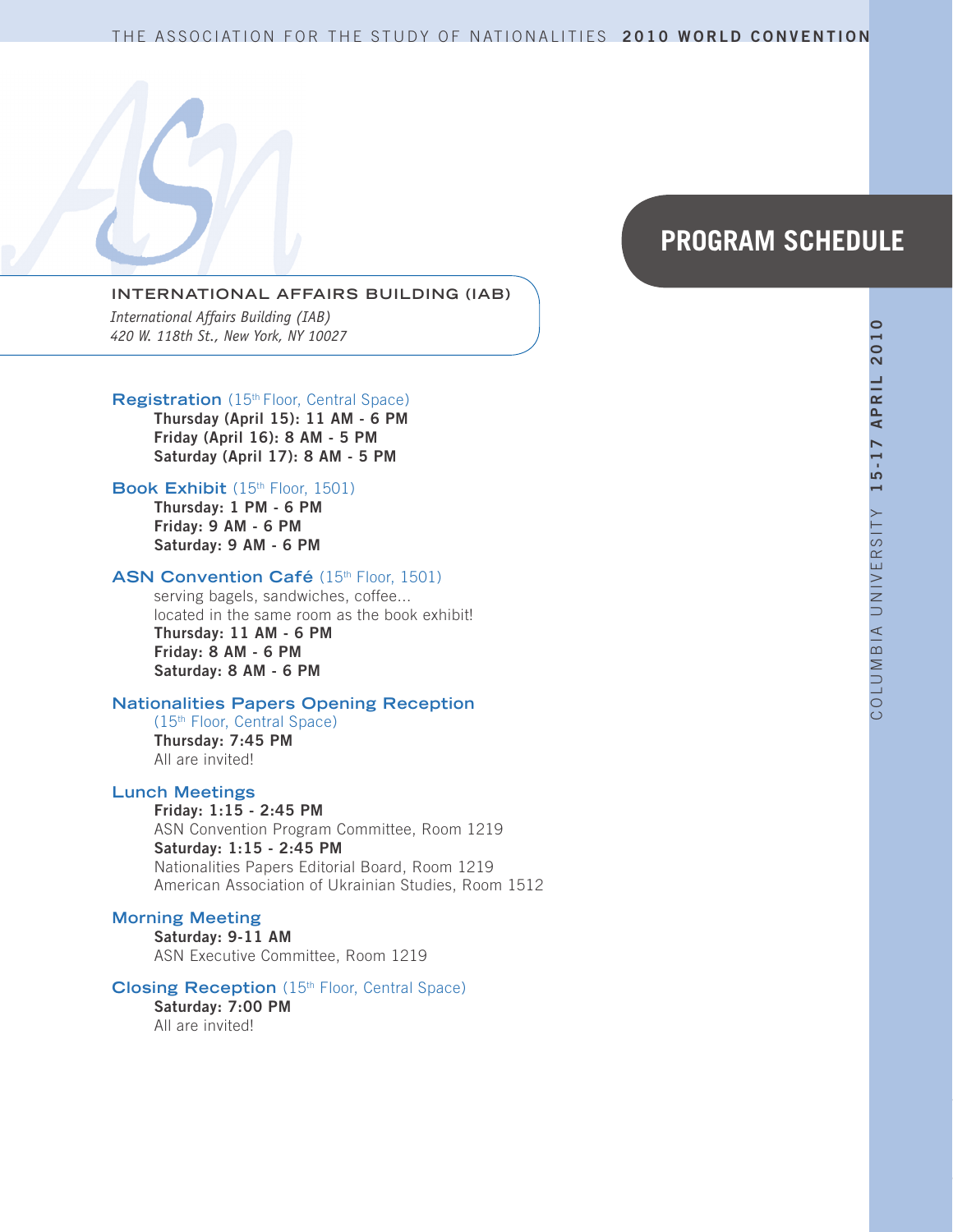# **PANEL BK13**

*Transnational Networks in Conflict and Peace*

# **CHATR**

**Nadine Akhund** (Columbia U, US) < edara@aol.com >

### PAPERS

**Denisa Kostovicova Vesna Bojicic-Dzelilovic** (LSE, UK) < d.dostovicova@lse.ac.uk > < v.bojicic-dzelilovic@lse.ac.uk > *Transnational Networks Perspective on State-Building after Communism and War: New Directions and New Questions*

# **Aida Hozic**

(U of Florida, US) < hozic@ufl.edu > *Crimes of States: Transnational Justice and Homeland Politics in Croatia*

# **Adam Fagan**

(U of London, UK)  $\leq$  a.fagan@qmul.ac.uk > *EU Assistance and Civil Society Governance Networks: Development or State-building in Bosnia-Herzegovina?* 

### DISCUSSANT

**Svetlana Djurdjevic-Lukic**

(Institute of International Politics and Economics, Serbia) < svetlukic@yahoo.com >

l l l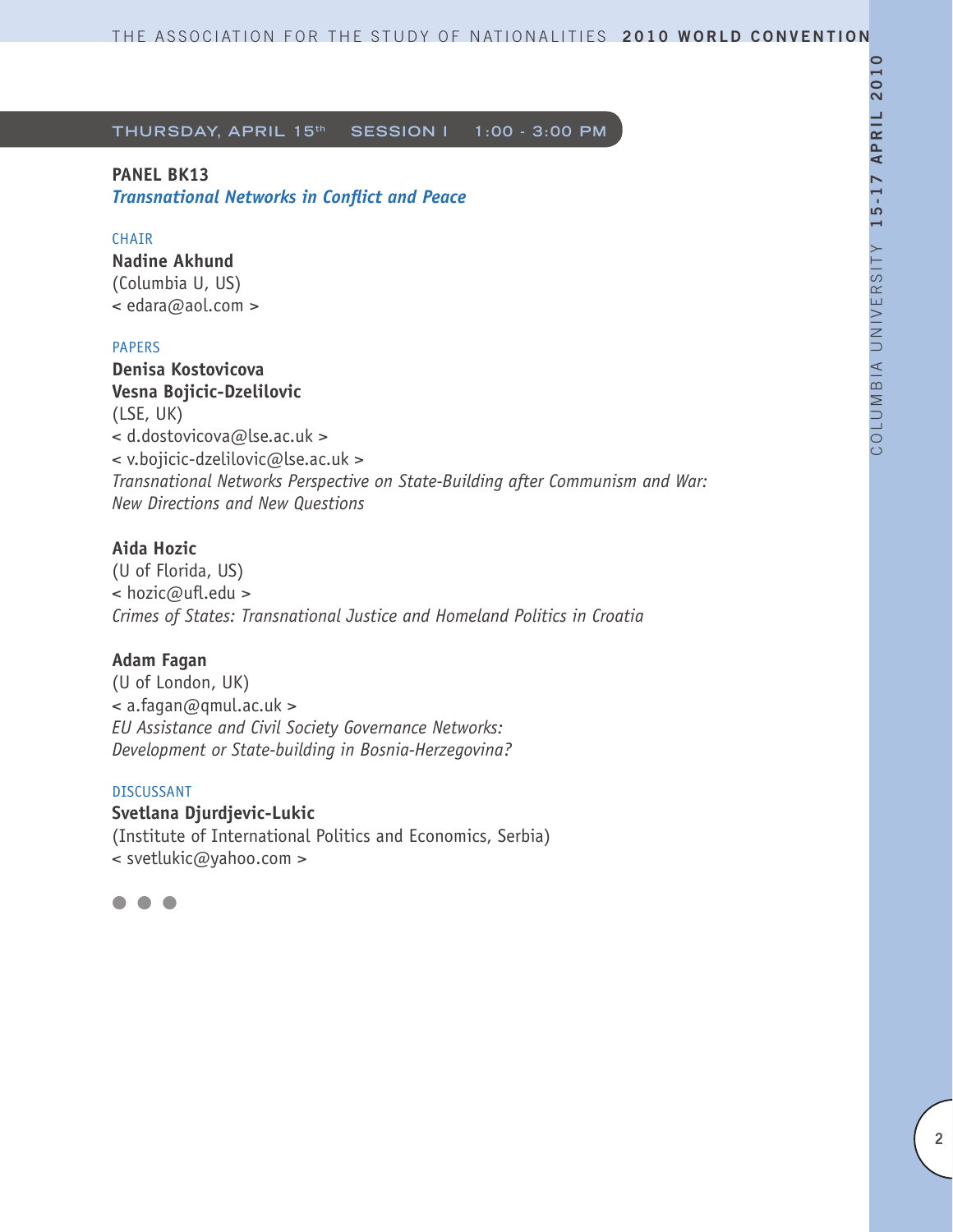**PANEL BO10 Book Panel on Yoshiko Herrera et al, ed.,** *Measuring Identity: A Guide for Social Scientists* **(Cambridge 2009)**

# CHAIR

**Dmitry Gorenburg** (Harvard U, US) < gorenburg@gmail.com >

#### PARTICIPANTS

**Yoshiko Herrera** (U of Wisconsin, Madison, US) **<** yherrera@wisc.edu >

**Cynthia Kaplan** (U of California, Santa Barbara, US) < kaplan@polsci.ucsb.edu >

**Henry Hale** (George Washington U, US) < hhale@gwu.edu >

**Ronald G. Suny** (U of Michigan, US) < rgsuny@umich.edu >

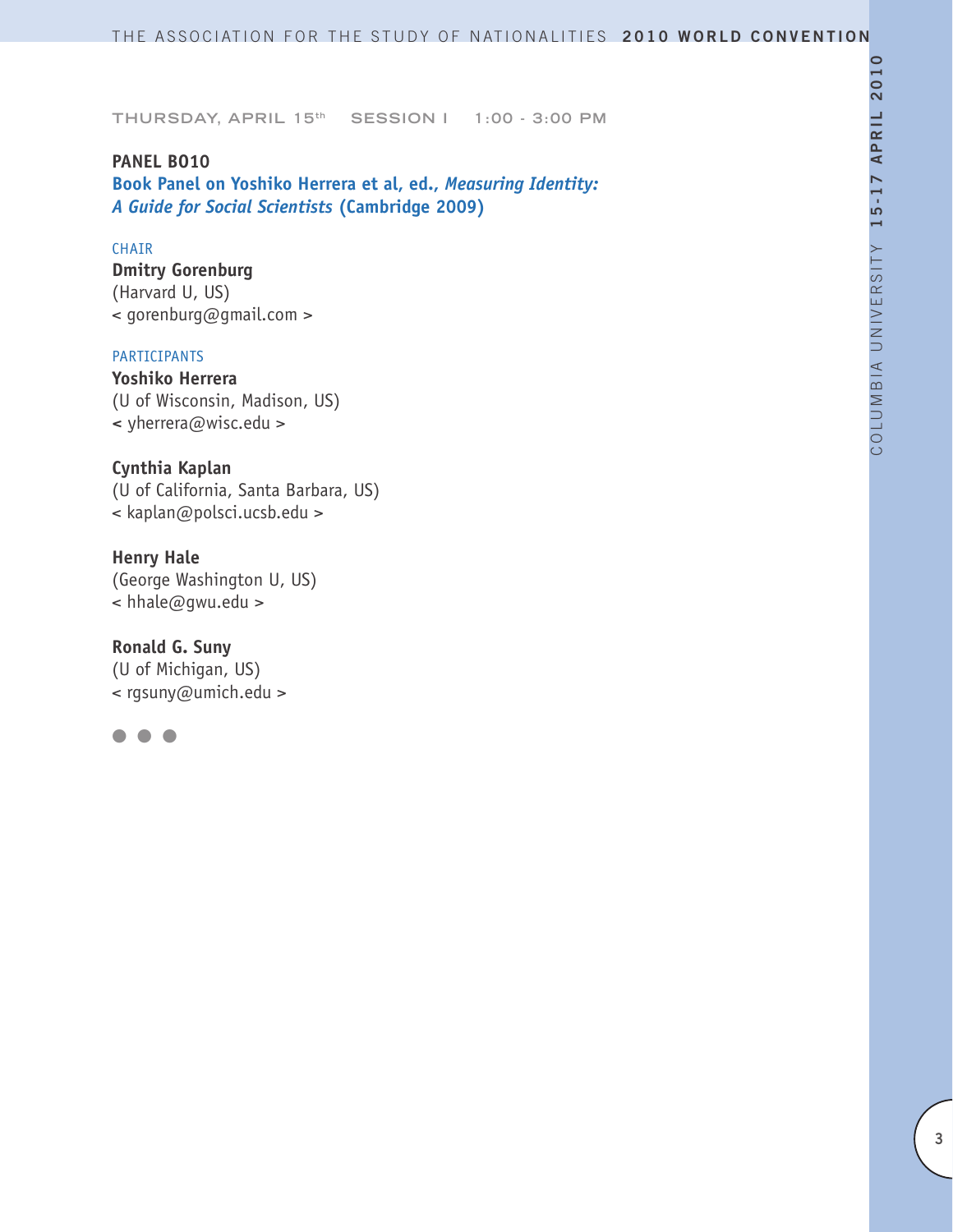# **PANEL CE4**

*Myths, Commemorations and Languages of Nationhood*

# CHAIR

**TBA**

# PAPERS

**Monica Ciobanu** (SUNY Plattsburgh, US) < monica.ciobanu@plattsburgh.edu > *Rewriting and Remembering Romanian Communism* 

# **Elizabeth A. Worden**

(American U, US) < eanderso@american.edu > *"Often Times, We Dance to Someone Else's Tune": Social Memory and the Moldovan Nation in the Mind of History Teachers*

# **Elizabeth Clark**

(West Texas A&M U, US) < eclark@mail.wtamu.edu > *The Power of Nine: Commemoration and Historical Meaning in Gdansk* 

# **Ivars Ijabs**

(U of Latvia, Riga) < ijabs@lanet.lv > *The Politics of Memory and Nationalism in the First and Third Waves of Democratization: Examples from Latvia* 

### **Ravzan Sibii**

(UMass Amherst, US) < razvan@comm.umass.edu > *"Romanianness" and "Romanians": The Ideological Effects of Language Use in History Textbooks* 

### DISCUSSANT

**Irina Culic** (U of Windsor, Canada) < culic@uwindsor.ca >

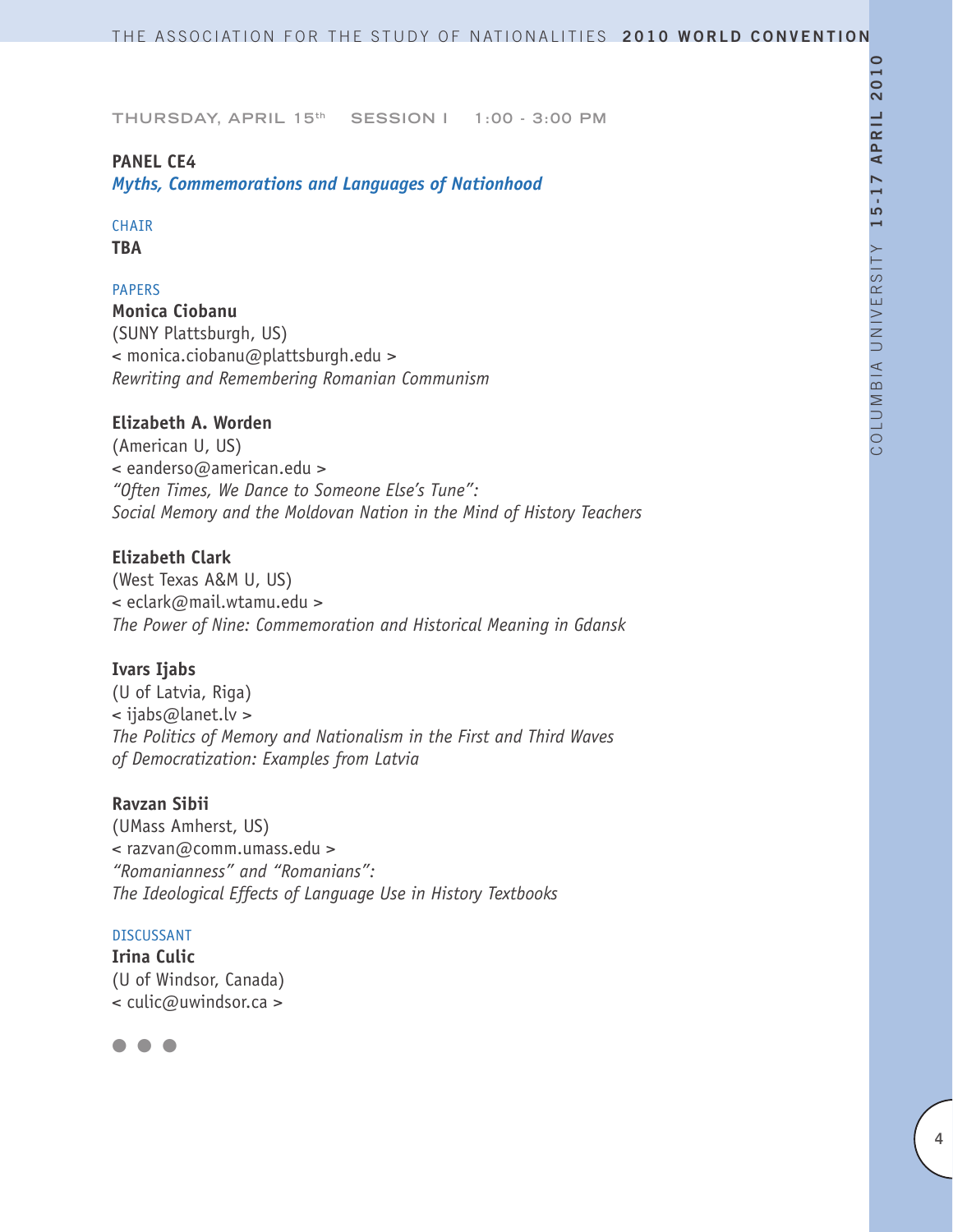### **PANEL CE22**

*The European Union and the Nationality Factor*

#### CHAIR

### **Martina Klicperova-Baker**

(Institute of Psychology, Czech Republic) < klicperovabaker@gmail.com >

### PAPERS

### **Mitja Sienknecht**

(European U Viadrina, Germany) < mitja.sienknecht@gmx.de > *Ethnic Conflicts in a Post-National Constellation: The Impact of International Organizations on Ethnic Minorities*

# **John Gledhill**

(LSE, UK) < j.g.gledhill@lse.ac.uk > *Integrating the Past: European Integration, Historical Reckoning and Constrained Sovereignty in Central and Eastern Europe*

### **Daniel Esparza**

(Palacky U, Czech Republic) < danielesparza@yahoo.com > *Czech National Identity and the EU: Levels of "Othering"* 

# **Dimitry Kochenov**

(U of Groningen, Netherlands) < d.kochenov@gmail.com > *Legal Issues in the Interaction between EU Citizenship and the Nationalities of Member States: Anticipating Future Developments*

#### DISCUSSANT

**Melanie Ram** (California State U Fresno, US) < meram@csufresno.edu >

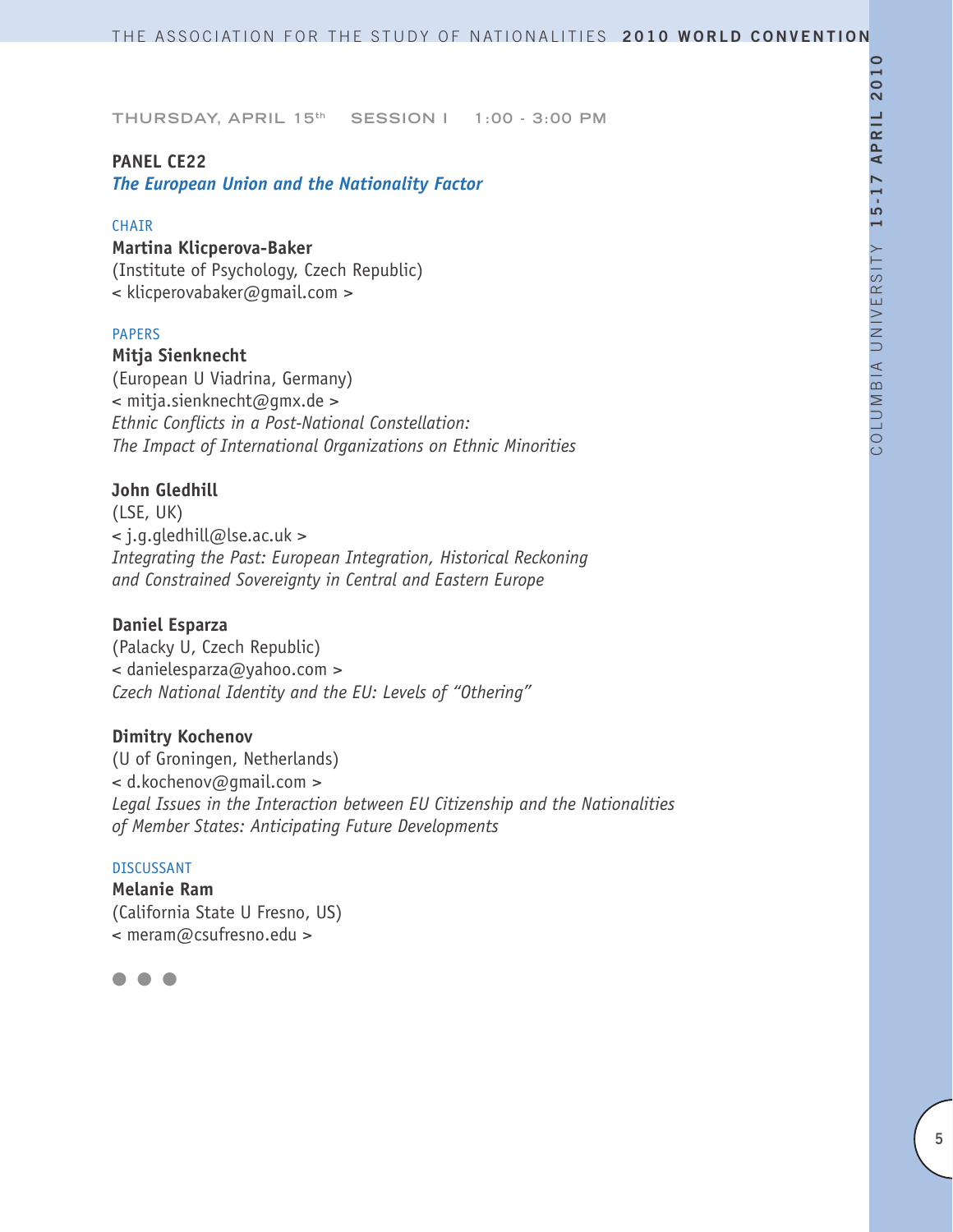### **PANEL EU9**

*Religion, State and Society in Eurasia*

#### **CHAIR**

**Fredrik Sjoberg** (Columbia U, US) < fredrik.sjoberg@statsvet.uu.se >

### PAPERS

**Ayhan Akman** (Sabanci U, Turkey) < ayhan@sabanciuniv.edu > *Politics, Religion and Civil Society in Turkey and Greece* 

### **Murat Somer**

(Koc U, Turkey) < musomer@ku.eu.tr > *Islamic and Secular Values and Democratization: The Case of Turkey and Implications for the World*

# **Hélène Thibault**

(U of Ottawa, Canada) < hthib097@uottawa.ca > *Detaching Central Asia from its Soviet Past: State and Religion in Tajikistan*

# **Aurélie Biard**

(SciencesPo, Paris, France)  $\leq$  biardaurelie@yahoo.fr > *Islam in Post-Soviet Kyrgyzstan: Local Power Adjustments and Systems of Interdependence*

# **Rebekah Tromble**

(Indiana U, US) < rktrombl@umail.iu.edu > *"Bad Islam": The Myth of Uzbek Radicalism in Kyrgyzstan*

#### DISCUSSANT

**Peter Sinnott** (Columbia U, US) < pjs7@columbia.edu >

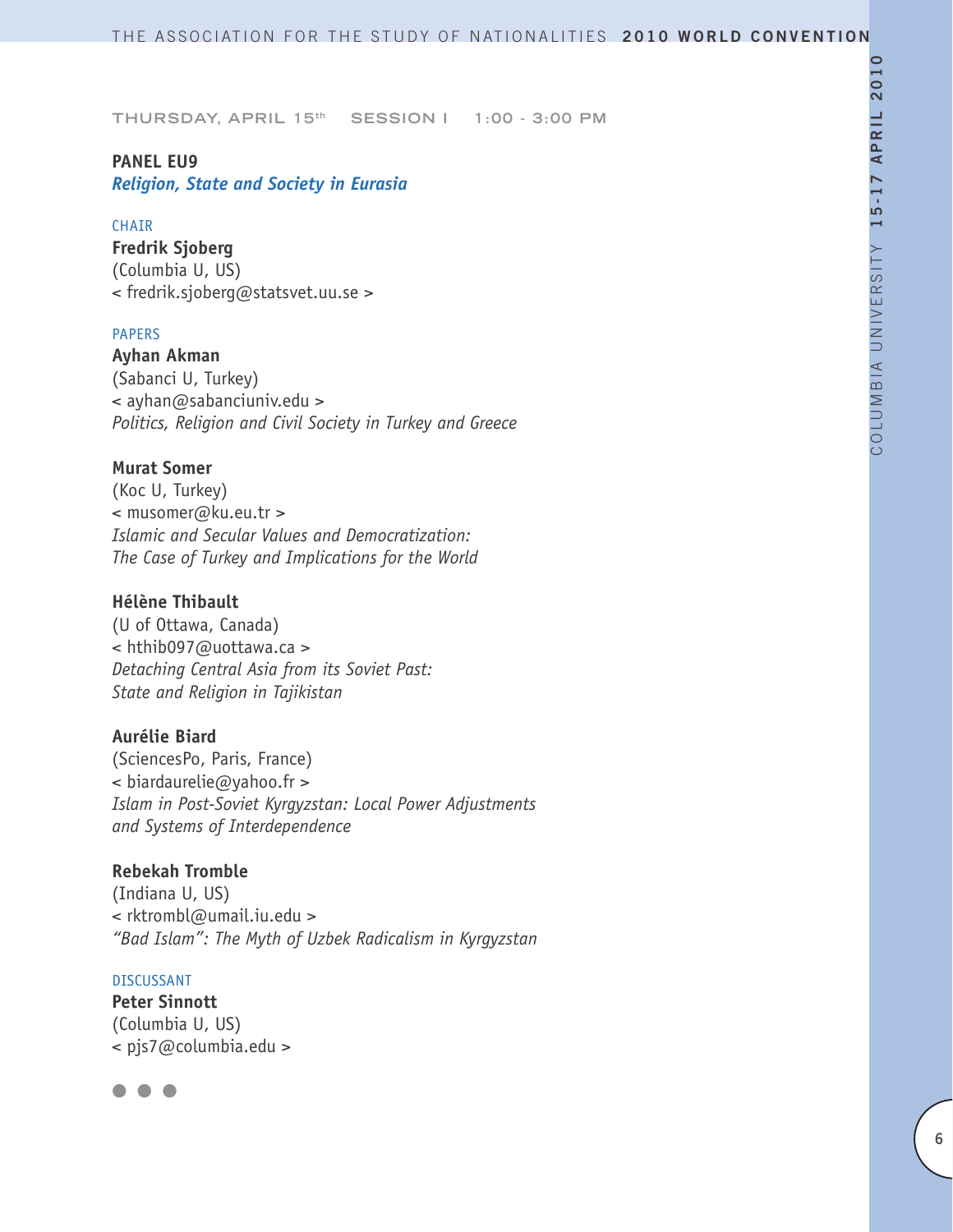# **PANEL K2** *Representations of Conflict*

### **CHAIR**

**Peter Rutland** (Wesleyan U, US) **<** prutland@wesleyan.edu >

### PAPERS

**Arus Harutyunyan** (Western Michigan U, US < arus.harutyunyan@wmich.edu > *Will You Fight for the Independence of Nagorny Karabagh? Wars and Citizens*

# **David Siroky**

(Yale U, US) < david.siroky@yale.edu > *The International Dimensions of Secessionist Conflict in the South Caucasus*

### **Jean Radvanyi**

(Centre franco-russe, Moscow, Russia) < jean.radvanyi@centre-fr.net > *Wars on Maps and War of Maps: Borders and Conflicts in Modern Caucasian Representations* 

### **Pieter van Houten**

(U of Cambridge, UK)  $\langle$  pjv24@cam.ac.uk > *War and State Building in the Post-Communist Caucasus*

#### DISCUSSANT

**Kimberly Marten** (Barnard College, Columbia U, US) < km2225@columbia.edu >

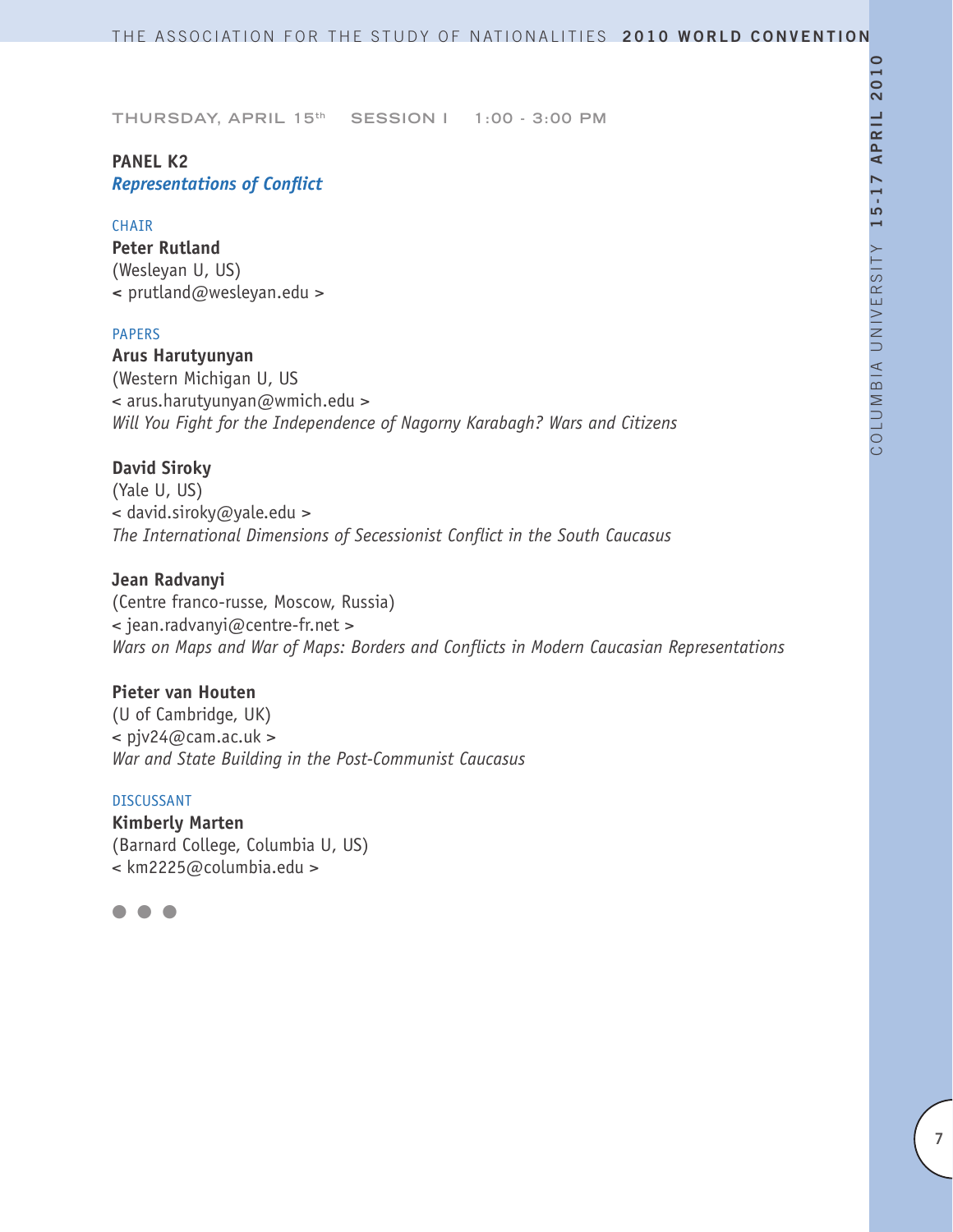# **PANEL N4 (Roundtable)**

*Nationalism and Violence in the Contemporary World: A Micro Perspective*

# CHAIR

**Zeynep Bulutgil** (Princeton U, US) < bulutgil@princeton.edu >

# PARTICIPANTS

**Chip Gagnon** (Ithaca College, US) < vgagnon@ithaca.edu >

**Sarah Wagner** (U of North Carolina Greensboro) < sewagner@uncg.edu >

**Lee Ann Fujii** (George Washington U, US) < lafujii@gwu.edu >

**Aleksandra Sasha Milicevic** (U of North Florida, US) < a.milicevic@unf.edu >

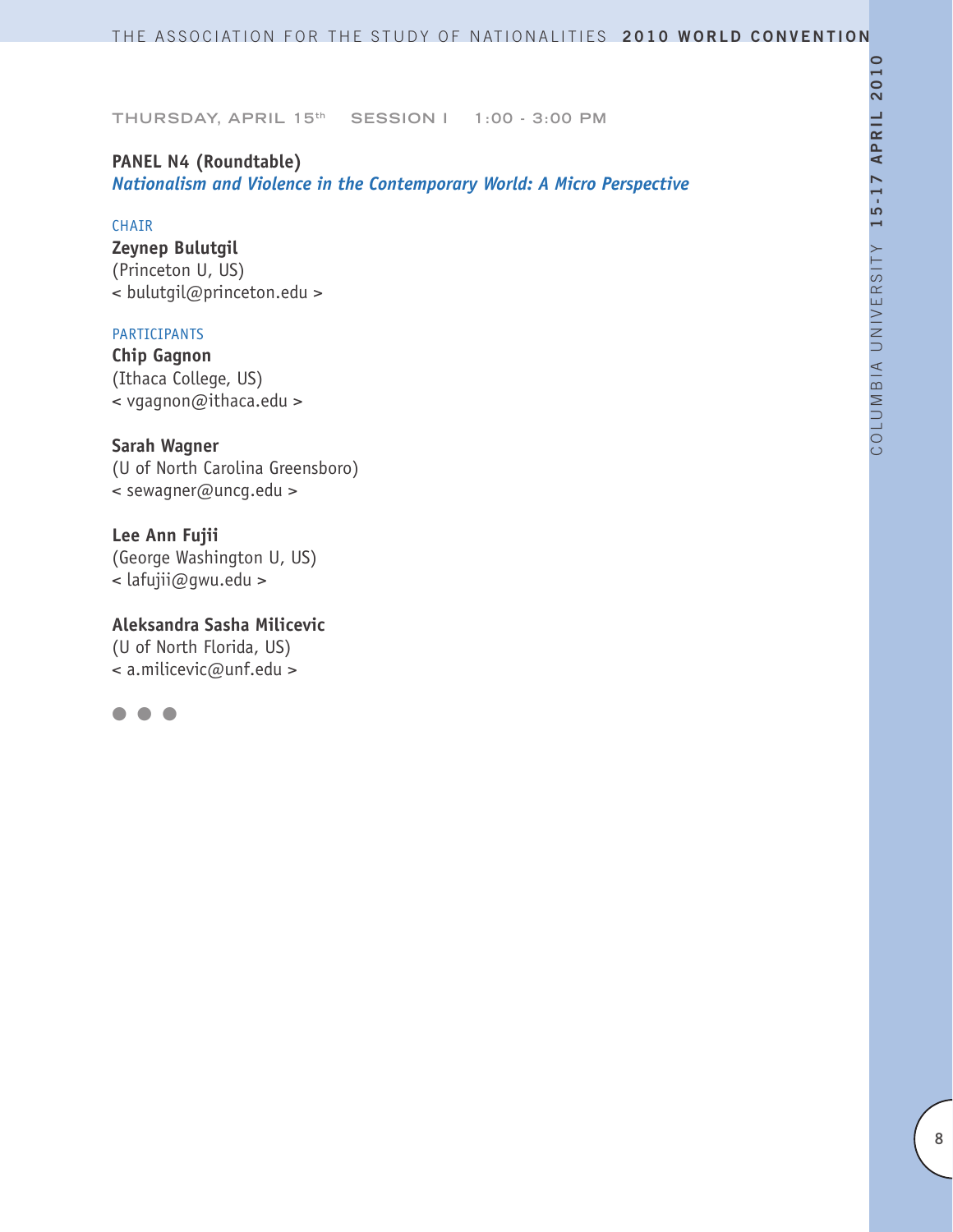# **PANEL N8**

# *Representations of Culture and Nation*

### **CHAIR**

**Andrew Radin** (MIT, US) < radin@mit.edu >

# PAPERS

**Camilo Arturo Leslie** (U of Michigan, US) < caleslie@umich.edu > *Mapping the Nation; Placing the Subject*

# **Dominique Colas**

(SciencesPo, Paris, France) < dcolas@noos.fr > *Iconography of the Globe: An Analytic Typology* 

# **Gabriella Elgenius**

(U of Oxford, UK) < gabriella.elgenius@nuffield.ox.ac.uk > *National Symbols and Ceremonies: Celebrating Nationhood (The Symbolic Regimes of Europe)*

# **Iben Falconer**

(Independent Researcher, NY, US) < iben.falconer@gmail.com > *Danish by Design: Performing the National in Contemporary Danish Architecture* 

# **Lina Gergova**

(Institute of Folklore Studies, Sofia, Bulgaria) < lina.gergova@gmail.com > *Nationalism and Urban Celebrations*

### DISCUSSANT

**Serdar Kaya**  (Simon Fraser U, Canada) < ska99@sfu.ca >

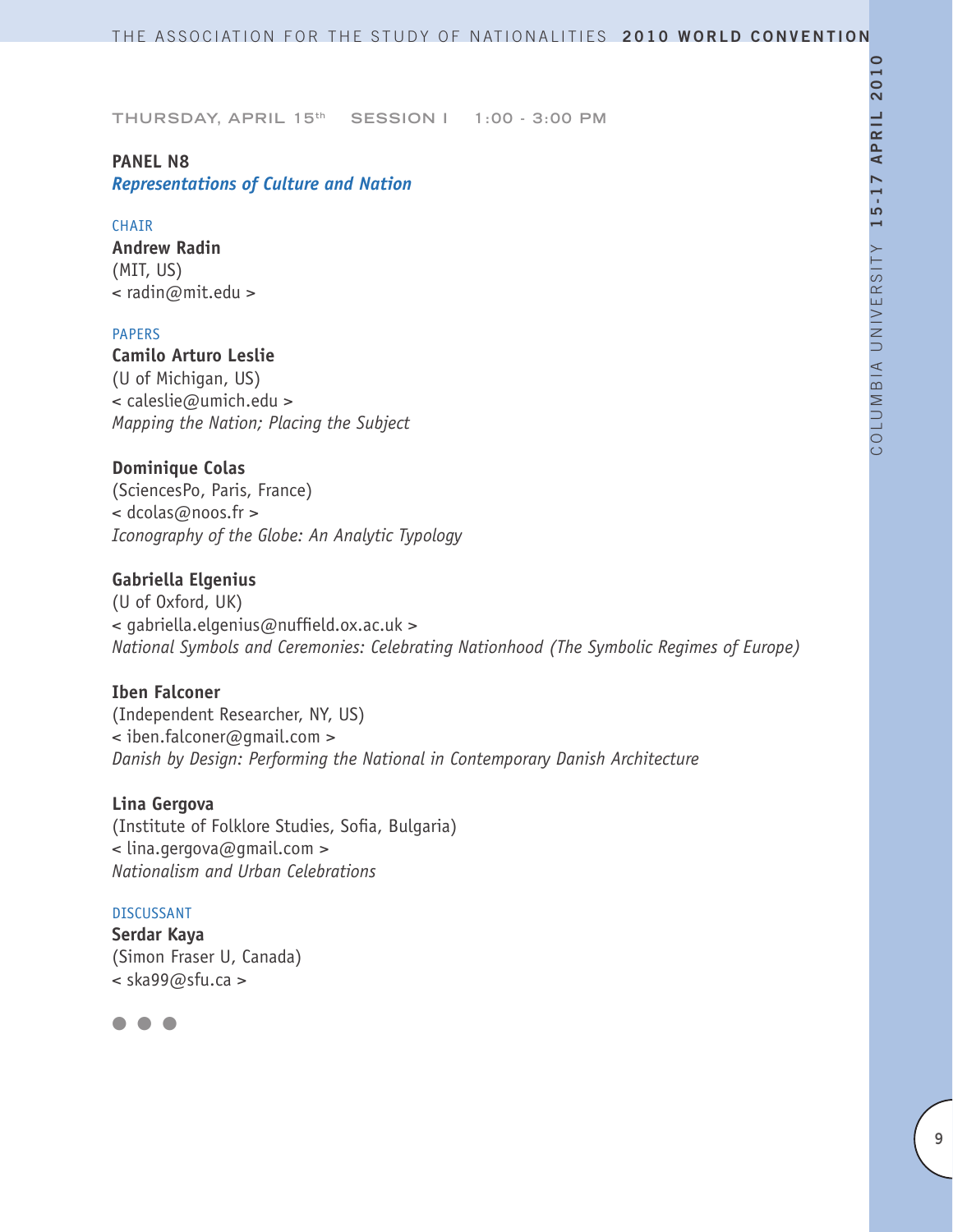# **PANEL R1** *Russia and Migration*

### **CHATR**

**Elise Giuliano** (Columbia U, US) < eg599@columbia.edu >

# PAPERS

**Jeff Sahadeo**  (Carleton U, Canada) < jeff\_sahadeo@carleton.ca > *Dreams and Discrimination: Central Asia and Caucasus Migrants on the Streets of Late Soviet Leningrad and Moscow* 

# **Andreas Siegert**

(International U of Corporate Education, Germany) < siegertandreas@web.de > *Does the Socialization of Young Russian Academics Foster Migration?*

# **Julia Shamir**

(Stanford Law School, US) < jshamir@stanford.edu > *Legal Sub-Cultures: Similarities and Disparities of the Attitudes of Immigrants from the Soviet Union in Israel, the Israeli Jews and the Israeli Diaspora in the Silicon Valley*

### DISCUSSANT

**Eugene Gorny** (Columbia U, US) < eugene.gorny@gmail.com >

 $\blacksquare$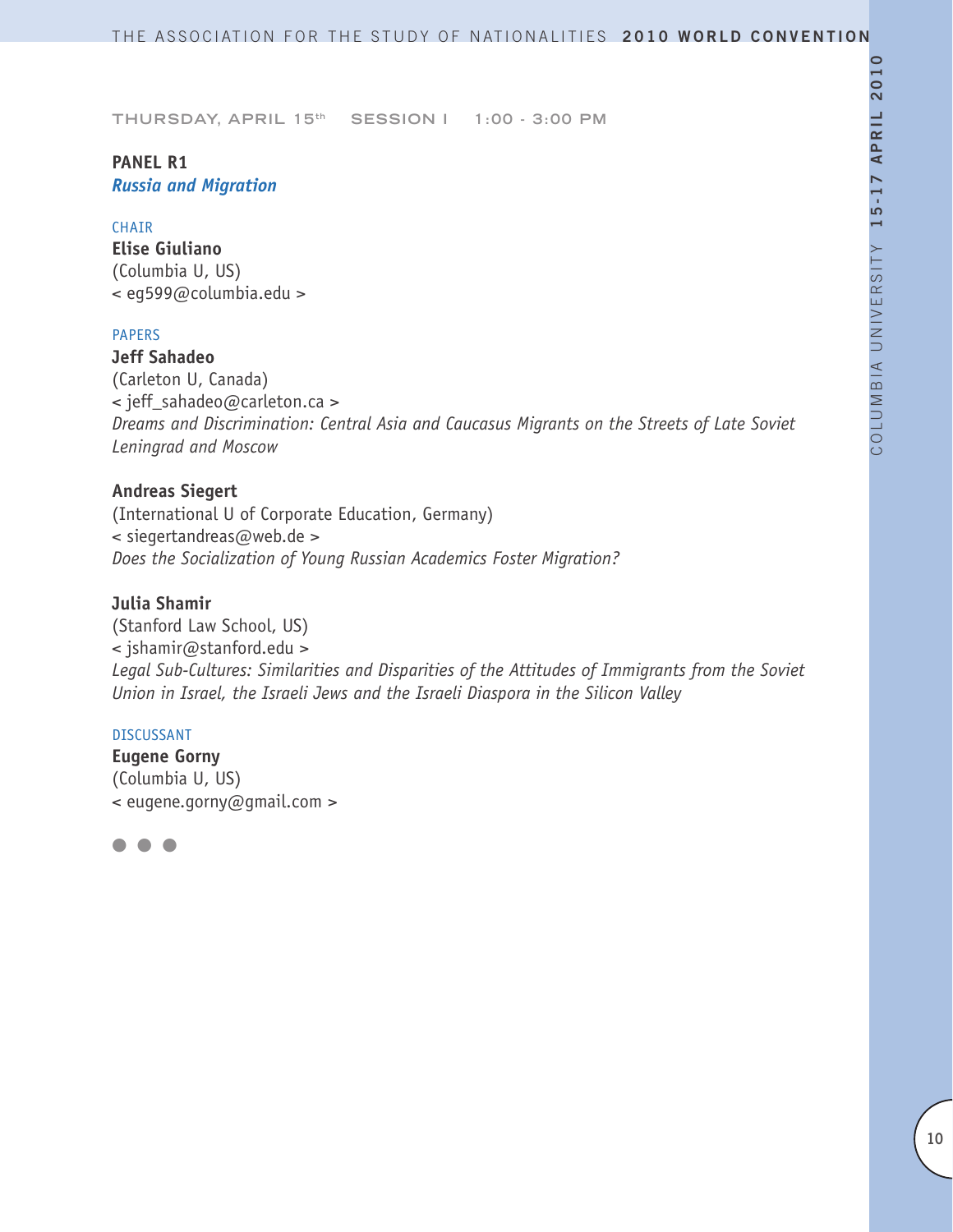### **PANEL U2**

*Ukrainians and Jews: National Revivalism and National Narratives*

### **CHAIR**

**Taras Hunczak** (Rutgers U, US) < thunchak@andromeda.rugers.edu >

### PAPERS

**Myroslav Shkandrij** (U of Manitoba, Canada) < shkandr@cc.umanitoba.ca > *Jews in the Ukrainian National Narrative: Discovering New Perspectives*

# **Yohanan Petrovskyj-Shtern**

(Northwestern U, US) < yps@northwestern.edu > *Stories of National Survival: Memoirs of Jewish and Ukrainian Political Prisoners in the Brezhnev Era* 

### **Henry Abramson**

(Touro College South, US) < abramson@touro.edu > *Gam zeh ya'avor: Normalizing National Narratives between Ukrainians and Jews in the 21st Century* 

#### DISCUSSANT

**Vitaly Chernetsky** < chernev@muohio.edu > (Miami U, Ohio, US)

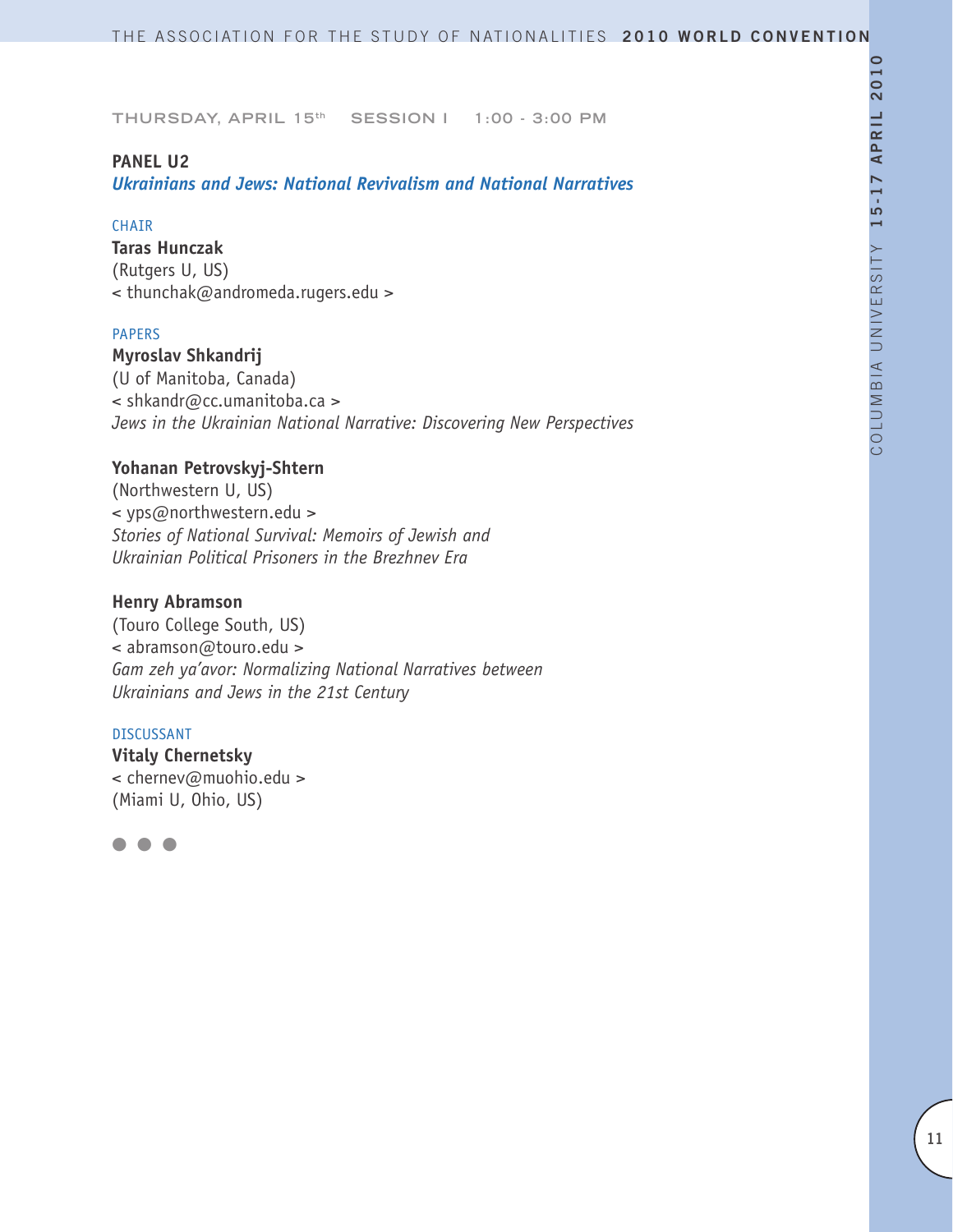# **PANEL BK1**

*Dealing With War Crimes in the Balkans*

# **CHAIR**

**Rachel Kerr** (Wilson Center, US) < rachel.kerr@wilsoncenter.org >

### PAPERS

**Anthony Oberschall**

(UNC Chapel Hill, US) < tonob@email.unc.edu > *The Contest for Memory, Truth and Justice in Balkan War Crimes*

# **Mladen Ostojic**

(Queen Mary University of London, UK) *< ostojicmladen@gmail.com > Enforcing Transitional Justice: The Hague Conditionality and Regime Change in Serbia 2000-2009*

# **Michael Rossi**

(Rutgers U, US) < mrossi1@rci.rutgers.edu > *The Persistence of Illiberal Collective Memory in Post-Milosevic Serbia*

# **Timothy William Waters**

(Indiana U Maurer School of Law, US) < tiwaters@indiana.edu > *[ Redacted ]: Writing and Reconciling in the Shadow of Secrecy at a War Crimes Tribunal*

### DISCUSSANT

**Indira Kajosevic** (State Colleges of Vermont, US) < indira@balkansnet.org >

 $\bullet$   $\bullet$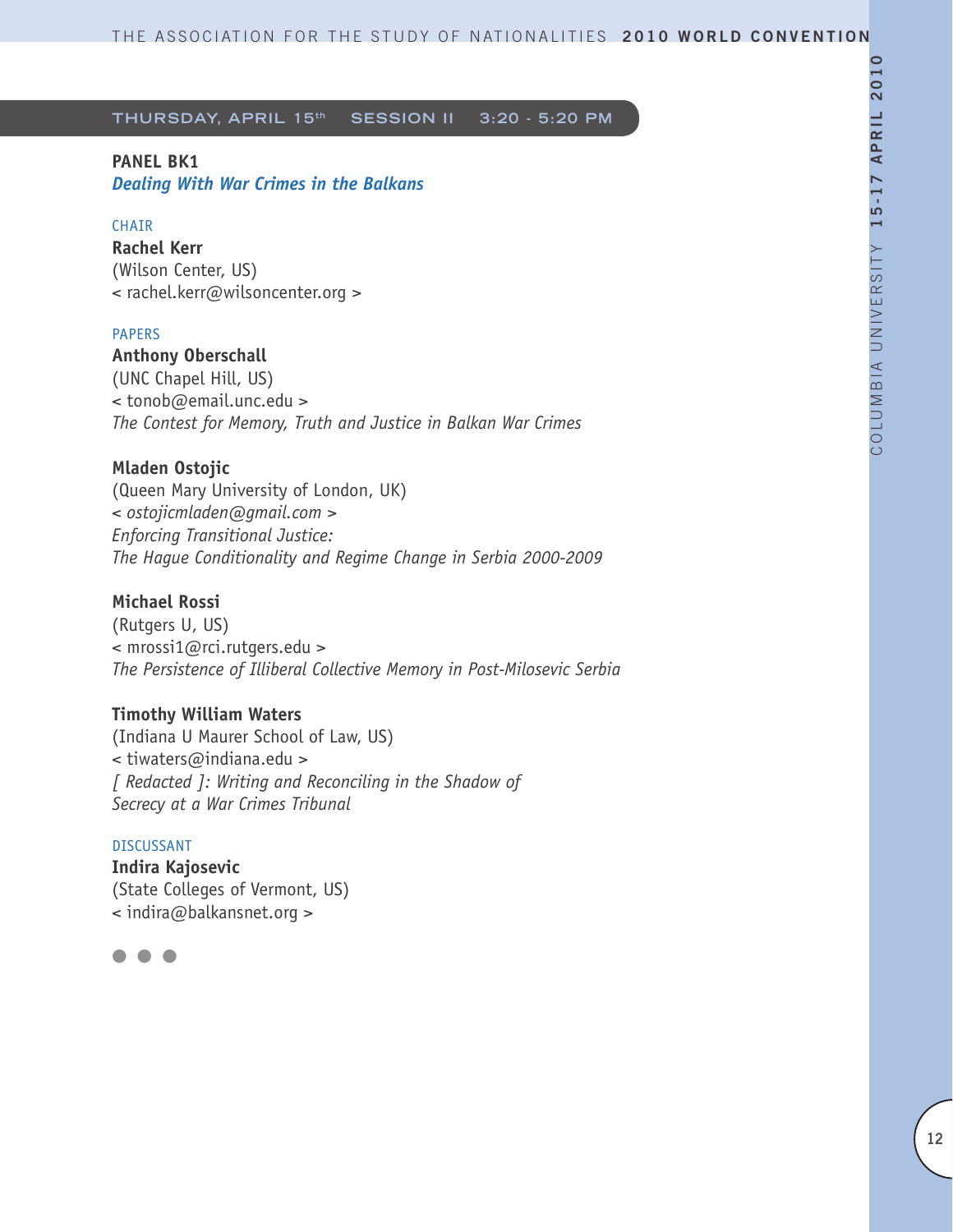### **PANEL BK10**

*New Politics - Old Mental Maps in the Southern Balkans*

#### **CHAIR**

**Claire Gordon** (LSE, UK) < c.e.gordon@lse.ac.uk >

# PAPERS

**Zoran Ilievski** (U Ss. Cyril and Methodius, Macedonia) < ilievski.zoran@gmail.com > *Macedonia: How an Identity Conflict Stands in the Way of Its EU Integration*

# **Marko Kmezic**

(U of Graz, Austria) < marko.kmezic@uni-graz.at > *Good Neighbourly Relations as European Union Accession Conditionality Criteria: EU's Unprecedented Potential Influence and Its Domestic Impact: The Case of Serbia* 

# **Nenad Markovic**

**Ivan Damjanovski** (U Ss. Cyril and Methodius, Macedonia) < nenad.markovic@gmail.com >  $\leq$  damivan@qmail.com > *Macedonia Between Identity Politics and EU Integration - New Paradigms, Old Mental Maps*

### **Anastas Vangeli**

(Center for Research and Policy Making, Skopje, Macedonia) < anastas.mk@gmail.com > *Quest for the Glorious Past: Alexander the Great between Greece and Macedonia*

#### DISCUSSANT

**Emma Lantschner** (U Graz, Austria) < emma.lantschner@uni-graz.at >

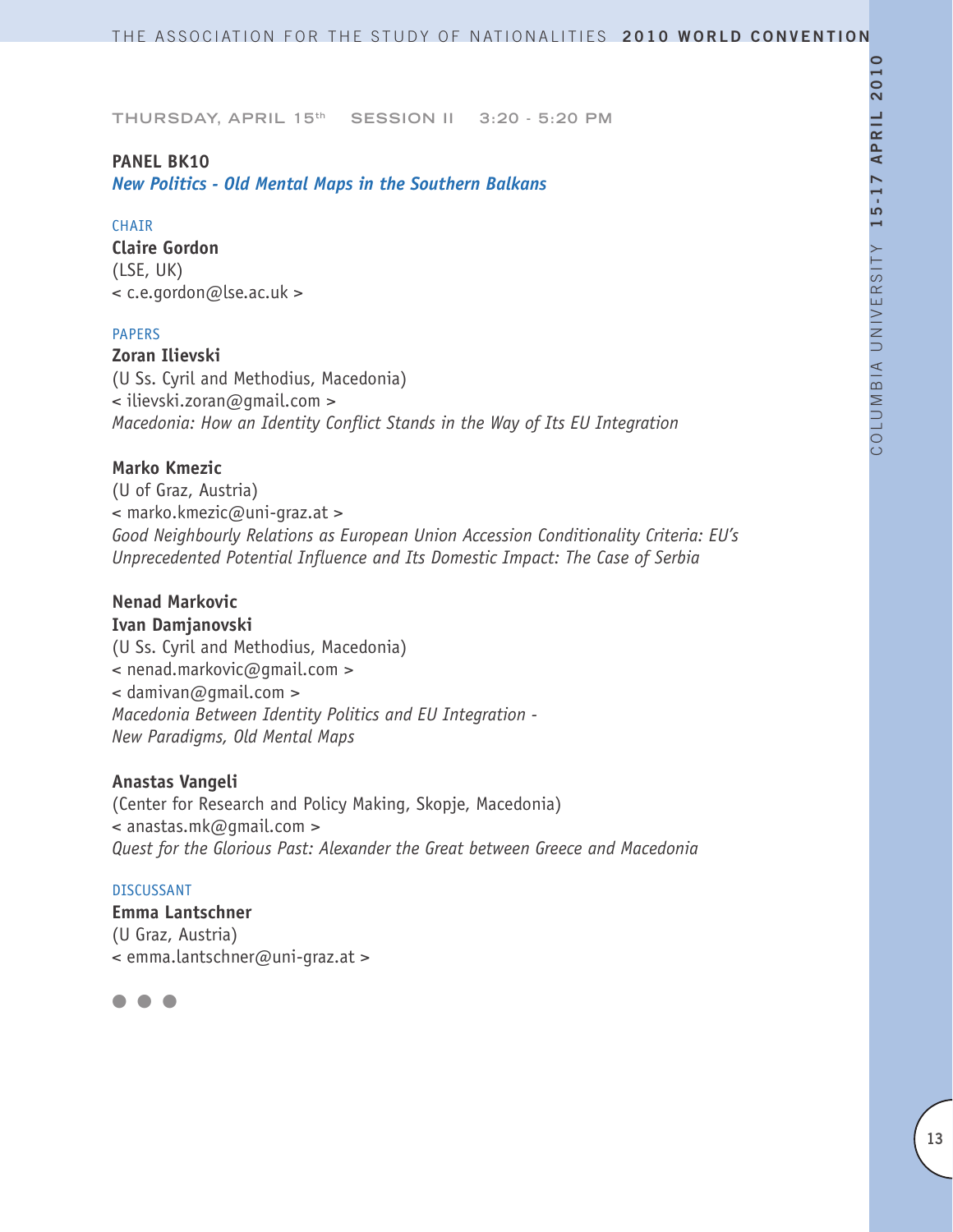# **PANEL BO4**

**Book Panel on Serhii Plokhy,** *Yalta: The Price of Peace* **(Viking 2010)**

### CHAIR

**David Marples** (U of Alberta, Canada) < david.marples@ualberta.ca >

# PARTICIPANTS

**Lis Tarlow** (Davis Center, Harvard U, US) < tarlow@fas.harvard.edu >

**Marta Dyczok** (U of Western Ontario, Canada) **<** mdyczok@uwo.ca >

**Dominique Arel** (U of Ottawa, Canada) **<** darel@uottawa.ca >

**Serhii Plokhy** (Harvard U, US) < plokhii@fas.harvard.edu >

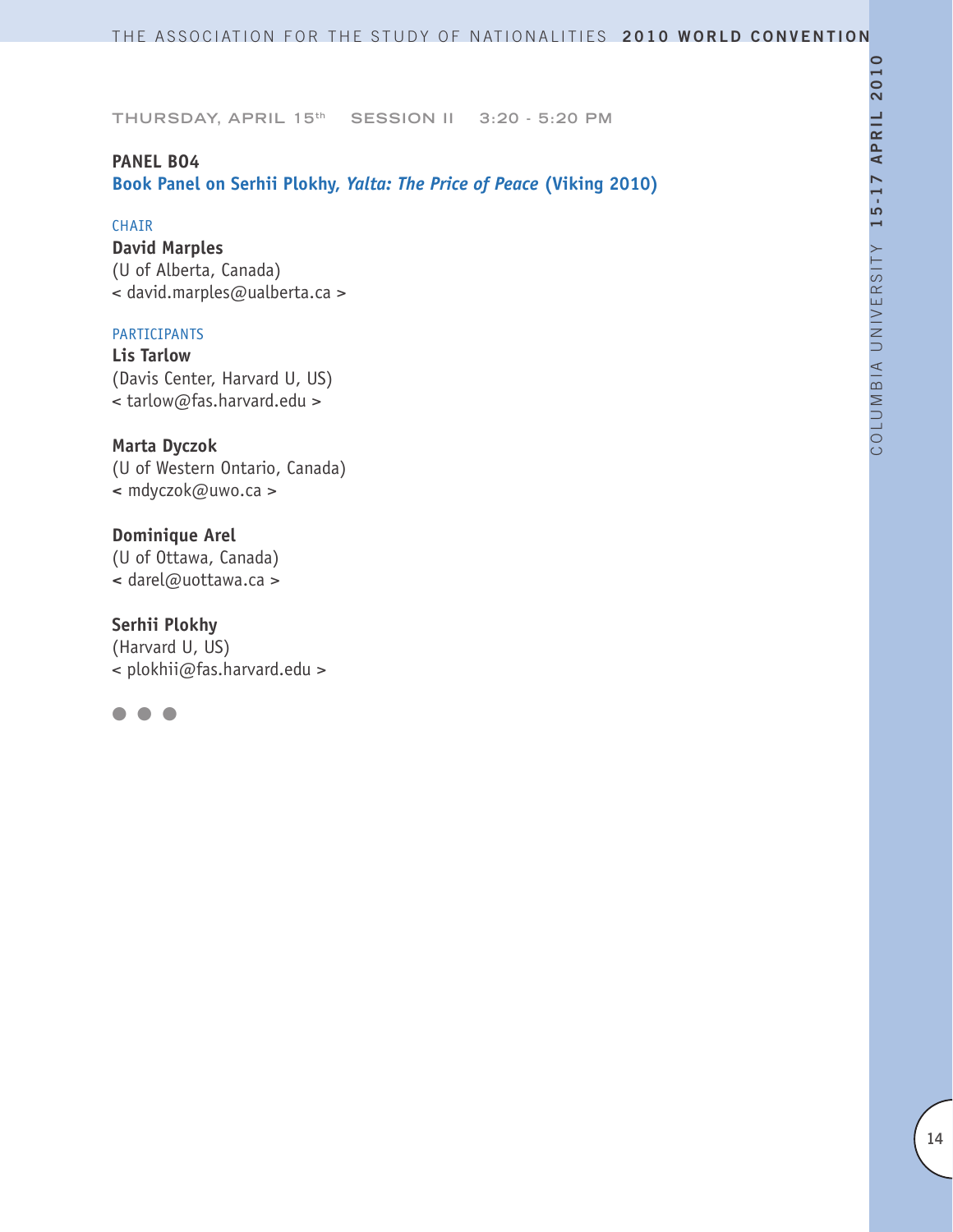# **PANEL CE10**

*Legacies of Central European Nationalism of the 19th and Early 20th Centuries*

#### **CHAIR**

**Julie Thorpe** (U of Western Sydney, Australia) < julie.thorpe@anu.edu.au >

# PAPERS

**Paul Miller** (McDaniel College, US) < pmiller@mcdaniel.edu > *Yugoslav Eulogies: Remembering the Sarajevo Assassination*

# **Marina Germane**

(U of Glasgow, UK) < marina.kru@btinternet.com > *Latvians as a Political Nation - A Forgotten Idea? Re-examining the Work of M. Skujenieks (1913) and M. Valters (1914)* 

# **Meghann Pytka**

(Northwestern U, US) < mpytka@gmail.com > Language of Science, Language of Exclusion: Eugenics, Antisemitism, and the Right in Interwar Poland

#### DISCUSSANT

**Roland Spickermann** (U of Texas, Permian Basin, US) **<** spickermann\_r@utpb.edu >

l l l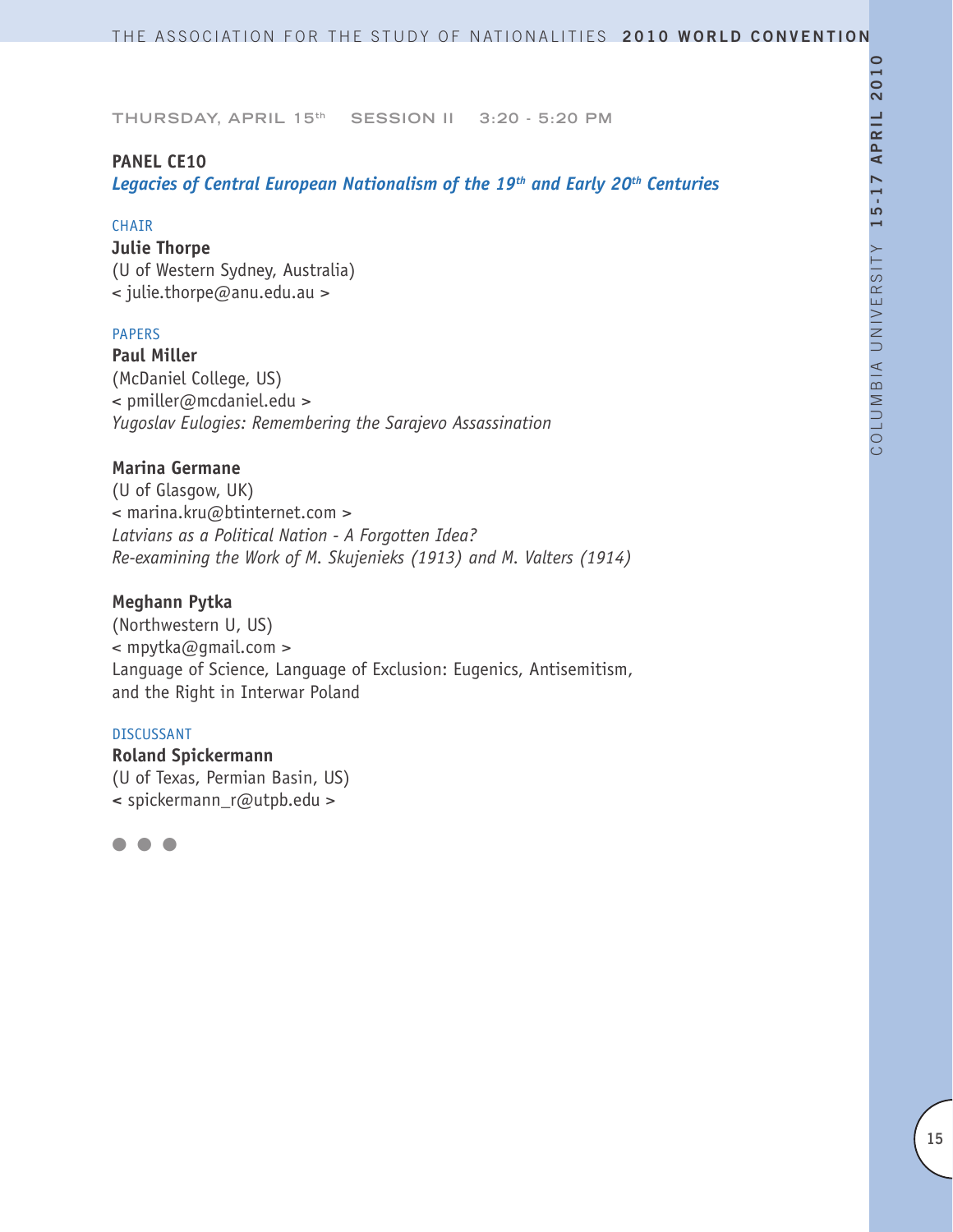### **PANEL CE17**

*Ethno-National Diversity and Formation of a European Public Sphere: Eurosphere Project Findings*

# CHAIR

**Elise Langan** (NYU, US) < el8@nyu.edu >

### PAPERS

**Martina Klicperova-Baker**

(Institute of Psychology, Czech Republic) < klicperovabaker@gmail.com > *Tolerance of Diversity and Diversity of Intolerance* 

# **Veronica Mitroi**

(Paris Ouest Nanterre La Defense, France) < veronica.mitroi@free.fr > *Discourses in Diversity: How French Social Movements Positioned Themselves on the "National" and the "European" Dimensions*

### **Tanel Vallimäe Erle Rikmann**

 (Tallinn U, Estonia) < vallimae@tlu.ee > < erle@ehi.ee > *Normative Views on Diversity Through the Russian Prism: The Estonian Case* 

### **Yolanda Zografova**

(Institute of Psychology, Sofia, Bulgaria) < zografova@abv.bg > *Widening Intercultural Representations: The Citizen's Aspect of the Development of European Public Sphere* 

# **Liza Terrazzoni Wanda Dressler**

 (Paris Ouest Nanterre La Defense, France) < terrazzoni.liza@wanadoo.fr > < wanda.dressler@gmail.com > *The French Republican Categories of Diversity in the New Lisbon Treaty Era*

#### DISCUSSANT

**Yves Plasseraud** (Groupement pour le droit des minorités, Paris, France) < yplasseraud@wanadoo.fr >

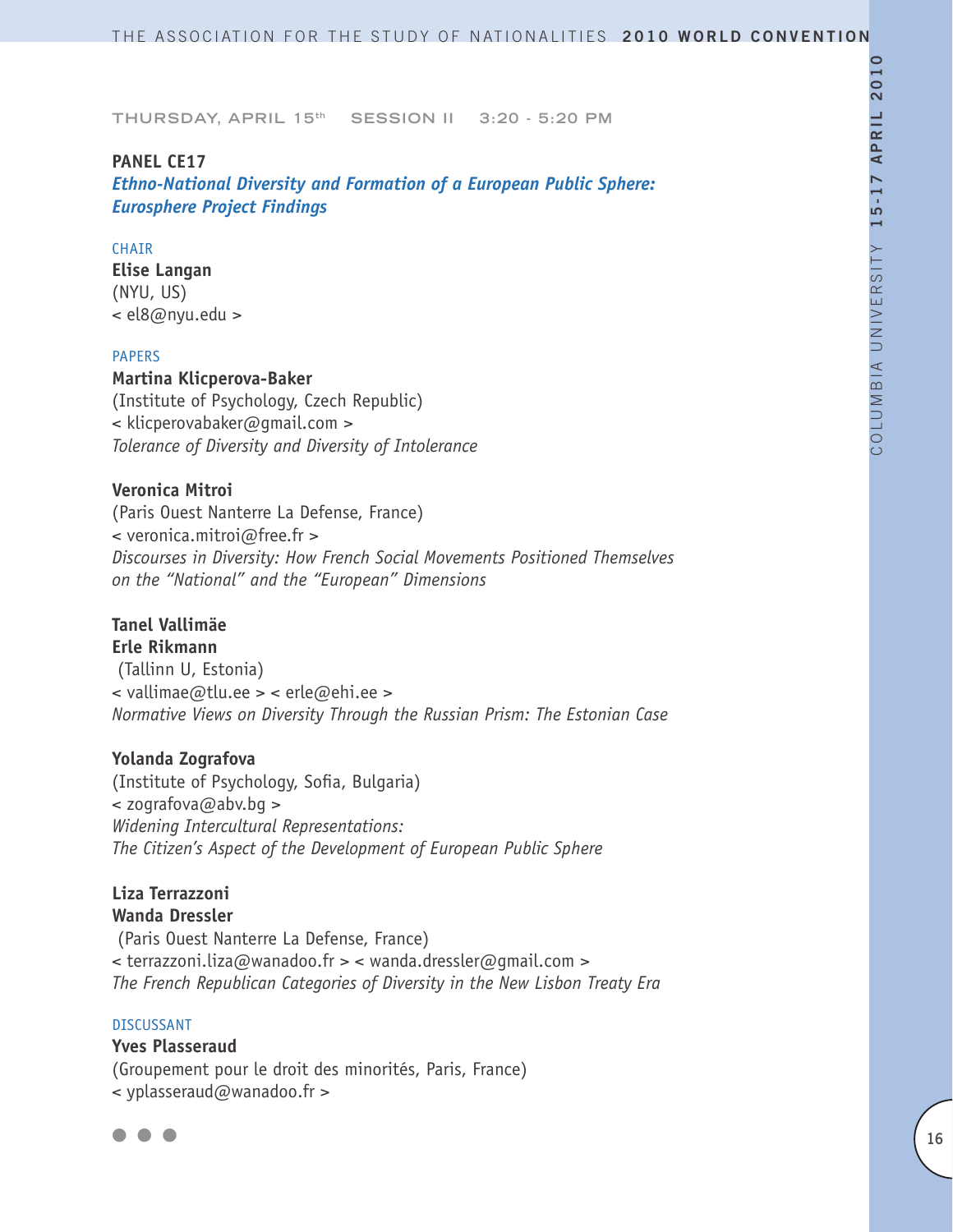### **PANEL EU5**

*Exploring Neo-Patrimonialism and Authoritarianism in Central Asia*

#### **CHAIR**

**Olivier Ferrando** (SciencesPo, Paris, France) < olivier.ferrando@sciences-po.org >

# PAPERS

**Assel Rustemova** (Rutgers U, US) < asselek@yahoo.com > *Exploring Authoritarian Liberalism in Central Asia*

### **Matteo Fumagalli**

(Central European U, Budapest, Hungary) < FumagalliM@ceu.hu > *Neo-Patrimonialism Rule in Central Asia: Value and Limits of a Concept*

### **Tommaso Trevisani**

(Institute for International and Security Affairs, Berlin, Germany) < tommaso.trevisani@swp-berlin.org > *Deconstructing Neo-Patrimonialism: State and Networks in Uzbekistan*

# **Nicolas Gosset**

(*Université Libre de Bruxelles*, Brussels, Belgium) < ngosset@ulb.ac.be > *De-Totalizing the State in Everyday Practices: Grassroot Modes of Political Action and Prosaic of Compliance in Present-Day Uzbekistan*

### DISCUSSANT

**Alisher Khamidov** (Johns Hopkins U, US) < akhamido@hotmail.com >

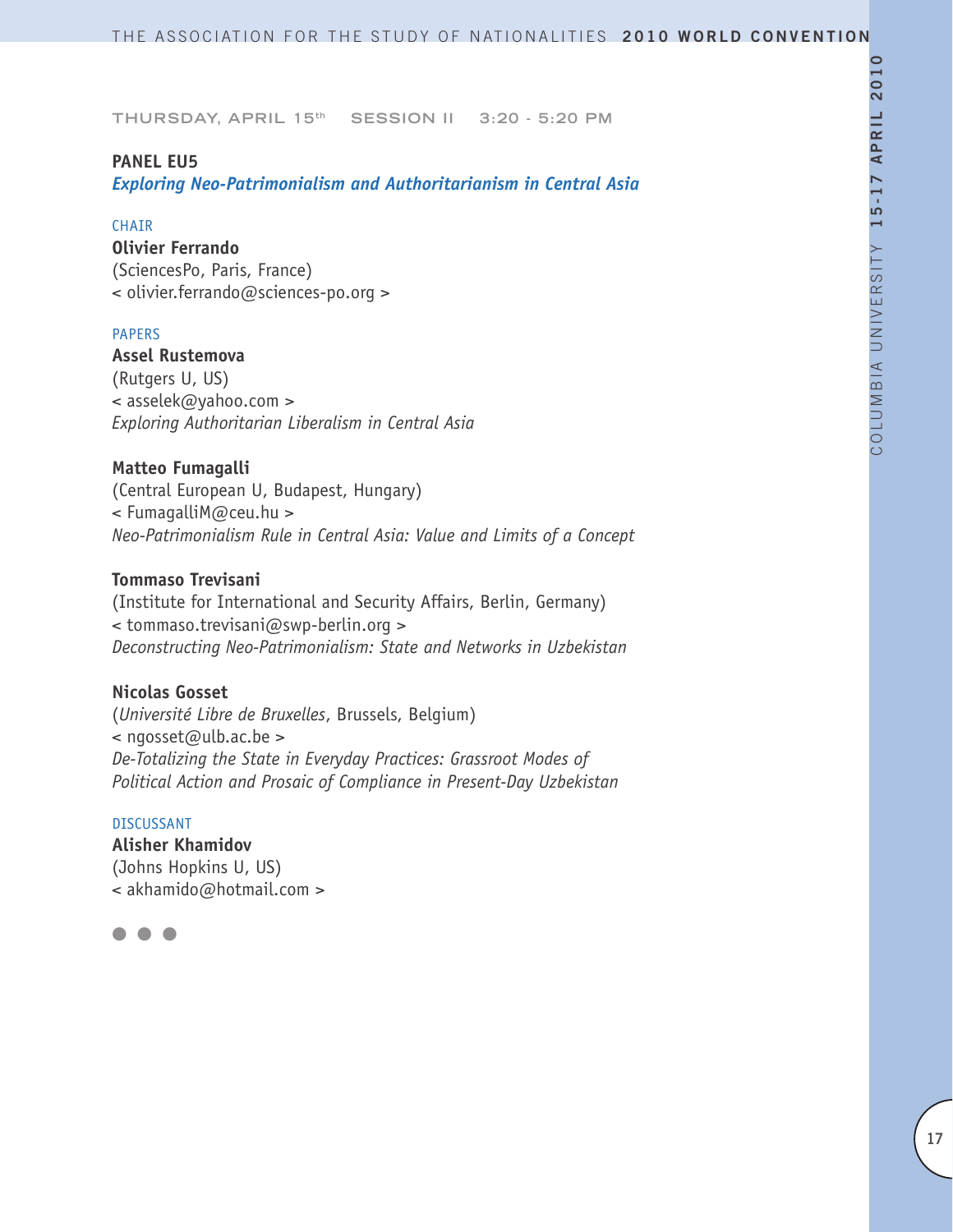# **PANEL R5** *Russia and Europe*

#### **CHAIR**

# **Stephen Blank** (US Army War College, Carlisle, PA) < stephen.blank@us.army.mil >

#### PAPERS

#### **Philippe Beaulieu-Brossard**

(Université du Québec à Montréal, Canada) < beaulieu-brossard.philippe@courrier.uqam.ca > *Resurgent Russia or Resurgent Identity? The Return of the Greatness Syndrome and United States' Inertia as an Identity Mirror (2000-2009)*

# **David Cadier**

(SciencesPo, Paris, France) < david.cadier@sciences-po.org > *Eastern Partnership vs. 'Near Abroad': Toward an EU-Russia Rivalry in the Eastern Neighborhood?*

# **Aleksandar Fatic**

(Institute of International Politics /Centre for Security Studies, Belgrade, Serbia) < aleksandar.fatic@gmail.com > *Russia's Foreign Policy "Infighting" in the Balkans*

# **Aristotle Tziampiris**

(U of Piraeus, Greece) < atziampiris@gmail.com > *Greek Foreign Policy and Russia: Political Realignment, Civilizational Aspects and Realism*

### DISCUSSANT

**Kjell Engelbrekt** (Stockholm U, Sweden) < Kjell.Engelbrekt@statsvet.su.se >

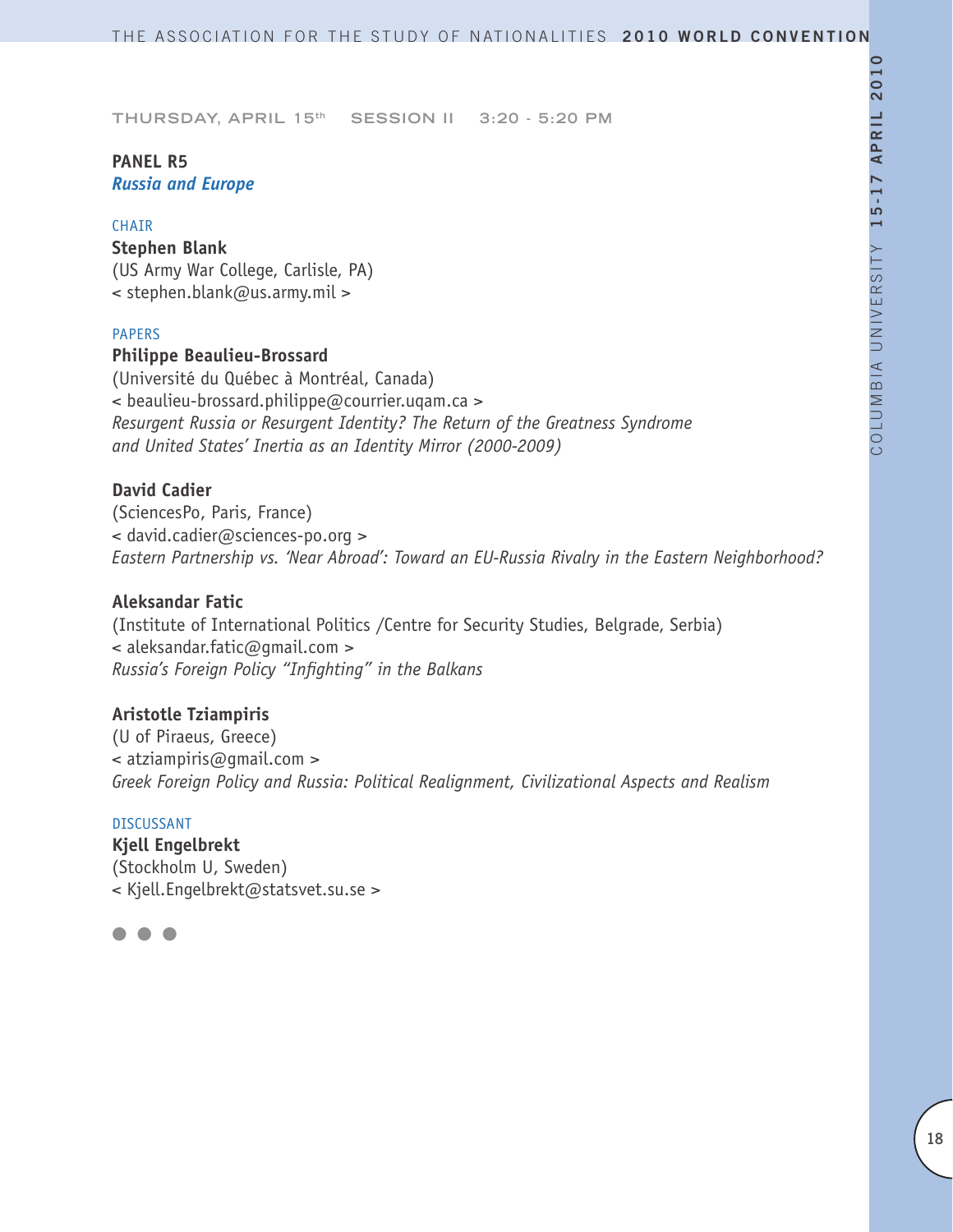# **PANEL TH7** *Jews and Europe*

#### **CHAIR**

**Yohanan Petrovskyj-Shtern** (Northwestern U, US) < yps@northwestern.edu >

### PAPERS

# **Francine Friedman**

(Ball State U, US) < fsfriedman@hotmail.com > *Demographics of the Bosnian Jewish Population: 1878-1941*

### **Claire Le Foll**

(U of Southampton, UK) < c.le-foll@soton.ac.uk > *From Raysn to the BSSR: Situating Bielorussia in the Jewish History and Culture* 

# **Jose Lebovitch-Dahl**

(U of Copenhagen, Denmark) < jdld@hum.ku.dk > *Varieties of European Nationalism and Antisemitism in the Interwar Period: The Jesuit Order in Italy, Germany, and Great Britain 1918-1938*

# **Jan Lanicek**

(U of Southampton, UK) < j.lanicek@soton.ac.uk > *The Policy of Population Transfer: Czecho-Slovak Nationalism and the Jews During and After the Second World War* 

#### DISCUSSANT

**Hugo Lane** (Independent Scholar, NY, US) **<** hugolane@gmail.com >

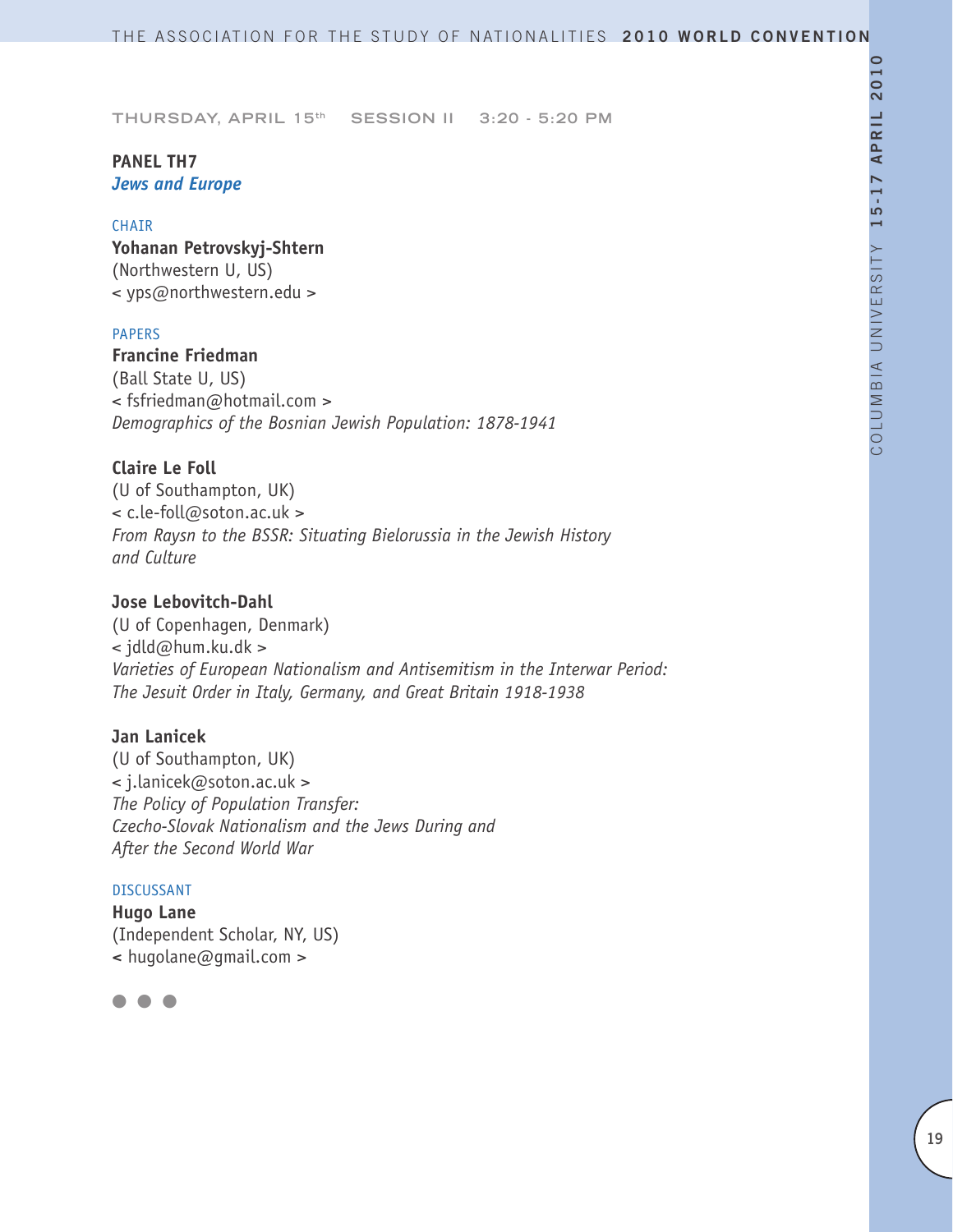# **PANEL TK2**

*Turks, Immigrants, and Refugees*

#### **CHAIR**

**Ceren Belge** (Harvard Academy, US) < cbelge@wcfia.harvard.edu >

# PAPERS

**Isil Acehan** (Bilkent U, Turkey) < acehan@bilkent.edu.tr > *Building Up and Imagined Land Across the Atlantic: Ottoman Immigrants in the United States*

# **Aytek Alpan**

(UC San Diego, US) < aalpan@ucsd.edu > **Onur Yildirim** (Middle East Technical U, Turkey) < onuryil@metu.edu.tr > *"Silence is Not Golden": Refugees and Policies of Resettlement in Early Turkish Republic*

# **Zeynep S. Artan**

(CUNY Graduate Center, US) < zartan@gc.cuny.edu > *From Village Turks to Euro Turks: Turkish State's Perceptions of Turkish Migrants in Europe*

#### **Ipek Demir**

(U of Leicester, UK) <  $id34@le.ac.uk$  > *Aghas, Looters, and Plotters: Orientalist Representation of Iraqi Kurds in Turkey* 

#### **Behlul Ozkan**

(Bogazici U, Turkey) < behlul.ozkan@tufts.edu > *The Social Construction of Turkish Homeland: Geography and Foreign Policy* 

# DISCUSSANT **Peride Kaleagasi** (Independent Scholar, NY, US) **<** peride@yahoo.com >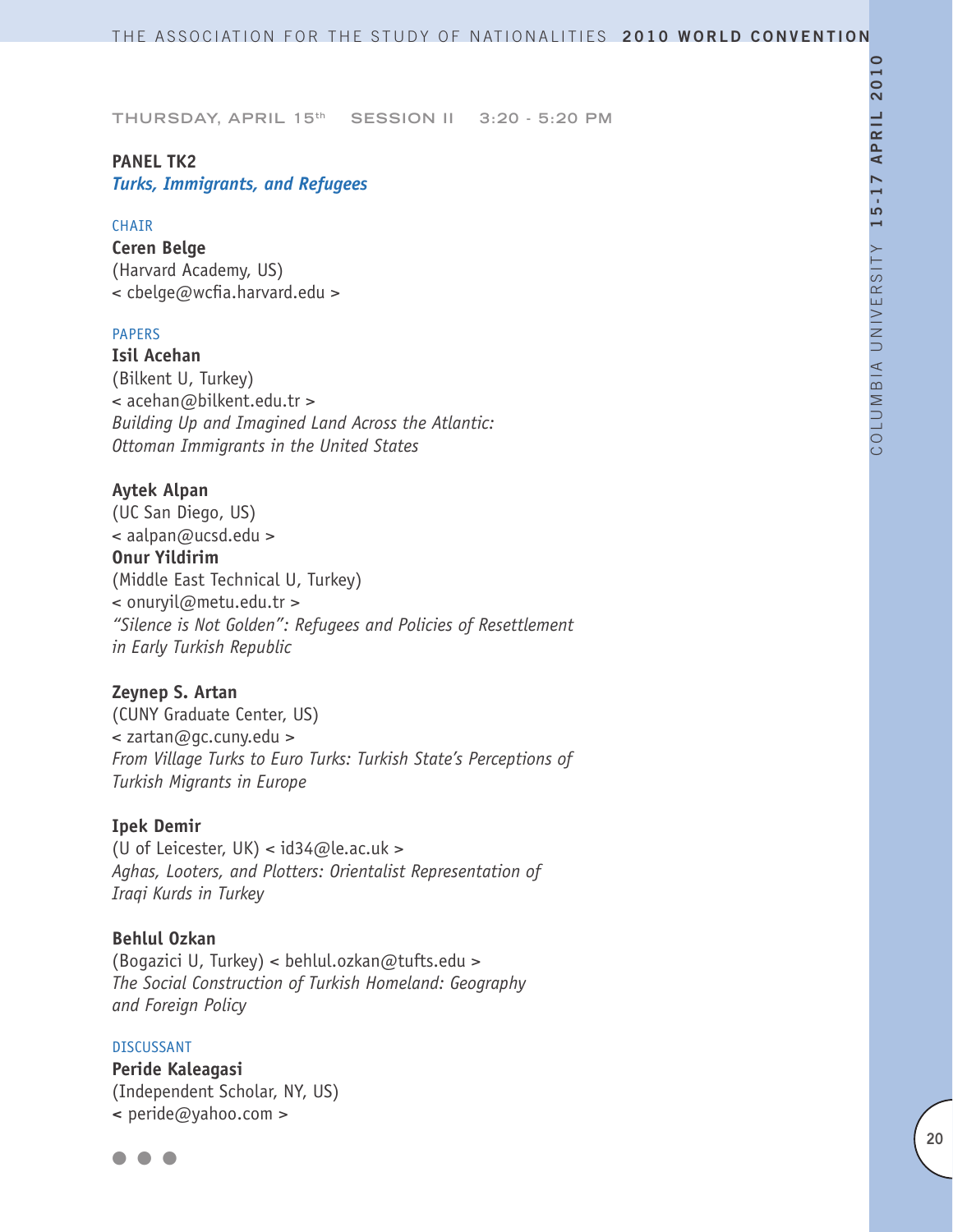# **PANEL U11**

*Historical Memory in Contemporary Ukrainian Literature*

#### **CHAIR**

**Myroslava Znayenko** (Rutgers U, US) < znayenko@andromeda.rutgers.edu >

### PAPERS

**Marko Stech** (York U, Canada) < m.stech@utoronto.ca > *Recovering the Memory of Cultural Tradition in the Post-Chornobyl Ukrainian Short Prose*

# **Mark Andryczyk**

(Columbia U, US) < marcos17@yahoo.com > *Traces of Memory in Taras Prokhasko's Prose*

# **Larissa Onyshkevych**

(Shevchenko Scientific Society, NY, US) < onyshlar@gmail.com > *Memory in V. Shevchuk's End of the Century and S. Maidanska's In Te Speravi*

# **Regan Treewater**

(U of Alberta, Canada) < regantreeh2o@gmail.com > *Multiculturalism in Odessa and its Role in Literature* 

### DISCUSSANT

**Leonid Rudnytzky** (La Salle U, US) < rudnytzky@yahoo.com >

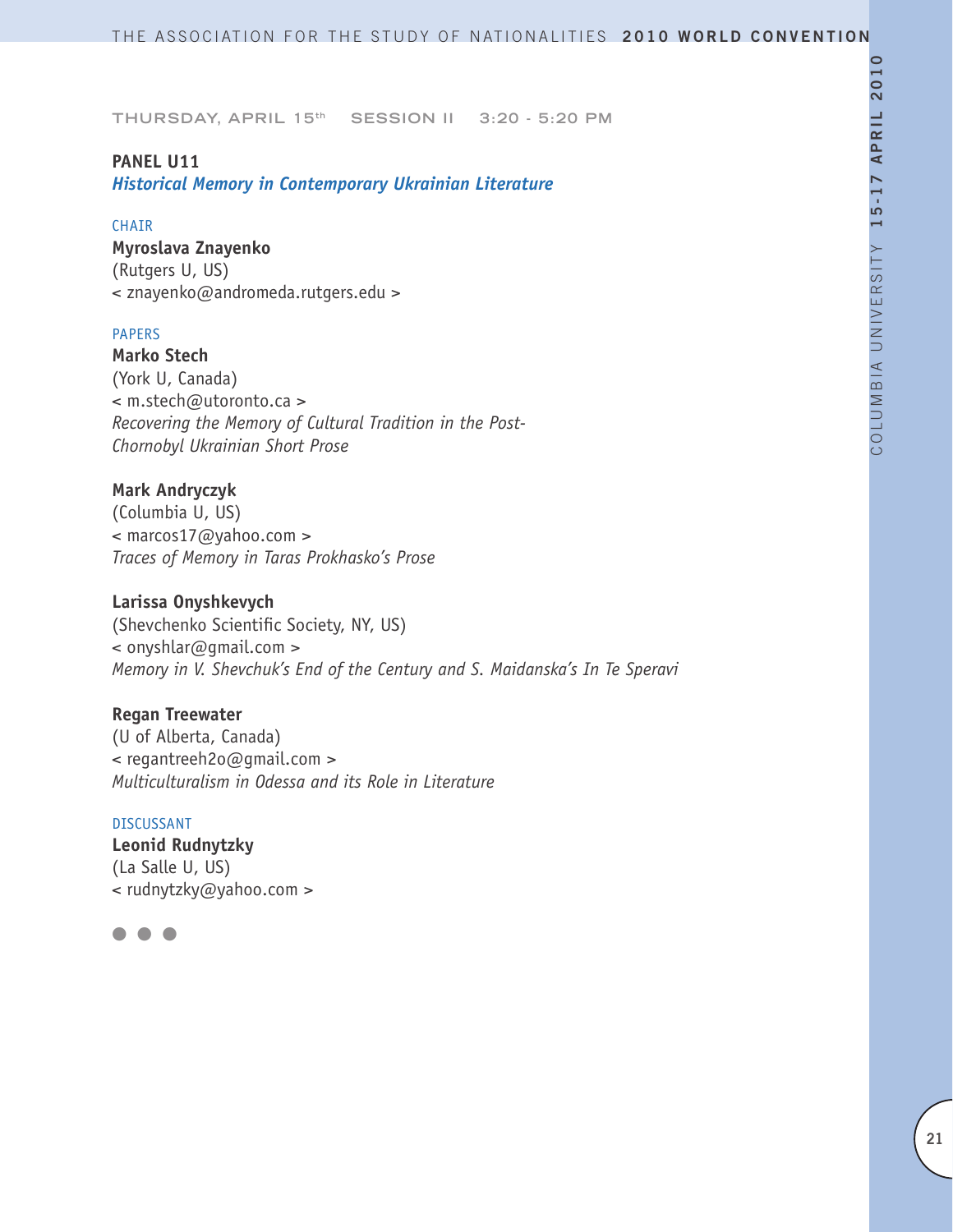# **PANEL BK14**

*Borders, Liminality and Resistance in Central and Southeastern Europe*

# CHAIR

**Veronica Aplenc** (Rosemont College, US)

< vaplenc@yahoo.com >

#### PAPERS

# **Rozita Dimova**

(Free U Berlin, Germany) <rozita@zedat.fu-berlin.de > *Borders and Neoliberal Loyalties: Contemporary Border Arrangements between Greece and the Republic of Macedonia* 

# **Maria Pandevska**

(St. Cyril and Methodius U, Macedonia) < mariamanol@hotmail.com > *The Term Macedonian in Ottoman Macedonia: On the Map and In the Mind* 

### **Katharina Tyran**

(Humboldt U, Germany) < katharina.tyran@staff.hu-berlin.de > *Shifting Boundaries, Shifting Identities? The Impact of Border Drawing on Minority Attitudes: A Case Study on the Burgenland Croats* 

# DISCUSSANT

**Mate Tokic** (American U in Cairo, Egypt) < mntokic@aucegypt.edu >

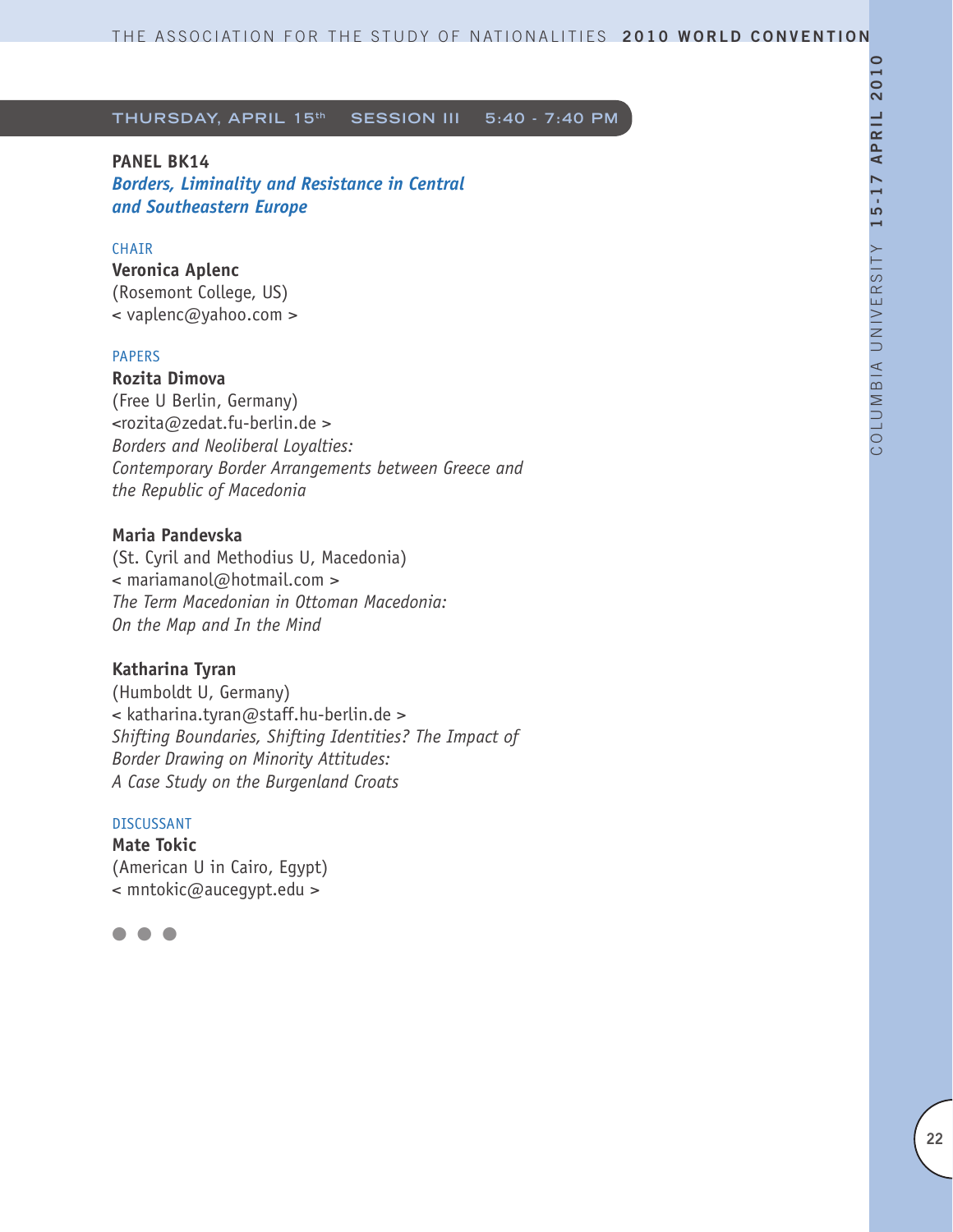# **PANEL BK17** *War, War Crimes and Justice*

### **CHAIR**

**Funmi Olonisakin** (King's College, UK) < funmi.olonisakin@kcl.ac.uk >

# PAPERS

**Rachel Kerr** (Wilson Center, US) < rachel.kerr@wilsoncenter.org > *The ICTY and the Western Balkans*

# **Ivan Zverzhanovski**

(UNDP/Centre for Comparative Law, Serbia) < ivan.zverzhanovski@undp.org > *Srebrenica, Scorpions and Serbia*

# **Jessica Lincoln**

(King's College, UK) < jessicalincoln@aol.co.uk > *The Tarnished Jewel: Outreach, Impact, and the Special Court for Sierra Leone*

# **Zoran Pajic**

(King's College, UK) < zoran.paja@googlemail.com > *International Tribunals, Restorative Justice and Victims' Dissatisfaction/Compensation*

#### DISCUSSANT

**James Gow** (Kings College, UK) < mlmajw@btinternet.com >

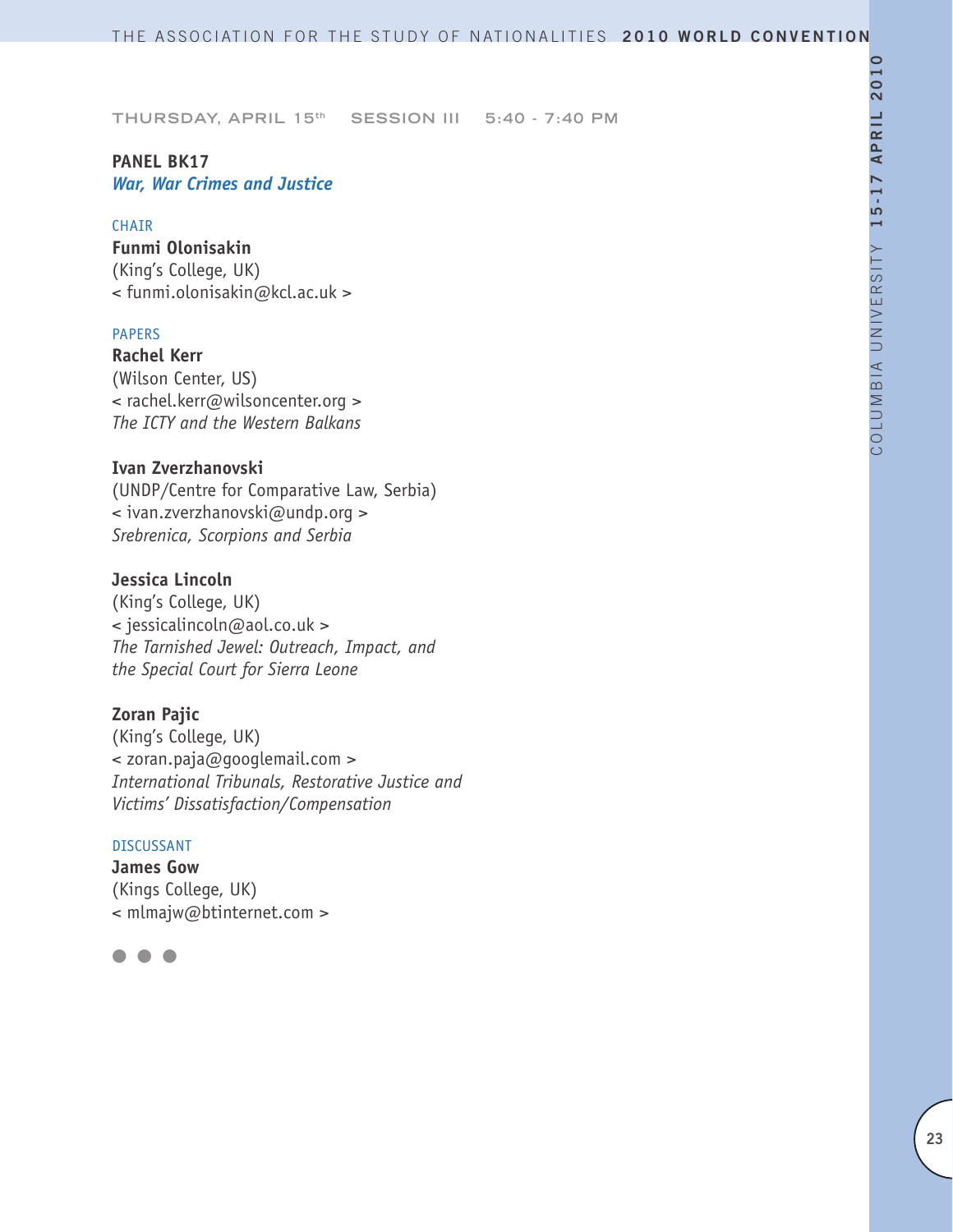#### **PANEL BO5**

**Book Panel on Anton Weiss-Wendt***, Murder without Hatred: Estonians and the Holocaust* **(Syracuse 2009)**

# CHAIR

**Alti Rodal** (Ukrainian Jewish Encounter Initiative, Canada) < altirodal@gmail.com >

#### PARTICIPANTS

**Valdis Lumans** (U South Carolina Aiken, US) < vall@usca.edu >

# **Vladimir Solonari**

(U of Central Florida, US) < vsolonar@mail.ucf.edu >

### **Roger Petersen**

(MIT, US) < rpeters@mit.edu >

# **Anton Weiss-Wendt**

(Center for the Study of the Holocaust and Religious Minorities, Norway) < anton.weiss-wendt@hlsenteret.no >

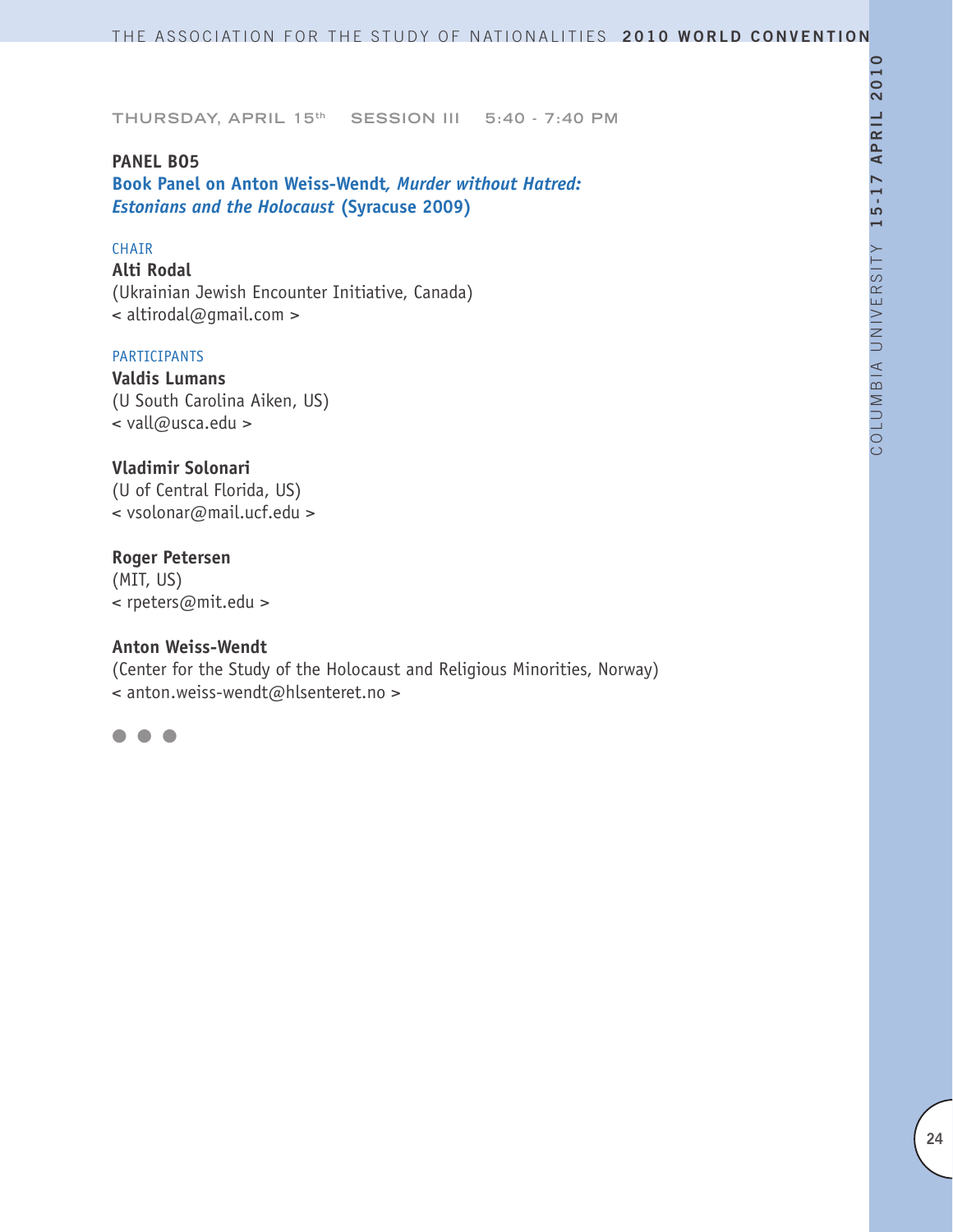### **PANEL CE2**

*Institutionalizing and Performing Ethnicity and Nationhood: Changes and Continuities* 

# CHAIR

**Ephraim Nimni** (Queen's U Belfast, UK)  $\leq$  e.nimni@qub.ac.uk >

#### PAPERS

**Aisling Lyon** (U of Bradford, UK) < a.m.lyon@bradford.ac.uk > *Municipal Decentralisation in the Republic of Macedonia: Preserving a Multi-Ethnic State?*

# **Stephen Deets**

(Babson College, US) < sdeets@babson.edu > *Networks and Composite States: Rethinking Minority Representation and Governance*

### **Christian Haerpfer**

(U of Aberdeen, UK) < c.w.haerpfer@abdn.ac.uk > *A New Concept of Political Capital: Theoretical Foundations and Empirical Evidence in post-Communist Moldova 2001-2007*

### **Olga Cara**

(U College London, UK) < o.cara@ioe.ac.uk > *Ethnicity is Not in Your Passport, Yet Still Hidden Behind It: Ethnic Categorization Ghost in Latvia*

#### DISCUSSANT

**Daina Eglitis** (George Washington U, US) < dainas@gwu.edu >

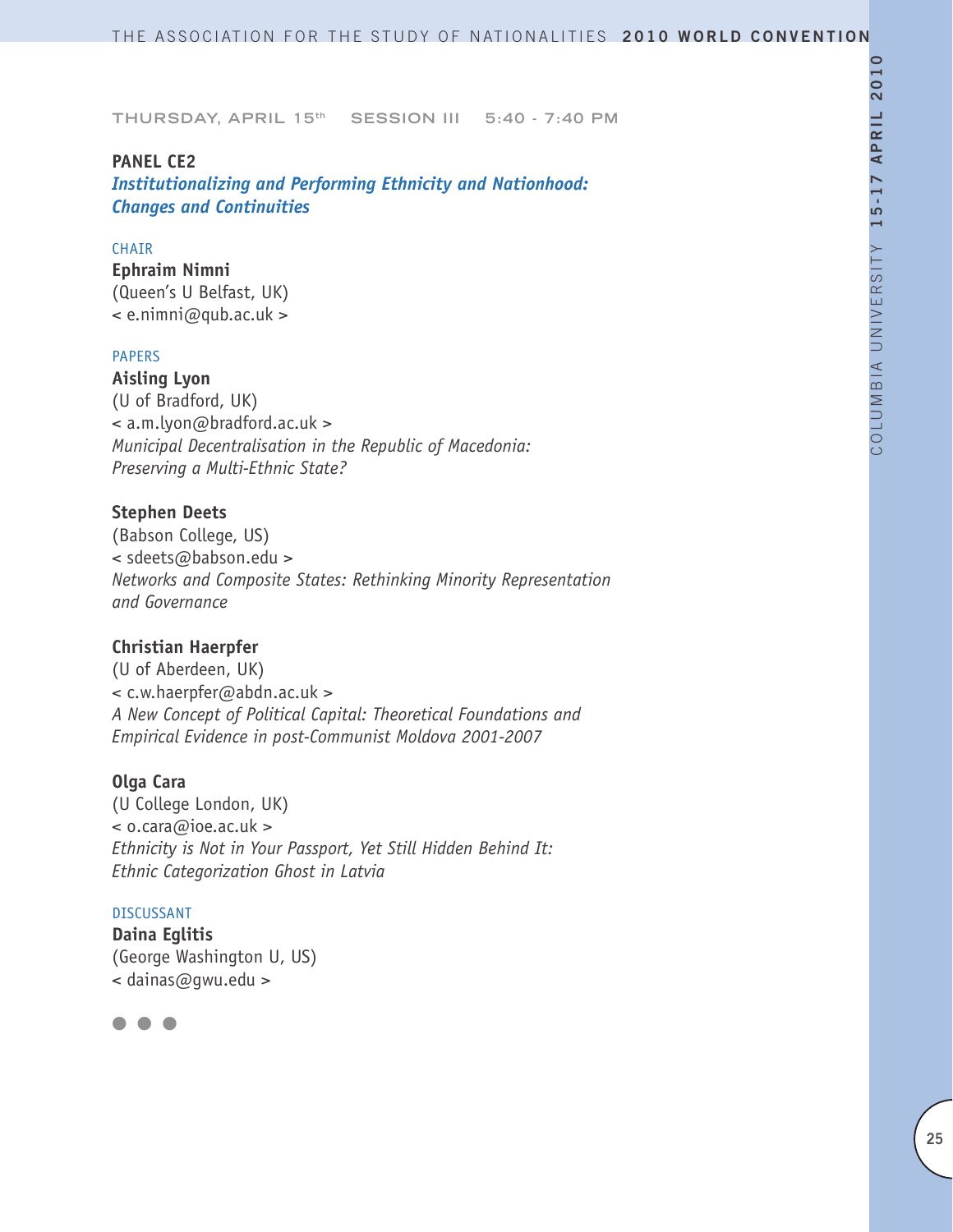### **PANEL EU10**

*National Identity and Inter-Ethnic Relations in Turkestan* 

### **CHAIR**

# **Sébastien Peyrouse**

(Central Asia and Caucasus Institute, SAIS, Johns Hopkins U, Washington D.C., US) < sebpeyrouse@yahoo.com >

### PAPERS

#### **Yuriy Malikov**

(Department of History, State U of New York, US) < malikoya@oneonta.edu > *Captives of Ideology: The Depiction of Cossack-Kazakh Relations in Russian, Soviet, and Kazakhstani Historiographies*

# **Brooke Churchman**

(School of Global Studies, U of Gothenburg, Sweden) < brooke.churchman@globalstudies.gu.se > *China's New National Identity: Being Chinese through Material Culture*

# **James Millward**

(Dept. of History, Georgetown U, Washington D.C., US) < millwarj@georgetown.edu > *Uygur-Han Tensions in Xinjiang and the Changing Paradigm of "Nationality" in China*

#### DISCUSSANT

**Sarah Cameron** (Yale U, US) < sarah.cameron@yale.edu >

l l l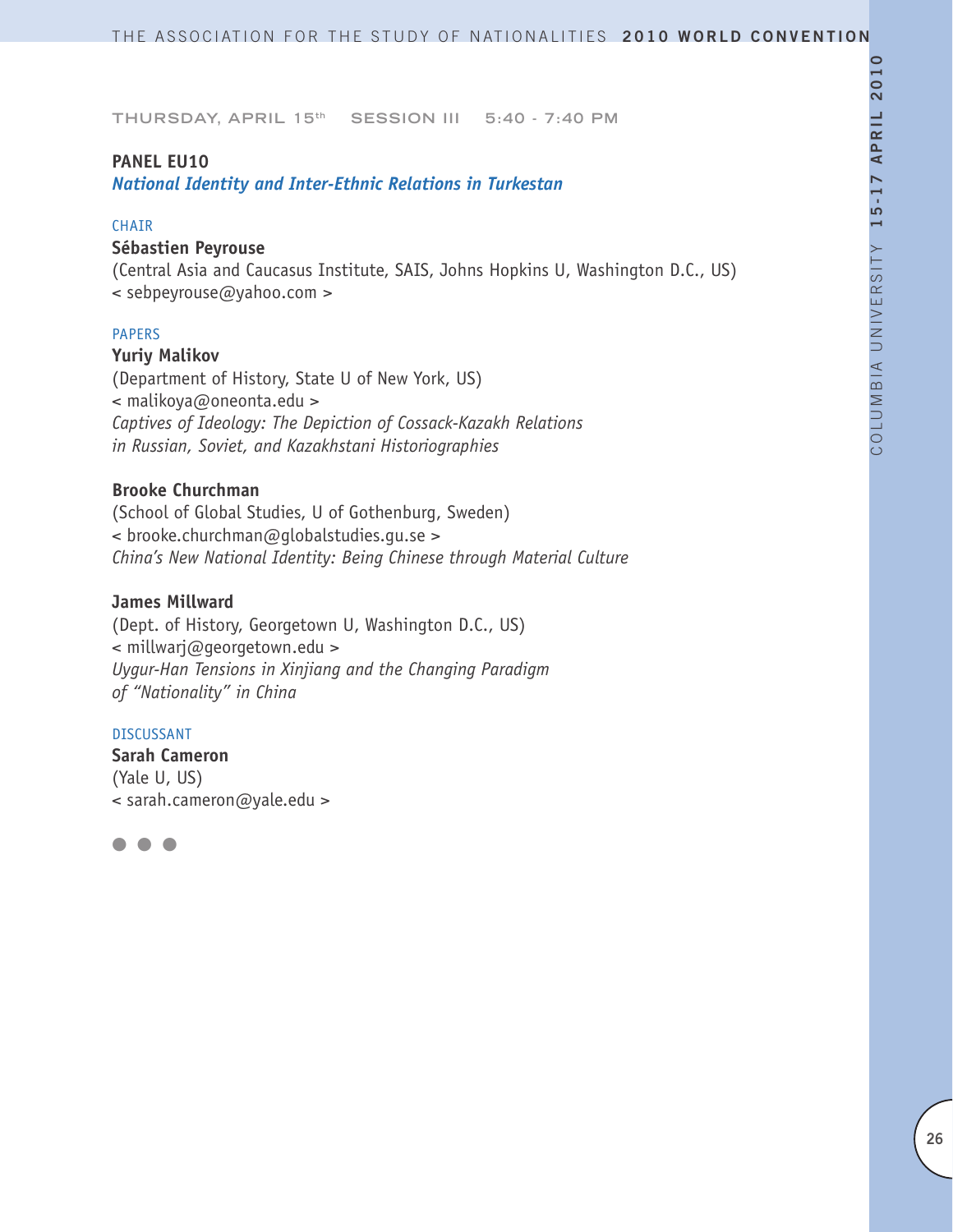# **PANEL K7** *Legacies and Identities*

#### **CHAIR**

# **Stacy Closson**

(Woodrow Wilson International Center for Scholars, US) < stacy.closson@wilsoncenter.org >

# PAPERS

**Parvin Ahanchi** (UC Davis, US) < pahanchi@yahoo.com > *"A Russian Education" and Ethnic Relations in the South Caucasus During the Crises of 1905 and 1918*

# **Artin Arslanian**

(Marist College, US) < artin.arslanian@marist.edu > *The British Imperial Ethos: Britain and the Armenians, 1917-20*

# **Javid Huseynov**

(Azerbaijani-American Council, US) < javid@azeris.com > **Inanç Atilgan** (Turkish Historical Society, Turkey) < inanc@ttk.org.tr > *Azerbaijani Identity in the Context of Domestic and Foreign Interests* 

# **Paul du Quenoy**

(American U of Beirut, Lebanon) < paul\_du\_quenoy@hotmail.com > *Russia and the Muslims of Greater Syria*

#### DISCUSSANT **TBA**

 $\bullet$   $\bullet$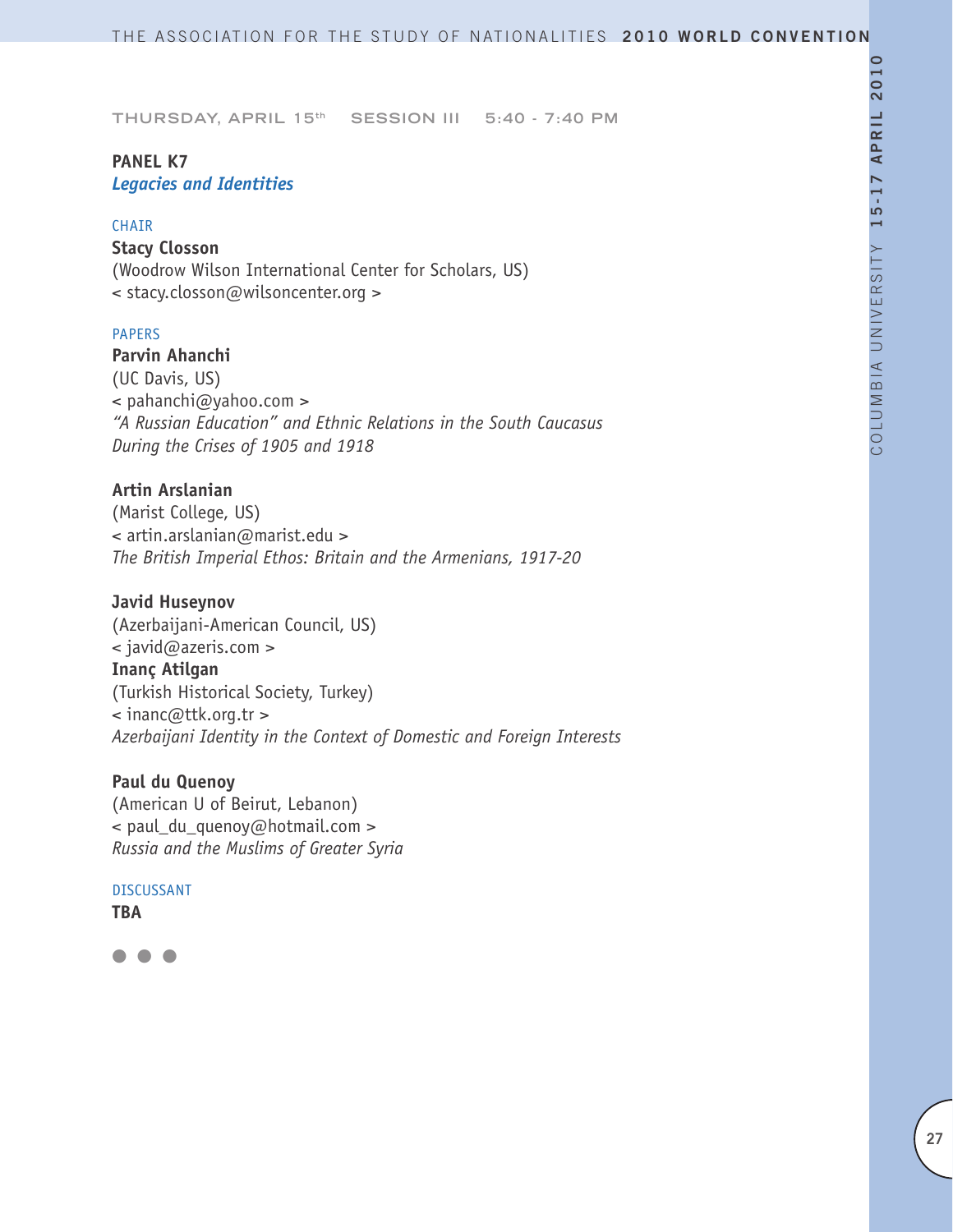### **PANEL N2**

*Empires of the Mind: Intellectuals, Anti-Colonialism and Nationalism in the Global South*

# CHAIR

**Oyshiku Carr** (Boston U, US) < obcarr@gmail.com >

#### PAPERS

**Chandler Rosenberger** (Brandeis U, US) < crosen@brandeis.edu > *Religion or Ressentiment? Jalal ali-Ahmad and the Iranian Revolution* 

# **Katrina Demulling**

(Boston U, US) < kittkat@bu.edu > *Decolonizing the Mind: Nationalism and African Intellectuals* 

# **Oliver Benoit**

(St. George's U, US) < ombenoit@gmail.com > *Colonialism and the Mind: The Social Construction of Political Culture in the Caribbean*

#### DISCUSSANT

**Nicolas Prevelakis** (Harvard U, US) < prevelak@gmail.com >

l l l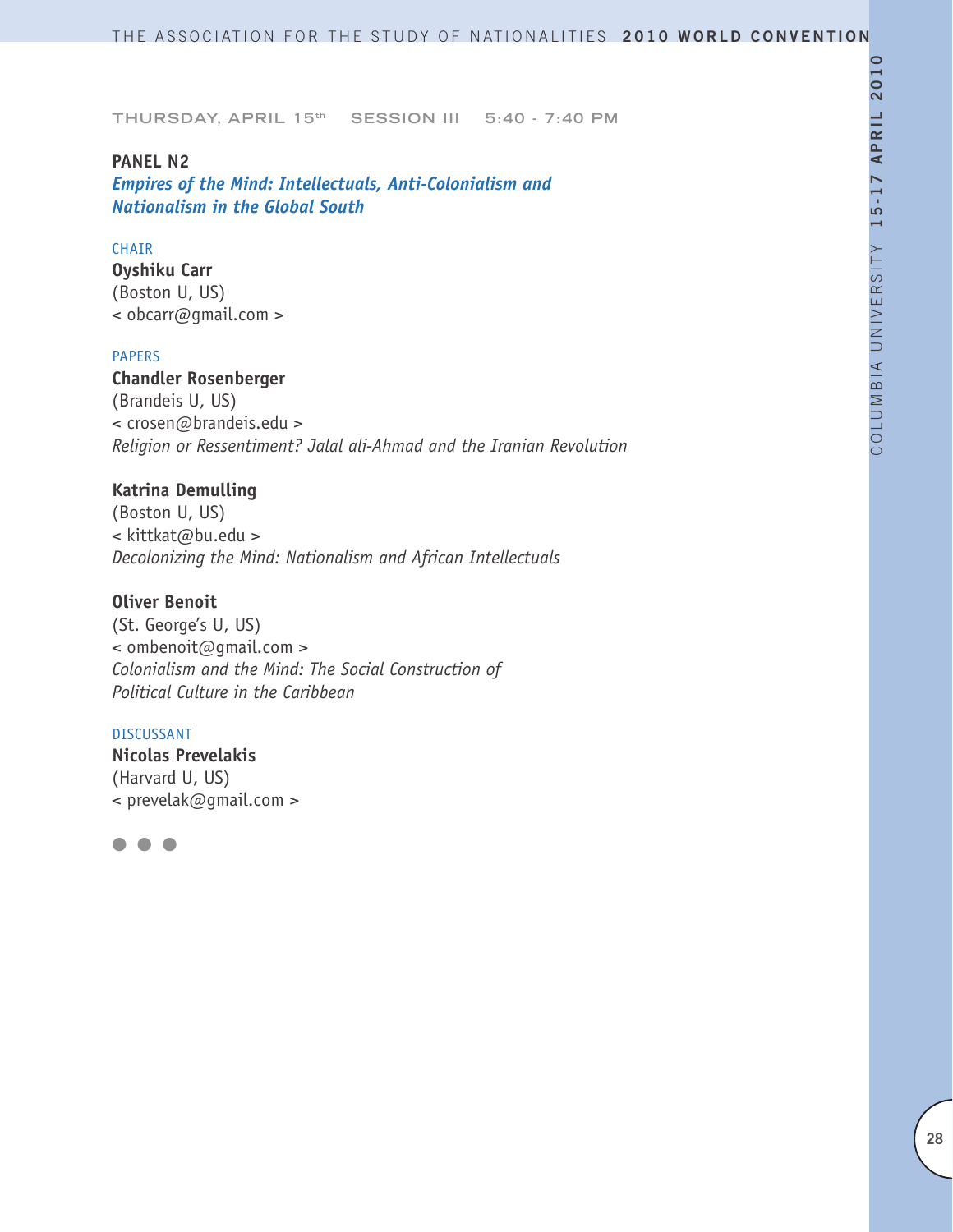### **PANEL N3**

*The Role of Memory and History in the Shaping of State Strategies for Managing Minority Nationalism in Post-Communist Europe* 

# CHAIR

**Sherrill Stroschein**  (U College London, UK) < s.stroschein@ucl.ac.uk >

#### PAPERS

**Karl Cordell** (U of Plymouth, UK) < k.cordell@plymouth.ac.uk > **Stefan Wolff** (U of Birmingham, UK) < stefan@stefanwolff.com > *Imagined Legacies of the Past? The Design of Power-sharing Institutions in post-Communist Europe*

#### **Zsuzsa Csergo**

(Queen's U, Canada) < csergo@queensu.ca > *Patterns of Territorial Self-governance in CEE: Historical Legacies and Contemporary Opportunities*

#### **David Smith**

(U of Glasgow, UK) < d.j.smith@lbss.gla.ac.uk > *Institutional Memories and Institutional Legacies: Managing Minority-Majority Relations in Post-communist Europe qua Cultural Autonomy*

# **Luciana Ghica**

(U of Bucharest, Romania) < luciana.ghica@fspub.ro > *The Use of Memory in Building State Strategies for Managing Traditional and New Minorities in Post-Communist Romania* 

#### DISCUSSANT

**Gwendolyn Sasse**  (U of Oxford, UK) < gwendolyn.sasse@nuffield.ox.ac.uk >

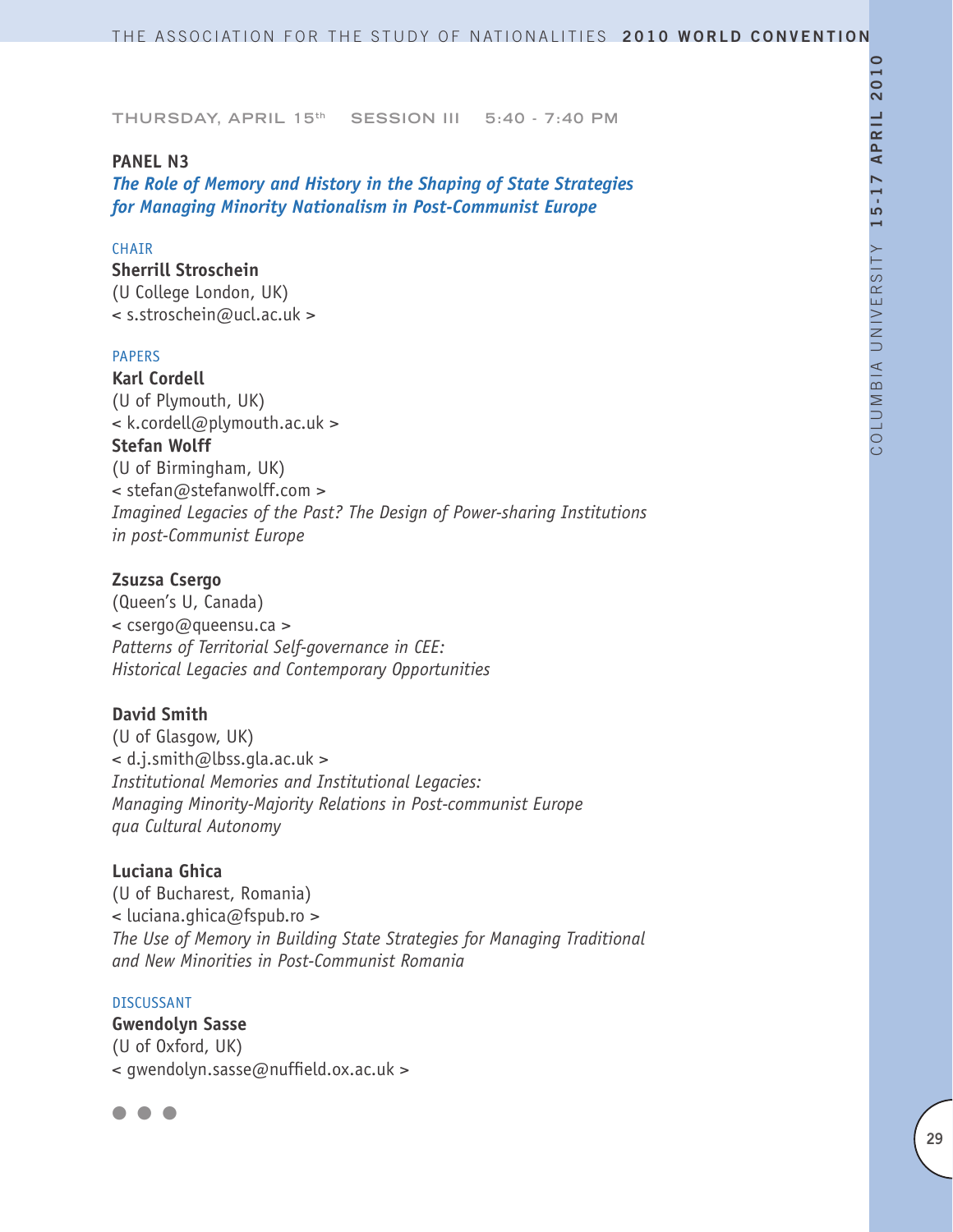# **PANEL R6** *Russia and Its Neighbors*

#### **CHAIR**

**Richard Sakwa**  (U of Kent, US) *< r.sakwa@kent.ac.uk >*

# PAPERS

# **Christopher Stevens**

(U of Nebraska, US) < stevensc1@unk.edu > *A Theory of Strategic Images: Enemies and Competitive Rivals in the post-Soviet Space*

# **Ekaterina Anastasova**

(Institute of Folklore Studies, Sofia, Bulgaria) < ekaterina\_anastasova@yahoo.com > *National Contexts, Minorities and Transnational Identities – Russian Old Believers and "Soviet" Russians in EU (Balkan and Baltic States)*

#### **Ajay Patnaik**

(Jawaharlal U, India) < patnaik.ajar@gmail.com > *Russia in Central Asia: Collaborative Hegemonism*

#### **Bill Varettoni**

(U of Maryland, US) < wvarettoni05a@gmail.com > *Sweetness of the Status Quo: Strategic Patience and the Technology of Russia's Capture of Crimea* 

#### DISCUSSANT

**Stephen Blank** (US Army War College, Carlisle, PA) < stephen.blank@us.army.mil >

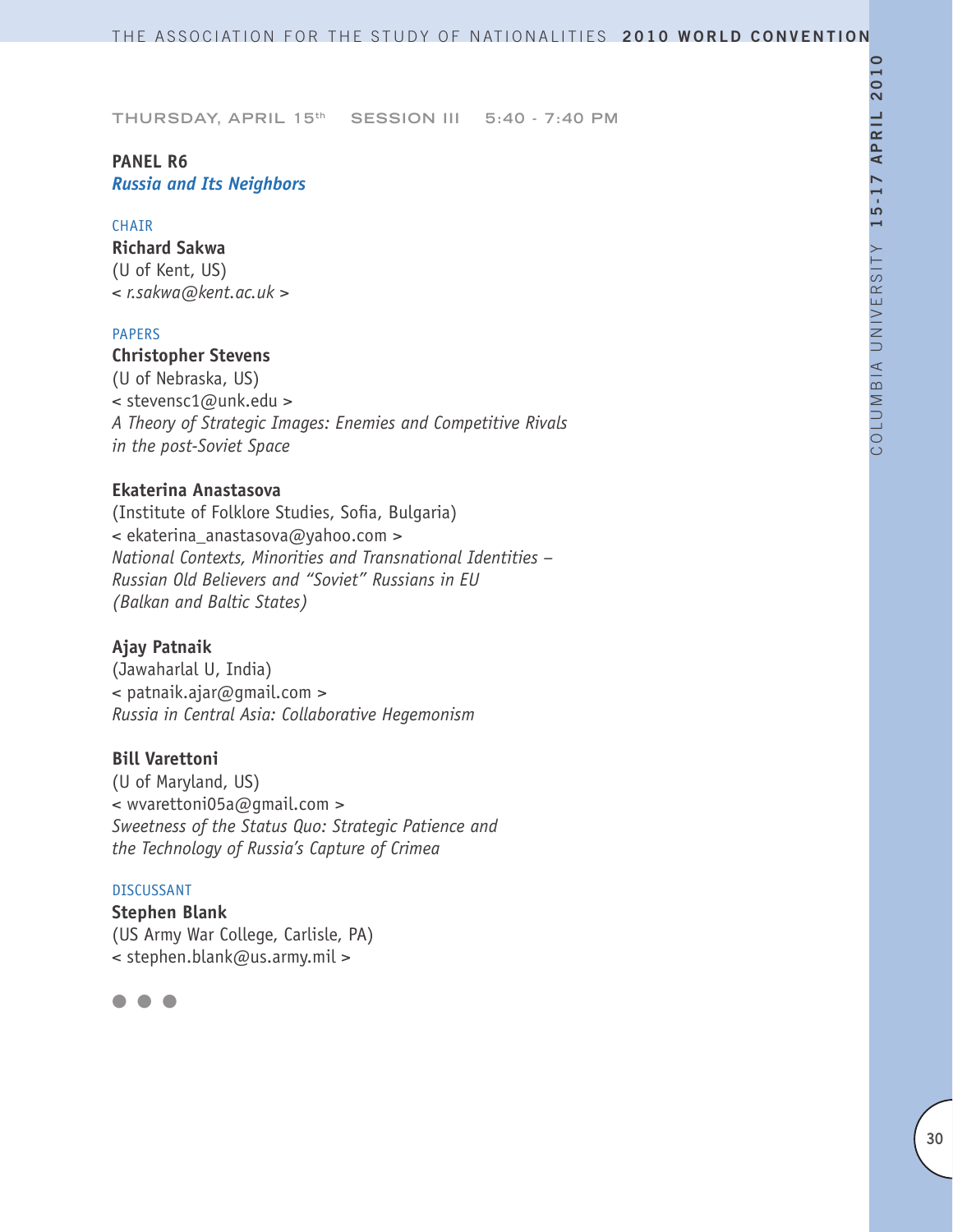**PANEL U12 (Roundtable)** *Ukraine After the 2010 Presidential Election Sponsored by the American Association for Ukrainian Studies (AAUS)*

#### CHAIRS

**Alexandra Hrycak** (Reed College, US) < hrycak@reed.edu >

**Oxana Shevel** (Tufts U, US) < oxana.shevel@tufts.edu >

### PARTICIPANTS

**Paul D'Anieri** (U of Florida, US) < danieri@clas.ufl.edu >

# **Henry Hale**

(George Washington U, US) < hhale@gwu.edu >

### **Keith Darden**

(Yale U, US) < keith.darden@yale.edu >

**Adrian Karatnycky** (Atlantic Council of the US, NY) < fhpres@aol.com >

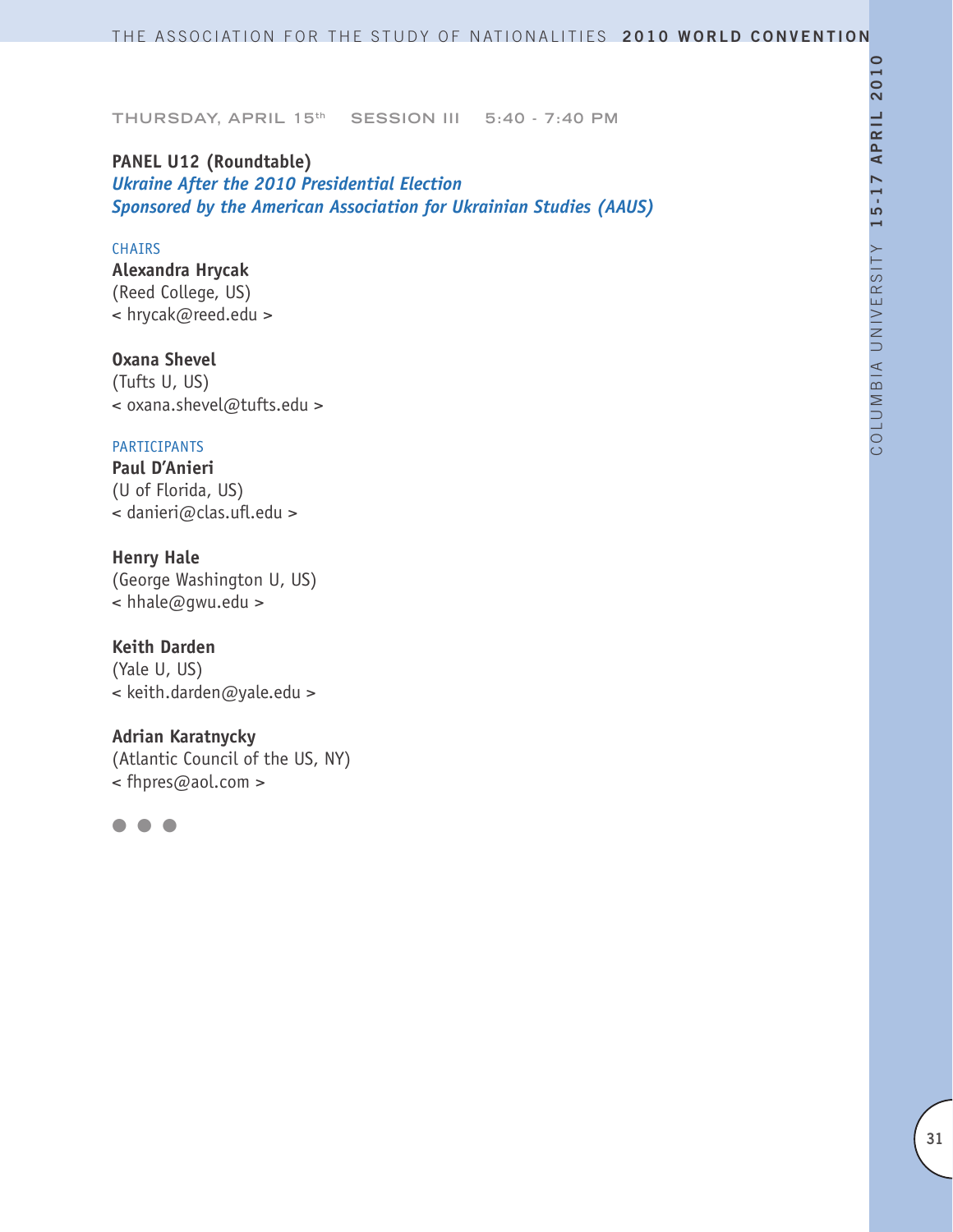# **PANEL BK4**

*Counter Cultures and Alternative Voices in the Balkans*

### **CHAIR**

**Sally Kent** (U of Wisconsin, Stevens Point, US) < skent@uwsp.edu >

### PAPERS

**Madigan Fichter** (NYU, US)  $\leq$  maf413@nyu.edu > *Cultures of Dissent: Hippies, Leftists and Nationalists in Romania and Yugoslavia, 1965-1975*

# **Dalibor Misina**

(Algoma U, Canada) < dalibor.misina@algomau.ca > *'Anarchy All Over Bascarsija' : New Primitivism as the Highest Form of Conscientised Cultural Localism* 

### **Dragana Todorovic**

(Central European U, Hungary) < todorovic\_dragana@ceu-budapest.edu > *LGBT Representations in Discourses on Nationalism & EU Integration in Serbia & Croatia* 

# **Shannon Woodcock**

(La Trobe U, Australia) < s.woodcock@latrobe.edu.au > *Gay Pride as Violent Containment in Romania: Mapping Eastern Sexual Identity Through Public Space Violence* 

## DISCUSSANT

**Ulf Brunnbauer** (Institute for Southeast European Studies, Germany) < ulf.brunnbauer@geschichte.uni-r.de >

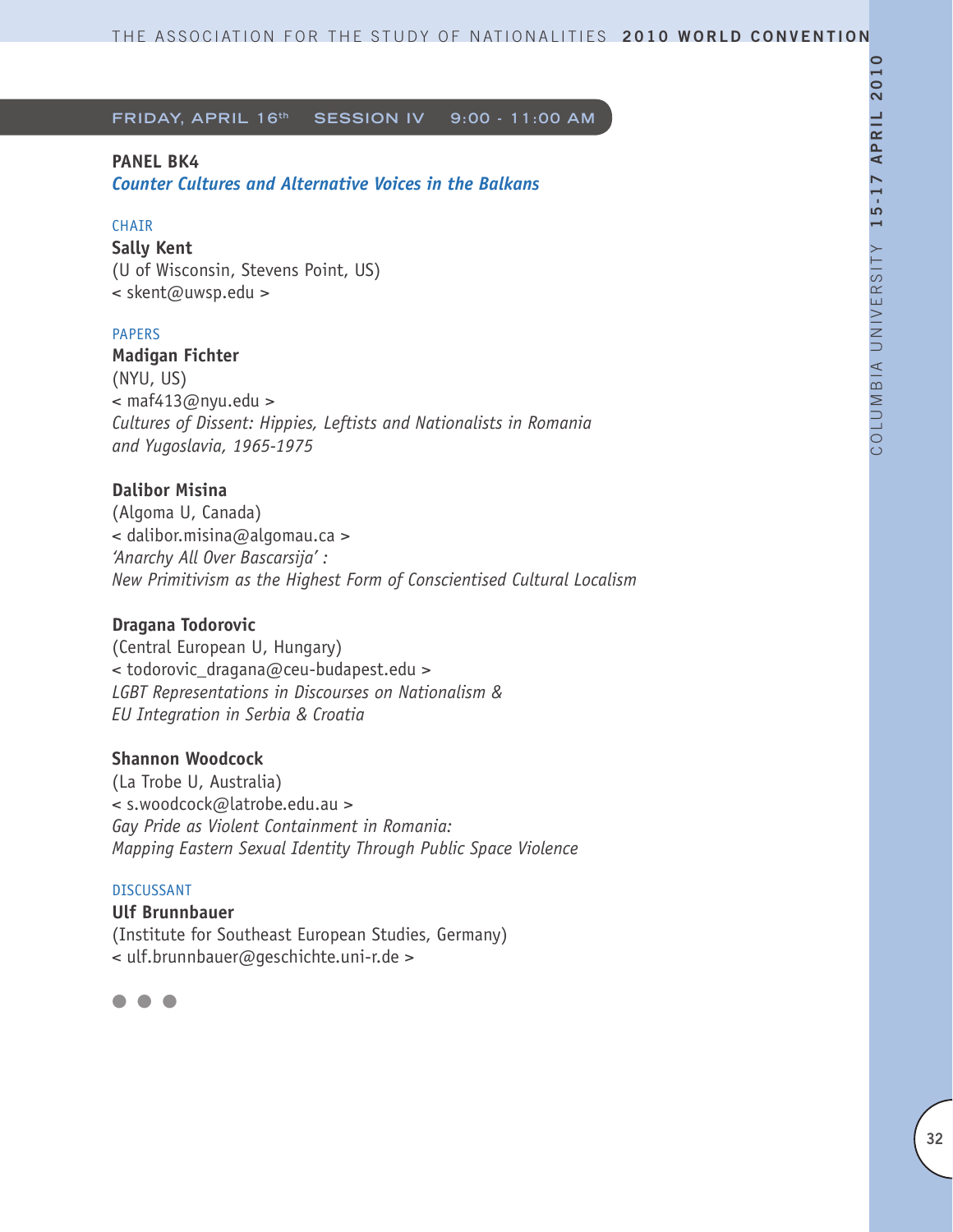### **PANEL BK18**

*Closed Borders, Open Frontiers: The Formation of New Borders and the Negotiation of Everyday Life in Southeast Europe*

# CHAIR

**Anna Matthiesen**  (New School U, US) **<** annamatthiesen@gmail.com >

#### PAPERS

**Rigels Halili**  (U College London, UK) < r.halili@ssees.ucl.ac.uk > *Borders as Doors and Walls: Culture and Meaning in the Balkan Borderlands* 

# **Eric Gordy**

(U College London, UK) < e.gordy@ucl.ac.uk > *Borders and the Formation of Relationships of Exchange*

### DISCUSSANTS

**Florian Bieber** (U of Kent, UK) <bieberf@gmx.net >

# **Keith Brown**

(Brown U, US) < keith brown@brown.edu >

# **Stefano Bianchini**

(U of Bologna, Italy) < stefano.bianchini@unibo.it >

# **Ana Devic**

(U of Glasgow, UK) < ad155q@udcf.gla.ac.uk >

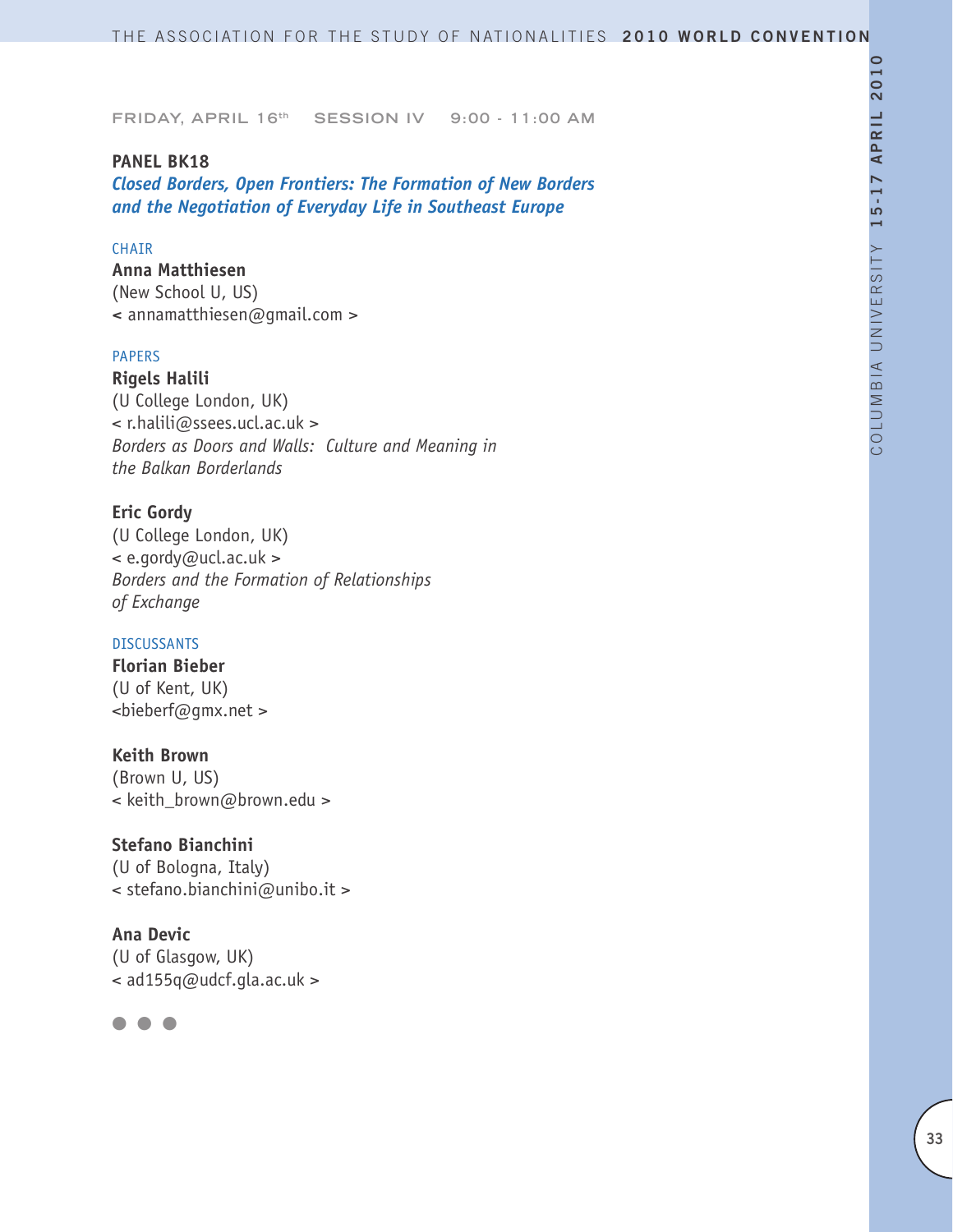**PANEL BO1 Book Panel on David Crowe,** *The Holocaust: Roots, History, and Aftermath* (**Westview 2008)**

#### CHAIR

**Michael Bryant** (Bryant U, US) < mbryant@bryant.edu >

### PARTICIPANTS

**Dieter Kuntz** (US Holocaust Memorial Museum, Washington, DC) **<** dkuntz@ushmm.org >

## **John Cox**

**(**Florida Gulf Coast U, US) < jmcox@fgcu.edu >

**Robert Kunath** (Illinois College, US) **<** kunath@ic.edu >

**David Crowe** (Elon U, US) **<** crowed@elon.edu >

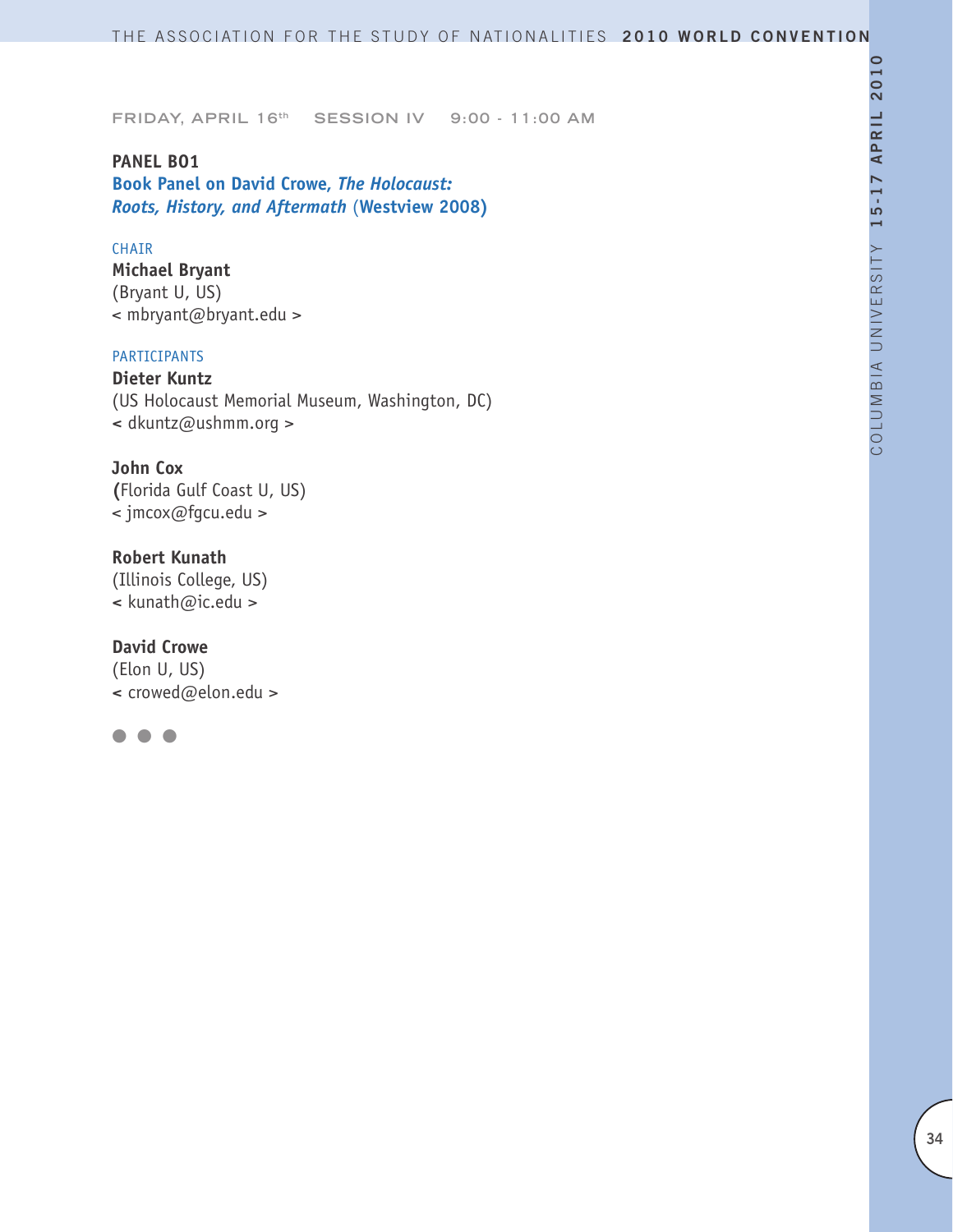# **PANEL CE7**

*Baltic Dynamics of Nationalism and Society*

#### **CHAIR**

**Li Bennich-Bjorkman** (Uppsala U, Sweden) < Li.Bennich-Bjorkman@statsvet.uu.se >

#### PAPERS

# **Marina Mikhaylova**

(U of Chicago, US) < marinam@uchicago.edu > *"All Different, All Equal?": Youth Projects and Symbolic Geography in Lithuania*

# **Mark Teel**

(George Washington U, US) < teelmj@gmail.com > *Comparative Ethnic Conflicts: What is "Extreme" Nationalism?* 

# **Jordan Kuck**

(U of Tennessee, US) < jkuck@utk.edu > *Nationalism and the Public Sphere in Karlis Ulmanis's Latvia* 

# **Artjoms Ivlevs**

(U of the West of England, UK) < A.Ivlevs@uwe.ac.uk > *The Determinants of Non-Citizenship in Latvia*

#### **Tanya Bogushevitch**

(U of Latvia, Riga) < tanya.bog@gmail.com > *Why Do They Protest? Using Interpretative and Cognitive Approaches to Explain the Social Mobilization of the Russian-Speaking Minority in Latvia* 

#### DISCUSSANT

**Ulf Zander** (Lund U, Sweden) < ulf.zander@hist.lu.se >

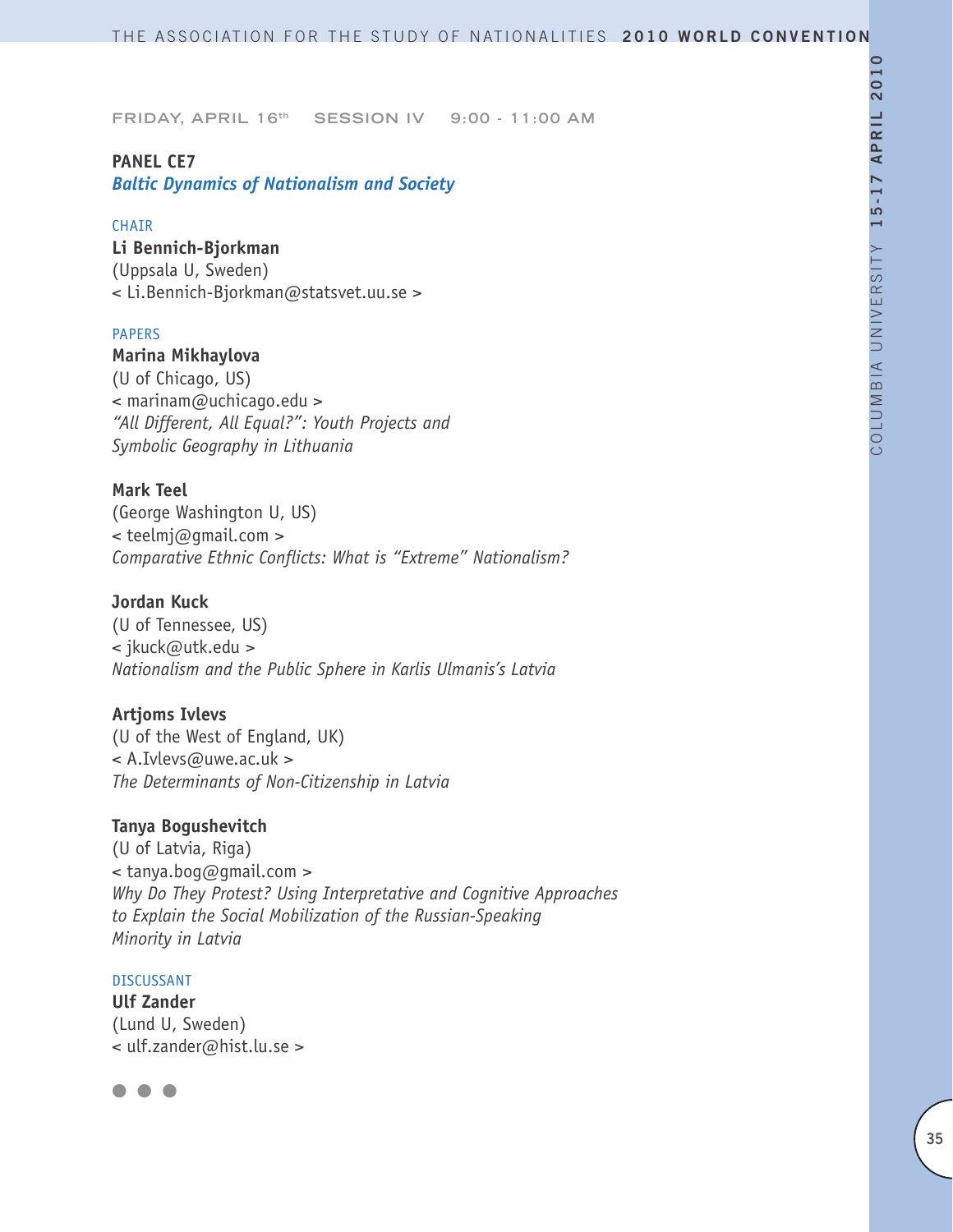# **PANEL CE14**

*New Paradigms in the Study of Ethnicity and Nationalism*

#### **CHAIR**

**Melanie Ram** (California State U Fresno, US) < meram@csufresno.edu >

# PAPERS

**Erin Jenne** (Central European U, Hungary) < jennee@ceu.hu > *Lessons from Induced Devolution in Interwar Europe* 

### **Matti Jutila**

(U of Helsinki, Finland) < matti.jutila@helsinki.fi > *Rights of Citizens and Minorities: Challenging the Nationalist Application of 'Universal' Human Rights in post-Cold War Europe*

### **Katalin Miklossy**

(U of Helsinki, Finland) < katalin.miklossy@helsinki.fi > *The Empire Strikes Back in the Age of Neo-liberalism: Nation-concept on Crossroads in the Hungarian Political Discourse*

# **Ephraim Nimni**

(Queen's U Belfast, UK)  $\leq$  e.nimni@qub.ac.uk > *Nationalism, Ethnicity and Self-Determination: A Paradigm Shift?* 

#### DISCUSSANT

**Philippe Roseberry** (Queen's U, Canada) < philippe.roseberry@queensu.ca >

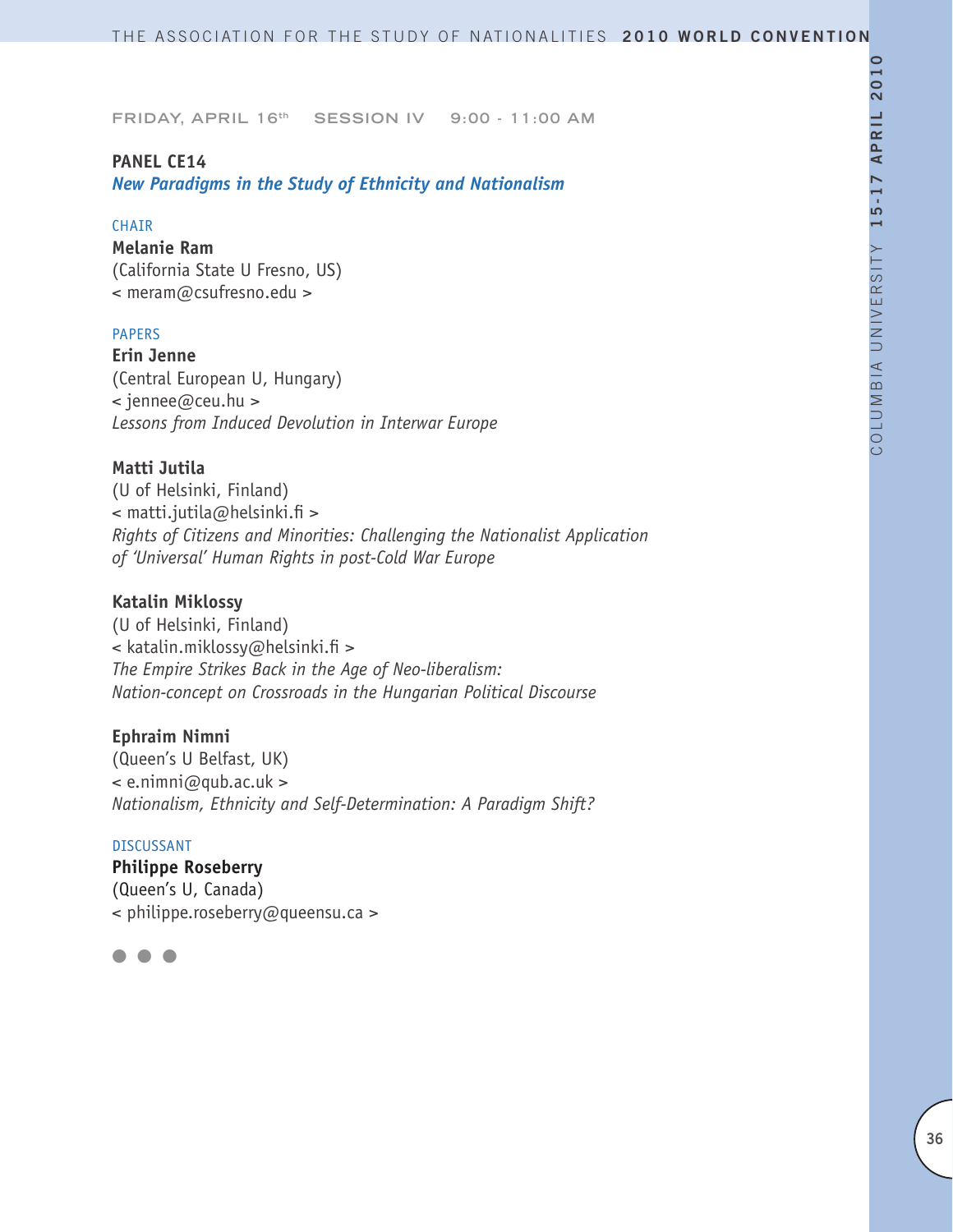# **PANEL EU11**

*Central Asia, Afghanistan and Pakistan: Mutual Effects*

#### CHAIR

**Michael Rywkin** (City College, US) < mrywkin@aol.com >

#### PAPERS

**Sahar Shah** (Districts That Work NGO, Pakistan) **Andrew Golda** (Districts That Work NGO, US) < andrewgolda@yahoo.com > *Stabilizing Pakistan: Does Local Government Offer a Chance to Mitigate Ethnic Tensions?*

#### **Artemy Kalinovsky**

(LSE, UK) < a.m.kalinovsky@lse.ac.uk > *Soviet Muslims and the Afghan War, 1980-1991*

#### **Erica Marat**

(Voice of America's Russian Service, Washington, DC, US) < erica.marat@googlemail.com > *"We Won the War": Competing Memories of the Soviet War in Afghanistan*

# DISCUSSANTS

**Cornelius Graubner** (Open Society Institute, New York, US) < cgraubner@sorosny.org >

#### **Robin Brooks**

(US Department of State, Washington, DC) < brooksrs@state.gov >

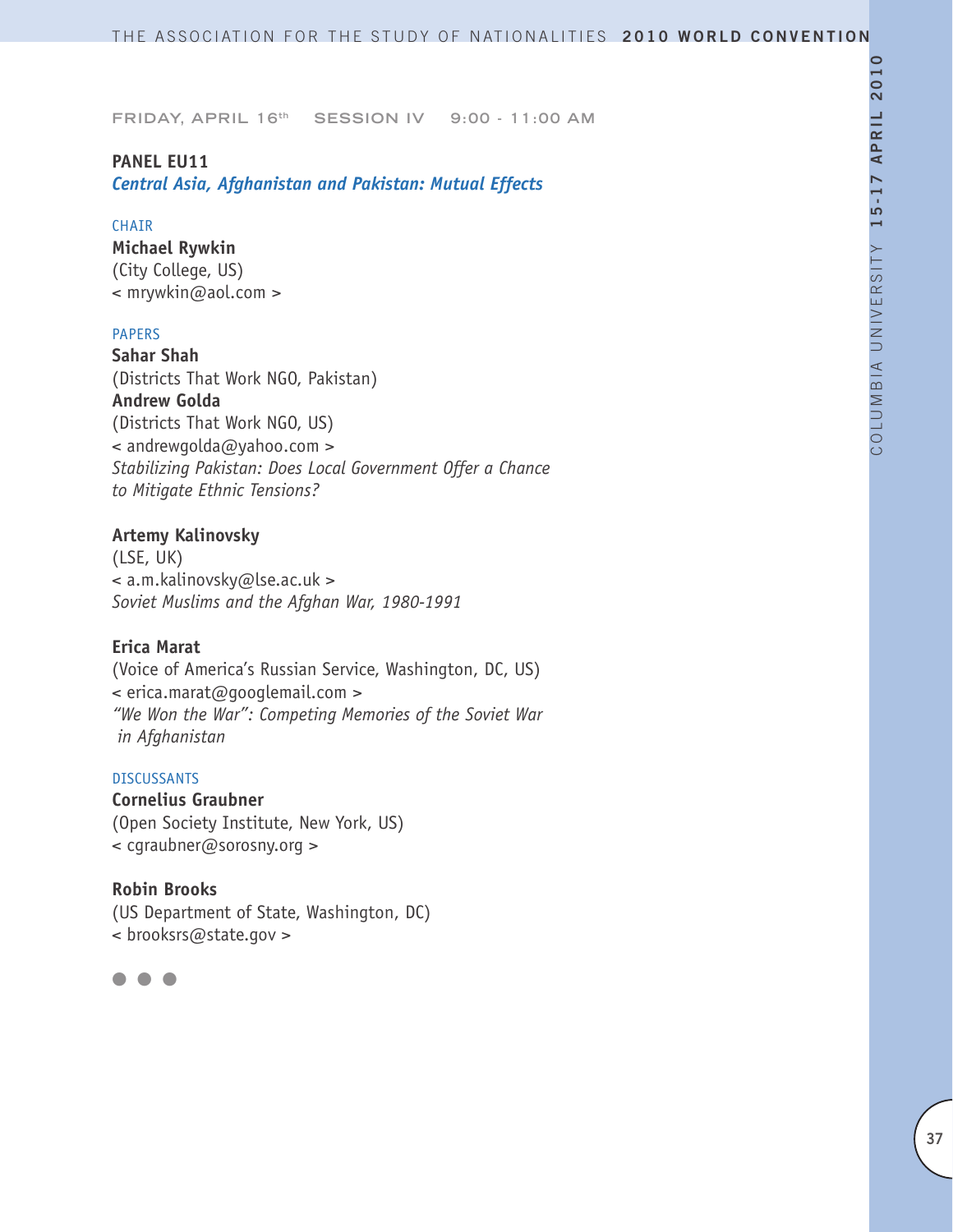# **PANEL K1** *Violence in Chechnya*

#### **CHAIR**

**John Dunlop**  (Hoover Institution, US) < john.dunlop@stanford.edu >

#### PAPERS

**Mia Bloom Eleonora Rossi** (Penn State U, US) < miambloom@yahoo.com > < exr22@psu.edu > *The Women in Black, The Role of Kinship and Coercion in the Dubrovka Theater Siege*

# **Michael P. Dennis**

(U of Texas at Austin, US) < mpdennis@mail.utexas.edu > *Chechen Refugees and The Politics of Violence*

#### **Jean-François Ratelle**

(U of Ottawa, Canada) < jrate066@uottawa.ca > *Explaining Regional (In)security: Contextualization and Deconstruction of Political Violence in North Caucasus between 2002-2009*

# **Tomas Smid**

(Masaryk U, Czech Republic) < tom.smid79@gmail.com > *The Terrorismus-Organized Crime Nexus in Contemporary Chechnya*

### DISCUSSANT

**Dina Zisserman-Brodsky** (Ben-Gurion U of the Negev, Israel) < dinazb@bgu.ac.il >

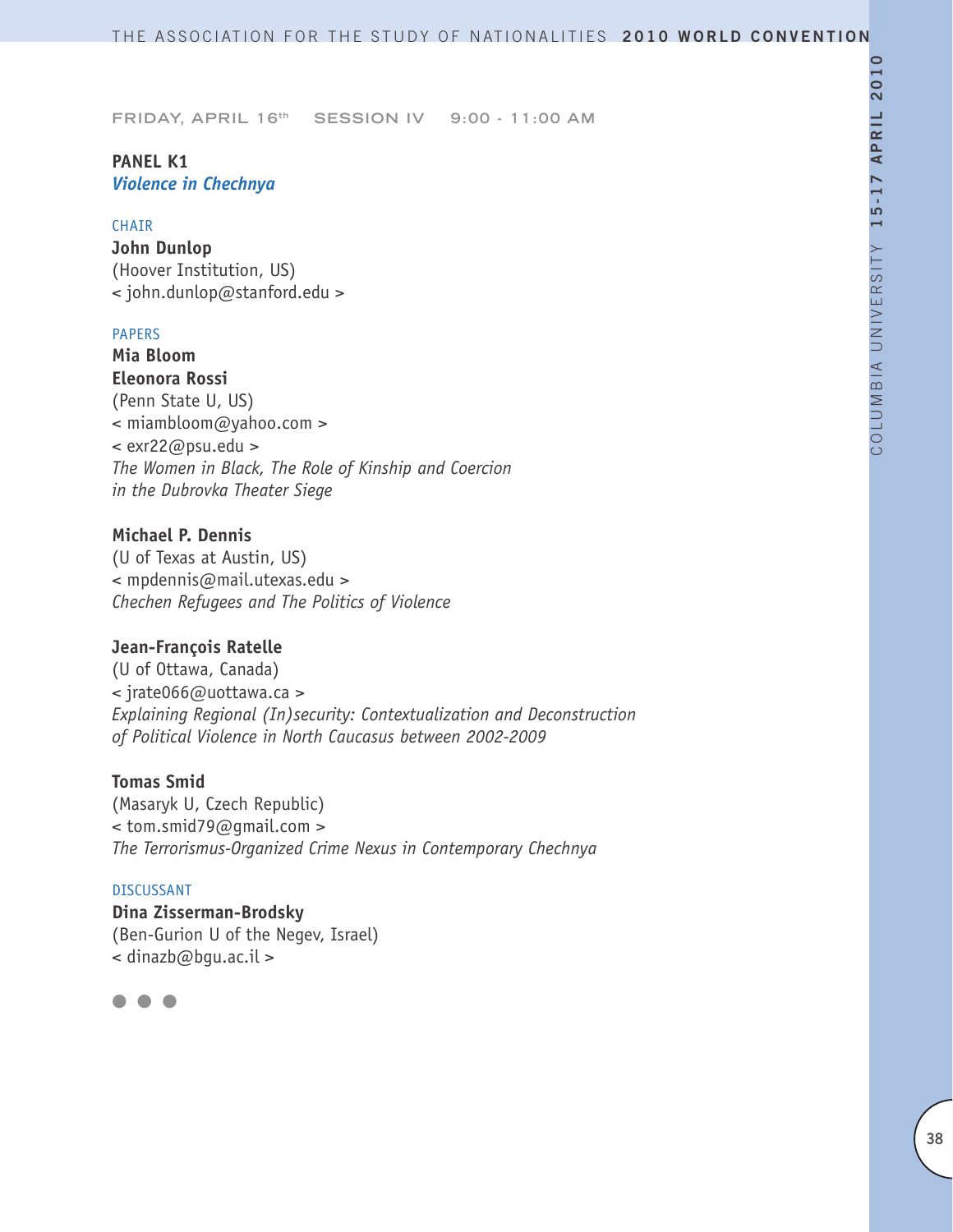# **PANEL N1** *Third-Party Nation Building*

#### CHAIR

**Stathis Kalyvas** (Yale U, US) < stathis.kalyvas@yale.edu >

### PAPERS

**Zeynep Bulutgil** (Princeton U, US) < bulutgil@princeton.edu > *Roots of Ethnic Violence in Occupied Iraq*

# **Fotini Christia**

(MIT, US) < cfotini@mit.edu > *Third Party State Building through Development: Evidence from a Community Driven Development Program in Afghanistan* 

# **Keith Darden**

(Yale U, US) < keith.darden@yale.edu > **Harris Mylonas** (George Washington U, US) < mylonas@gwu.edu > *Third-Party Nation-Building in Occupied Territories* 

#### DISCUSSANTS

**Jack Snyder** (Columbia U, US) < jls6@columbia.edu >

**Andreas Wimmer** (UCLA, US) < awimmer@soc.ucla.edu >

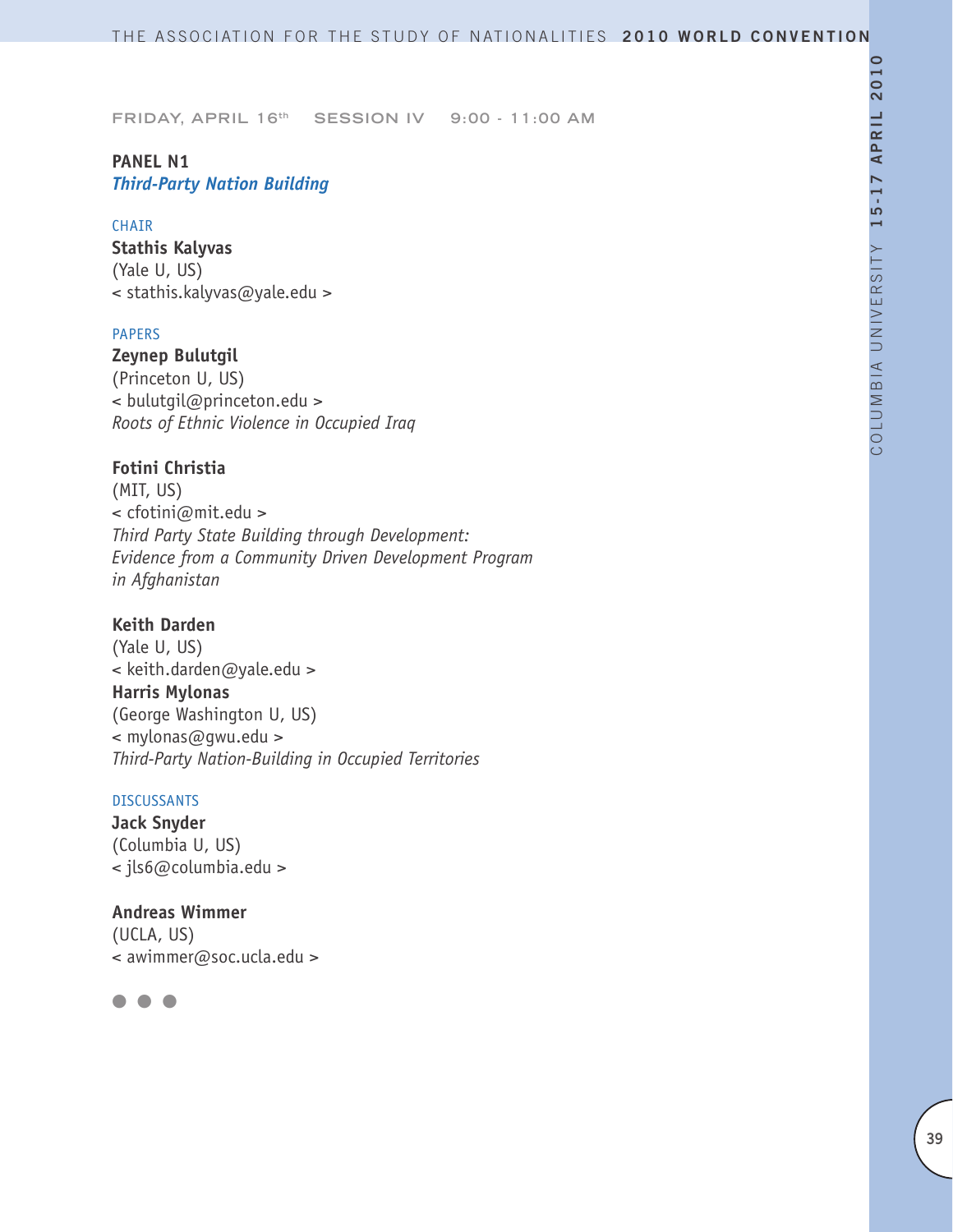#### **PANEL R8**

*Rethinking the "National Question" After Stalin: A Study of Ethnic Ideology an Policy in the USSR 1953-1989*

### CHAIR

**Dmitry Gorenburg** (Harvard U, US)

< gorenburg@gmail.com >

#### PAPERS

**Marlène Laruelle**

(Central Asia and Caucasus Institute, Washington, DC) < marlenelaruelle@yahoo.com > *Culture as a Genetic Heritage: Soviet Ethnology and the Heredity Issue*

### **Celine Marangé**

(SciencesPo, Paris, France) < celine.marange@sciences-po.org > *Handling Stalin's Legacy of Ethnic Repression: the Release and Repatriation of the Deported Ethnic Groups* 

#### **Sarah Fainberg**

(Georgetown U, US)  $\leq$  sarahfainberg@gmail.com > *A New Turn in Affirmative Discrimination: Ethnic Inequality and Micro-Solitarities from Khrushchev to Gorbachev* 

#### **Jeremy Smith**

*(*U of Birmingham, UK) < j.r.smith@bham.ac.uk > *Leadership in the Soviet Republics: Nationalism and the Collapse of the USSR*

#### DISCUSSANT

**Ronald G. Suny** (U of Michigan, US) < rgsuny@umich.edu >

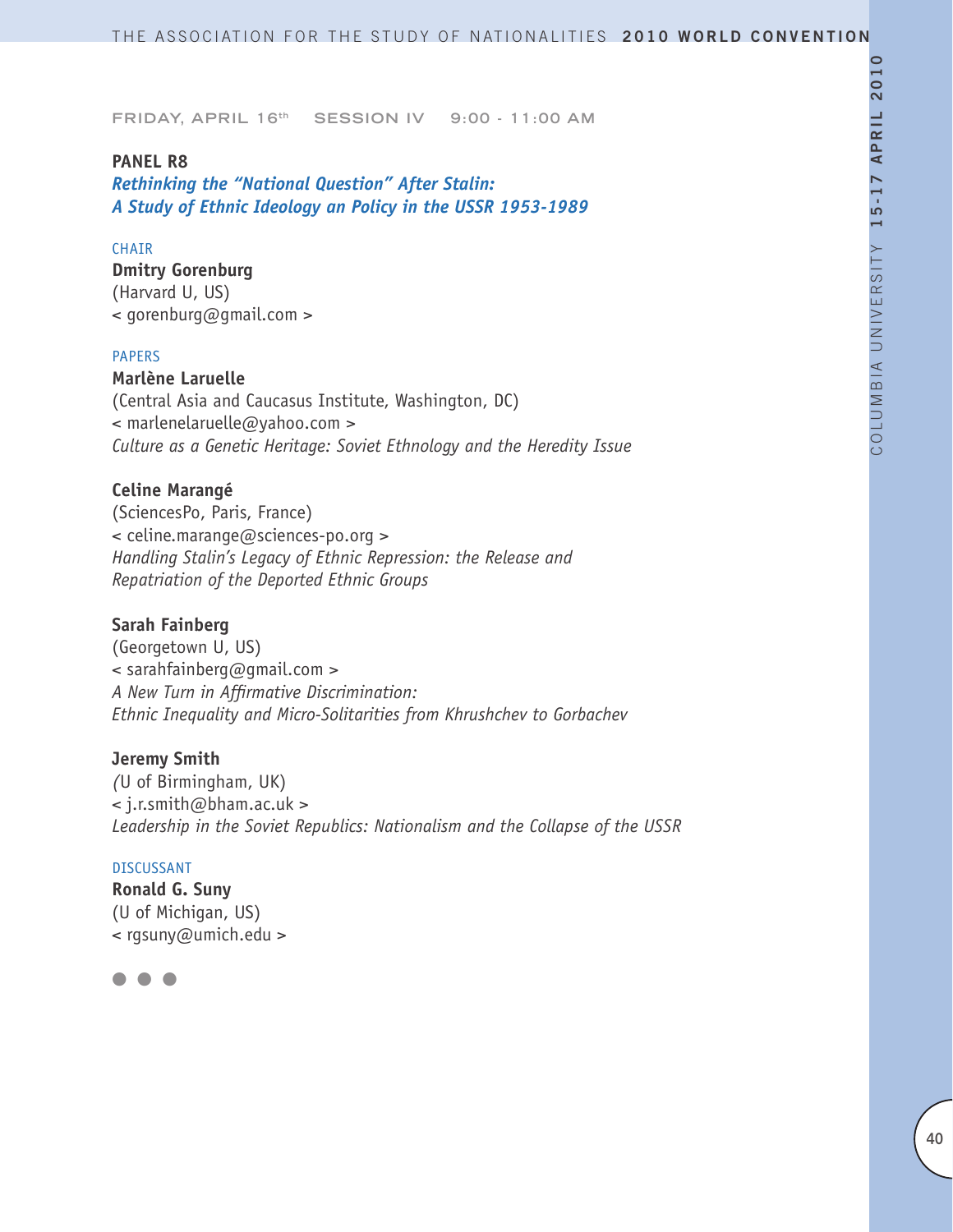# **PANEL TH3**

*'Diversity Management' Tools in Multi-ethnic Societies: Historical Experiences and Historical Challenges*

### CHAIR

**Ineta Dabasinskiene** (Vytautas Magnus U, Lithuania) < i.dabasinskiene@pmdf.vdu.lt >

#### PAPERS

# **Sara Barbieri**

(U of the Republic of St. Marino) < barbieri.sara@gmail.com > *Minority Policies in Post-Revolutionary and Soviet Russia: "(National) Cultural Autonomy" or "Cultural Centralism"?*

#### **Giorgio Comai**

(Osservatorio Balcani e Caucaso, Italy) < giorgiocomai@gmail.com > *Youth Policies and Patriotic Education in a Multi-Ethnic Environment: Case Studies from the Northern Caucasus* 

#### **Simona Mameli**

(U of Bern, Switzerland) < simona.mameli@students.unibe.ch > *Ethno-National Diversity Management in the Balkans and Jammed Institutional Models: Might Some Western European Experiences Help?*

#### **Leonas Tolvaisis**

(Vytautas Magnus U, Lithuania) < leonas.tolvaisis@gmail.com > *Territorial Decentralization as a Way of Managing Diversity: A Case Study of Hungarians in Serbia*

#### DISCUSSANT

**Rudolf Rizman** (U of Ljubljana, Slovenia) < rudi.rixman@guest.arnes.si >

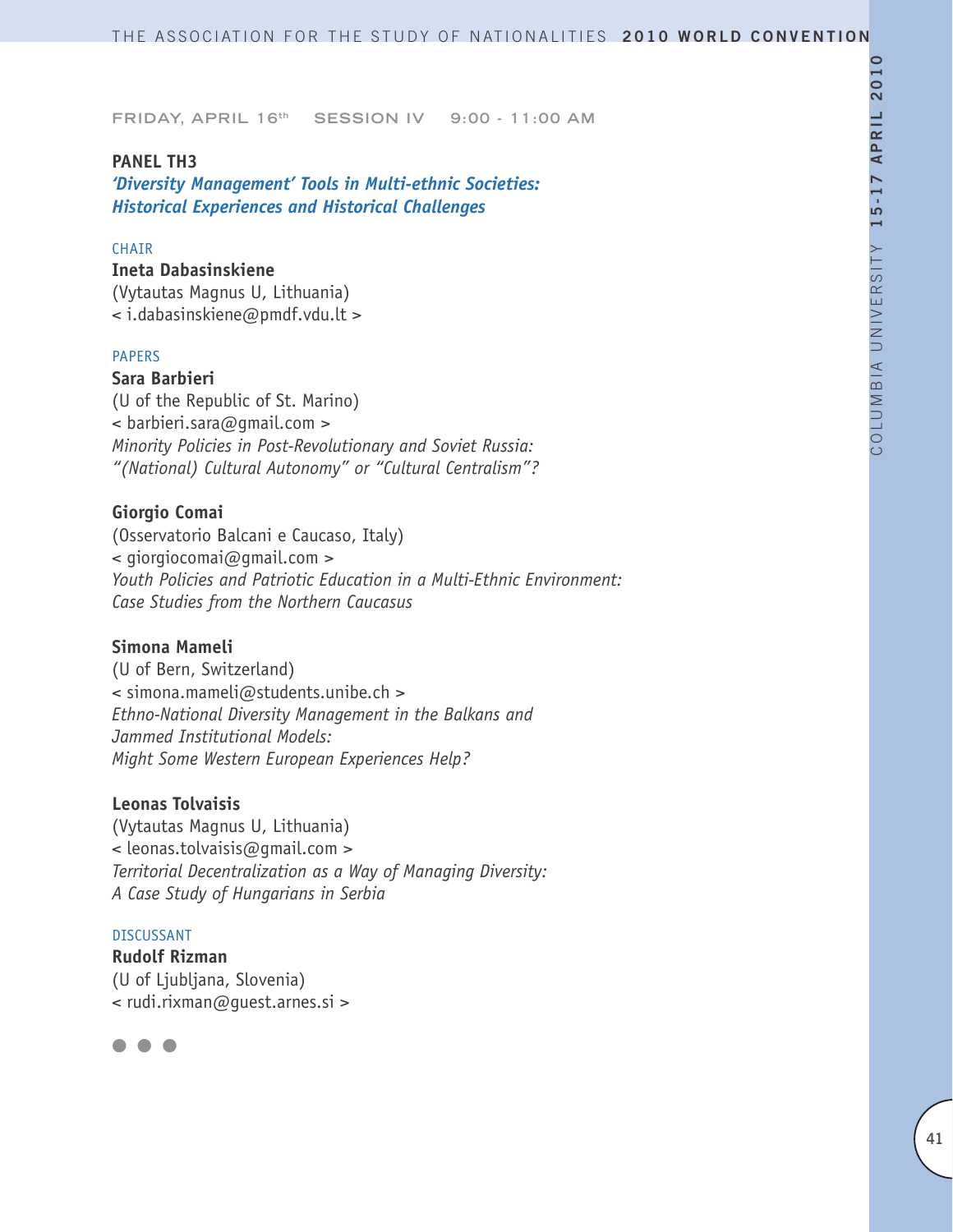# **PANEL TK5**

*Turkey from the Ground Up: Art, Society, and the Nation* 

# CHAIR

**TBA**

# PAPERS

**Aysegun Soysal** (Bogazici U, Turkey) < asoysal@boun.edu.tr > *The Tout Unionist: The Forgotten Early Life and Works of Aka Gündüz*

# **Asli Daldal**

(Yildiz Technical U, Turkey) < asli.daldal@boun.edu.tr > *On Egoyan's Ararat: Prejudice, Postmemory and Nostalgia* 

# **Fuat Dundar**

(U of Michigan, US) < fuatdundar@hotmail.com > *From "People of the Book" to "People of Numbers": The Role of Statistics in the Nationalist Movements in the Ottoman Empire*

# **Zelal Bal**

(Orebro U, Sweden) < zelal.bal@oru.se > *The Formation of a Kurdish Civil Society Within the Turkish State* 

# **Berna Turam**

(Northeastern U, US) < b.turam@neu.edu > *Neighborhood Politics in Turkey: Muslims and Democratization*

#### DISCUSSANT

**Sener Akturk**  (Harvard U, US) < akturk@fas.harvard.edu >

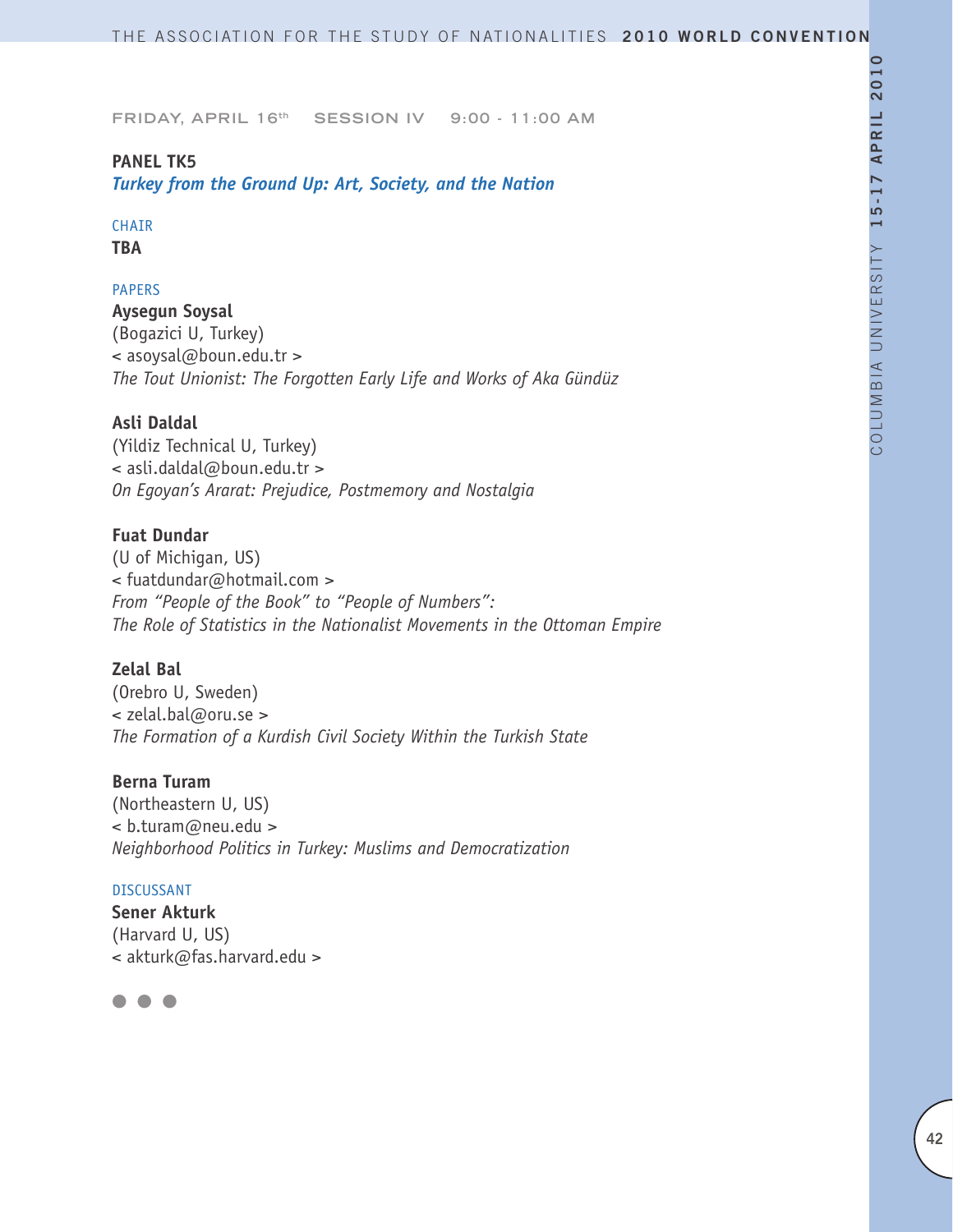# **PANEL U7**

*Ukraine's Foreign Relations: Change and Continuity*

#### CHAIR

**Valerii Kuchinsky** (Columbia U, US) < vk2187@columbia.edu >

#### PAPERS

**Nadiya Kravets** (U of Oxford, UK) < nadiya.kravets@sant.ox.ac.uk > **Domestic Sources of Ukraine<sup>1</sup>s Policy Towards Russia** 

# **Anna Makhorkina**

(Old Dominion U, US) < annamakh@cox.net > *Polish-Ukrainian Relations in the Enlarged Europe: The Orange Revolution and Beyond* 

# **Niklas Nilsson**

(Uppsala U, Sweden) < niklas.nilsson@sh.se > *Continuity and Change in Ukraine's Energy Policy*

# **Maciej Olchawa**

(Jagiellonian U, Poland) < maciej.olchawa@europarl.europa.eu > *The Eastern Partnership: A Step Forward or Backward on Ukraine's Path to EU Integration?* 

#### DISCUSSANT

**Margarita Balmaceda** (Seton Hall U, US) < balmacma@shu.edu >

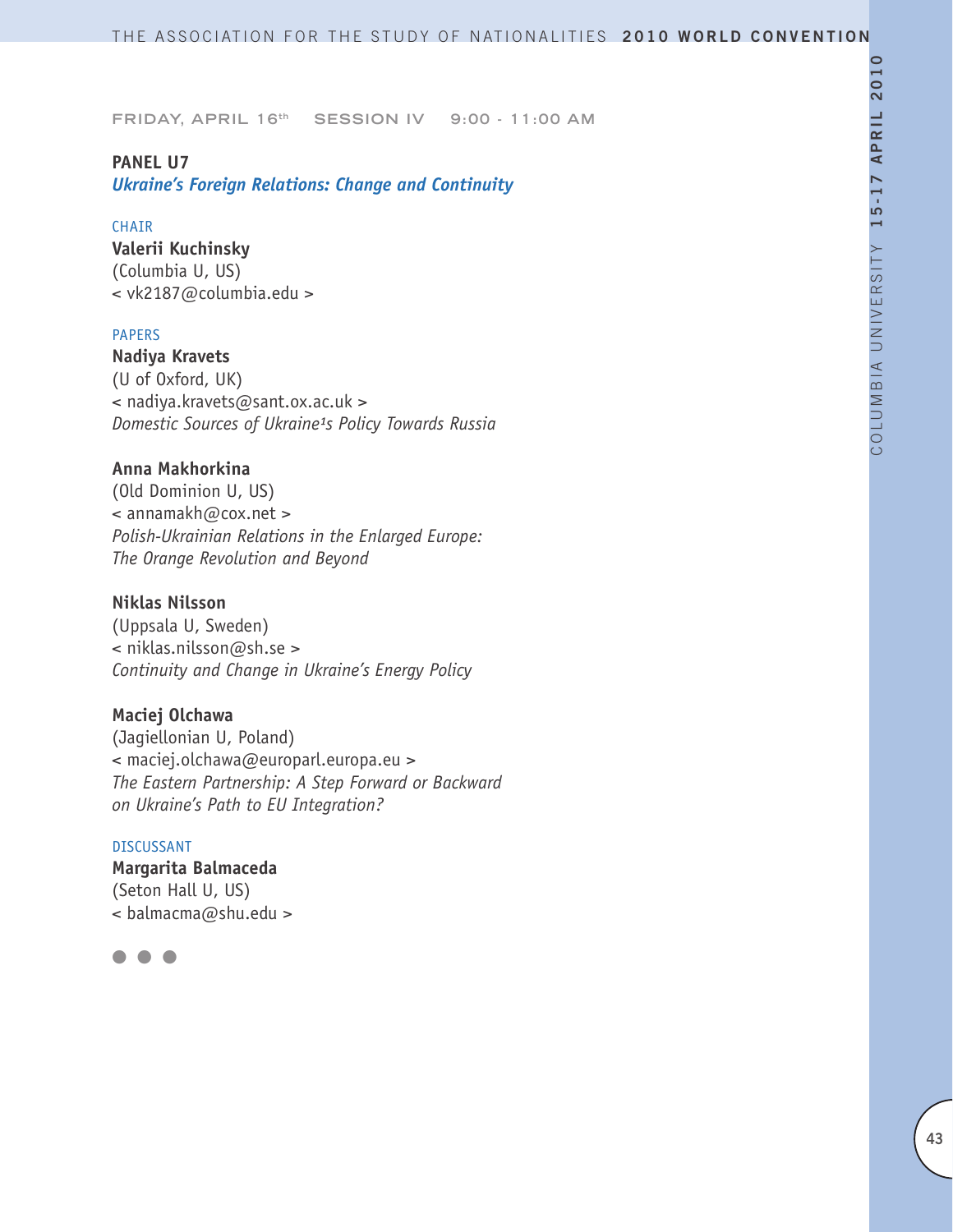#### **PANEL BK15**

*Diversity Management in Regional Contexts: The Baltic Sea Area and the Balkans Compared in an EU Integration Perspective*

#### **CHATR**

**Stefano Bianchini** (U of Bologna, Italy) < stefano.bianchini@unibo.it >

#### PAPERS

**Julie Mostov** (Drexel U, US) < mostovj@post.drexel.edu > *The Politics of Minorities in the Regional Balkan Context* 

# **Ineta Dabasinskiene**

(Vytautas Magnus U, Lithuania) < i.dabasinskiene@pmdf.vdu.lt > *The Politics of Minorities in the Baltic Sea Area*

#### **Rudolf Rizman**

(U of Ljubljana, Slovenia) < rudi.rizman@uni-lj.si > *Diversity and the EU Integration: The Identity Challenge in the Balkans*

#### **Marco Borraccetti**

(U of Bologna, Italy) < marco.borraccetti@unibo.it > *Protecting Minority Rights in an Enlarged Europe*

#### **Craig Nation**

(US Army War College/Dickinson College, US) < nationr@etown.edu > *Promoting Diversities? The Role of the US in Regional Policies* 

#### DISCUSSANT

**Francesco Privitera** (U of Bologna, Italy) < francesco.privitera@unibo.it >

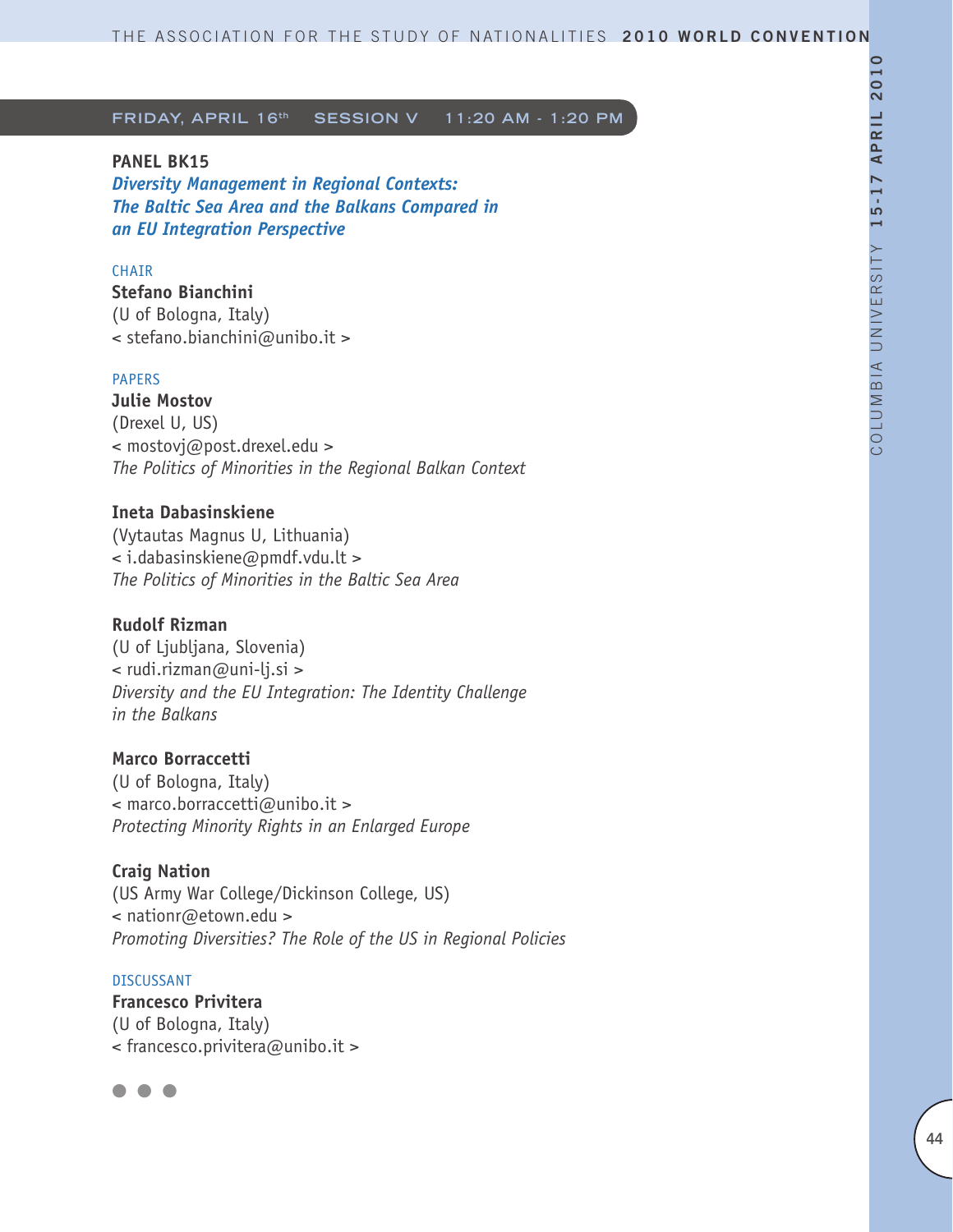### **PANEL BK20**

*How To Do Shared Narratives? Myth-Making and Unmaking in Former Yugoslavia since WWII*

# CHAIR

### **Tamara Pavasovic Trost** (Harvard U, US)

< tpavasov@fas.harvard.edu >

#### PAPERS

# **Elma Hasimbegovic**

(Central European U, Budapest, Hungary) < hasimbegovice@yahoo.com > *From (pure) Christian to (exclusively) Muslim Symbol, or How the Golden Lily got Green: The Symbol of Lily in Bosnia and Herzegovina*

# **Darko Gavrilovic**

(European Legal and Political Studies, U of Singidunum, Serbia) < galebija@yahoo.com > *Slovenian and Serbian National Identity and Nation-Building Myths Compared*

# **Vjekoslav Perica**

(U of Rijeka, Croatia) < vic.perica@gmail.com > *The Cult of the Peoples' Heroes and the Patriotic Mythology of Titoism*

#### **Ana Devic**

(U of Glasgow, UK) < Ana.Devic@lbss.gla.ac.uk > *Re-Digging the Graves: Nationalizing the Dead in Yugoslavia and Its Successor States since the mid-1980s*

#### DISCUSSANT

**Emil Kerenji** (U of South Carolina, US) < emil.kerenji@gmail.com >

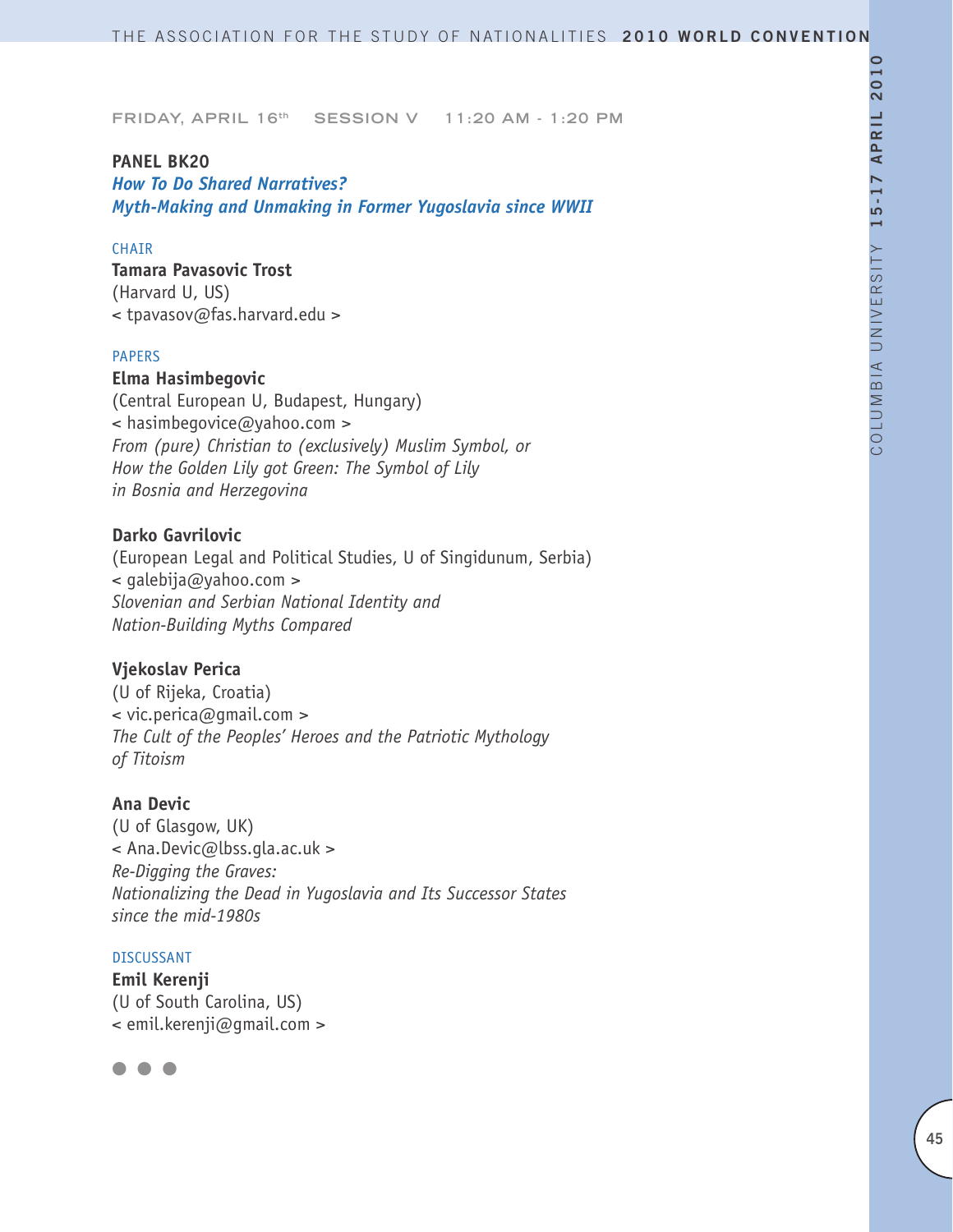**PANEL BO3 Book Panel on Alexander B. Downes,** *Targeting Civilians at War* **(Cornell 2008)**

#### CHAIR

**Stathis Kalyvas** (Yale U, US) < stathis.kalyvas@yale.edu>

#### PARTICIPANTS

**Jessica Stanton** (UPenn, US) < jstan@sas.upenn.edu >

**Charli Carpenter** (UMass Amherst, US) < charli.carpenter@gmail.com >

**Jack Snyder** (Columbia U, US) < jls6@columbia.edu >

**Alexander B. Downes** (Duke U, US) < downes@duke.edu >

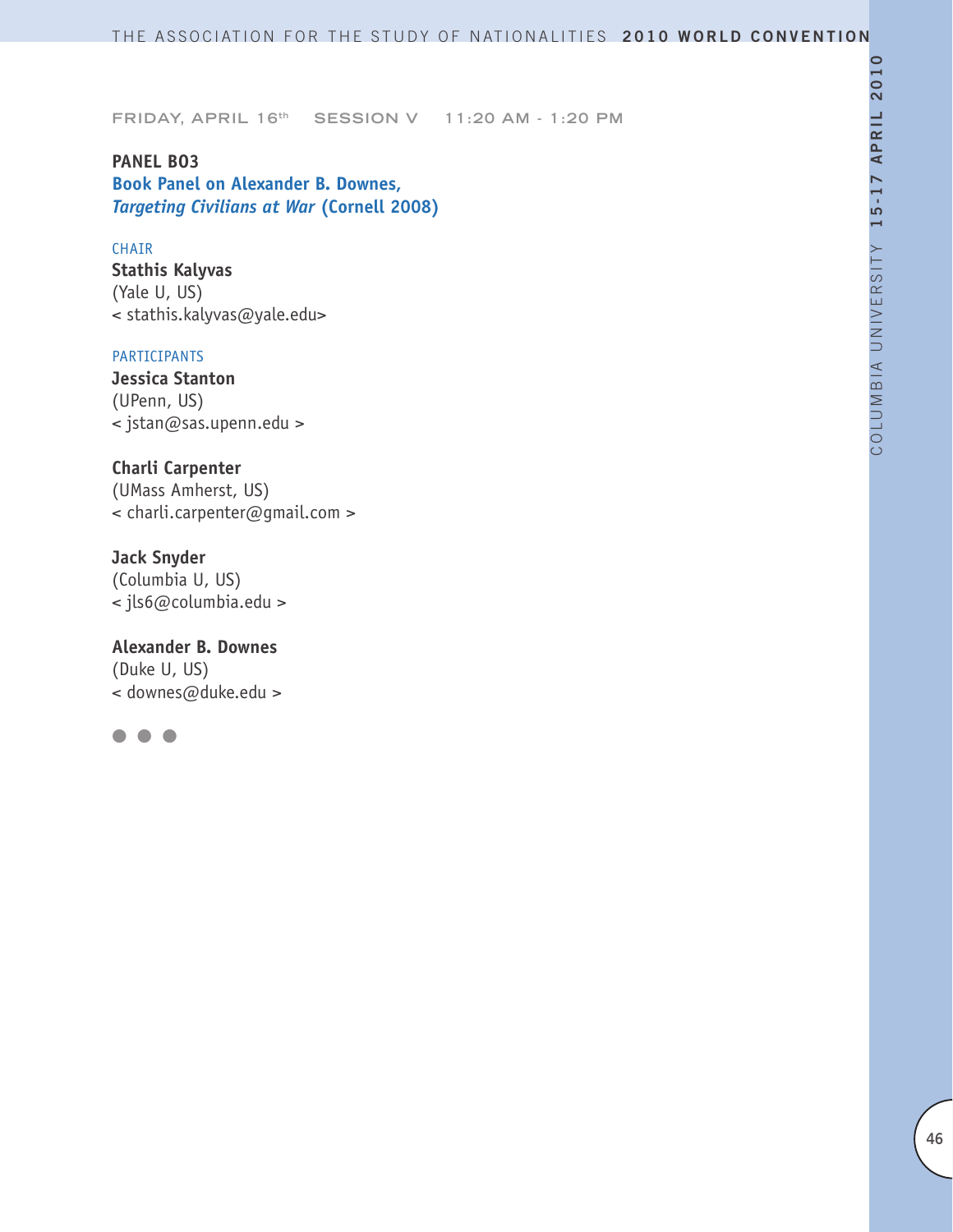#### **PANEL CE9**

*Central European Nationalism in the Age of the Cold War*

#### CHAIR

**Sanna Turoma** (Harriman Institute, Columbia U, US) < st2626@columbia.edu >

#### PAPERS

**Sagi Schaefer** (Columbia U, US) < ss2556@columbia.edu > *Hidden Behind the Wall: How the West Built the Iron Curtain*

#### **Sasha Ganovskaya**

(Columbia U, US) < ejo2114@columbia.edu > *Czech Mates: Points of Contact Between Iranian Communists and their Czechoslovakian Counterparts* 

#### **Daina Eglitis**

(George Washington U, US) < dainas@gwu.edu > *Unruly Actors: Latvian Women of the Red Army in Soviet and Post-Soviet Collective Memory*

### **Alexander Bielicki**

(U of Oslo, Norway) < alexander.bielicki@ilos.uio.no > *Even the Mountains Are Catholic: Presenting a Sacred Geography of Slovakia Through the Homilies of the Slovak National Pilgrimage, 1984-Present* 

**Theodore Weeks** (Southern Illinois U, US) < tadeusz@siu.edu > *Vilnius 1960-1980: Life in a Soviet City Under 'Socialist Normalcy'* 

#### DISCUSSANT

**Csaba Bekes** (Columbia U, US/Cold War Research History Center, Budapest, Hungary) < cjb2158@columbia.edu >

 $\bullet$   $\bullet$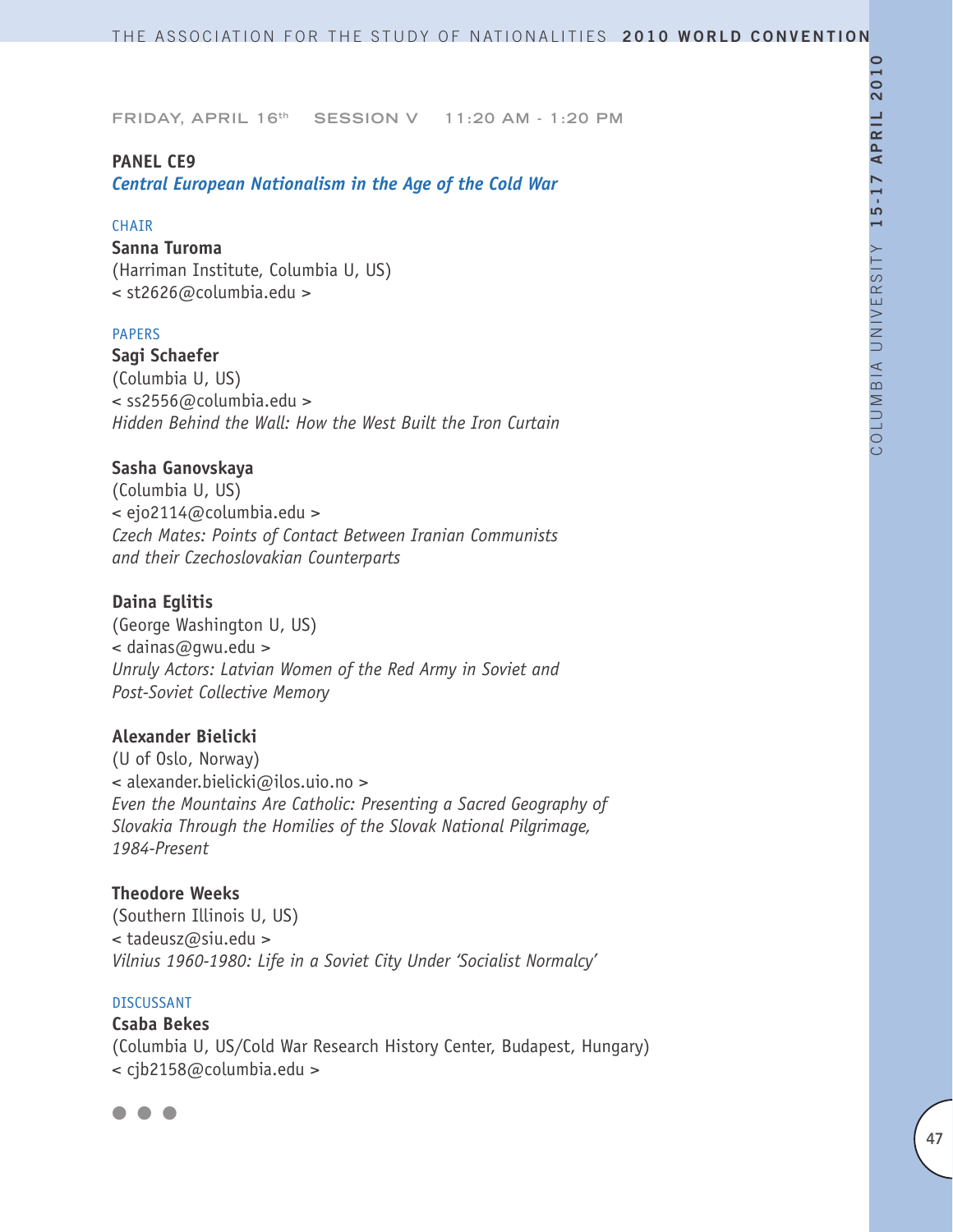# **PANEL CE12**

*Roma in Domestic and Transnational Politics* 

#### CHAIR

**Giovanni Picker** (U of Milan-Bicocca, Italy) < giopicker@hotmail.com >

### PAPERS

**Umut Korkut** (U College Dublin, Ireland) < umut.korkut@ucd.ie > **Peter Vermeersch** (U of Leuven, Belgium) < peter.vermeersch@soc.kuleuven.be > *The Roma as the Focus of a New Law and Order Rhetoric in Hungary and Poland: A Comparative Exploration*

### **Eva Sobotka**

(Independent Researcher, Vienna, Austria) < eva.sobotka@fra.europa.eu > *Multilevel Governance on Human Rights and Roma Policy-Making in the EU: Role of Local Authorities*

#### **Aidan McGarry**

(U of Brighton, UK) < a.mcgarry@brighton.ac.uk > *Kafka's Castle: Roma Rights versus Roma Interests in EU Politics*

#### **Marton Rovid**

(CEU, Hungary) < rovid\_marton@ceu-budapest.edu > *One-Size-Fits-All-Roma? On the Normative Dilemmas of the Emerging European Roma Policy*

#### DISCUSSANT

**Guido Schwellnus** (ETH, Zurich, Switzerland) < guido.schwellnus@eup.gess.ethz.ch >

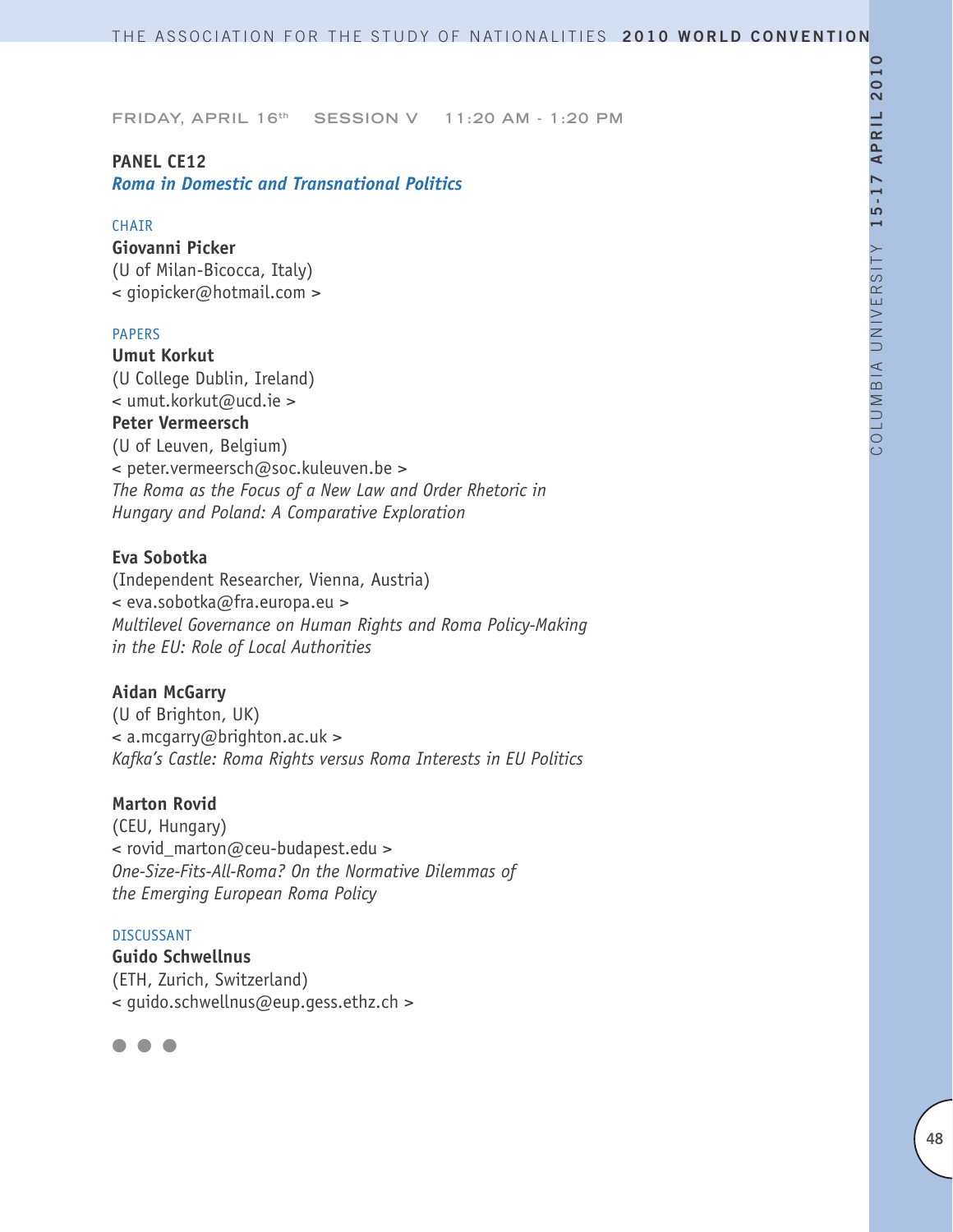### **PANEL EU2**

*Turkmenistan under Berdymuhammedov: Continuity and Change*

#### CHAIR

**Julie George** (Queens College, US) < julie.george@qc.cuny.edu >

#### PAPERS

# **Sébastien Peyrouse**

(Central Asia and Caucasus Institute, Washington D.C., US) < sebpeyrouse@yahoo.com > *Continuity and Change in the Development of Domestic Policy in Turkmenistan*

# **Slavomir Horak**

(Charles U, Prague, Czech Republic) < slavomir.horak@post.cz > *The Ideology of Turkmenistan Regime: Turkmenbashi's Golden Age and Berdimuhammedov's Great Renaissance.*

#### **Jan Sir**

(Charles U, Prague, Czech Republic) < sirj@fsv.cuni.cz > *The Shifts of the Foreign Policy in Turkmenistan under President Berdimuhammedov*

### DISCUSSANT

**Marcy McCullaugh** (UC Berkeley, US) < marcy52080@gmail.com >



# *FILM 3 + FILM 4*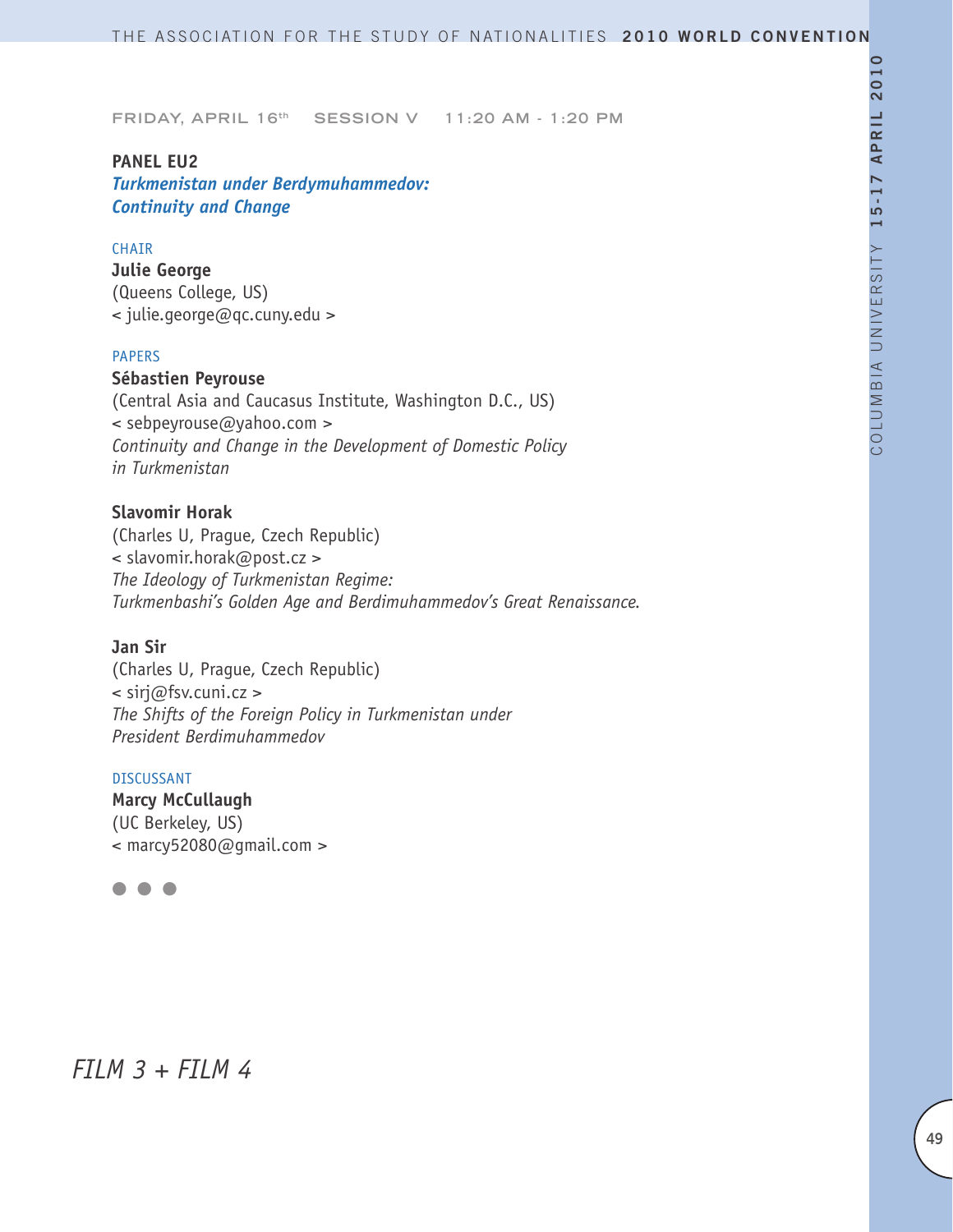**PANEL F3 Screening and discussion of the film** *Absence of Will*  **(Georgia, 2009)**

#### CHAIR

**Laurence Broers** (Conciliation Resources, London, UK) < lbroers@c-r.org >

#### PARTICIPANTS

**Mamuka Kuparadze** (Studio Re, Tbilisi, Georgia) < mamuka\_re@yahoo.com >

### **Liana Kvarchelia**

(Center for Humanitarian Programs, Sukhum/i) < lkvarchelia@yahoo.com >

#### **Iraklii Khintba**

(Abkhaz State University/Centre for Humanitarian Programmes, Sukhum/i) < ikhintba@gmail.com>

# **Tom de Waal**

(Carnegie Endowment, Washington, DC, US) < tdewaal@carnegieendowment.org >

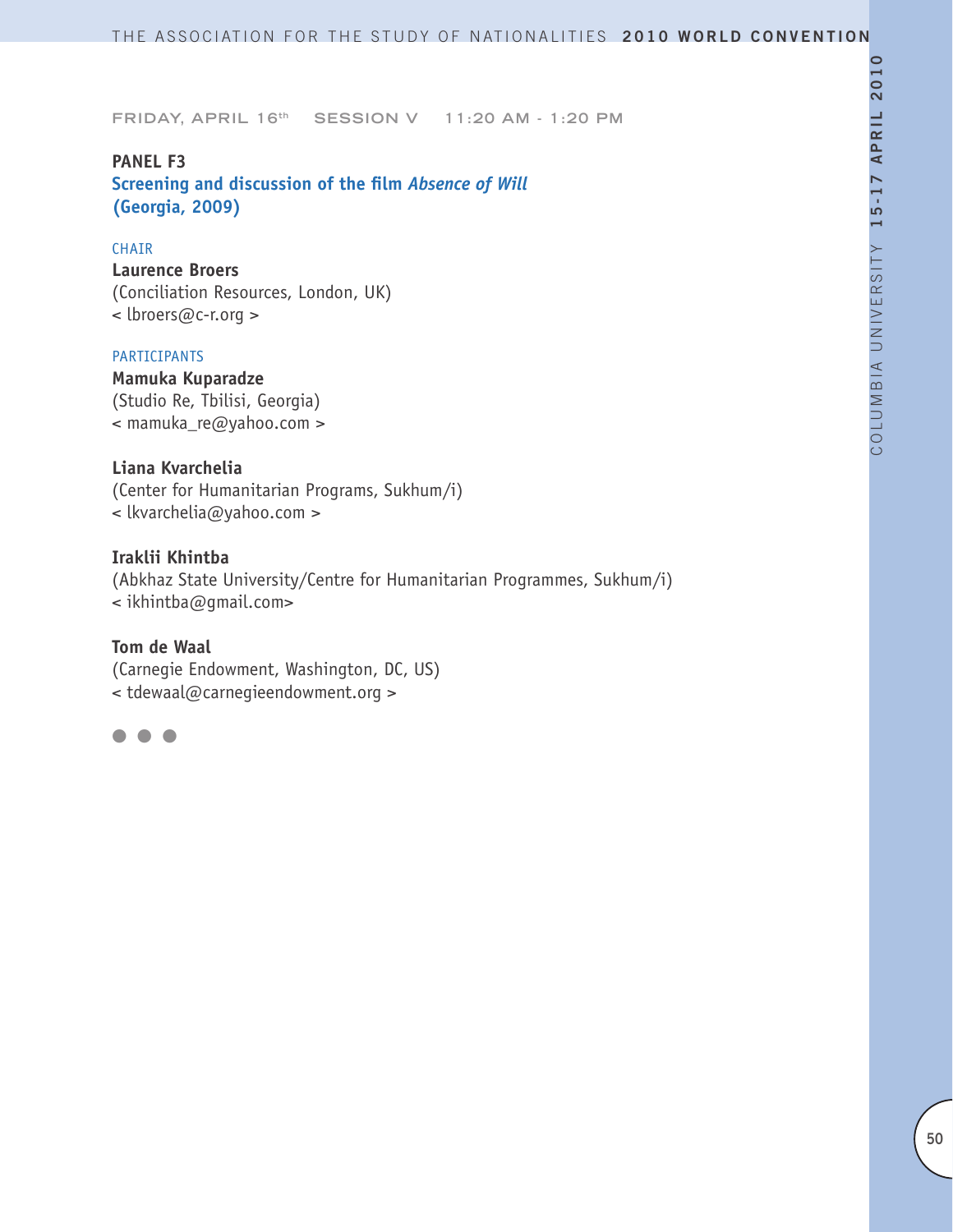# **PANEL N7** *Measuring Identity*

#### CHAIR

**Erin Jenne** (Central European U, Hungary) < jennee@ceu.hu >

### PAPERS

**Cynthia Kaplan** (U of California, Santa Barbara, US) < kaplan@polsci.ucsb.edu > *Testing Constructivist Identity: Developing Empirical Indicators from In-depth Interviews & Focus Groups in Estonia, Russia, Tartarstan, and Kazakhstan* 

# **Ionas Rus**

(U of Cincinnati, US) < rusis@ucrwcu.rwc.uc.edu > *The Impact of Four Variables on Nation-Building: Ethnic Basis, the Educational System, Industrialization and Sudden Shocks* 

# **Steven Mock**

(U of Waterloo, Canada) < sjmock@uwaterloo.ca > *Cognitive-Affective Mapping of National Symbolism in Canadian TV Advertising during the 2010 Winter Games*

# **Sven Ismer**

(U of Berlin, Germany) < sven.ismer@fu-berlin.de > *Embodying the Nation: Nation and Emotion in Soccer Media Coverage*

#### DISCUSSANT

**Scott D. Orr** (Texas Lutheran U, US) **<** sdorr@mtknife.net >

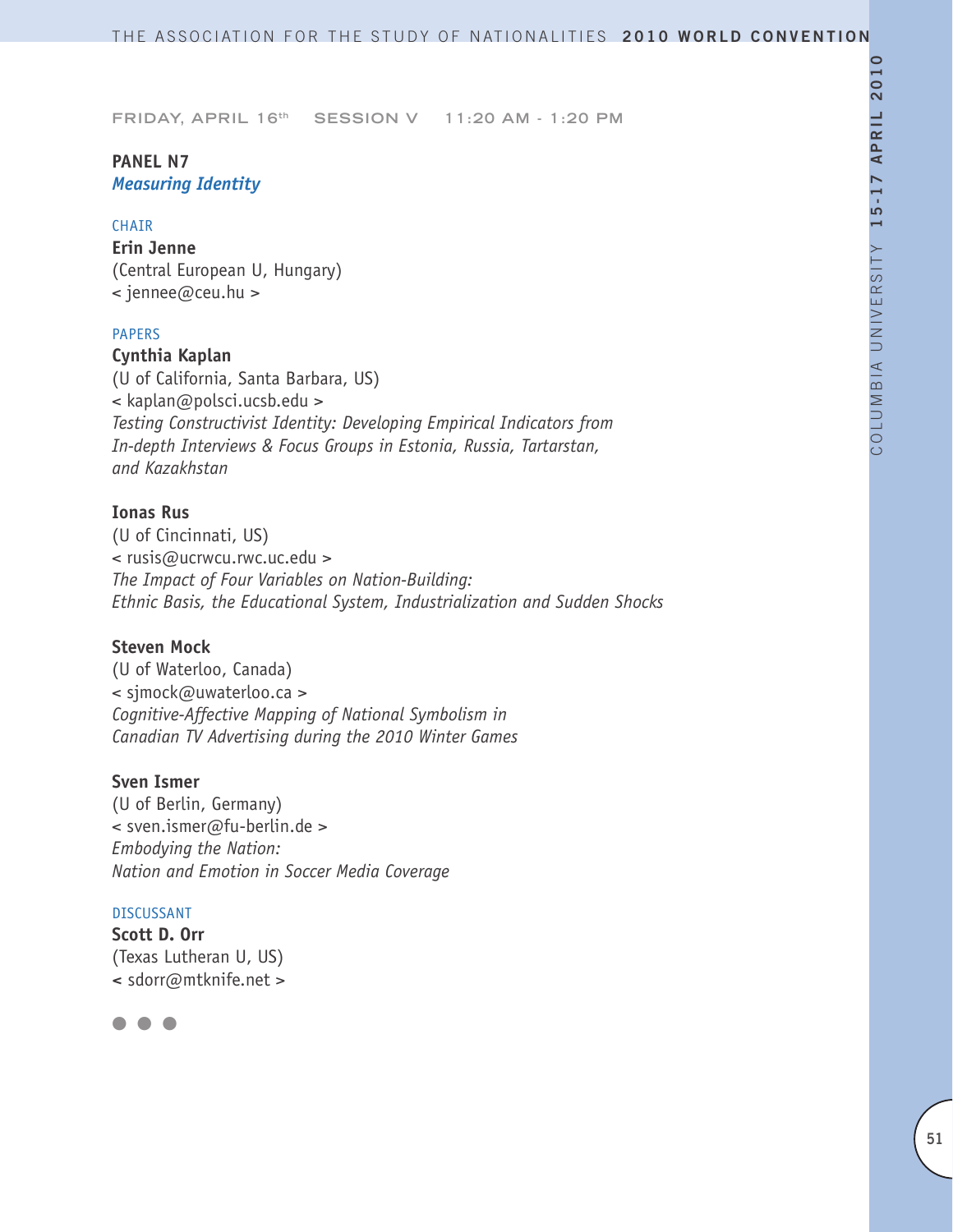### **PANEL R2**

*Identity Creation in Russian and Soviet Empire*

#### CHAIR

**Seymour Becker** (Rutgers U, US) < SeymourB@nyc.rr.com >

### PAPERS

**Nicole Eaton** (UC Berkeley, US) < neatonberkeley.edu > *German Blood, Soviet Medicine: Ideology Disease, and Contamination in Kaliningrad Oblast Hospital, 1945-1948*

# **James Casteel**

(Carleton U, Canada) < james\_casteel@carleton.ca > *Imperial Nation-State or Nationalizing Empire? German Observers of the Colonization and Development of Siberia, 1905-1917*

#### **Christopher Barthel**

(Brown U, US) < barthel@brown.edu > *Contesting the Russian Borderlands: The Cultivation of Germanness in Occupied Lithuania during the First World War*

# **Daniel M. Bessner**

(Duke U, US) < daniel.bessner@gmail.com > *The Social Science of War: German Exiles and the Making of the American National-Security State, 1919-1989*

#### **Chia Yin Hsu**

(Portland State U, US) < hsuc@pdx.edu > *Mapping Bodies, Diseases, and Citizenship: Empire-Building, Russian Colonial Visions of Public Health, and Plague Epidemics in Manchuria, China, 1910-1920s*

#### DISCUSSANT

**Faith Hillis**  (Columbia U, US) < faith.hillis@gmail.com >

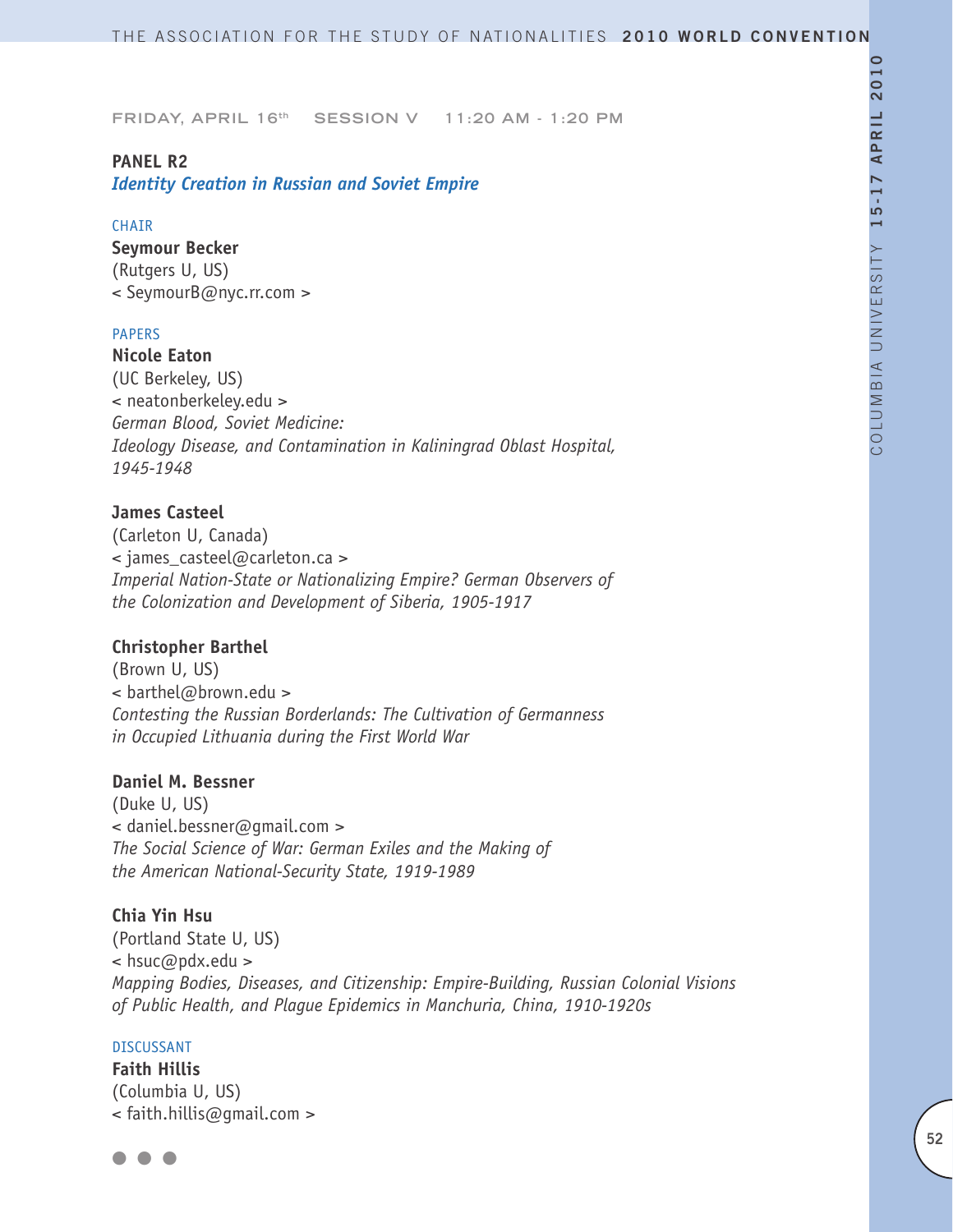#### **PANEL U1**

*The Memory of Mass Violence in World War II Ukraine*

#### CHAIR

**Serhii Plokhy** (Harvard U, US) < plokhii@fas.harvard.edu >

#### PAPERS

# **Alexandra Goujon**

(U of Dijon, France) < goujona@club-internet.fr > *The Memory of Nazi Anti-Partisan Actions in Belarus and Ukraine: The Khatyn Case in Comparative Perspective*

# **Patrice Bensimon**

(EHESS, Paris, France) < patbensimon@yahoo.fr > *Babi Yar as a Site of Memory and Challenge of Memory*

# **Charles King**

(Georgetown U, US) < kingch@georgetown.edu > *"I Would Like to Bring to Your Attention the Following": Denunciations in Odessa during the War*

# **Dominique Arel**

(U of Ottawa, Canada) < darel@uottawa.ca > *Ukraine, the War, and the Principle of Collective Responsibility*

# **DISCUSSANT**

**Oxana Shevel** (Tufts U, US) < oxana.shevel@tufts.edu >

# l l l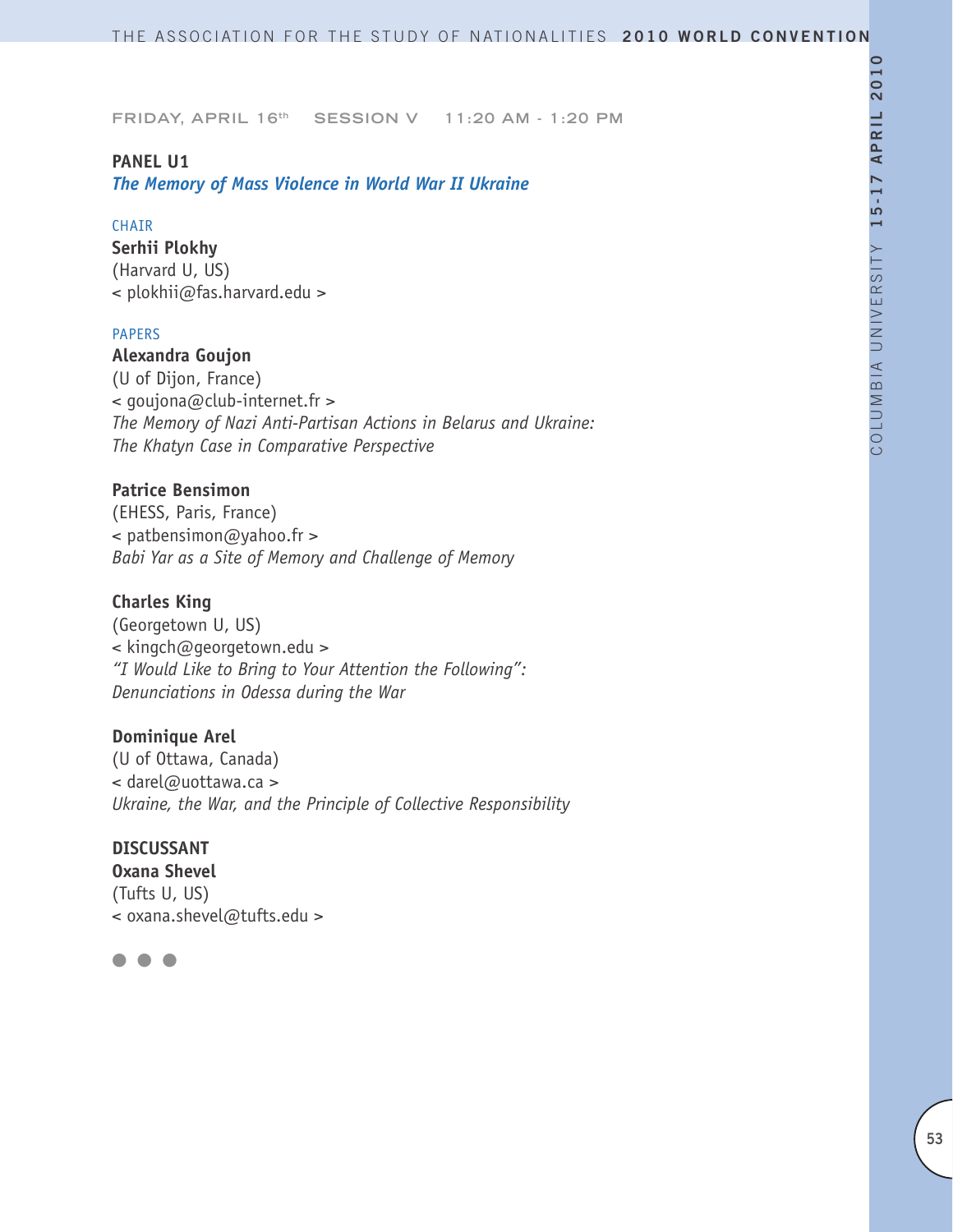**FRIDAY, APRIL 16<sup>th</sup> SESSION VI 2:50 - 4:50 PM** 

# **PANEL BK3**

*Evaluating International Involvement in Post-War Bosnia*

# **CHAIR**

**Philippe Roseberry** (Queen's U, Canada) < philippe.roseberry@queensu.ca >

# PAPERS

**Marina Kaneti** (New School for Social Research, US) < marina.kaneti@gmail.com > *Beyond the Ballot Box: International Law and Post-Conflict Peace-Building Strategies: Dayton Insights* 

# **Outi Keranen**

(LSE, UK ) < o.e.keranen@lse.ac.uk > *Non-Liberal Responses to Post-Conflict Statebuilding - The Case of Bosnia-Herzegovina*

# **Mateja Peter**

(U of Cambridge, UK)  $<$  mp423@cam.ac.uk > *Influences on the Decision-Making of the Office of the High Representative of Bosnia and Herzegovina* 

# **Paula Pickering**

(College of William and Mary, US) < pmpick@wm.edu > *Explaining the Varying Effects of International Aid for Good Local Governance in Bosnia* 

#### DISCUSSANT

**Safia Swimelar** (Elon U, US) < sswimelar@elon.edu >

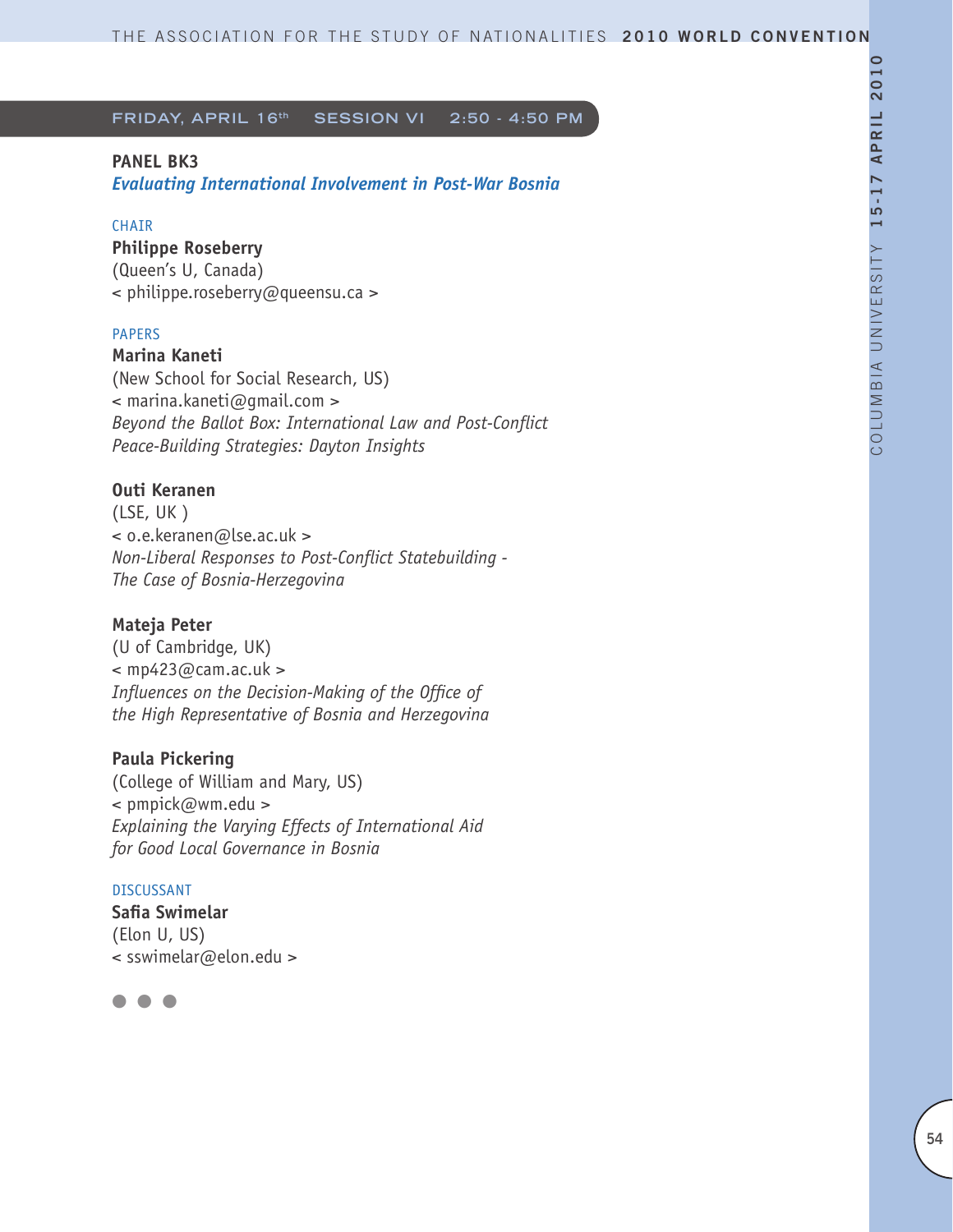#### **PANEL BK11**

*Nationalism, Diasporas, and the State in the (Former) Yugoslavia*

#### **CHAIR**

**Larry Wolff** (New York U, US) < lw59@nyu.edu >

#### PAPERS

**Mate N. Tokic** (American U in Cairo, Egypt) < mntokic@aucegypt.edu > *Transnational Terrorism: Global Politics, Patterns of Migration and the Radicalization of Post World War II Croatian Émigré Separatism*

# **Ulf Brunnbauer**

(Institute for Southeast European Studies, Germany) < ulf.brunnbauer@geschichte.uni-r.de > *Emigration Policies and Nation-Building in Interwar Yugoslavia* 

# **Robert Pichler**

(U of Graz, Austria) < robert.pichler@uni-graz.at > *Migration, Ritual and Ethnic Conflict: Wedding Ceremonies of Albanian Transmigrants from the Republic of Macedonia* 

#### DISCUSSANT

**Keith Brown** (Brown U, US) < keith\_brown@brown.edu >

l l l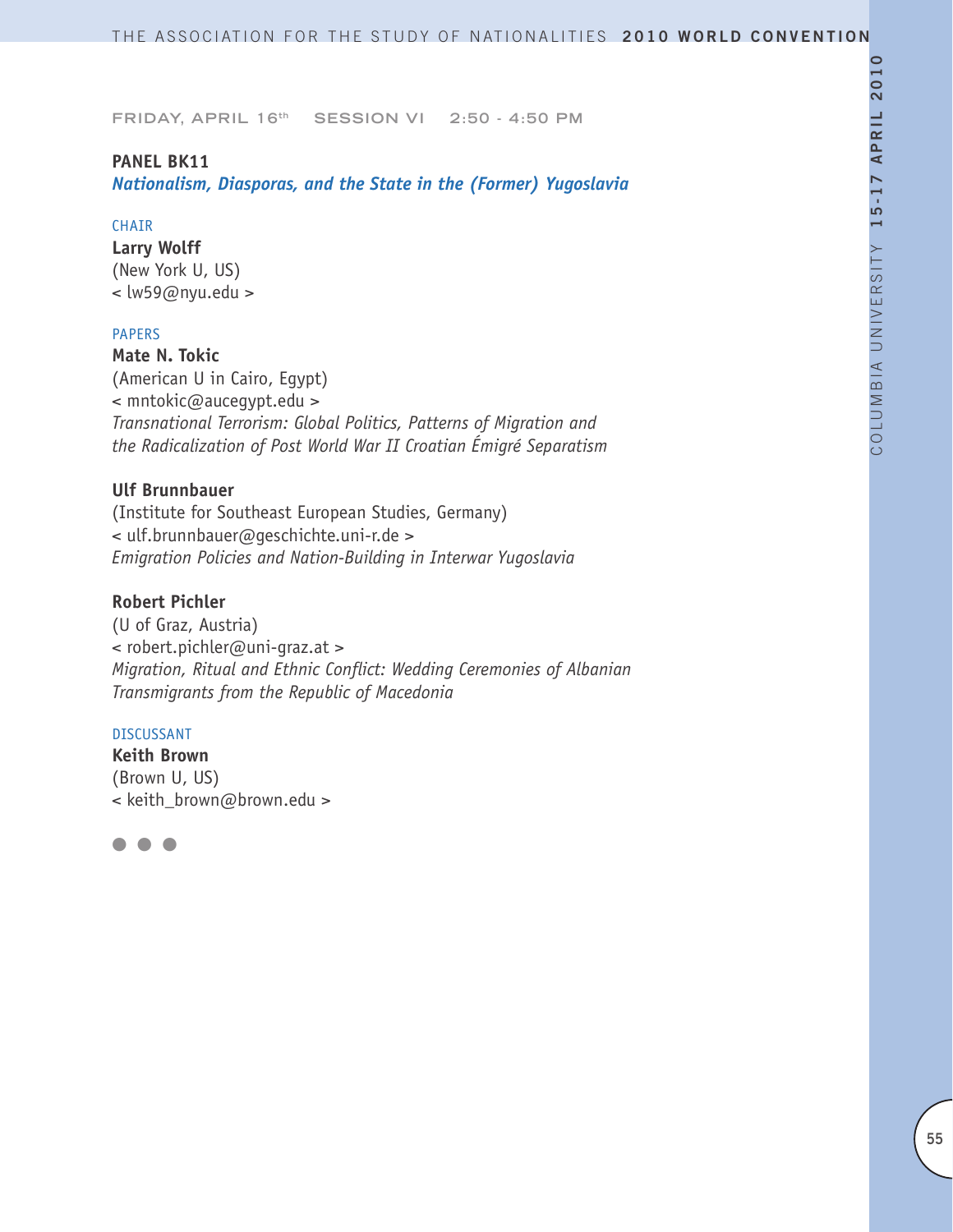**PANEL BO2 Book Panel on Vejas Liulevicius,** *The German Myth of the East: 1800 to the Present* **(Oxford 2009)**

#### CHAIR

**Pieter Judson** (Swarthmore College, US) < pjudson1@swarthmore.edu >

#### PARTICIPANTS

**Robert Nelson** (U of Windsor, Canada) < rnelson@uwindsor.ca >

**Erik Grimmer-Solem**  (Wesleyan U, US) < egrimmer@wesleyan.edu >

**Georgi Verbeeck**  (KUL Leuven, Belgium) < Georgi.Verbeeck@arts.kuleuven.be >

**Vejas Liulevicius** (U of Tennessee, US) < vliulevi@utk.edu >

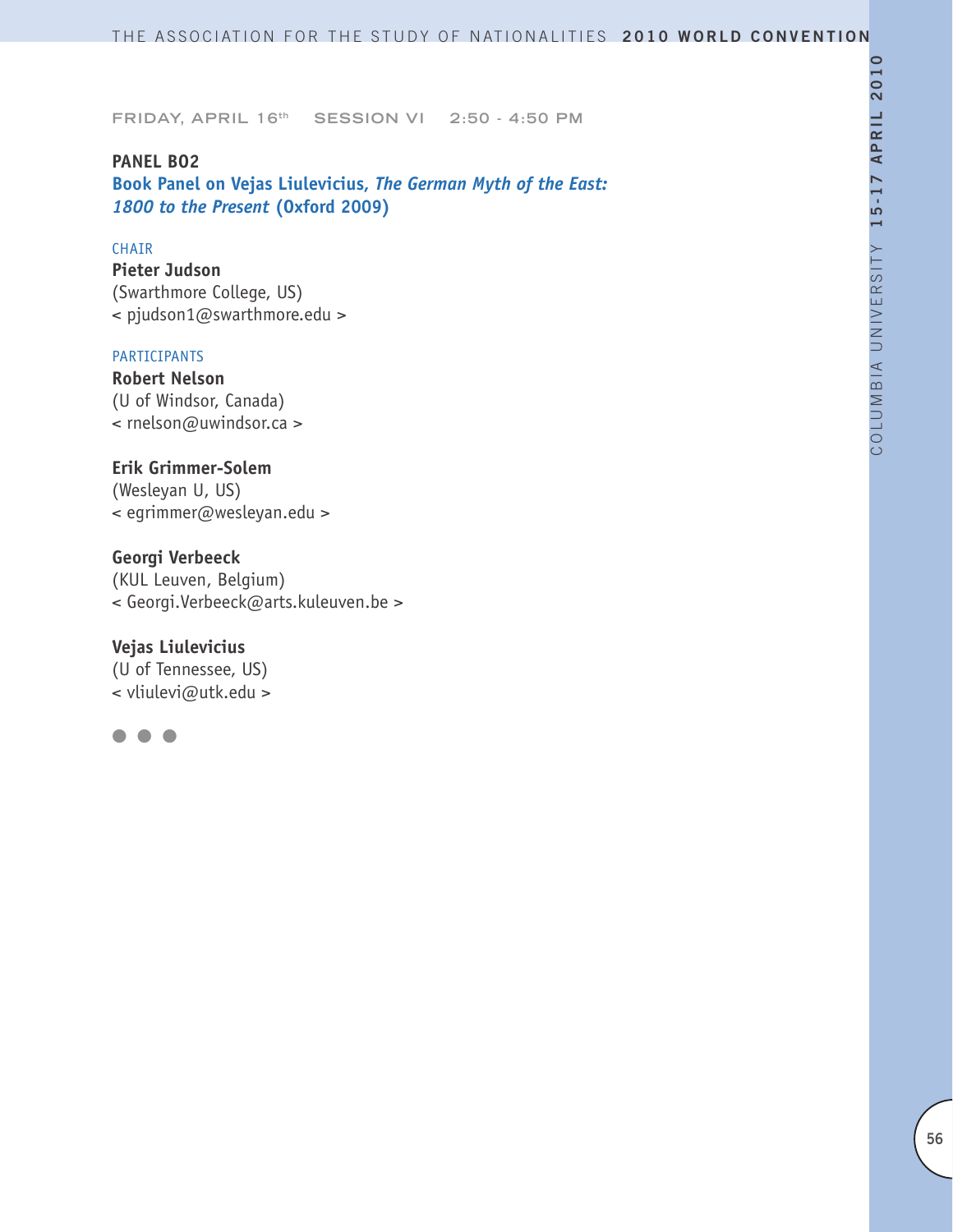# **PANEL CE1** *Parties and Nationalism*

#### CHAIR

**Scott D. Orr** (Texas Lutheran U, US)

#### PAPERS

# **Morten Andreassen**

(U of Bergen, Norway) < morten.andreassen@student.uib.no > *"If You Didn't Vote VMRO, You Are Not Macedonian:" An Anthropological Study of the Demobilization of Political Opposition During the 2009 Presidential Election in Macedonia* 

# **Boyka Stefanova**

(U of Texas at San Antonio, US) < boyka.stefanova@utsa.edu > *Ethnic Minority Parties at the Post-Transition Stage: Mainstreaming the Movement for Rights and Freedoms in Bulgarian Party Politics*

# **Sherrill Stroschein**

(U College London, UK) < s.stroschein@ucl.ac.uk > *Demography in Ethnic Party Fragmentation: Hungarian Local Voting in Romania*

#### **Lenka Bustikova-Siroky**

(Duke U, US) < lbs11@duke.edu > *Radical Parties in Eastern Europe, Ethnic Divisions and Clientelism* 

#### **Tim Haughton**

(Birmingham U, UK) < t.j.haughton@bham.ac.uk > *Novel, 'Populist' and Nationalist Appeals: Most-HID, Smer-SD, SMK and SNS in Slovak Party Politics*

#### DISCUSSANT

**Karl Cordell** (U of Plymouth, UK) < k.cordell@plymouth.ac.uk >

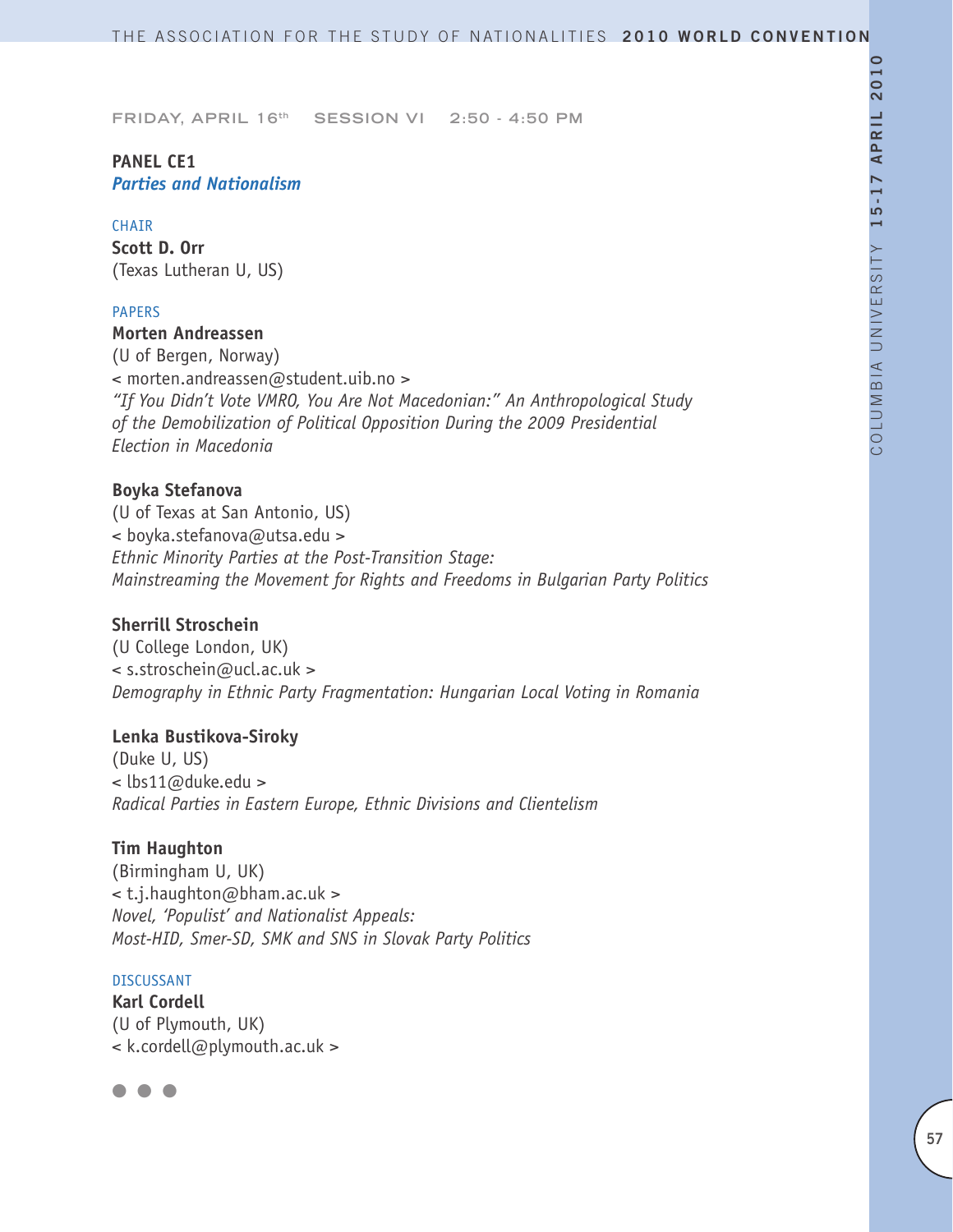**PANEL CE5** *The Plight of the Roma: Social and Political Contexts*

#### CHAIR

**Nicole Bryan** (Rutgers U, US) < nbryan@nicosa.com >

#### PAPERS

**Neil Cruickshank** (Algoma U, Canada) < neil.cruickshank@algomau.ca > *Contentious Politics in Post-Communist Europe: The Case of the Roma*

# **Giovanni Picker**

(U of Milan-Bicocca, Italy) < giopicker@hotmail.com > *On Making Otherness(es): Roma and Everyday Life*

### **Lidia Balogh**

(Independent Researcher, Budapest, Hungary) < lidia.balogh@gmail.com > *The "Roma-Issue" in the Context of the 2009 EP-Elections in Hungary: Anti-Gypsism and Roma Responses* 

# **Sasha Poucki**

(Rutgers U, US) < spoucki@nicosa.com > *The Decade of Roma (2005-2015): The Case of Serbia* 

#### DISCUSSANT

**Òscar Prieto-Flores** (U of Girona, Spain) < oscar.prieto@udg.edu >

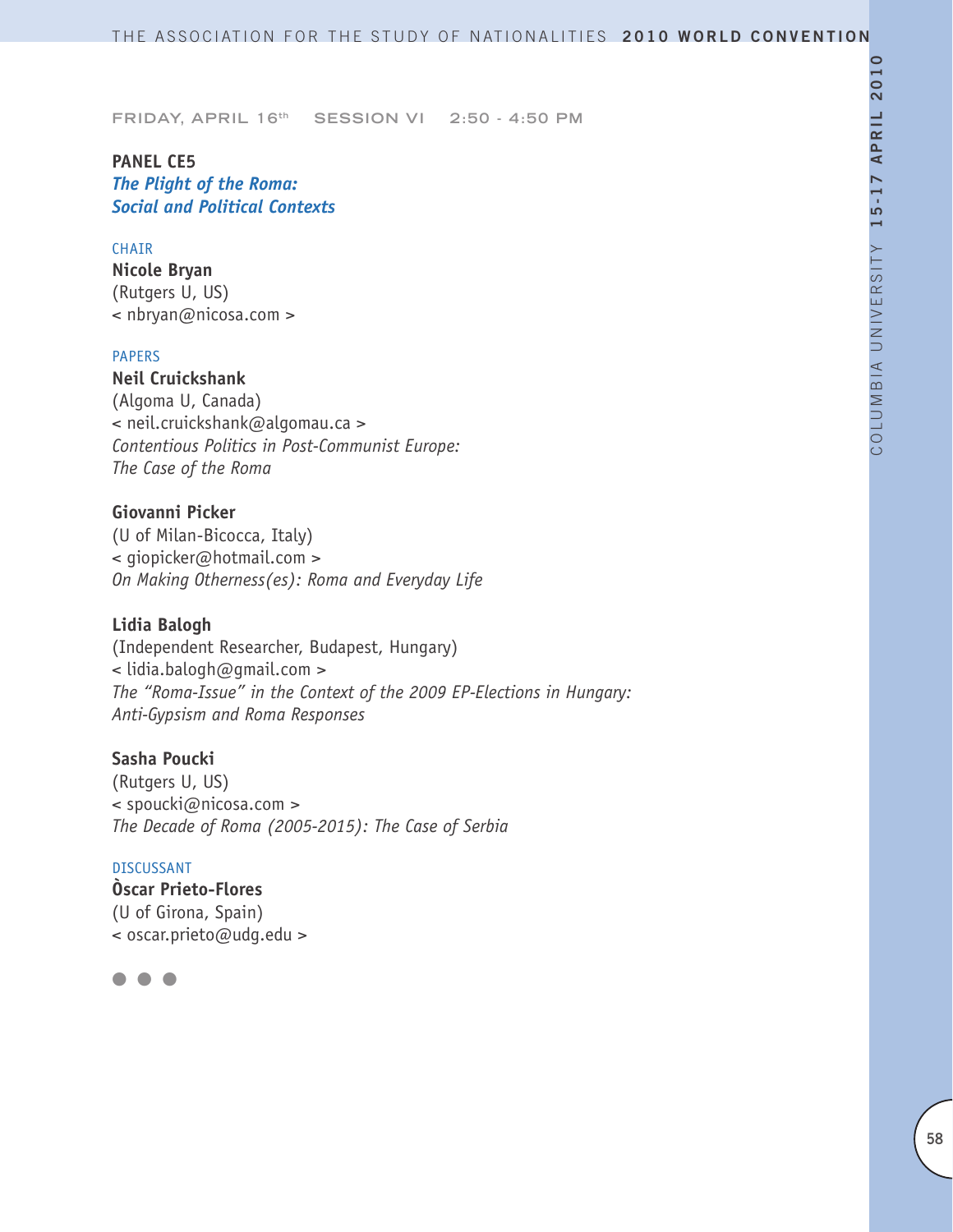#### **PANEL EU7**

*National Question and State Building through the Eye of Literature and Cinema*

#### **CHAIR**

**Adrien Fauve** (SciencesPo, Paris, France) < adrien.fauve@sciences-po.org >

#### PAPERS

**Rachel Harrell-Bilici** (U of Michigan, US) < rdlh@umich.edu > *Two Uzbek Hamlets: Reading National Consciousness through Translation*

#### **Zulkhumor Mirzaeva**

(National U of Uzbekistan, Tashkent) < khumor@rambler.ru > *History, Politics and Memory: Uzbek Scholars React to an American Translation of an Uzbek Jadid Classic*

#### **Rashmi Doraiswamy**

(Academy of Third World Studies, India) < rashmidee@gmail.com > *Rethinking the Nation, Reinventing the State: Soviet and Post-Soviet Central Asian Film*

# **Lisa Yountchi**

(Northwestern U, US) < lisayountchi2011@u.northwestern.edu > *The International Tajik Writer: The East and Soviet Tajik Literature of the 1960s and 1970s*

#### DISCUSSANT

**Michael Rywkin** (City College, US) < mrywkin@aol.com >

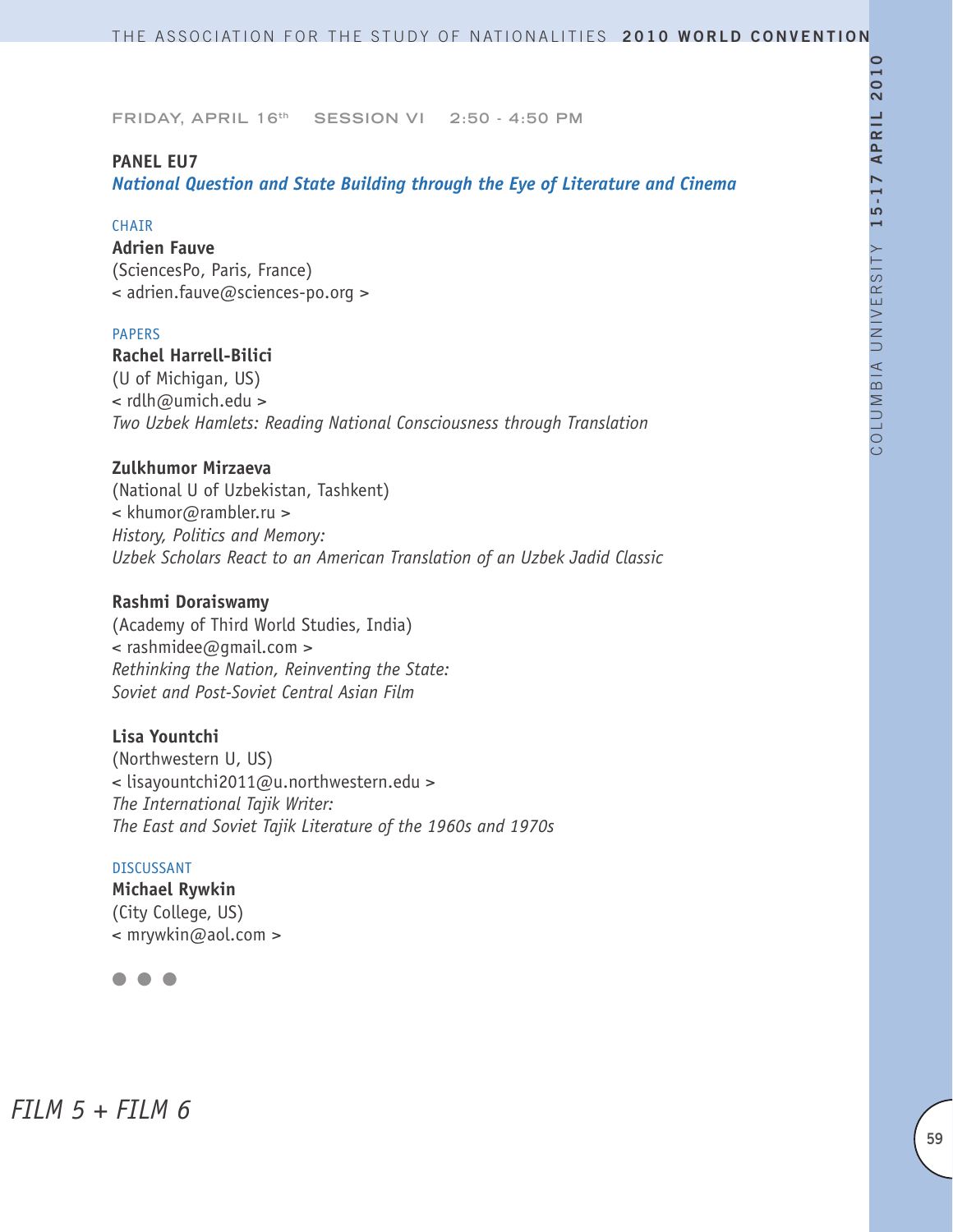# **PANEL K3** *Conflicts and Their Resolution*

#### CHAIR

**Pieter van Houten** (U of Cambridge, UK)  $\langle$  pjv24@cam.ac.uk >

#### PAPERS

**Gwendolyn Sasse** (U of Oxford, UK) < gwendolyn.sasse@nuffield.ox.ac.uk > *How to Study and Compare Non-Conflicts?*

### **Nina Caspersen**

(Lancaster U, UK) < n.caspersen@lancaster.ac.uk > *Compromising Leaders: Regime Types and Conflict Resolution*

#### **Ohannes Geukjian**

(Lebanese American U, Lebanon) < ogeukj@hotmail.com > *Why Conflict Resolution Failed in Nagorno-Karabakh: Traditional Perspectives, Obstacles, Lost Opportunities and New Approaches (1997-Present)*

# **Giorgi Gogia**

(Human Rights Watch, Georgia) < gogiag@hrw.org > *Did Economic Assistance Strengthen Competing Spoilers in Georgian-South Ossetian Conflict?*

#### DISCUSSANT

**Cory Welt** (George Washington U, US) < cwelt@gwu.edu >

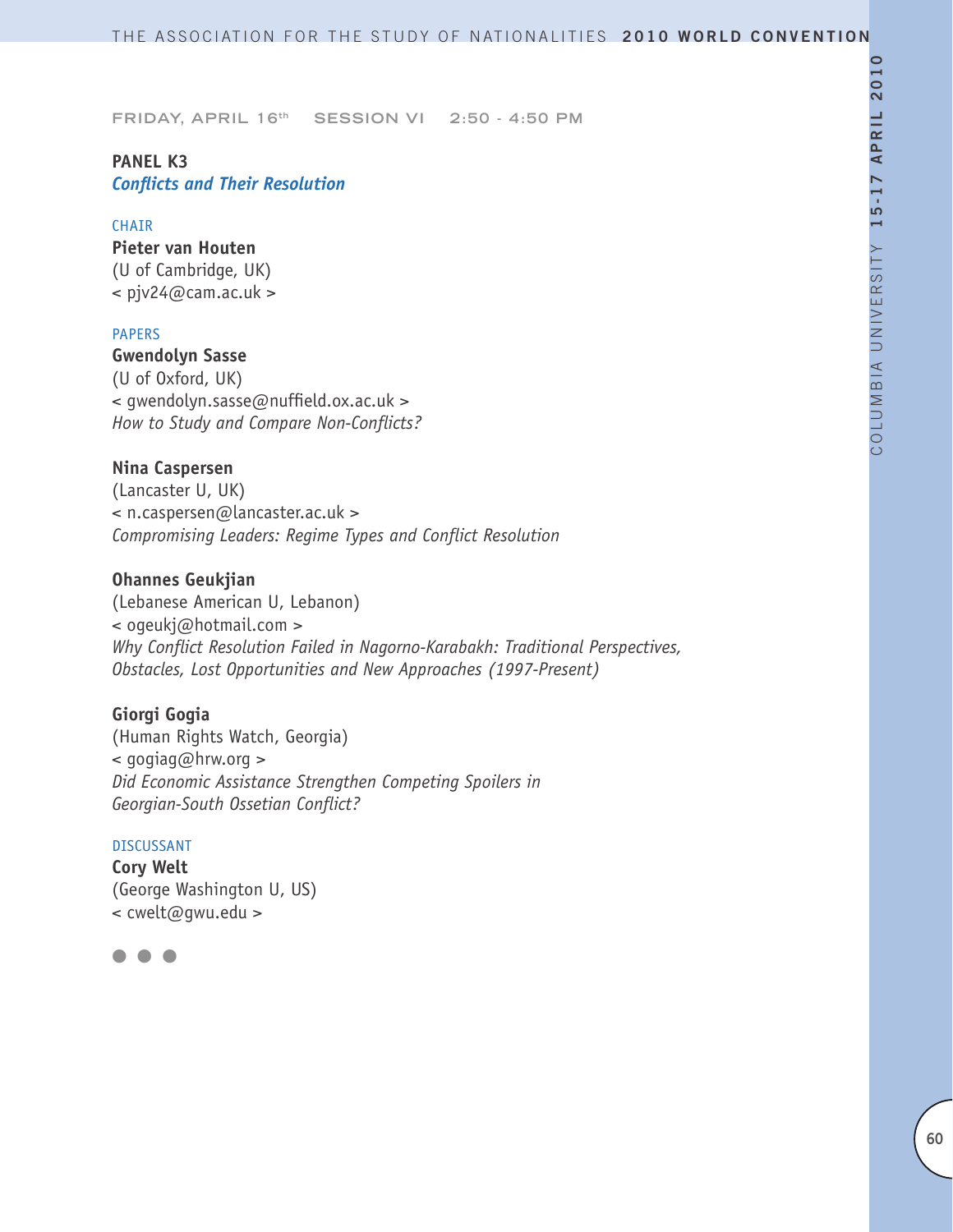# **PANEL R11** *Russian Domestic Politics*

#### CHAIR

**Ann Robertson** (NCEEER, Washington, DC, US) **<** popc@nceeer.org >

### PAPERS

# **Dina Zisserman-Brodsky**

(Ben-Gurion U of the Negev, Israel) < dinazb@bgu.ac.il > *The Prospects for Democratization of Post-Putin Russia*

#### **Irina Papkova**

(Central European U, Hungary) < papkovi@ceu.hu > *From Tandemocracy to Triumvirate? Implications of the Election of Patriarch Kirill for Russian Domestic Politics*

# **Elizabeth Teague**

(Foreign & Commonwealth Office, London, UK) < elizabeth.teague@fco.gov.uk > *Nostalgia and Russian Politics*

#### DISCUSSANT

**TBA**

 $\bullet$   $\bullet$   $\bullet$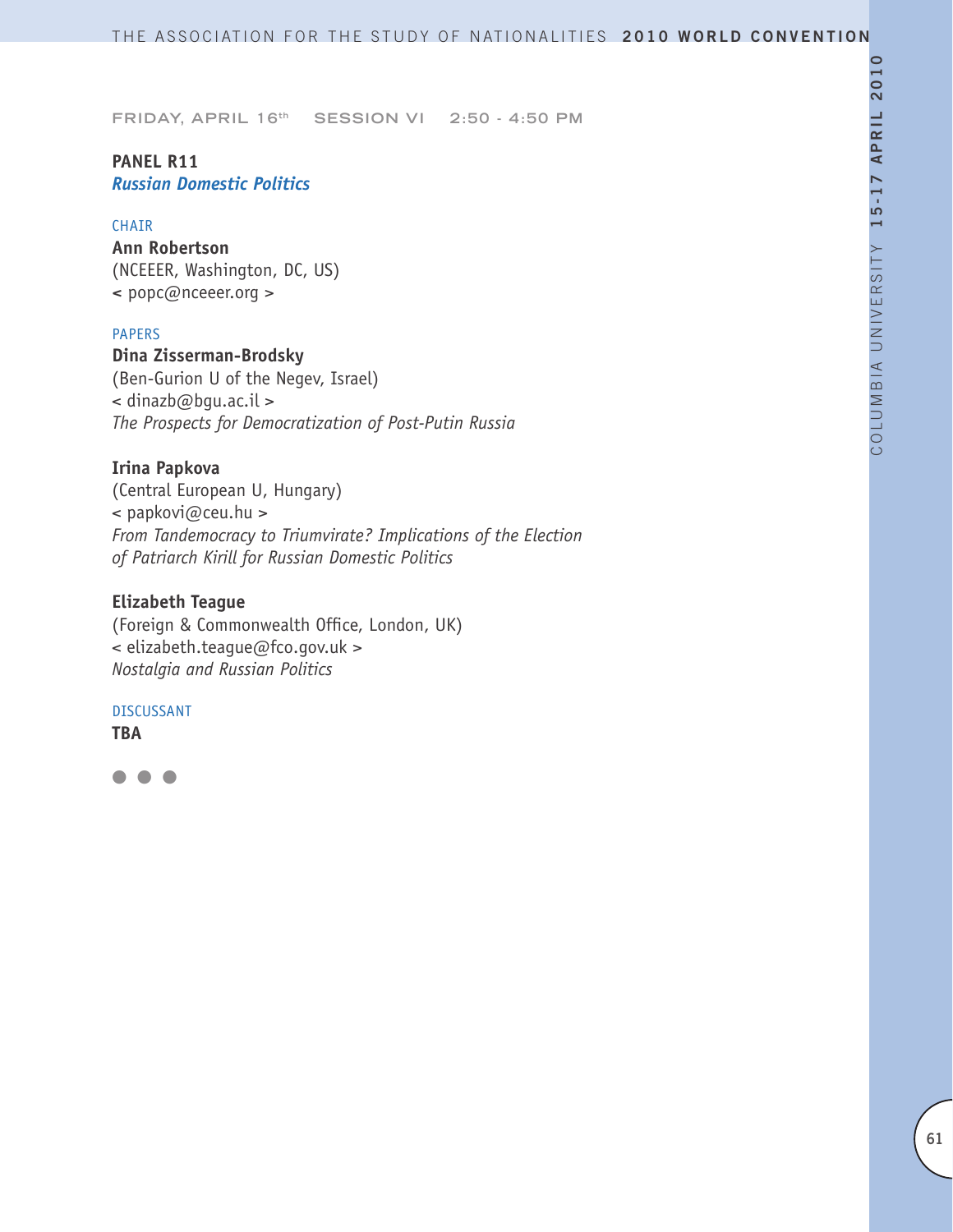#### **PANEL TH1**

*World War II Mass Violence in East and Central European History and Historical Cultures*

#### CHAIR

**Berel Rodal** (Ukrainian Jewish Encounter Initiative, Canada) < rodal@imti.com >

#### PAPERS

**Michael McConnell** (U of Tennessee-Knoxville, US) < mmcconn7@utk.edu > *"The Situation is Once Again Quiet:" Gestapo Crimes in the Rhineland, Fall 1944*

# **Klas-Goran Karlsson**

(Lund U, Sweden) <klas-goran.karlsson@hist.lu.se> *The Reception of the Holocaust in Russia: Silence, Conspiracy and Some Glimpses of Light*

### **Johan Dietsch**

(Lund U, Sweden) < johan.dietsch@gmail.com > *Ukrainian Historical Culture and the Holocaust: An Entangled History*

#### **Ulf Zander**

(Lund U, Sweden) < ulf.zander@hist.lu.se > *Between a Rock and a Hard Place? Communism and Nazism in Baltic Museums* 

#### DISCUSSANT

**Stuart Burch** (Nottingham Trent U, UK) <stuart.burch@ntu.ac.uk >

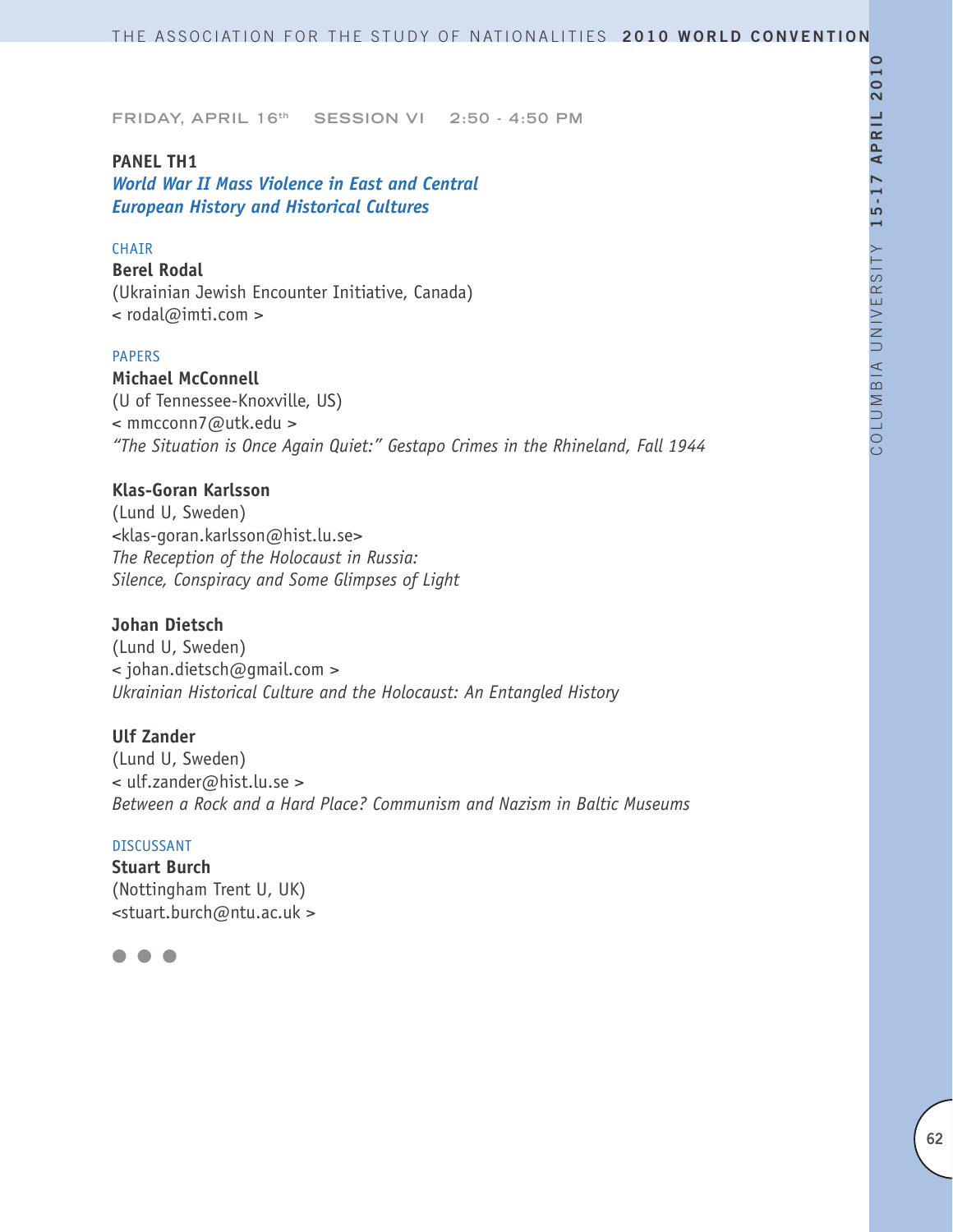#### **PANEL U8**

*Power Centers and Elites in Contemporary Ukraine*

### **CHAIR**

**Dan Epstein** (Colgate U, US) < depstein@colgate.edu >

# PAPERS

**Serhiy Kudelia**  (U of Toronto, Canada) < s.kudelia@utoronto.ca > *Constitutional Change and the Breakdown of Informal Elite Cooperation in Ukraine after 2004* 

# **Maksym Palamarenko**

(U of Kansas, US) < palamarenko@gmail.com > *Dissent against the Party Line: Manifestation of Individual Rank-and-File Members' Positions within Strong Parties in Ukraine's Verkhovna Rada*

# **Viatcheslav Avioutskii**

(École des Dirigeants et Créateurs d Entreprises, Paris, France) < avioutskii@yahoo.fr > *The Comparative Analysis of Centers of Power in Ukraine and Russia: A Managerial Perspective*

# **Jakob Hedenskog**

(Sweden Defence Research Agency, Sweden) < jakob.hedenskog@foi.se > *The Ukrainian Law-Enforcement Agencies: Political and Regional Preferences in Times of Uncertainty*

#### DISCUSSANT

**Paul D'Anieri** (U of Florida, US) < danieri@clas.ufl.edu >

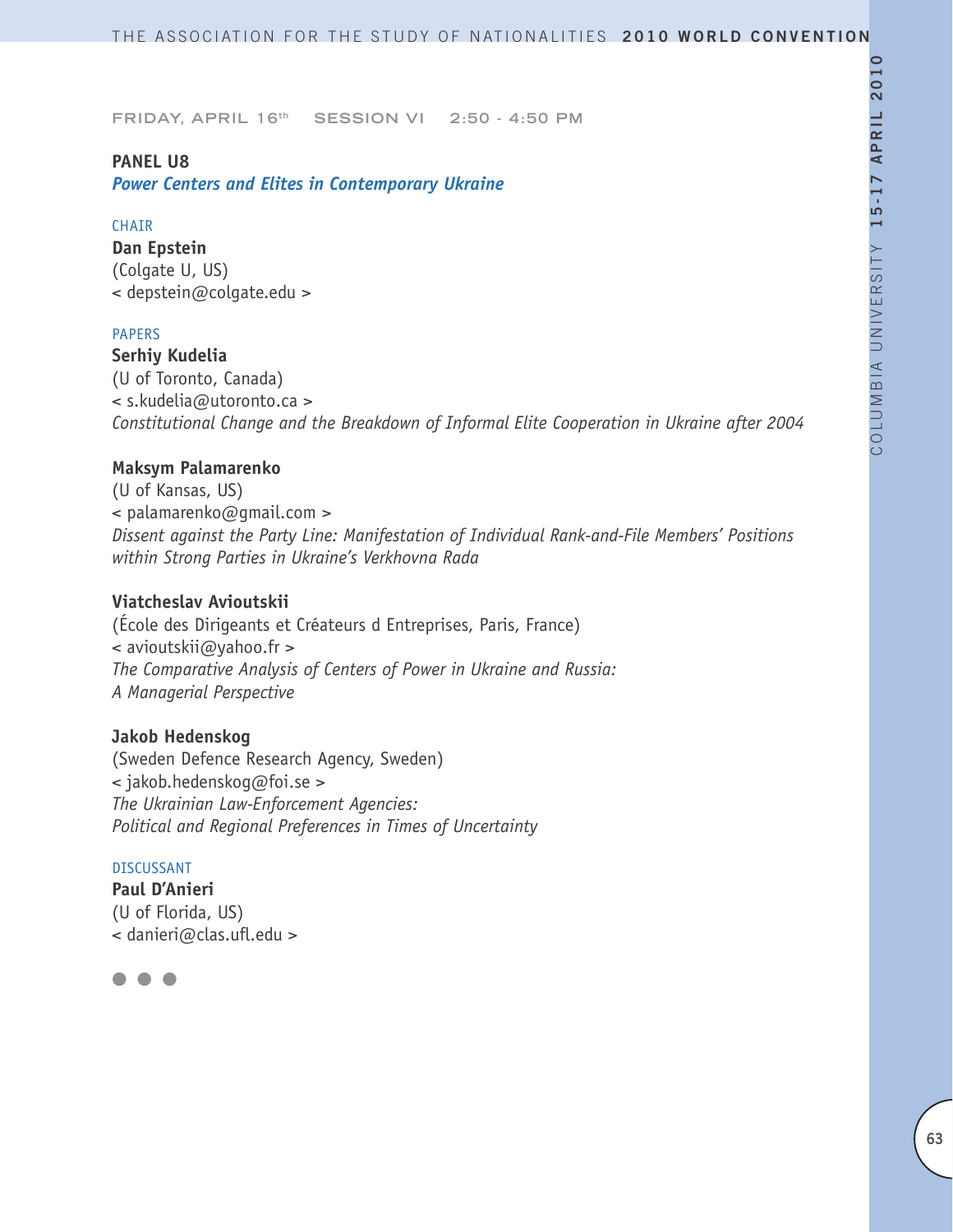### **PANEL BK5**

*International State-Building and Democracy Promotion in the Balkans* 

### CHAIR

**Ana Androsik** (New School U, US) < andra123@newschool.edu >

### PAPERS

**Fred Cocozzelli** (St. John's U, US) < cocozzef@stjohns.edu > *One More Hurdle: Kosovo and the Problems of Sustainability* 

# **Andrew Radin**

(MIT, US) < radin@mit.edu > *Explaining the Outcome of Foreign-Led Reforms of the Police and Military in Bosnia and Kosovo*

# **Marlene Spoerri**

(U of Amsterdam, Netherlands) < m.s.spoerri@uva.nl > *Examining the Consequences of Partisan Party Assistance in Post-communist Serbia*

#### DISCUSSANT

**Mark Baskin** (SUNY Albany, US) < Mark.Baskin@cid.suny.edu >

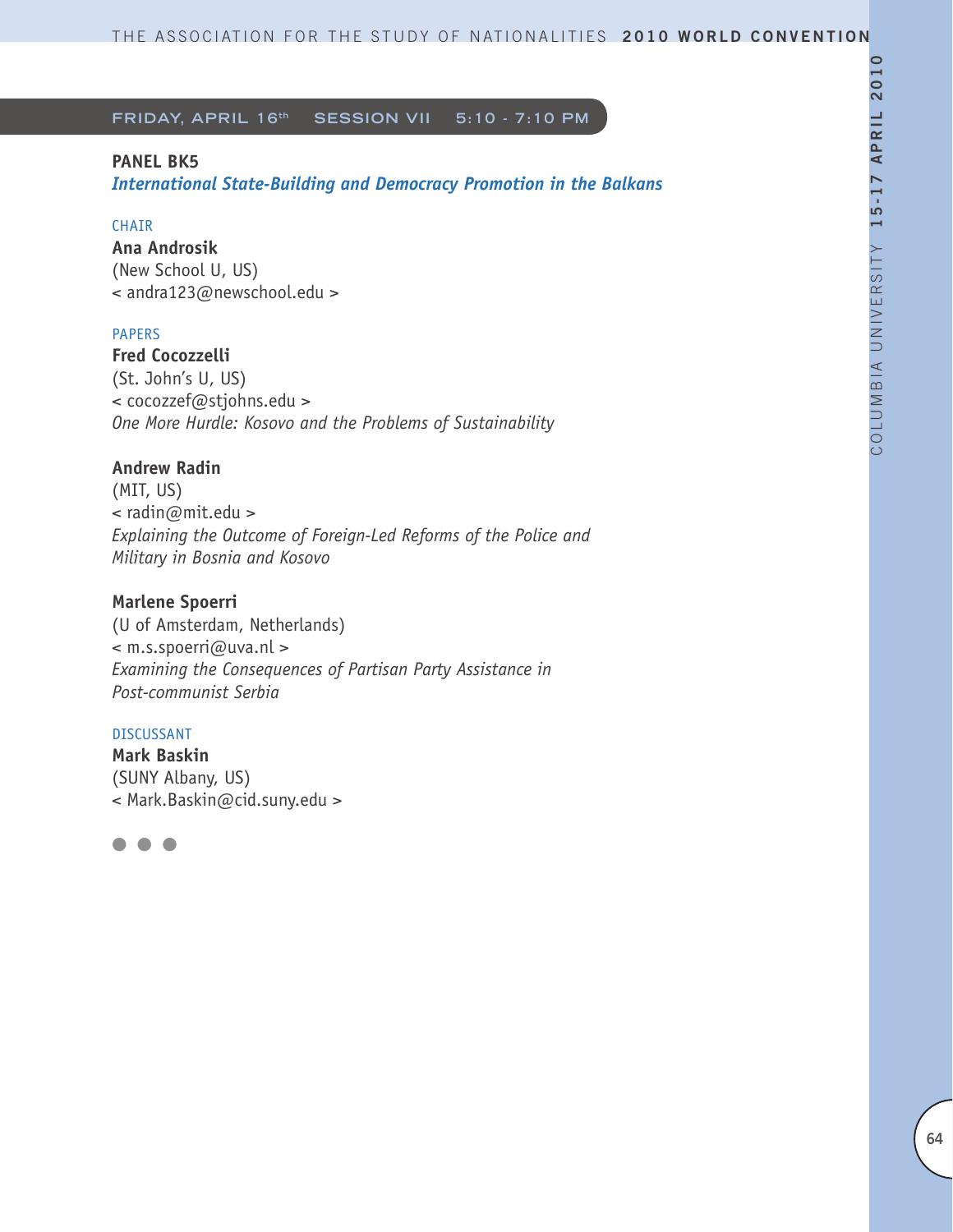#### **PANEL BK9**

*Great Powers and the Emergence of Balkan States in the Early 20th Century* 

#### **CHAIR**

**Aisling Lyon** (U of Bradford, UK) < a.m.lyon@bradford.ac.uk >

#### PAPERS

**Mitchell Young** (LSE, UK) < m.young@lse.ac.uk > *Nations the Weren't, Nations that Were: Comparing Mobilizations in the Modernizing Ottoman Empire*

# **Nadine Akhund**

(Columbia U, US) < edara@aol.com > *From Military Intervention to Negotiation: A Shift in the Great Power's Policy in Macedonia Before WWI?* 

# **Makedonka Mitrova**

(St. Cyril and Methodius U, Macedonia) < m.mitrova@yahoo.com > *The Bucharest Agreement, 1913: Unresolved Balkan Issues*

# **Connie Robinson**

(Central Washington U, US) < crobinson@cwu.edu > *International Recognition, the Transnational Geopolitical Opportunity Structure, and the Case of the Yugoslav Committee*

#### DISCUSSANT

**Leyla Amzi** (Columbia U, US) < leyla.amzi@gmail.com >

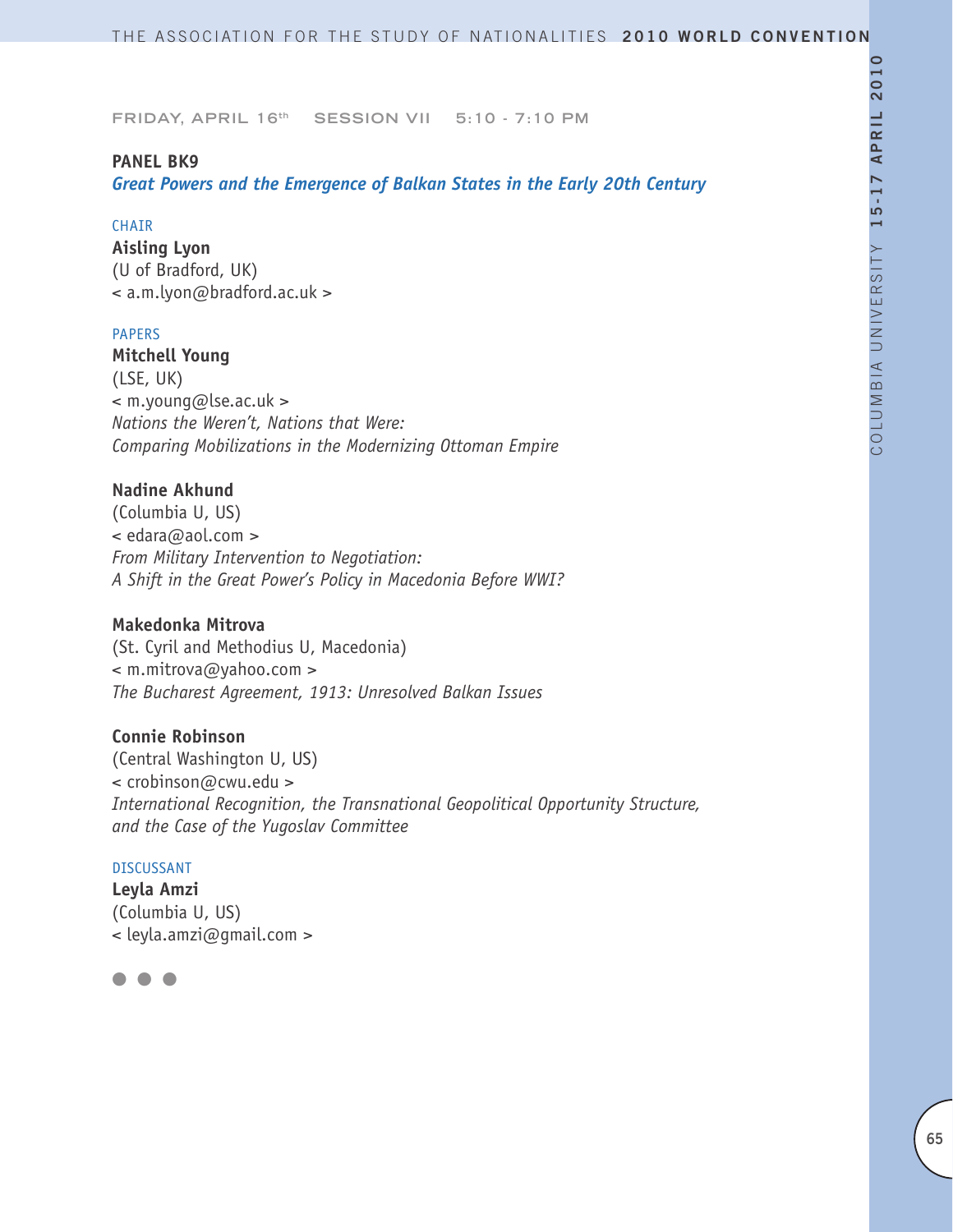#### **PANEL BO6**

*Book Panel on Emma Gilligan, Terror in Chechnya (Princeton, 2009)*

#### CHAIR

**James Hughes** (LSE, UK) < j.hughes@lse.ac.uk >

# PARTICIPANTS

**John Dunlop**  (Hoover Institution, US) < john.dunlop@stanford.edu >

# **Michaela Pohl**

(Vassar College, US) < mipohl@vassar.edu >

Mia Bloom (Penn State U, US) < miambloom@yahoo.com >

# **Emma Gilligan**

(U of Connecticut, US) < emma.gilligan@uconn.edu >

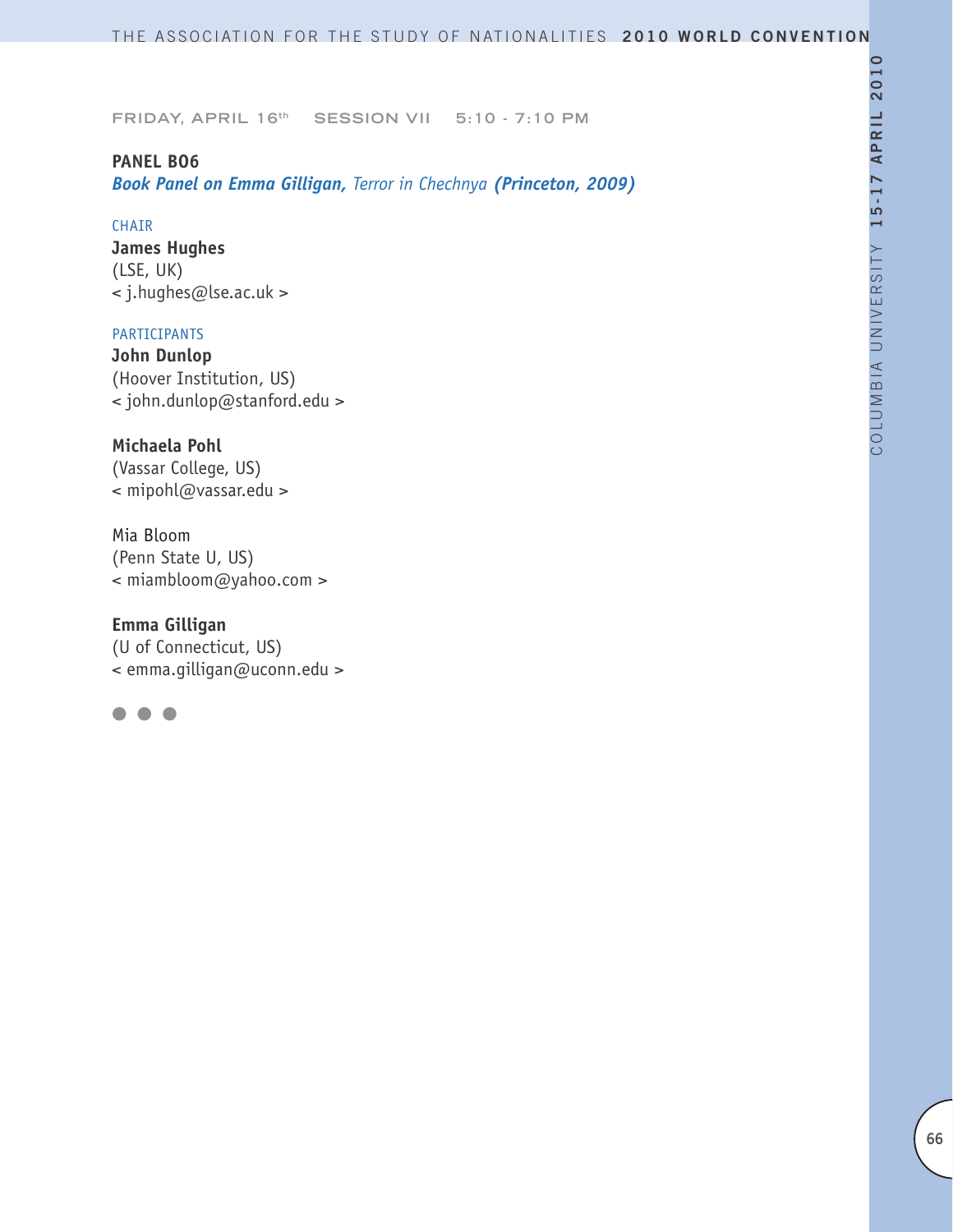#### **PANEL EU8**

*Electoral Politics and Ethnic Representation in Central Asia*

#### CHAIR

#### **Payam Foroughi**

(U of Utah, US) (U of Utah, US) < central-asia@poli-sci.utah.edu >

#### PAPERS

**Fredrik Sjoberg** (Columbia U, US/Uppsala U, Sweden) < fredrik.sjoberg@statsvet.uu.se > *Ethnicity and Electoral Mobilization: District Level Dynamics in Central Eurasia*

# **Olivier Ferrando**

(SciencesPo, Paris, France) < olivier.ferrando@sciences-po.org > *Ethnicity as a Resource of Electoral Politics in Post-Soviet Central Asia*

# **Kristoffer Michael Rees**

(Indiana U, US) < kmrees@indiana.edu > *Ethnic Uzbeks, Second-Class Citizen: Examining Minority Representation in the Kyrgyz Republic*

#### **Eli Feiman**

(Brown U, US) < Eli\_Feiman@brown.edu > *Tajikistan as an Islet of Democracy: Prospects for Political Party Development under a Weak Authoritarian Regime*

# DISCUSSANT

**Oleh Protsyk** (European Center for Minority Issues, Germany) < protsyk@ecmi.de >

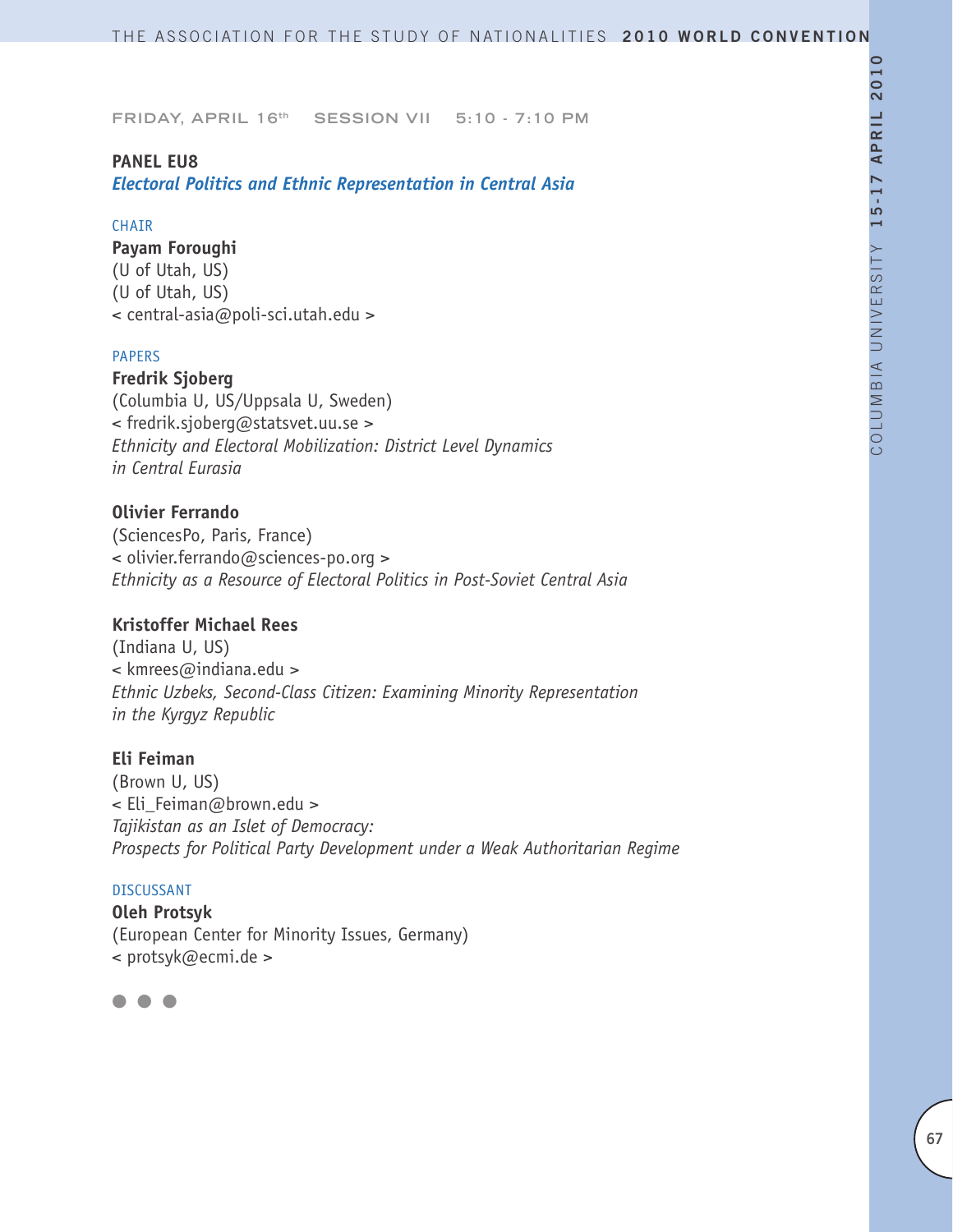# **PANEL CE15**

# *Dual Citizenship and Political Conflict*

### CHAIR

**Sylvia Maier** (NYU, US)  $\leq$  sm173@nyu.edu >

### PAPERS

**Maria Kovacs** (CEU, Budapest, Hungary) < kovacsma@ceu.hu > *Dual Citizenship as a Sources of Political Conflict in Europe*

# **Szabolcs Pogonyi**

(CEU, Budapest, Hungary) < pogonyi@ceu.hu > *Dual Citizenship and Sovereignty*

# **Kata Eplenyi**

(European Parliament, Strasburg, France) < e katus@yahoo.com > *Dual Citizenship in the Eyes of the Possible Beneficiaries*

# **Zsolt Kortvelyesi**

(U of Szeged, Hungary) < kortvelyesizsolt@gmail.com > *Central European Dilemmas on Citizenship and Ethnicity: A Legal Overview*

# **Kjetil Duvold**

(Södertörn U, Sweden) < kjetil.duvold@sh.se > *The Re-Emergence of Kin-State Relations in Europe*

#### DISCUSSANT

**Andras Pap**  (CEU, Hungary)  $\leq$  pap@jog.mta.hu >

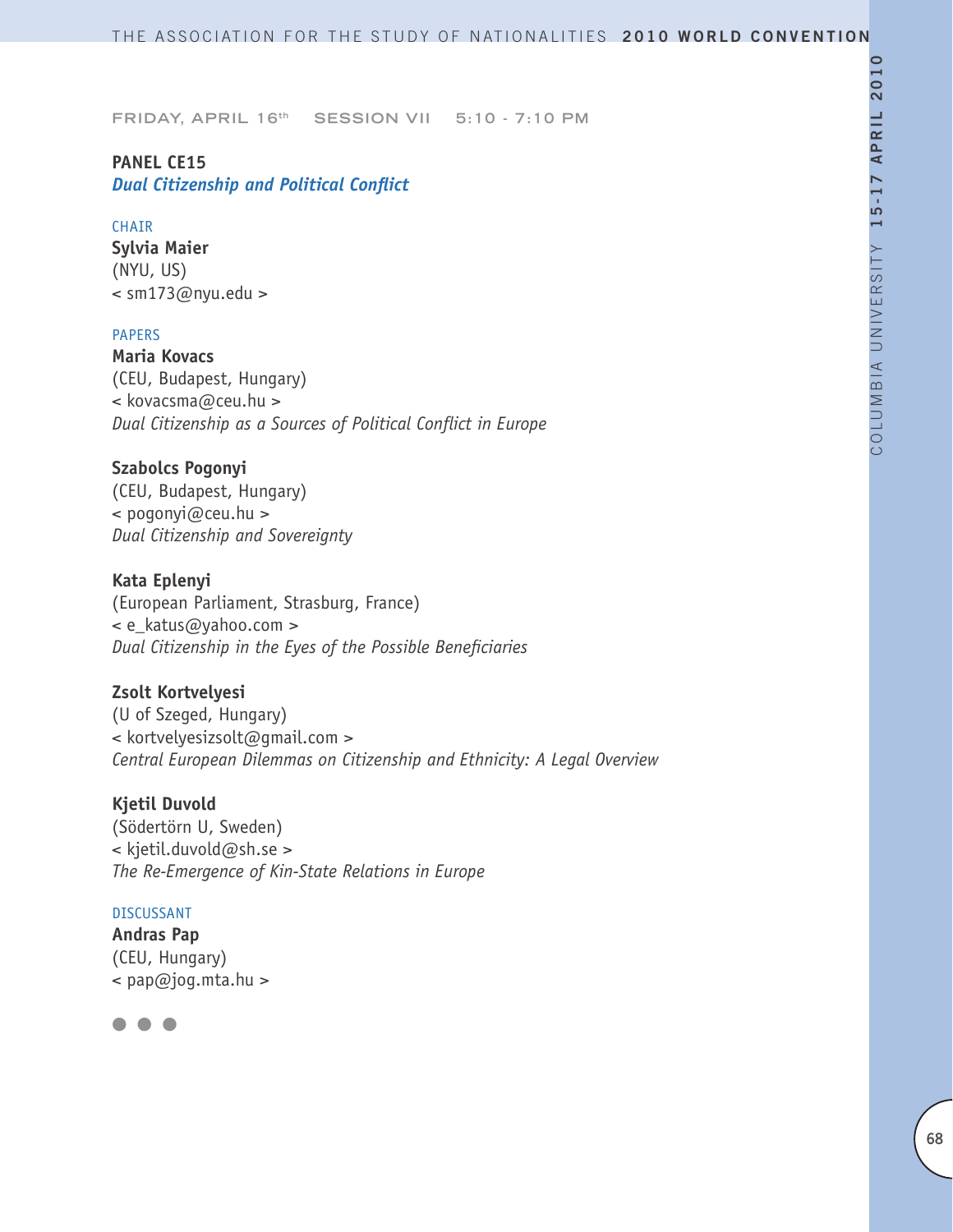# **PANEL CE16** *Performing Ethnicity and Nationhood*

#### **CHAIR**

**Elizabeth Clark** (West Texas A&M U, US) < eclark@mail.wtamu.edu >

#### PAPERS

**Robert Kaiser** (U of Wisconsin-Madison, US) < rjkaise1@wisc.edu > **Elena Nikiforova** (Institute for Applied International Studies, Oslo, Norway) < elena.nikiforova@fafo.no > *Becoming Nation-less/Becoming State-less: The Bronze Night Event and the De-Stabilization of 'Nation' and 'State' in Estonia*

#### **Irina Culic**

(U of Windsor, Canada) < culic@uwindsor.ca > *Immigrating Ethnicity: The Multi-Layered Performance of Romanianness in Canada*

# **Jurgita Staniskyte**

(Vytautas Magnus U, Lithuania) < i.staniskyte@mf.vdu.lt > *(Re)making History. Performative Commemorations, Historical Re-enactments and the Invisible Theatre* 

#### **Martin Weidinger**

(U of Vienna, Austria) < martin.weidinger@univie.ac.at > *Distortions of History and the State: Austrian Cinema and Politics in the 1930s* 

#### DISCUSSANT

**Edward Schatz** (U of Toronto, Canada) < ed.schatz@utoronto.ca >



*FILM 1 + FILM 7*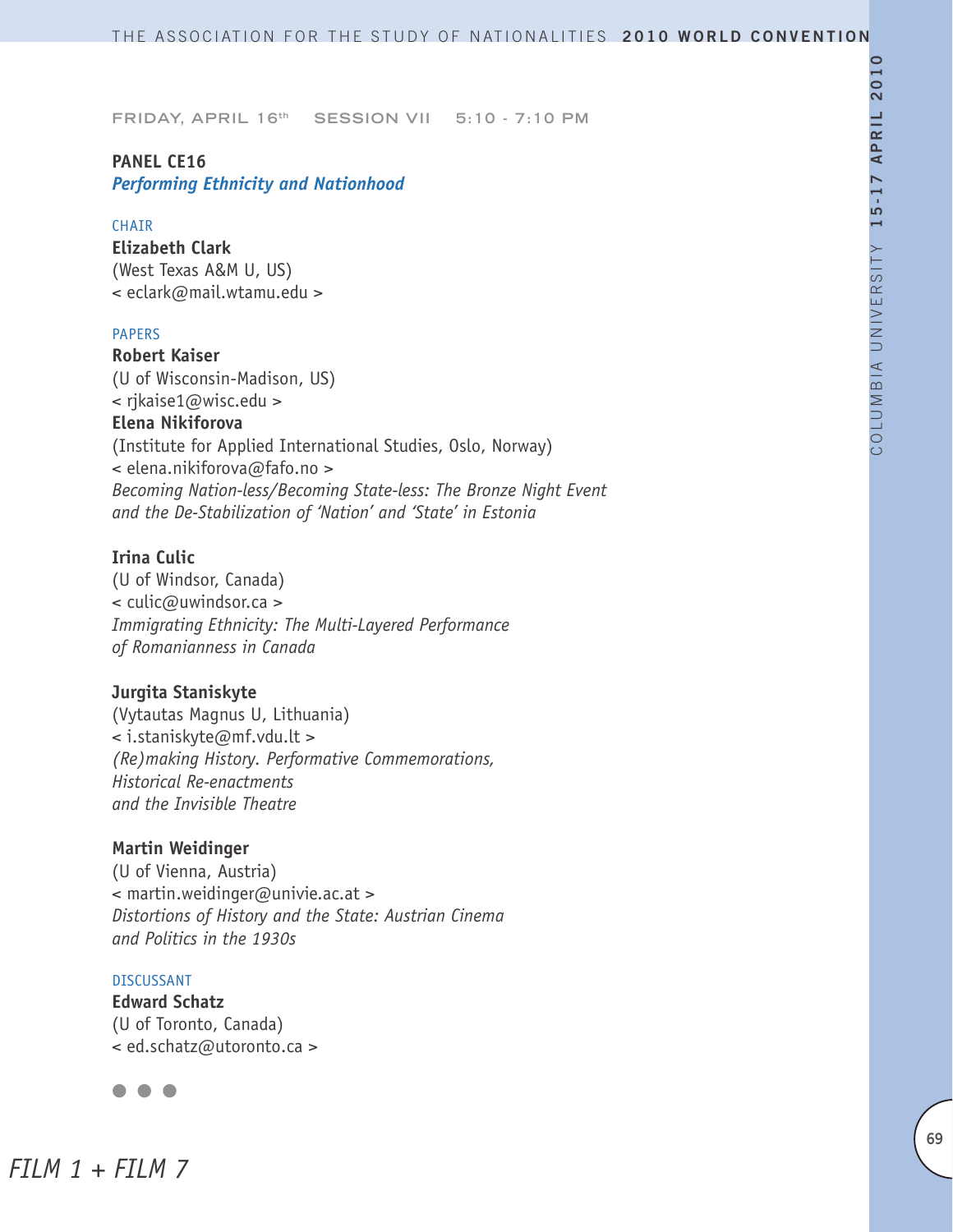# **PANEL F1**

**Screening and Discussion of the film** *Militancy and Violence in West Africa* **(US, 2009)**

# CHAIR

**Zoran Pajic** (King's College, UK) < zoran.paja@googlemail.com >

#### PARTICIPANTS

**Dodge Billingsley** (Combat Films and Research, Utah, US) < dodge@combatfilms.com >

**James Gow** (Kings College, UK) < mlmajw@btinternet.com >

**Olawale Ismail** (SIPRI, Stockholm, Sweden) < muyiwale@yahoo.com >

# **Funmi Olonisakin**

(King's College, UK) < funmi.olonisakin@kcl.ac.uk >

**Kevin O'Brien**

(King's College, UK) < kobrien70@googlemail.com >

**Jessica Lincoln** (King's College, UK)

< jessicalincoln@aol.co.uk >

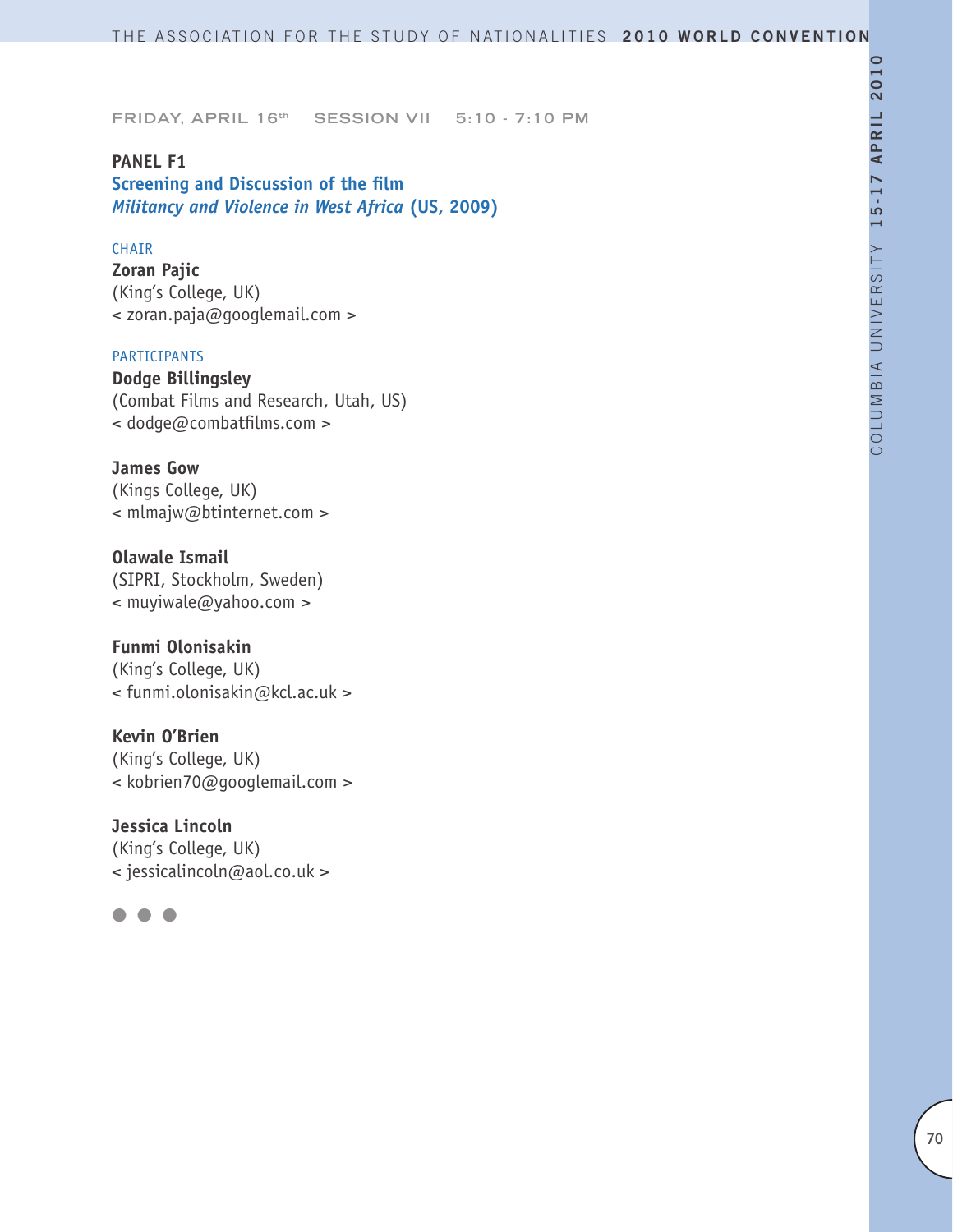# **PANEL N5** *Long-Term Historical Processes*

#### CHAIR

**Irina Papkova** (Central European U, Hungary) < papkovi@ceu.hu >

# PAPERS

**Eric Weitz** (U of Minnesota, US) < weitz004@umn.edu > *The Long History of Postwar Partitions: India/Pakistan, Palestine/Israel, Rwanda/Burundi* 

# **Dave Sinardet**

(U of Antwerp, Belgium) < dave.sinardet@ua.ac.be > *The Role of the 'Other' in (Sub-state) National Identity Construction in Belgium: from External Others to Internal Others*

# **Ofir Abu**

(Brandeis U, US) < ofirabu@brandeis.edu > *Does Civic Engagement Work? Explaining Sub-National Variation in Arab-Jewish Violence within Israel*

#### **Kuhika Gupta**

(U of Oklahoma, US) < kuhikagupta@ou.edu > *The Resurgence of 'Hindutva' : A Theoretical Explanation*

#### DISCUSSANT

**Nicolas Prevelakis** (Harvard U, US)  $\leq$  prevelak@qmail.com >

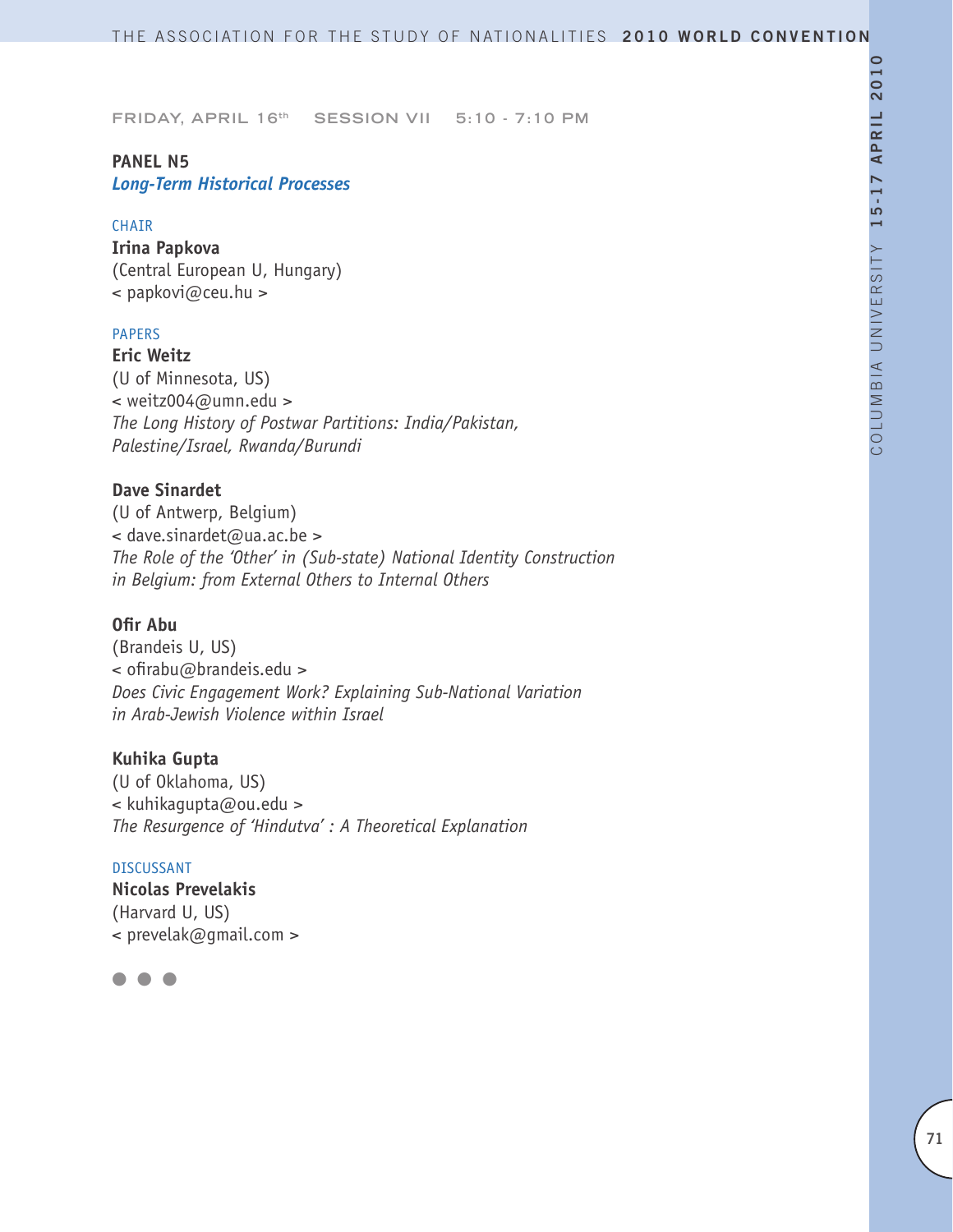# **PANEL R10** *Russian Identities*

#### CHAIR

**Margaret Paxson** (Kennan Institute, Washington, DC, US) **<** paxsonml@yahoo.com >

### PAPERS

**Victor Shnirelman** (Institute of Ethnology, Moscow, Russia) < shnirv@mail.ru > *Megalomania and Imperial Idea in the Contemporary Russian Nationalist Myth*

# **Richard Sakwa**

*(U of Kent, US) < r.sakwa@kent.ac.uk > The Problem of the 'International' In Russian Identity Formation* 

# **Ray Silvius**

(Carleton U, Canada) < raysilvius@gmail.com > *Contemporary Russia: The Vanguard of a Eurasianist World Order?* 

#### DISCUSSANT

**Yukiko Hama** (Harvard U, US/Tsuda College, Japan) < yhama@fas.harvard.edu >

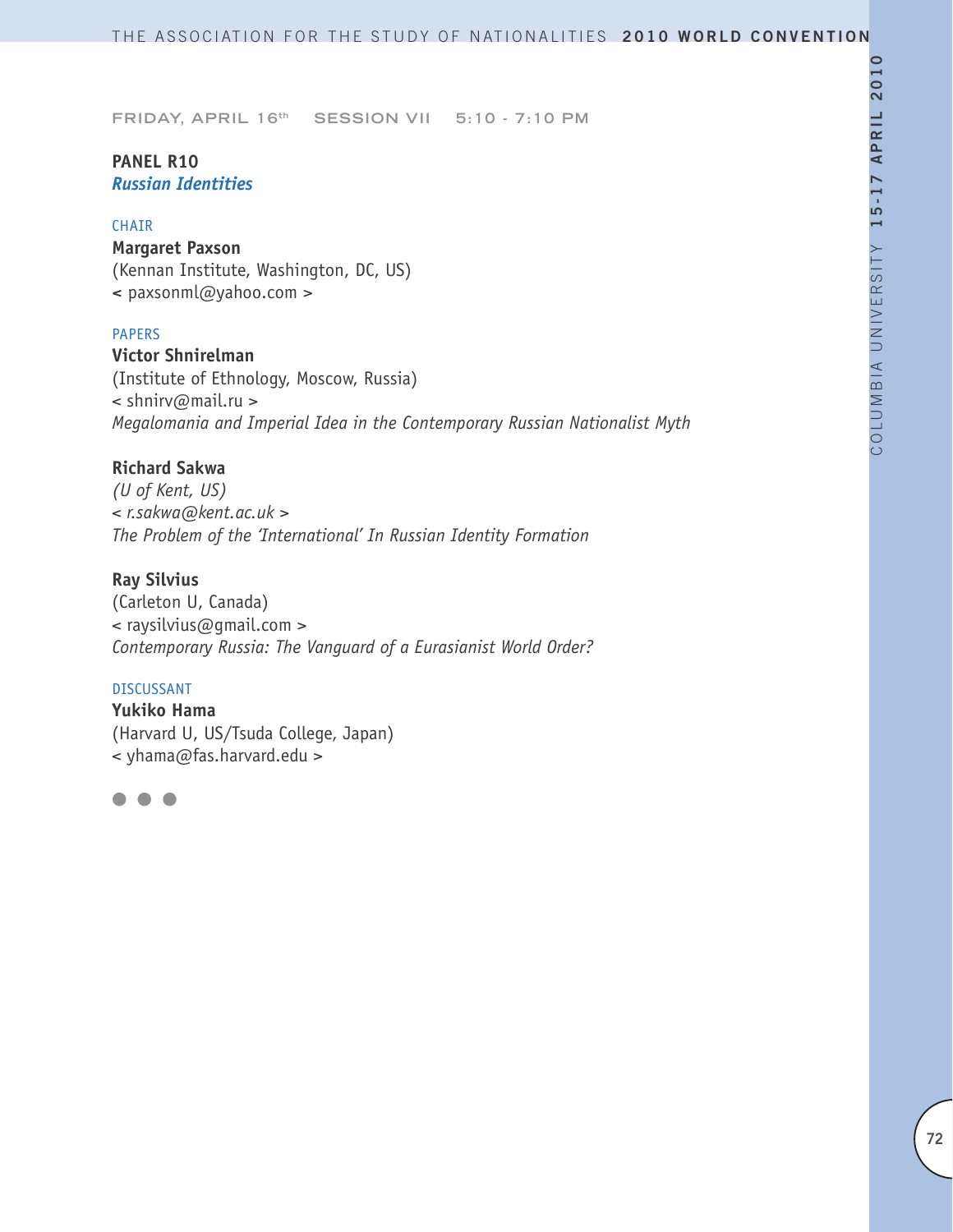# **PANEL TH2 (Roundtable)** *Mass Mobilization in Eastern Europe and the Diffusion Debate: Ideas, Actors and Institutions*

#### CHAIR

**Timothy Frye**  (Harriman Institute, Columbia U, US) < tmf2@columbia.edu >

#### PARTICIPANTS

**Mark Beissinger** (Princeton U, US) < mbeissin@princeton.edu > *An Interrelated Wave*

# **Valerie Bunce**

(Cornell U, US) < vjb2@cornell.edu > *Getting Real about "Real Causes"*

# **Olga Onuch**

(U of Oxford, UK) < olga.onuch@politics.ox.ac.uk > *Ideas, Actors, and Institutions and Their Role in Mass-Mobilization in Ukraine: What the Diffusion Argument Misses* 

# **Michal Simecka**

(U of Oxford, UK) < michal.simecka@nuffield.ox.ac.uk > *Making Revolutionary Waves? Structural Variables and the Diffusion of Mobilization Techniques in Coloured Revolutions* 

# **Sharon Wolchik**

(George Washington U, US) < wolchik@gwu.edu > *Getting Real about "Real Causes"* 

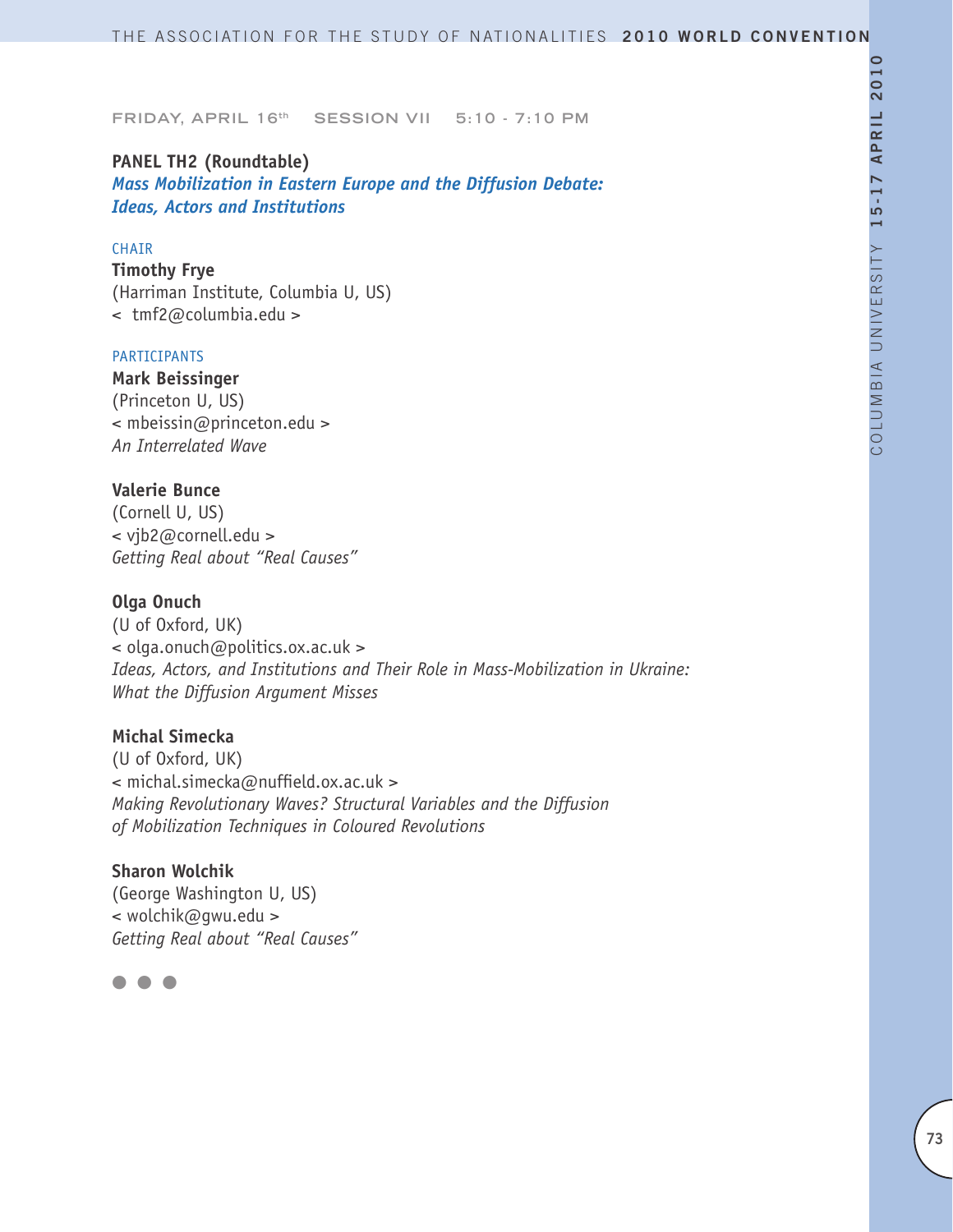# **PANEL TH5**

*Rediscovering Nonviolent History: Civil Resistance Beneath Eulogized Violence in the Struggles for National Independence and Liberation*

# CHAIR

#### **Matt Meyer**

(Peace and Justice Studies Association, NY, US) < mmmsrnb@igc.org >

#### PAPERS

#### **Maciej Bartkowski**

(International Center on Nonviolent Conflict, DC, US) < mbartkowski@nonviolent-conflict.org > *Nonviolent Civil Resistance in Poland's Independence Struggle*

#### **Howard Clark**

(Coventry University, UK) < howard@civilresistance.info > *Kosovo's Liberation Struggle*

# **Walter Conser**

(U of North Carolina Wilmington, US) < conserw@uncw.edu > *Nonviolent Action and the American Struggle for Independence*

#### **Syed Sikander Mehdi**

(Bhutto Institute of Science and Technology, Karachi, Pakistan) < sikander.mehdi@yahoo.com > *Unarmed Resistance and Pakistan's Independence* 

#### **Ishtiaq Hossain**

(International Islamic U Malaysia, Kuala Lumpur) < ishtiaq.hossain@gmail.com > *Bangladesh's Struggle for a National Liberation in the Light of its Civil Resistance*

#### **Majid Mohammadi**

(Stony Brook U, US) < majidmohammadi@gmail.com > *Iran's Civil Resistance Movement in a Historical Perspective*

#### DISCUSSANT

**Stephen Zunes** (U of San Francisco, US) < zunes@usfca.edu >

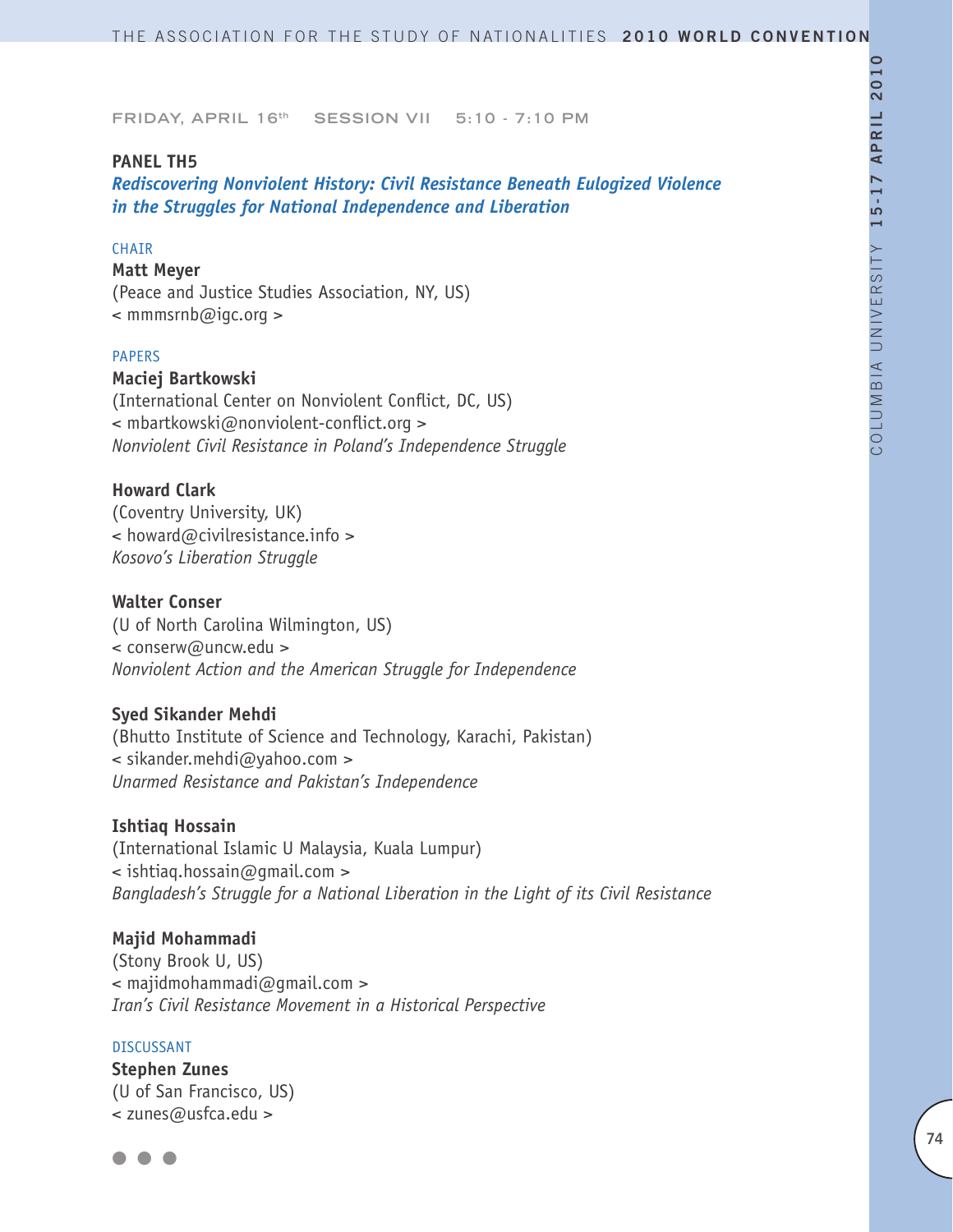# **PANEL TK3**

*Security Issues in the Eastern Mediterranean* 

#### **CHAIR**

**Salim Çevik** (Bilgi U, Turkey) < salim.cevik@bilgi.edu.tr >

#### PAPERS

#### **Magdalena Dembinska**

(U of Montreal, Canada) < magdalena.dembinska@umontreal.ca > *Historical Politics and 'Frozen' Conflict Transformation: An Analysis Framework with Lessons from Cyprus* 

# **Leonidas Karakatsanis**

(U of Essex, UK) < lkarak@gmail.com > *'Friends' With Whom? The 'People', the 'Nation', and Other 'Subjects' in the Politics of Rapprochement: Looking at the Case of Turkish-Greek Friendship* 

# **Tuba Bilgic**

(Middle East Technical U, Turkey) < utuba@metu.edu.tr > *Turkey: Between Securitization and Europeanization* 

#### **Stefanos Poulios**

(U of Crete, Greece) < poulios@students.phl.uoc.gr > *Understanding Inter-communal Violence between Christians and Muslims in Crete (1821-1898): Narratives of the Greek and the Turkish National Historiography*

#### **Murat Somer**

(Koc U, Turkey) <musomer@ku.eu.tr > *Islamic and Secular Values and Democratization: The Case of Turkey and Implications for the World* 

#### DISCUSSANT

**TBA**

 $\blacksquare$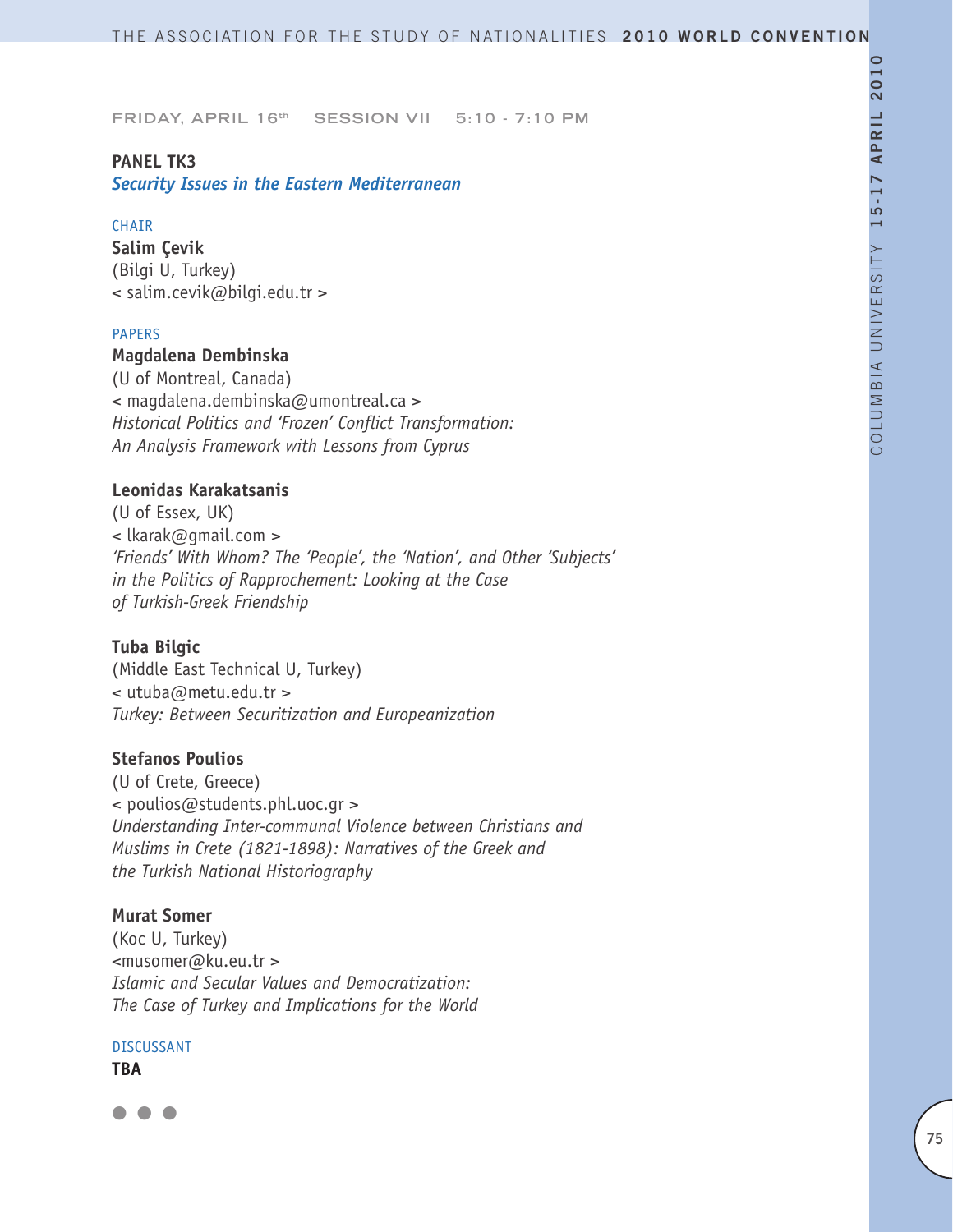# **PANEL U3**

*Imperial Legacies and Contemporary Political Behavior*

#### CHAIR

**Dan Epstein** (Colgate U, US) < depstein@colgate.edu >

# PAPERS

**Keith Darden** (Yale U, US) < keith.darden@yale.edu > *Imperial Footprints: Explaining Regional Voting Patterns in Ukraine, Poland, and Romania*

# **Leonid Peisakhin**

(Yale U, US) < leonid.peisakhin@yale.edu > *Imperial Legacies and Contemporary Political Culture: Attitudes Towards Laws and Property in Ukraine*

# **Dan Slater**

(U of Chicago, US) < slater@uchicago.edu > *Ordering Power: Contentious Politics and Authoritarian Leviathans in Southeast Asia*

#### DISCUSSANT

**Andreas Wimmer** (UCLA, US) < awimmer@soc.ucla.edu >

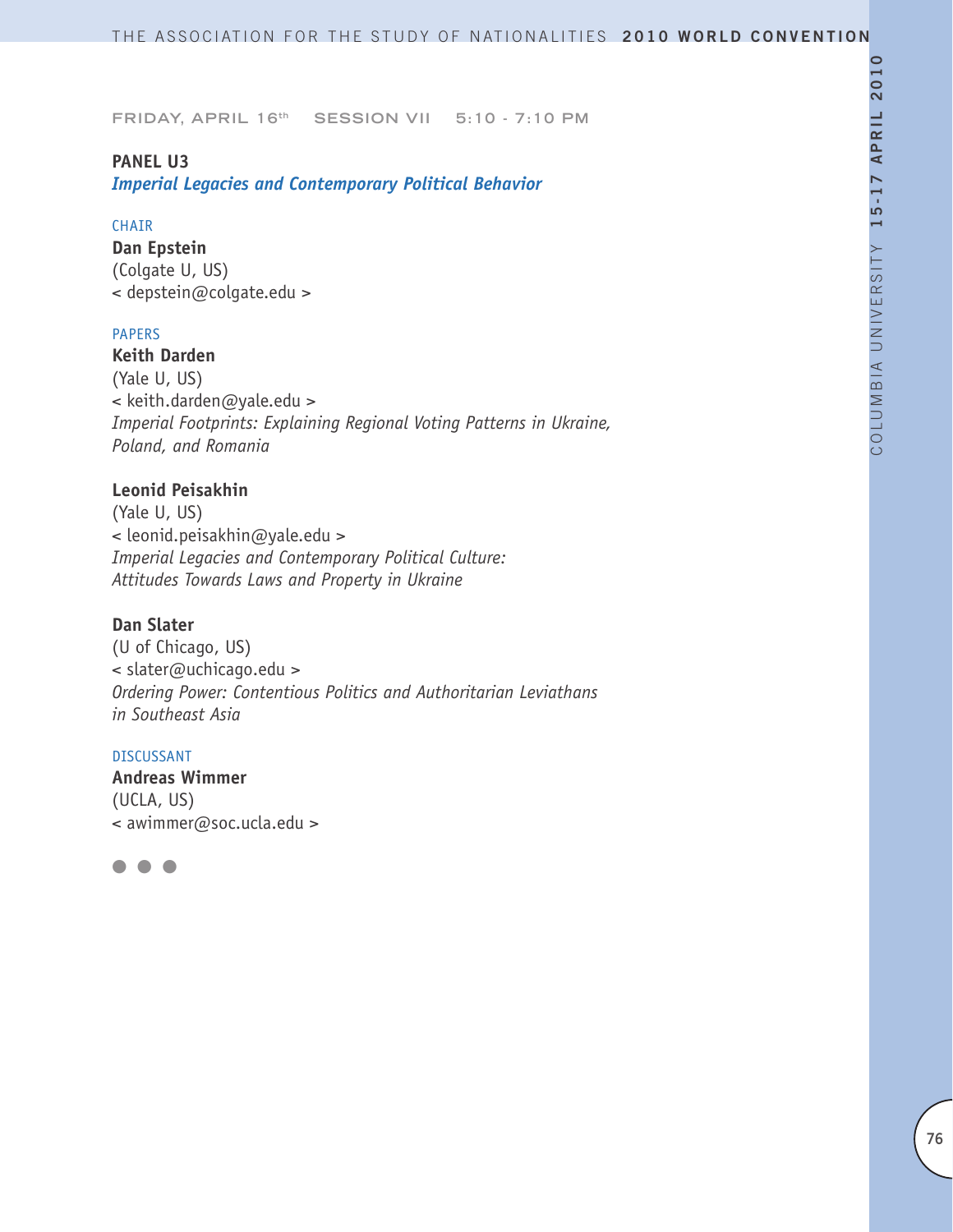# **PANEL BK7**

*Identity and Politics in Post-War Bosnia and Croatia*

# **CHAIR**

**Kevin Kenjar** (Columbia U, US) **<** kkenjar@gmail.com >

# PAPERS

**Sarah Correia** (Norwegian U of Science and Technology, Norway) < franco.sarah@gmail.com > *The Politics of Memory in Bosnia's Republika Srbska*

**Joan Davison** (Rollins College, US) < jdavison@rollins.edu > **Jesenko Tesan** (Central European U, Budapest, Hungary) < jesenkot@aol.com > *The Beauty and the Beast: Civic and Romantic Nationalisms in Bosnia and Herzegovina*

# **Zaira Lofranco**

(U of Naples, Italy) < z\_lofranco@yahoo.com > *Being Neighbours in Post-War Sarajevo*

# **Dusko Sekulic**

(U of Zagreb, Croatia) < dsekulic@pravo.hr > *Authoritarianism and Tolerance in Post-Conflict Areas*

# **Aid Smajic**

(U of Sarajevo, Bosnia and Herzegovina)  $\leq$  aid90@yahoo.com  $>$ *Religiosity and Ethnic Tolerance in Bosnia and Herzegovina* 

# DISCUSSANT

**Ivaylo Grouev** (U of Ottawa, Canada) **<** ivaylogrouev@yahoo.ca >

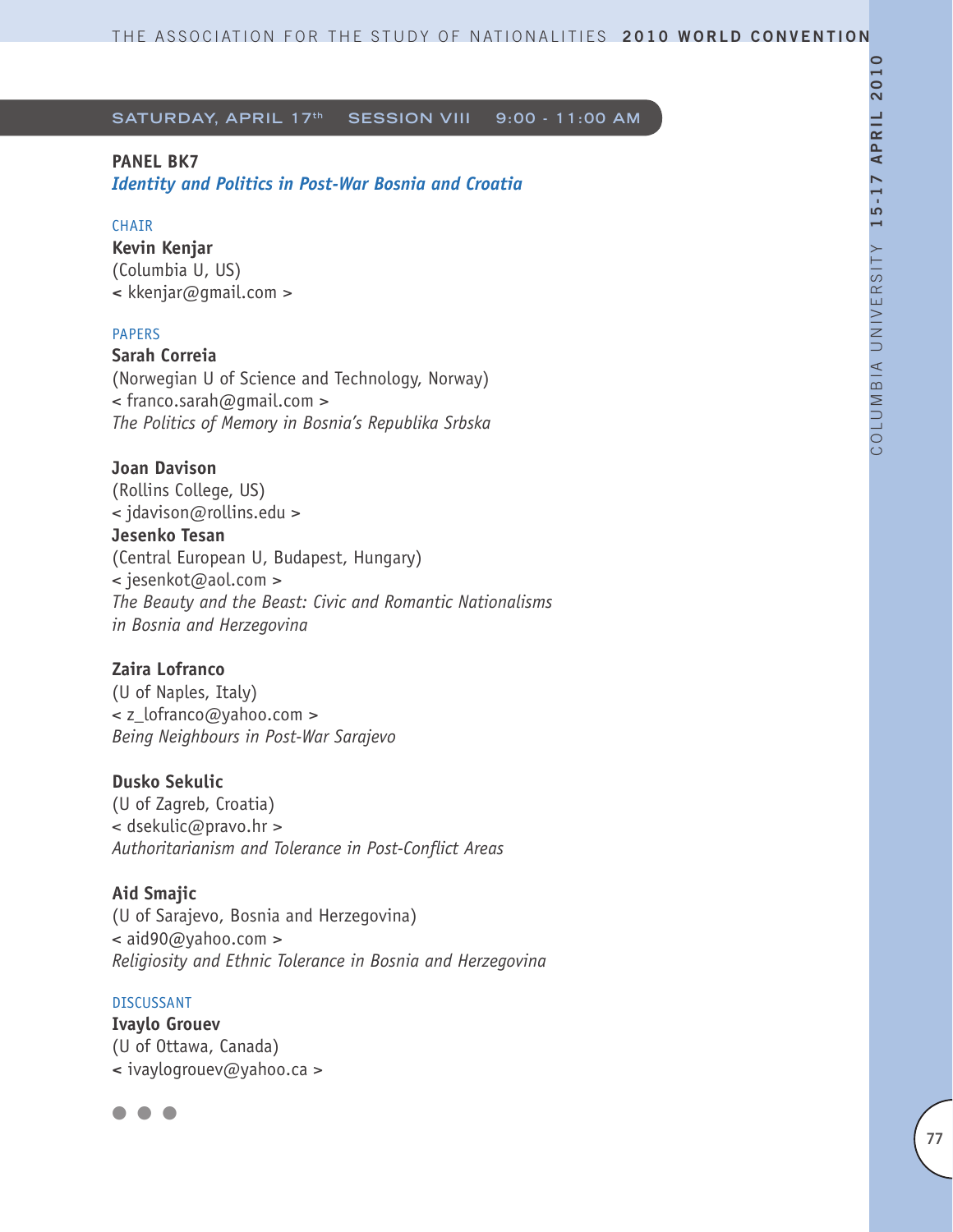**PANEL BO11 Book Panel on Lee Ann Fujii,** *Killing Neighbors: Webs of Violence in Rwanda* **(Cornell 2009)**

# CHAIR

**Jessica Stanton** (UPenn, US) < jstan@sas.upenn.edu >

#### PARTICIPANTS

**Susan Thomson** (U of Ottawa, Canada) < sthomson@uottawa.ca >

# **Catharine Newbury**

(Smith College, US) < cnewbury@smith.edu >

#### **Tammy Smith**

(SUNY Stony Brook, US) < tammyannsmith@gmail.com >

#### **Lee Ann Fujii**

(George Washington U, US) < lafujii@gwu.edu >

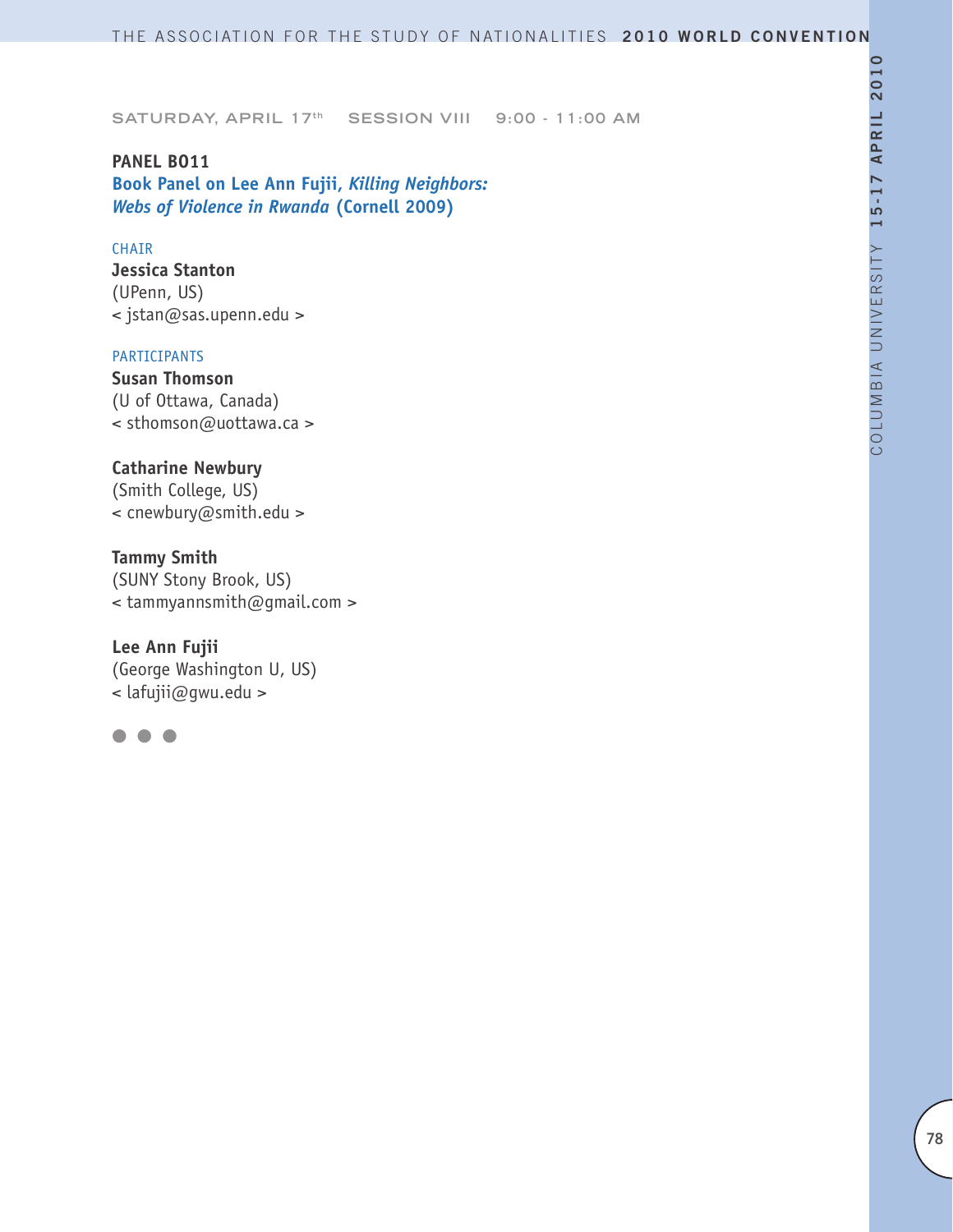#### **PANEL CE11**

*Party Strategies in Ethnic Competition: Programmatic and Organizational Aspects*

#### CHAIR

**Lenka Bustikova-Siroky** (Duke U, US) < lbs11@duke.edu >

# PAPERS

**Oleh Protsyk** (ECMI, Germany) < protsyk@ecmi.de > **Stela Garaz** (Central European University, Budapest, Hungary) < pphgas01@ceu-budapest.edu > *Measuring Politicization of Ethnicity in Electoral Manifestos*

# **Evgeniya Bakalova**

(U of Flensburg, Germany) < jbakalova@yandex.ru > **Elena Ceban** (U of South Denmark) < cbn\_elena@yahoo.com > *Competition on National Identity Issues in Electoral Manifestos*

# **Konstantin Sachariew**

(U of Rostock, Germany) < konstantin@sachariew.net > *Minority Representation in National Politics in Bulgaria* 

#### **Marius Matichescu**

(U of Montpellier, France) < marius.matichescu@gmail.com > *Social Inclusiveness of Ethnic Party Recruitment in Romania* 

#### DISCUSSANT

**Sonia Alonso** (Wissenschaftszentrum Berlin für Sozialforschung, Germany) < alons@wzb.eu >

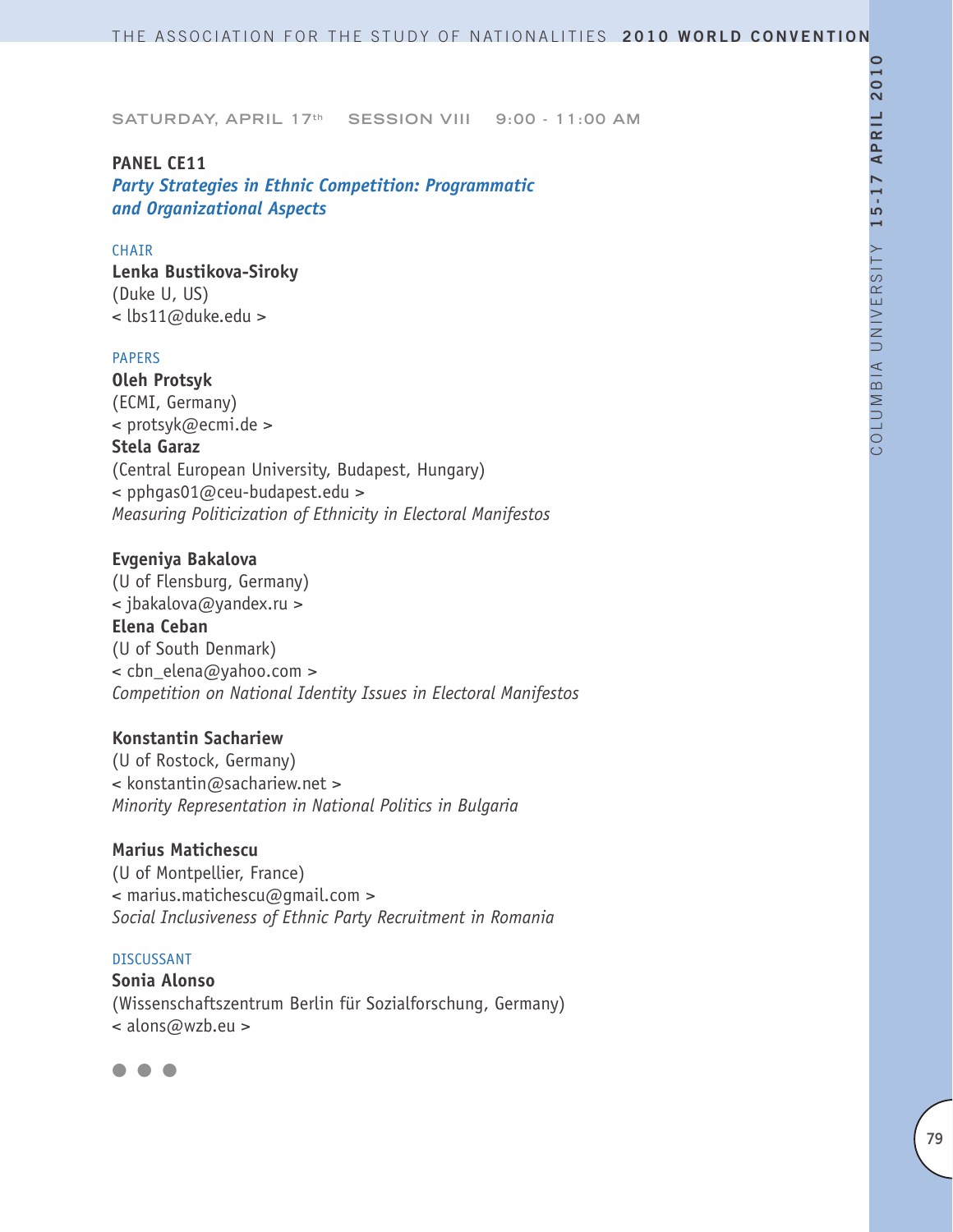**SATURDAY, APRIL 17th SESSION VIII 9:00 - 11:00 AM** 

#### **PANEL CE19**

*The Rise of Nations: Nationalities, Minorities and the Fall of the Habsburg Empire*

# CHAIR

**Francesco Privitera** (U of Bologna, Italy) < francesco.privitera@unibo.it>

#### PAPERS

**Andrea Carteny** (U of Teramo, Italy) < acarteny@unite.it > *All Against One: The Congress of Oppressed Nationalities of Austria-Hungary (1918)*

# **Giuseppe Motta**

(Sapienza U Rome, Italy)  $\leq$  quiseppe. motta@unibq.it > *From Habsburg to Karadjeordjevic: The Development of a Bosnjac Muslim Identity* 

#### **Giorgano Altarozzi**

(U Petru Maior, Romania) < giordano.altarozzi@uniroma1.it > *"Great Romania" and Romanian Diplomacy at the Paris Peace Conference*

# **Daniel Pommier Vincelli**

(Sapienza U Rome, Italy) < daniel.pommier@uniromal.it > *German-Austrian Defining Borders and Rights of Minorities in Post-Habsburg Europe* 

#### **Alessandro Vagnini**

(Sapienza U Rome, Italy) < alessandro.vagnini@uniroma1.it > *A Disputed Land: The Military Inter-Allied Commission and the Referendum of Sopron*

#### DISCUSSANT

**Francesca Romana Lenzi** (European U Rome, Italy) < francescaromana.lenzi@uniroma1.it >

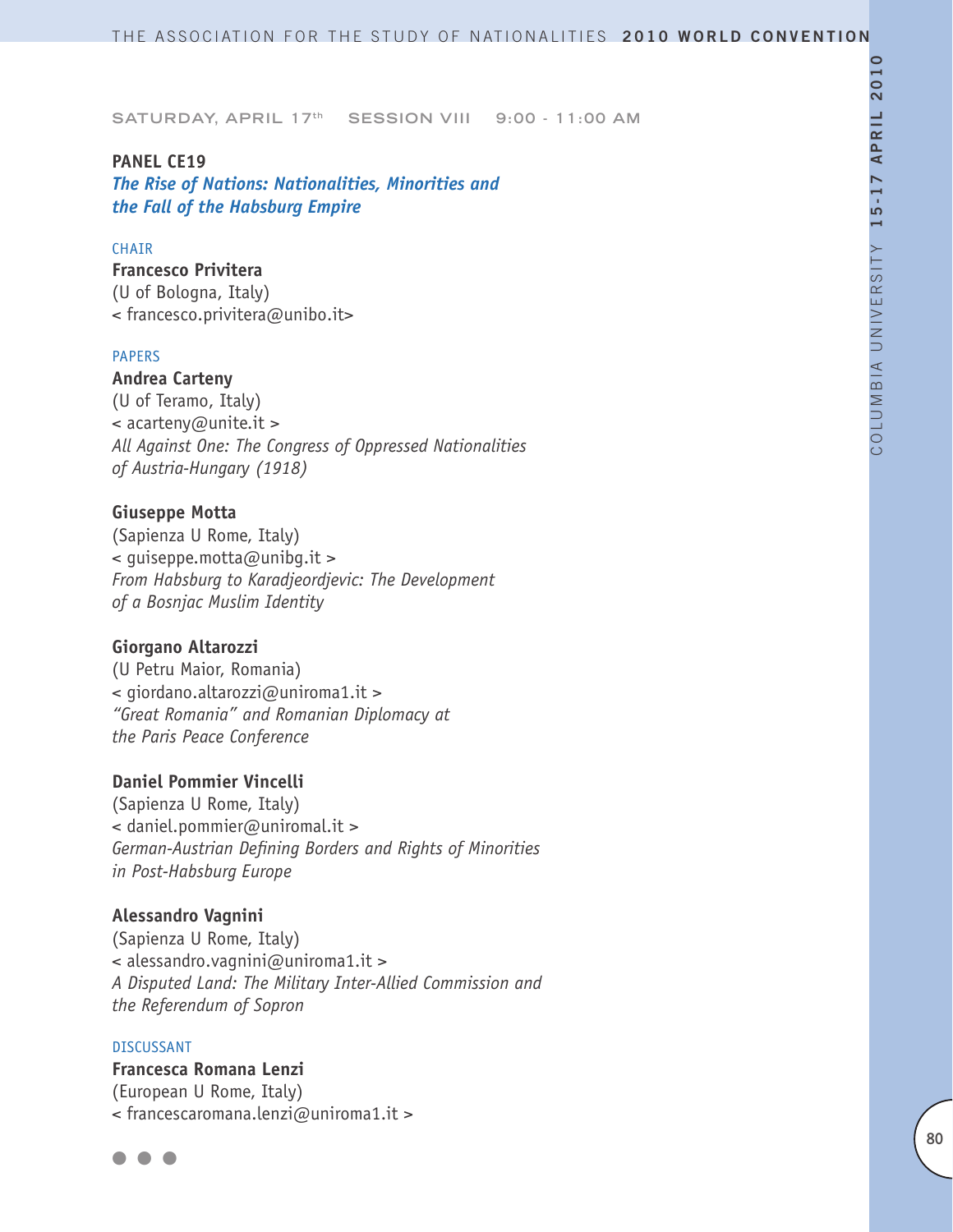# **PANEL CE21**

*Kin-States and Organizations of Ethnic Minorities*

#### CHAIR

**Myra Waterbury** (Ohio U, US) < waterbur@ohio.edu >

# PAPERS

**Ryan Lowry** (U of Nebraska-Lincoln, US) < ryan.lowry@huskers.unl.edu > *Divided Justice?: The Role of Kin-states on Bosnia's Criminal Justice Sector*

# **Edina Szocsik**

(ETH Zurich, Switzerland) < edina.szocsik@eup.gess.ethz.ch > *The Influence of Kin States on Ethnic Minority Parties in Central and Eastern Europe*

# **Franziska Blomberg**

(European U Viadrina, Germany) < blomberg@euv-frankfurt-o.de > *Ethnic Cleavages and External Democracy Promoters: How Kin-States Hamper Democratic Consolidation in Ethnically Fragmented Societies* 

#### DISCUSSANT

**Sylvia Maier** (NYU, US)  $\leq$  sm173@nyu.edu >

 $\bullet$   $\bullet$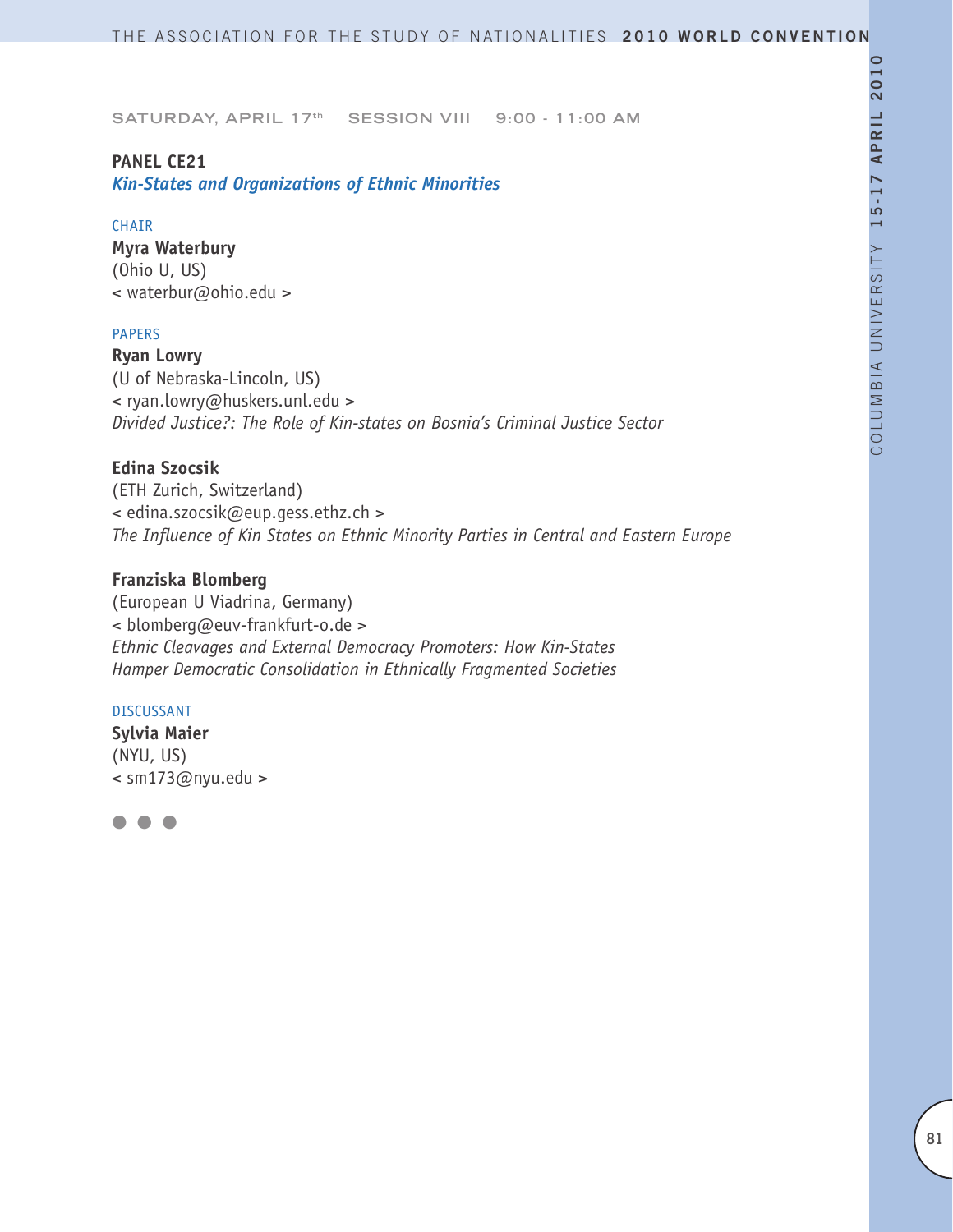# **PANEL EU4**

*Political Regimes and Security Policies in Central Asia*

#### CHAIR

**Serguei Oushakine** (Princeton U, US) < oushakin@princeton.edu >

# PAPERS

**Julie George** (Queens College, US) < julie.george@qc.cuny.edu > *Regime Type, State Capacity, and Frozen Conflict Resurgence in Eurasia*

# **Payam Foroughi**

*(U of Utah, US) < central-asia@poli-sci.utah.edu > The Ratification-Implementation Gap: Liberal Norms Acquisition and the Post-Communist State (Focus on Tajikistan)*

# **Andreas Heinemann-Grüder**

(Bonn International Centre for Conversion, Germany) < hg@bicc.de > *Patterns of Civil-Military Relations in Central Asia*

#### DISCUSSANT

**Christoph Zuercher** (U of Ottawa, Canada) < czuercher@web.de >

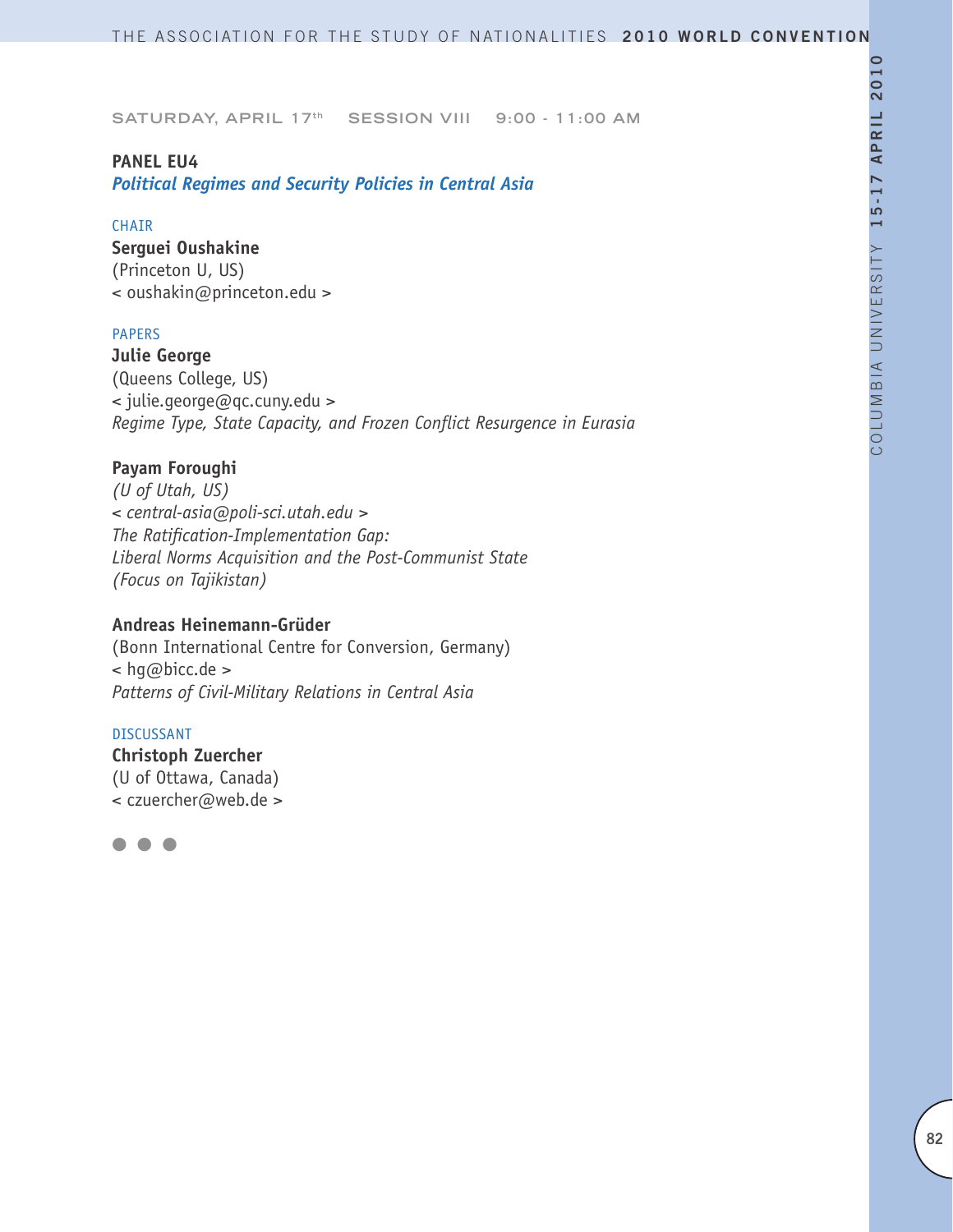**PANEL K5 (Roundtable)**  *Hidden Georgian Histories in Russian Culture and Thought* 

#### CHAIR

**Olessia Vovina** (Montclair State U, US) < ovovina@verizon.net >

#### PARTICIPANTS

**Lauren Ninoshvili** (Columbia U, US) < ln2106@columbia.edu >

**Catharine T. Nepomnyashchy** (Columbia U, US) < cn29@columbia.edu >

**Mzia Chikradze** (Columbia U, US) < mchikhradze@hotmail.com >

**Harsha Ram** (UC Berkeley, US) < ram@berkeley.edu >

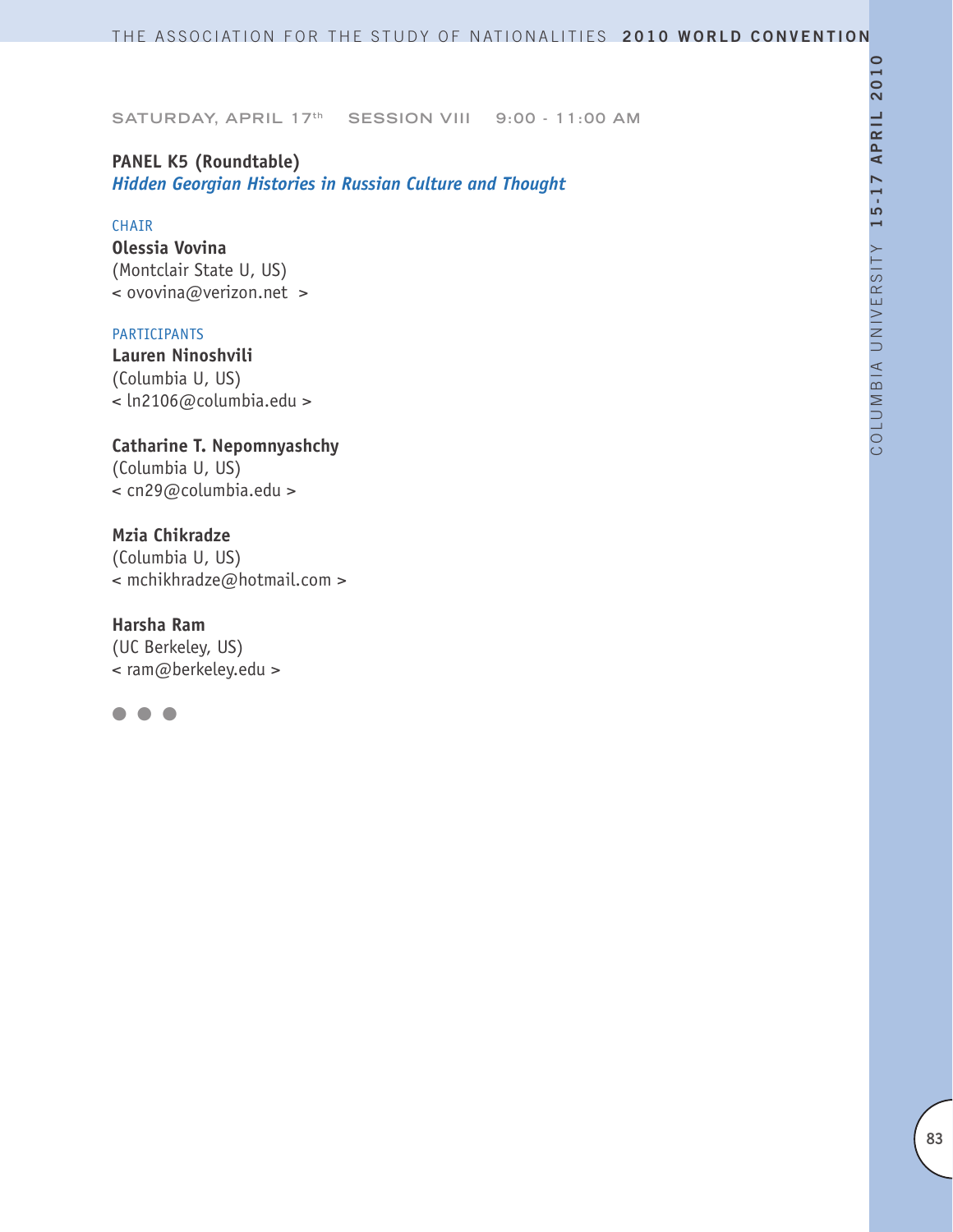#### **PANEL N9**

*Immigration and Conceptions of the Nation*

#### CHAIR

**Irina Livezeanu** (U of Pittsburgh, US) < irinal@pitt.edu >

#### PAPERS

**Nenad Stojanovic** (U of Zurich, Switzerland) < nenad.stojanovic@zda.uzh.ch > *When is a Country Multi-National?*

# **Peter O'Brien**

(Trinity U, US) < pobrien@trinity.edu > *Citizenship and the Revival of Nationalism in Europe*

# **Lena Kornyeyeva**

(Jacobs U Bremen, Germany) < o.kornyeyeva@jacobs-university.de > *Achieving Peaceful Coexistence in Globalized Europe: Socio-Psychological Aspect*

#### DISCUSSANT

**Ted Perlmutter** (Columbia U, US) **<** TedPerlmutter@cicr.columbia.edu >

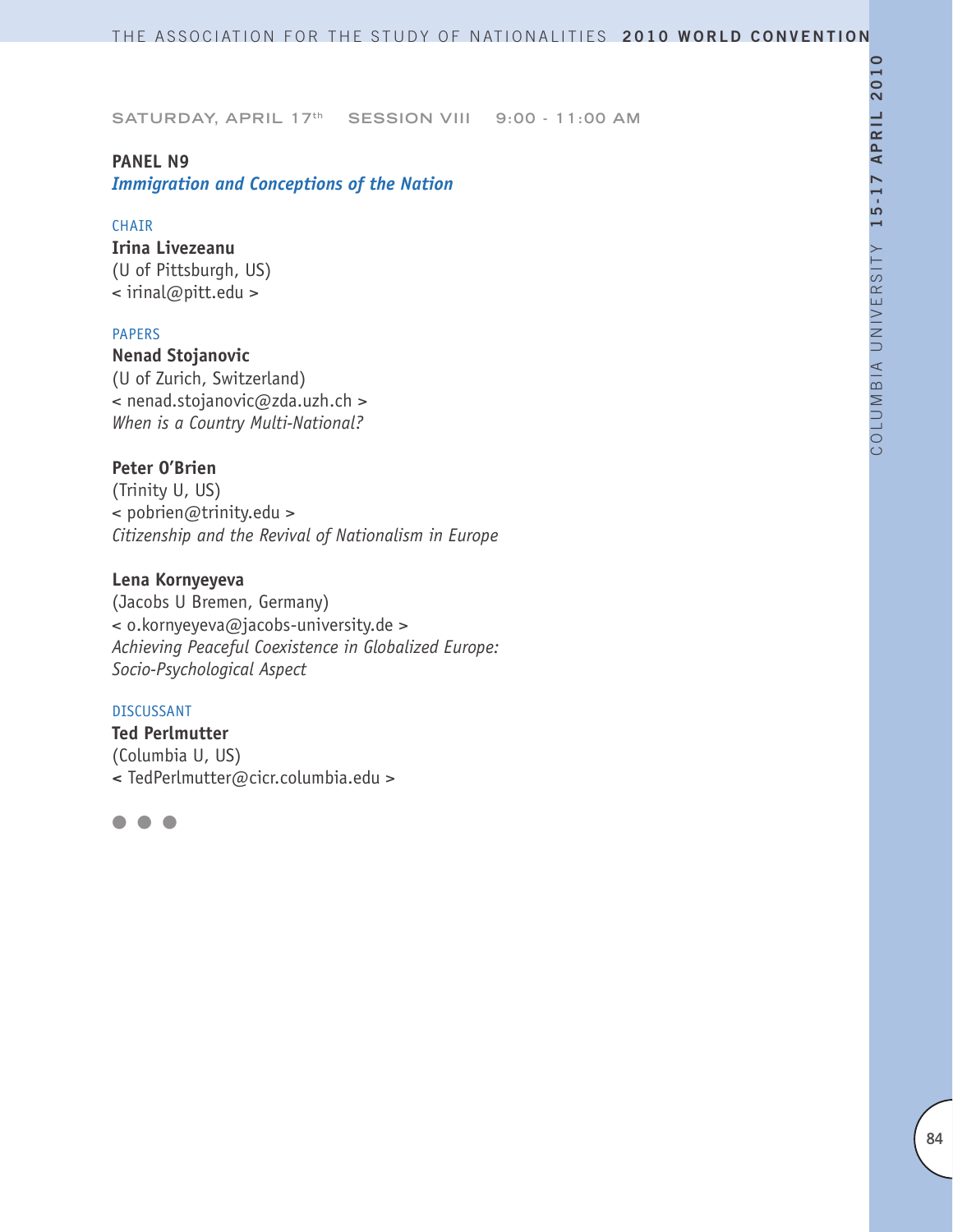# **PANEL N10** *Borders and Identity*

#### CHAIR

**Serdar Kaya**  (Simon Fraser U, Canada) < ska99@sfu.ca >

#### PAPERS

**Emmanuel Berger** (European University Institute, Italy) < emmanuel.berger@eui.eu > *The Advent of a New Liberal Nationalism: The Brussels Identity Movement* 

# **Fabio Capano**

(West Virginia U, US) < fcapano@mix.wvu.edu > *Understanding the Nation: Irredentism on the Italian Eastern Border* 

# **Taro Tsurumi**

(U of Tokyo, Japan) < shukran\_afwan@hotmail.com > *The Austrian Theory of Nationalities in the Mind of Russian Zionists: Zionists' Criticism of Cultural Autonomy and Their Striving for "Social Autonomy"*

#### DISCUSSANT

**Onur Bakiner** (Yale U, US) < onur.bakiner@yale.edu >

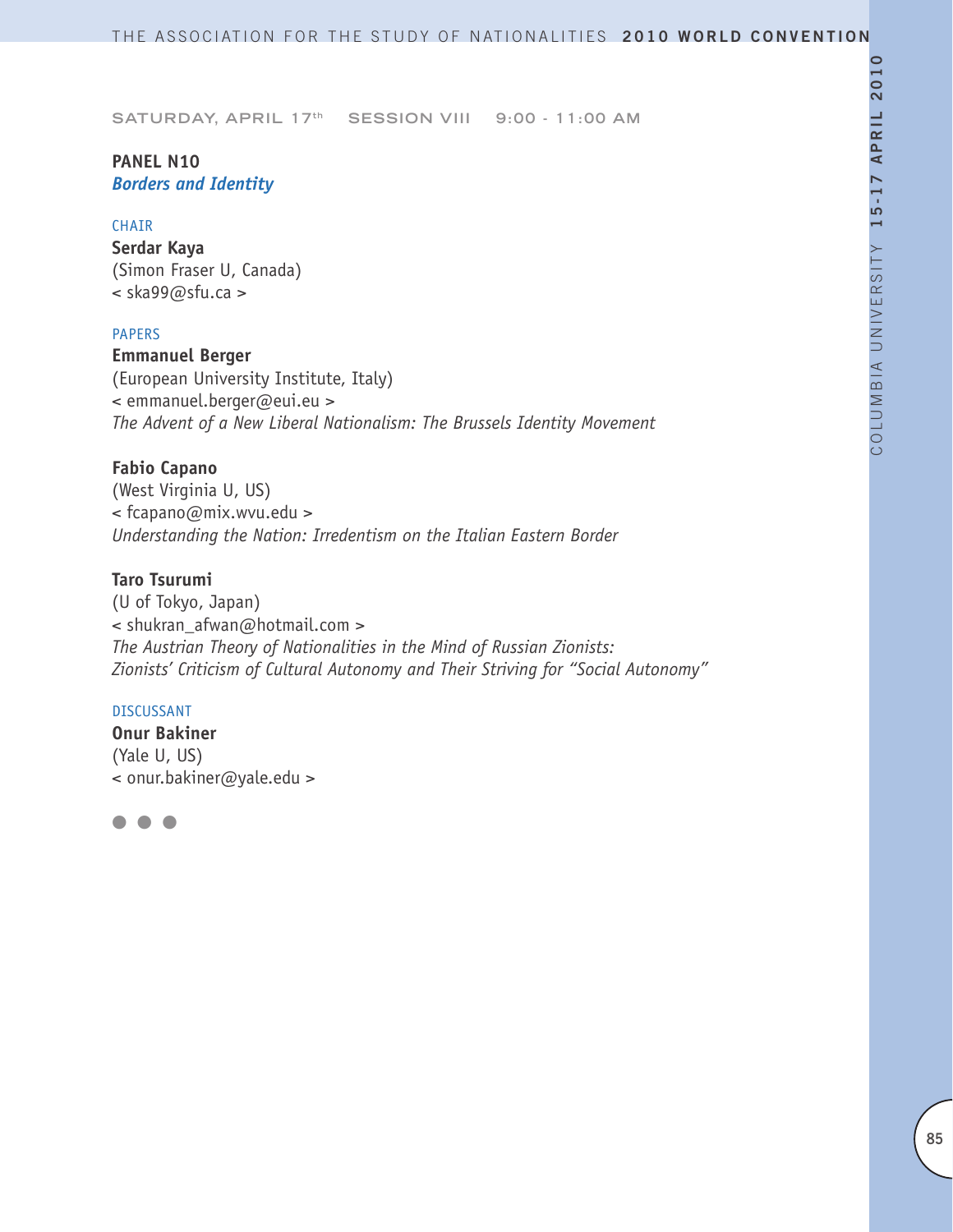# **PANEL R3** *Regional Identities*

#### CHAIR

**Nathaniel Knight** (Seton Hall U, US) **<** knightna@shu.edu >

# PAPERS

**David Rainbow** (NYU, US) < david.e.rainbow@gmail.com > *Inside the State: Siberian Regionalism in the Russian Empire During the 1880s*

# **Indrek Jääts**

(Estonian National Museum, Tallinn) < ijaats@gmail.com > *'The Permiak question': Bolshevik Central Authorities, Russian and non-Russian Provincial Elites Negotiating Over Autonomy in Early 1920s*

# **Meri Kulmala**

(Brown U, US) < meri\_kulmala@brown.edu > *Rethinking State-Society Boundaries in Post-Soviet Russia: A Case of Sortavala, Russian Karelia*

# **Robert G. Moser**

(U of Austin at Texas, US) < rmoser@austin.utexas.edu > *The Voting Patterns of Islamic Minorities in a Fledging Democracy: The Case of Russia*

#### DISCUSSANT

**Yuri Zhukov** (Harvard U, US) < zhukov.yuri@gmail.com >

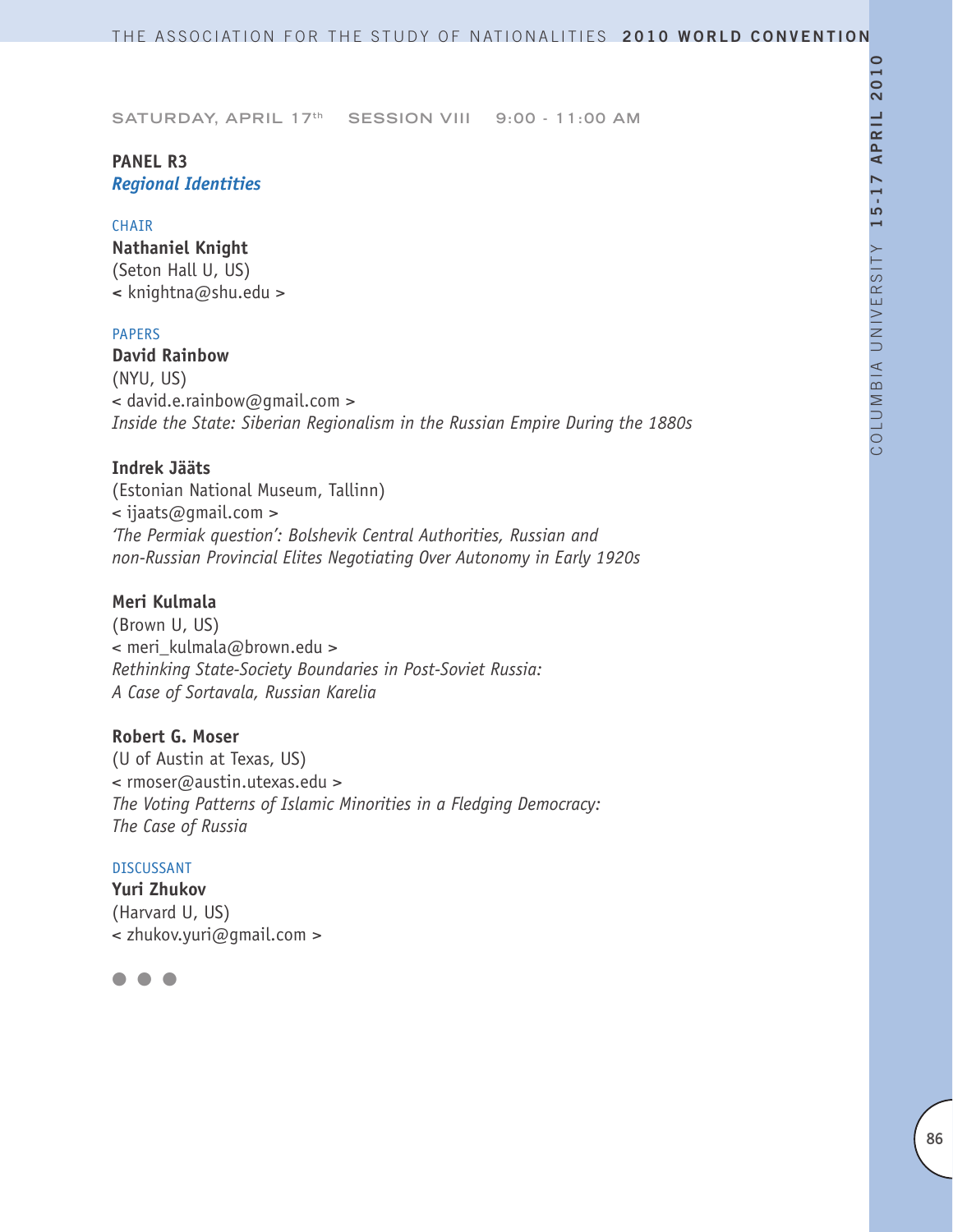# **PANEL TH10** *Language Politics*

#### CHAIR

**Matthew Pauly** (Michigan State U, US) < paulym@msu.edu >

# PAPERS

**Huw Lewis**  (Aberystwyth U, UK) < hhl@aber.ac.uk > *Language Revival: A Requirement of Justice?*

# **Dana Masalimova**

(Columbia U, US) < dm2729@columbia.edu > *Kazakhstan: Language and National Identity*

#### **Delaney Skerrett**

(U of Queensland, Australia) < d.skerrett@uq.edu.au > *On Discourse, Agency, and Buying Eggs: Micro Meets Macro in Estonian Language Policy*

# **Jaako Turunen**

(Uppsala U, Sweden) < jaakko.turunen@statsvet.uu.se > *Cultural Semiotic Explanation of Slovakian Language Law*

#### DISCUSSANT

**David J. Meyer** (Regent U, Virginia Beach, US) < djmeyer@regent.edu >

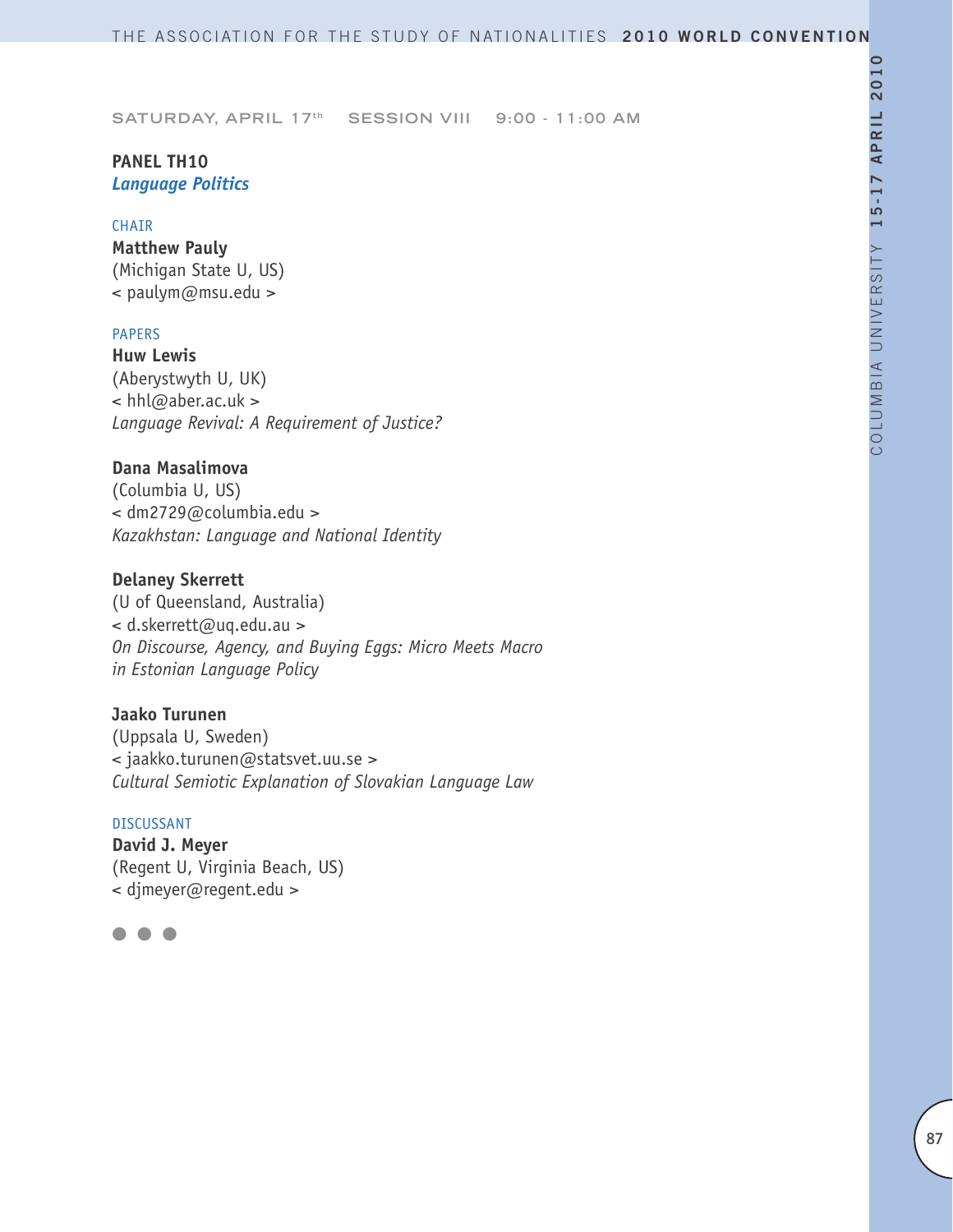#### **PANEL TK7**

*Re-Imagination of a Nation: Nation-State, Foreign Policy, Secularism, Gender and Biopolitics in Post-1980 Turkey*

# CHAIR

**Calin Cotoi** (U of Bucharest, Romania) < calinnicolae.cotoi@g.unibuc.ro >

#### PAPERS

**Salim Çevik** (Bilgi U, Turkey) < salim.cevik@bilgi.edu.tr > *Nation Building and Democratization in post-1980 Turkey* 

#### **Nur Murphy**

(Columbia U, US) < im2223@columbia.edu > *A Nation on Tortured Bodies: A Biopolitical Analysis of the 1980 Military Coup in Turkey*

# **Feyda Sayan Cengiz**

(Bilkent U, Turkey) < feyda@bilkent.edu.tr > *Post-1980 Feminist Movement in Turkey: A Challenge to Contesting Imaginations of National Gender Identity* 

#### DISCUSSANT

**Kadir Ustun** (Columbia U, US) < ku2005@columbia.edu >

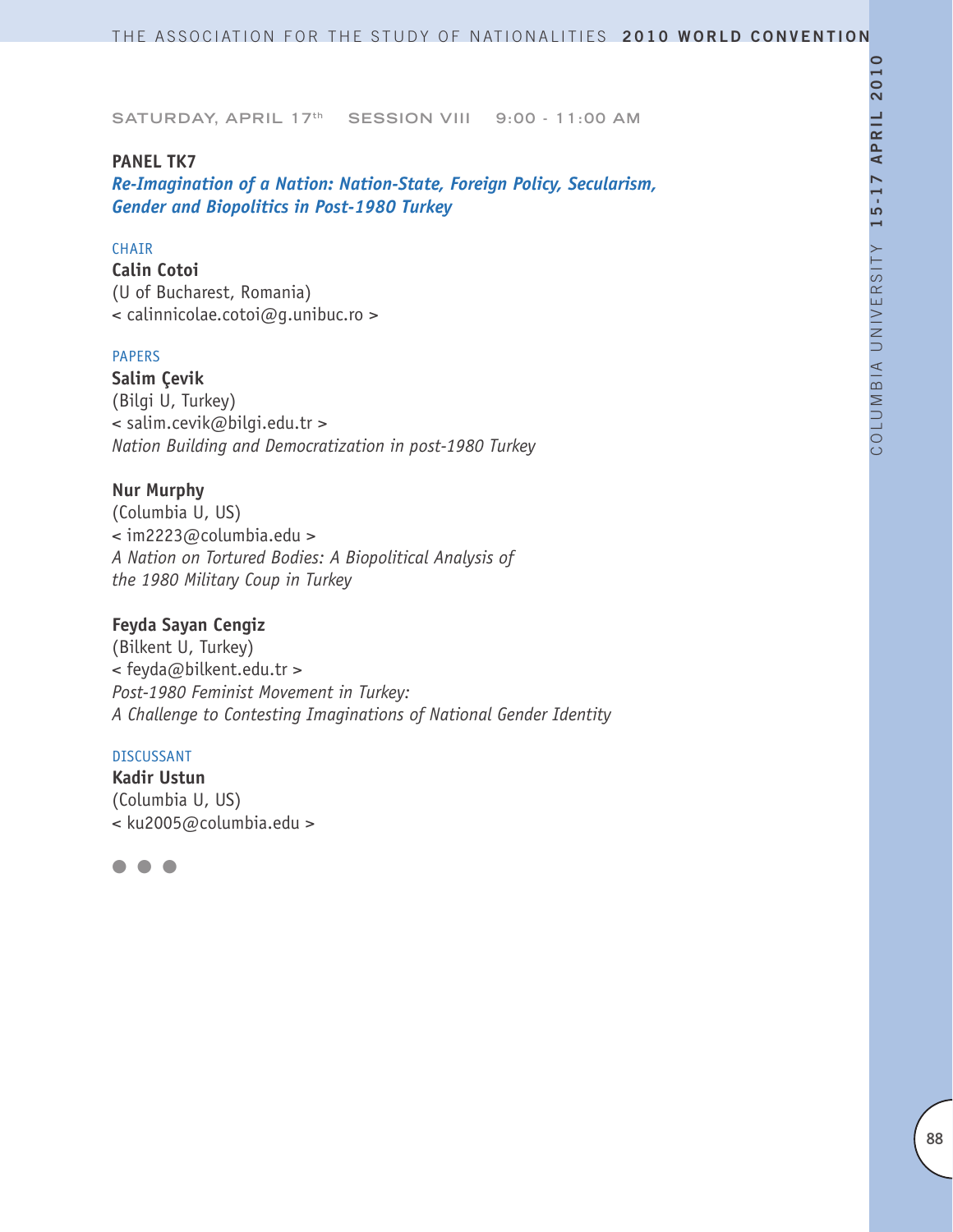#### **PANEL U6**

*Reidentification in Ukraine and the Diaspora*

#### **CHATR**

**Roman Senkus** (U of Toronto, Canada) < r.senkus@utoronto.ca >

#### PAPERS

**Volodymyr Yevtukh** (Kyiv National Pedagogical U, Ukraine) < yevtukh@ukr.net > *Revival of Ethnic Identities in Ukraine: Challenges for Interactions*

# **Oksana Malanchuk**

(U of Michigan, US) < oksana@umich.edu > *Multiple Identities in Contemporary Ukraine: Can they Bridge the East/West Divide?*

# **Laada Bilaniuk**

(U of Washington, US) < bilaniuk@u.washington.edu > *Rock Made in Ukraine/Ukraine Made in Rock: Nation Building in Concert*

#### **Halyna Lemekh**

(NYC College of Technology, US) < lemeh885@newschool.edu > *Ukrainian Identities and Their Fluid Articulation*

#### DISCUSSANT

**Yaroslav Bilinsky**  (U of Delaware, US) < yby@udel.edu >

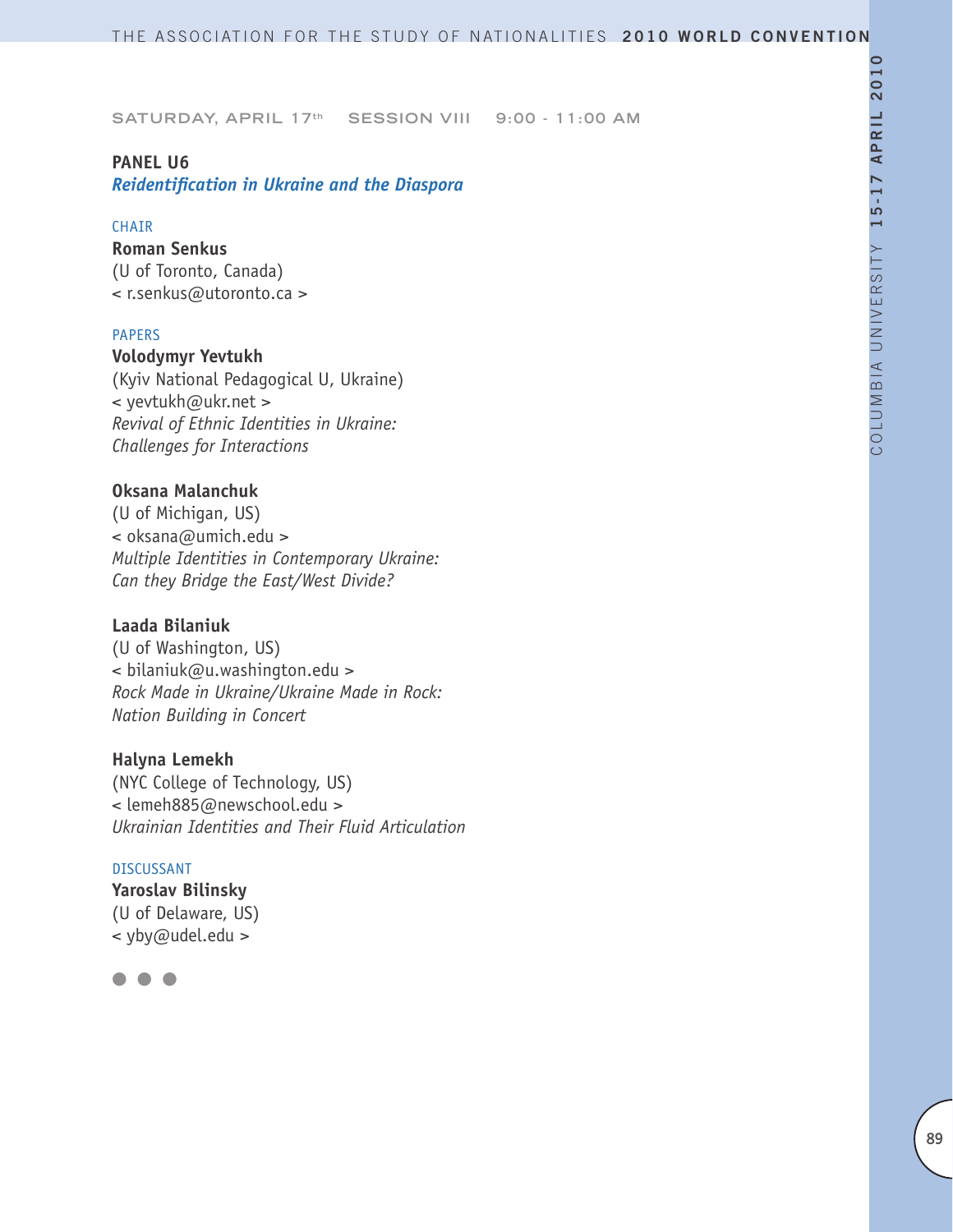# **PANEL BK2**

*Dynamics of Radicalisation and War in the Balkans* 

# CHAIR

**Nina Caspersen** (Lancaster U, UK) < n.caspersen@lancaster.ac.uk >

# PAPERS

**Srdja Pavlovic** (U of Alberta, Canada) < pavlovic@ualberta.ca > *We Did Not Torture! Morinj Camp, Responsibility for War Crimes, and the Art of Reconciliation in Montenegro* 

# **Ivana Djuric**

(U of Nottingham, UK) < avxid@nottingham.ac.uk > *Toward Reconceptualised Collective Selfhood: The Croatian Media Discourse, Rhetoric of Violence and Ethno-political Mobilization during the First Parliamentary Elections in Croatia (April-May 1990)*

# **Dennis Gratz**

(Columbia U, US) < onkelgratz@gmail.com > *Elitocide in Bosnia and Herzegovina and its Impact on the Genocidal Policy of Ethnic Cleansing*

# DISCUSSANT

**David Kanin** (Johns Hopkins U, US) < dakanin@aol.com >

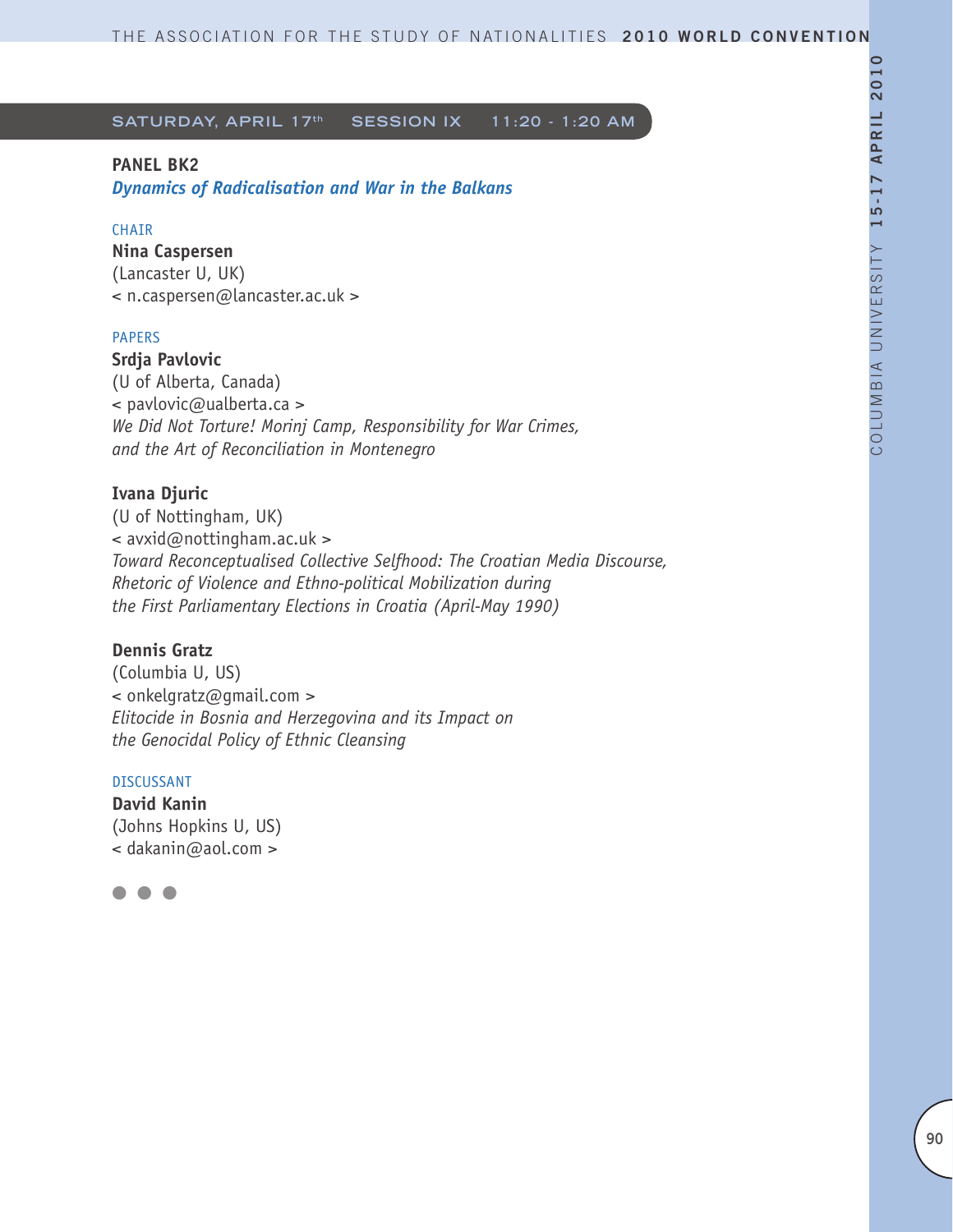# **PANEL BK19**

*Shifting Conceptions of Citizenship and National Identities in Yugoslavia's Successor States*

# CHAIR

**Jo Shaw** (U of Edinburgh, UK) < jo.shaw@ed.ac.uk >

# PAPERS

**Igor Stiks** (U of Edinburgh, UK) < i.stiks@ed.ac.uk > *Citizenship Conundrum in Post-Communist Croatia* 

#### **Gezim Krasniqi**

(U of Edinburgh, UK) < g.krasniqi@ed.ac.uk > *Stateness and Citizenship Struggles in Post-independence Kosovo*

# **Ljubica Spaskovska**

(U of Edinburgh, UK) < l.spaskovska@ed.ac.uk > *The Maze of (Un)recognized (Non)existence: Nationals, Minorities and Refugees in the Post-Communist Struggles for Citizenship in Macedonia*

# **Eldar Sarajlic**

(Independent Researcher, US) < eldarsaraj@hotmail.com > *Citizenship, Identity and Politics in Bosnia and Herzegovina* 

#### DISCUSSANT

**Andrew Wachtel** (Northwestern U, US) < a-wachtel@northwestern.edu >

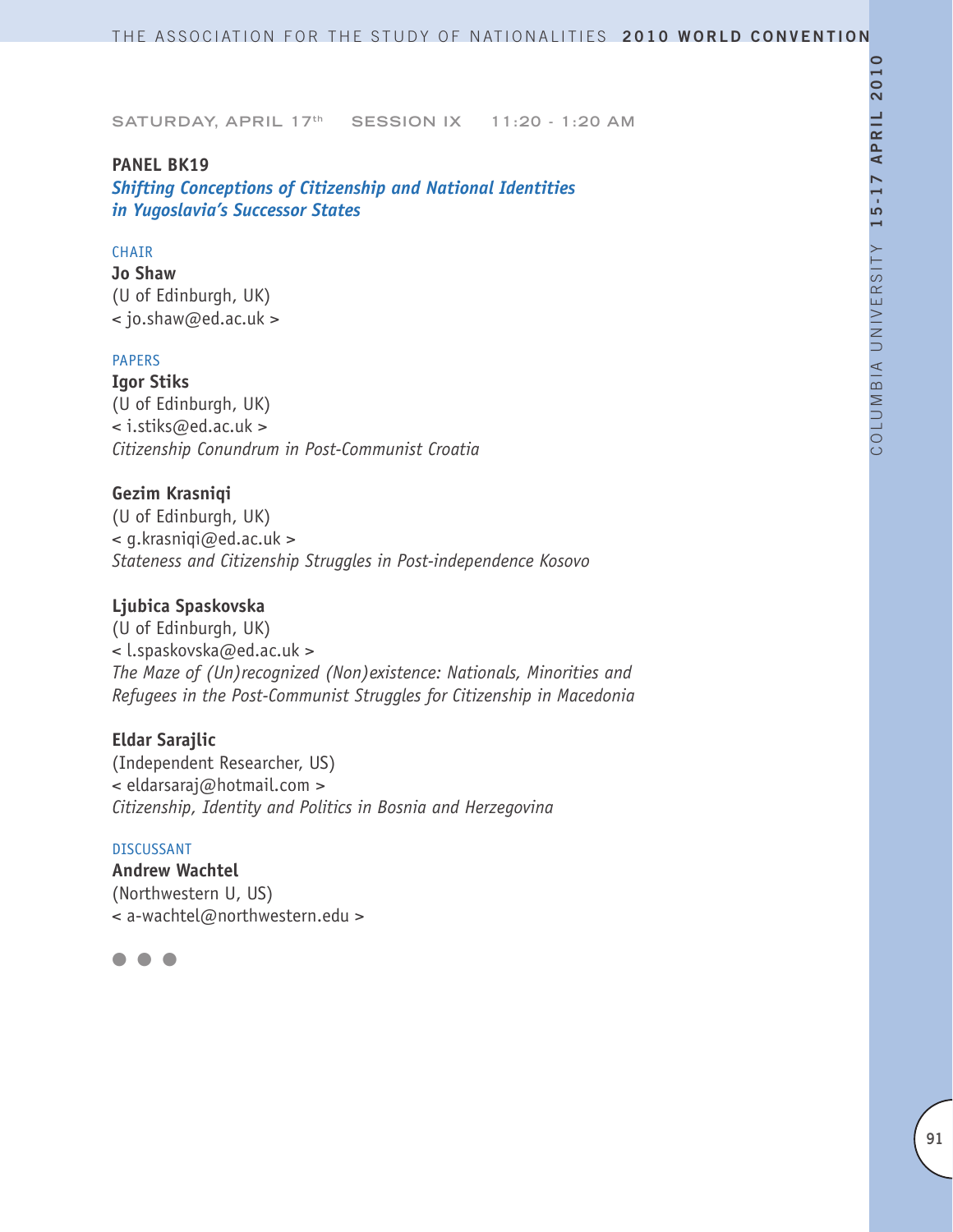**PANEL BO9 Book Panel on Jonathan Gumz,** *The Resurrection and Collapse of Empire in Habsburg Serbia, 1914-1918* **(Cambridge 2009)**

# CHAIR

**Holly Case** (Cornell U, US) < hac27@cornell.edu >

# PARTICIPANTS

**Vejas Liulevicius** (U of Tennessee, US) < vliulevi@utk.edu >

# **Pieter Judson**

(Swarthmore College, US) < pjudson1@swarthmore.edu >

#### **John Deak**

(U of Notre Dame, US) < jdeak@nd.edu >

#### **Jonathan Gumz**

(US Military Academy at Westpoint, US) < Jonathan.Gumz@usma.edu >

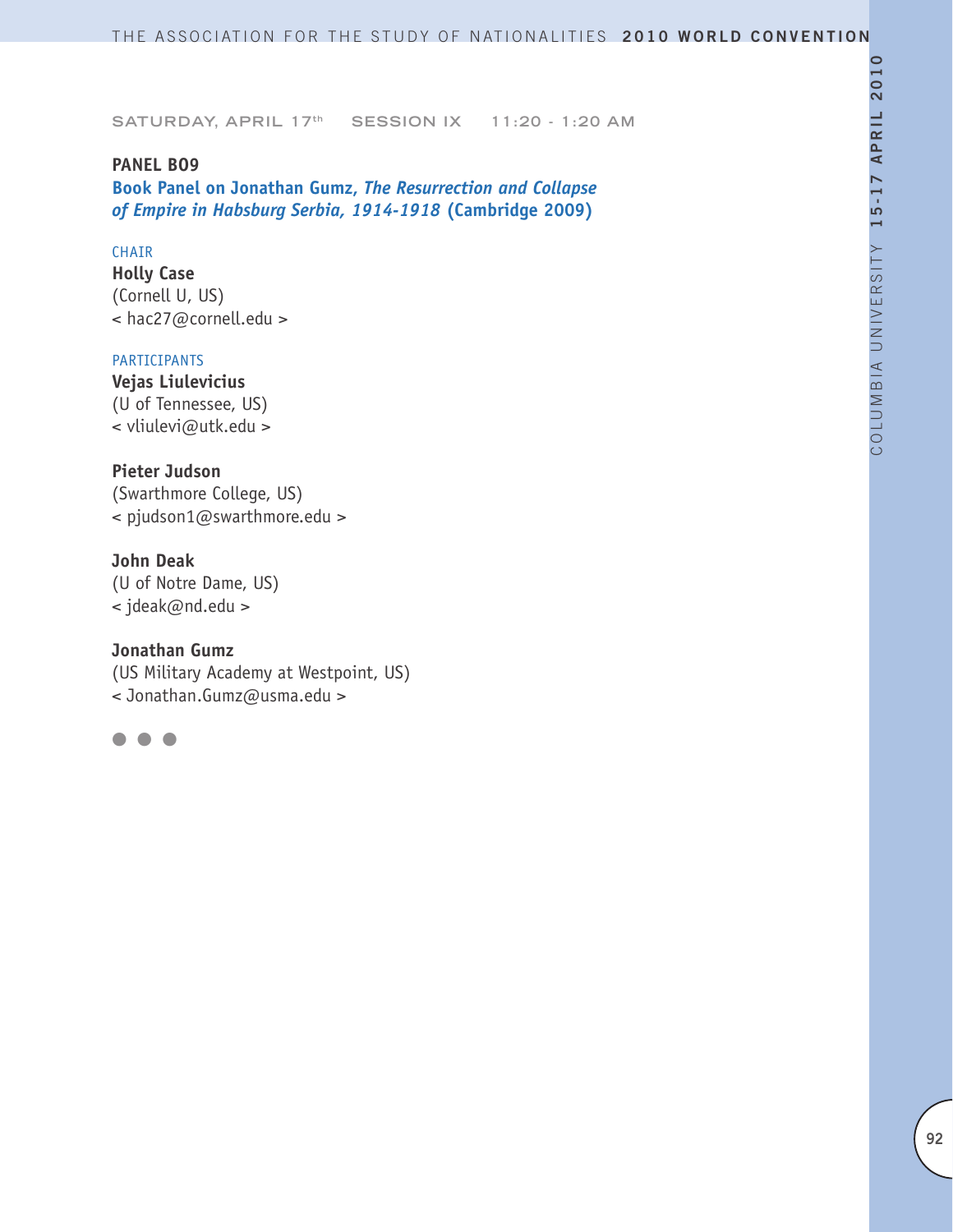# **PANEL CE3**

*Nationalism and Its Legacies in the Habsburg Lands* 

#### **CHAIR**

**Hugh Agnew** (George Washington U, US) **<** agnew@gwu.edu >

#### PAPERS

**Kelly Hignett** (U of Hull, UK) < k.hignett@hull.ac.uk > *Constructing Czech Nationalism from the Margins: Identity Formation and Myth-Making in the Bohemian Borderlands - The Case of the Chodove People*

#### **Katalin Rac**

(U of Florida, US) < katalin.rac@ufl.edu > *Hungarian Jewish Historiography in the Service of Jewish Integration and the Documentation of Uniqueness* 

#### **Julie Thorpe**

(U of Western Sydney, Australia) < julie.thorpe@anu.edu.au > *Nationhood, Religion and Memory: Catholic Pilgrimage in Central Europe, 1912-1938*

#### **Carolin Roeder**

(Harvard U, US) < cfroeder@fas.harvard.edu > *Nature and National Agitation in Habsburg Slovenia* 

# DISCUSSANT

**Rita Krueger** (Temple U, US) < krueger@temple.edu >

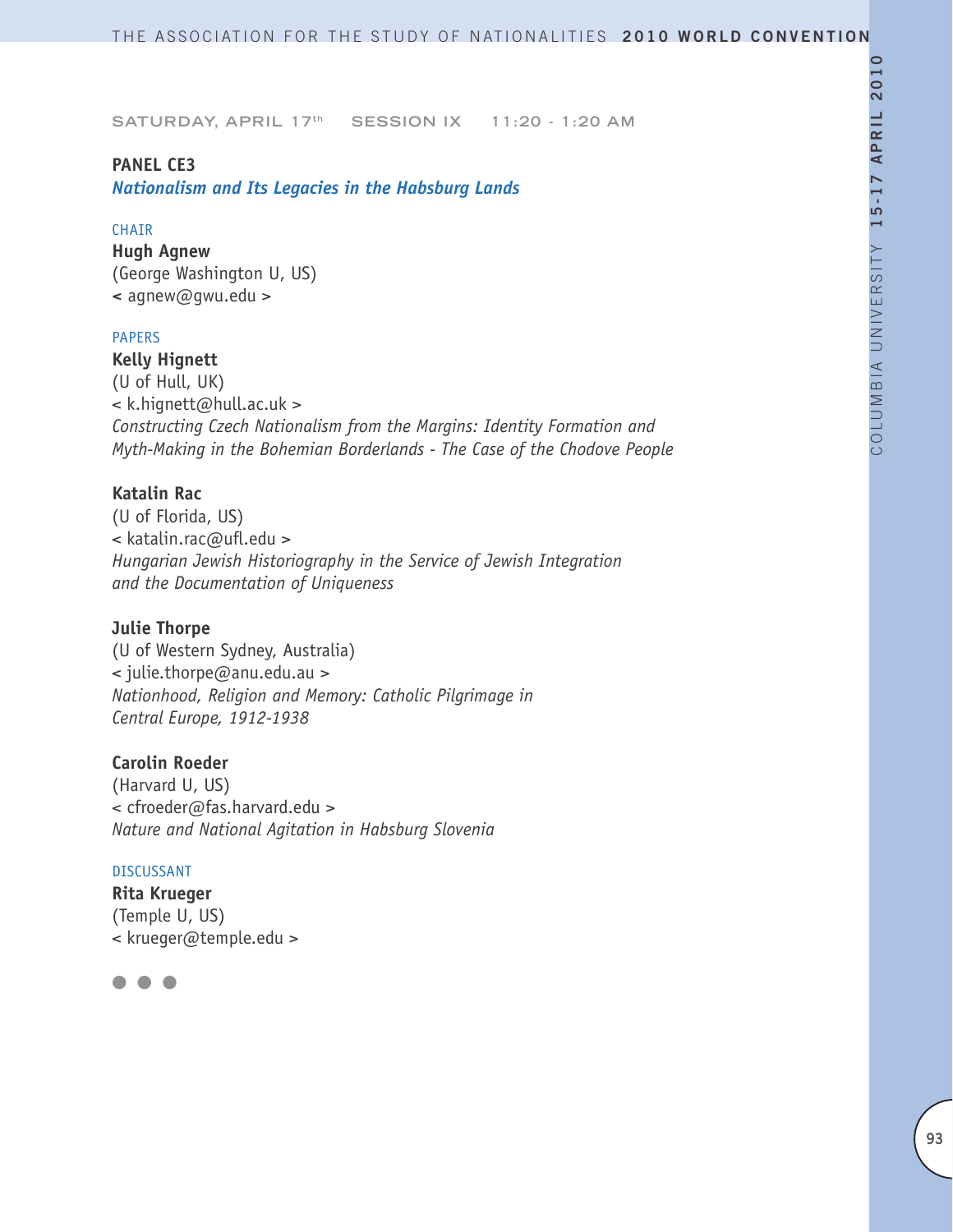# **PANEL CE20**

*National Identity Formation in Romania*

# CHAIR

**Andrew Ludanyi**  (Ohio Northern U, US) < a-ludanyi@onu.edu >

# PAPERS

**Cristian Cercel** (Durham U, UK) < cristian.cercel@durham.ac.uk > *The Relationship Between Religious and National Identity in the Case of Transylvanian Saxons (1933-1944)*

# **Calin Cotoi**

(U of Bucharest, Romania) < calinnicolae.cotoi@g.unibuc.ro > *Ethnicization and (Trans) national Governmentality: The Case of Moldavian Csangos* 

# **Mihai Tarta**

(Baylor U, US) < mihai\_tarta@baylor.edu > *Competing Versions of Civil Religion Based on Latinism in Romania*

# **Ursa Valic**

(U of Ljubljana, Slovenia) < ursa.valic@ff.uni-lj.si > *"The Latin Sisters" - On the Discourses of Latin Origins in the Construction of National Identity in Romania and the International Relations with ITaly* 

# DISCUSSANT

**John Gledhill** (LSE, UK) < j.g.gledhill@lse.ac.uk >

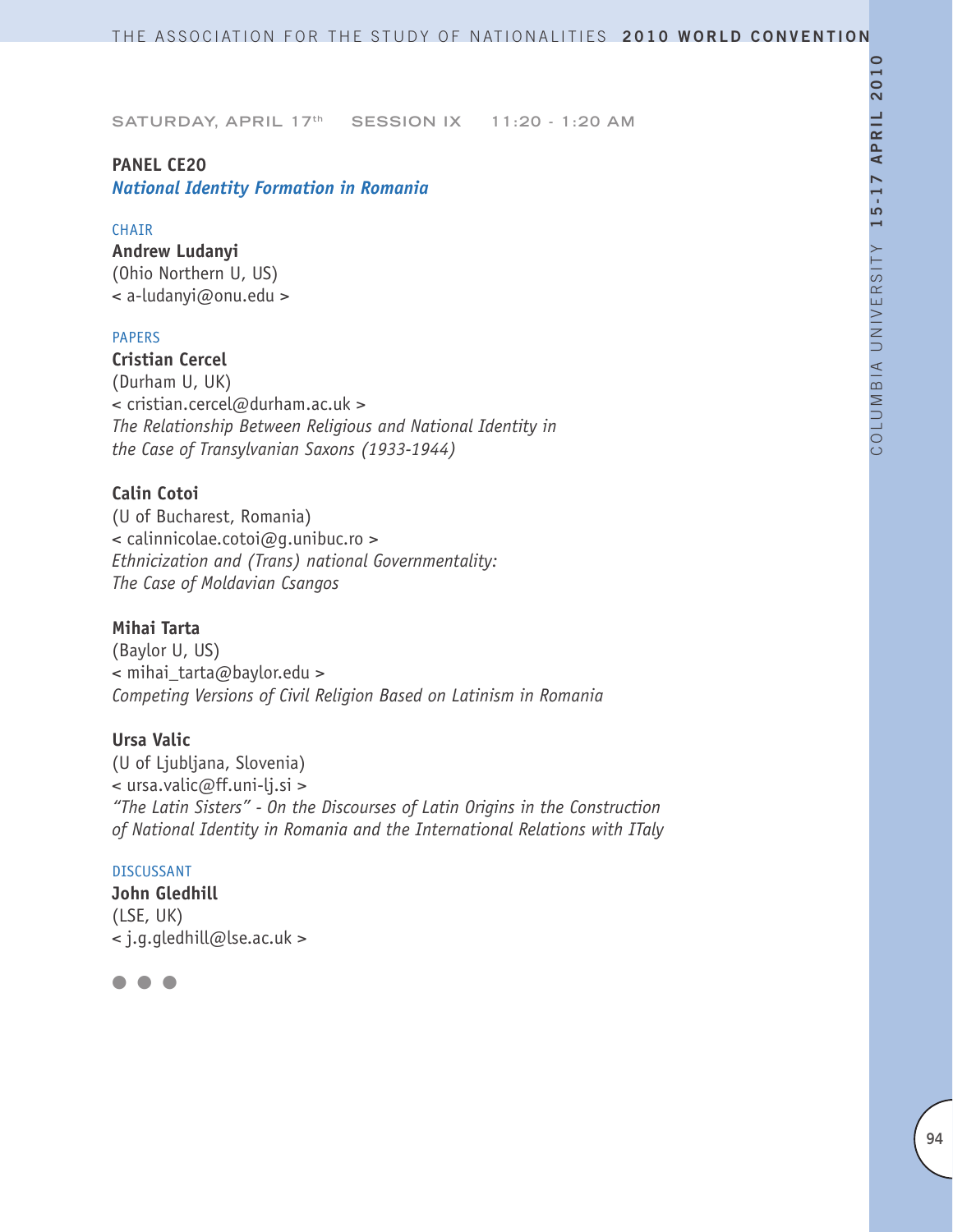#### **PANEL EU1**

*Beyond Tradition, Beyond Threat: Complexities of Islam in Central Asia Today*

#### CHAIR

**Hélène Thibault** (U of Ottawa, Canada) < hthib097@uottawa.ca >

# PAPERS

**Eren Tasar** (Harvard U, US) < etasar@fas.harvard.edu > *Making Sense of the New Dispensation: Bureaucrats, Muslims, and Shrine Pilgrimage, 1958-1964*

# **Kathleen Collins**

(U of Minnesota, US) < colli433@umn.edu > *Changing Ideas about Islam in Muslim Eurasia*

#### **Morgan Liu**

(Ohio State U, US) < liu.737@osu.edu > *Virtuous Society for Central Asia? Islamic Piety and Ethics among Uzbeks in Kyrgyzstan Today* 

#### DISCUSSANT

**John Schoeberlein** (Harvard U, US) < schoeber@fas.harvard.edu >

# l l l

# *FILM 2 + FILM 8*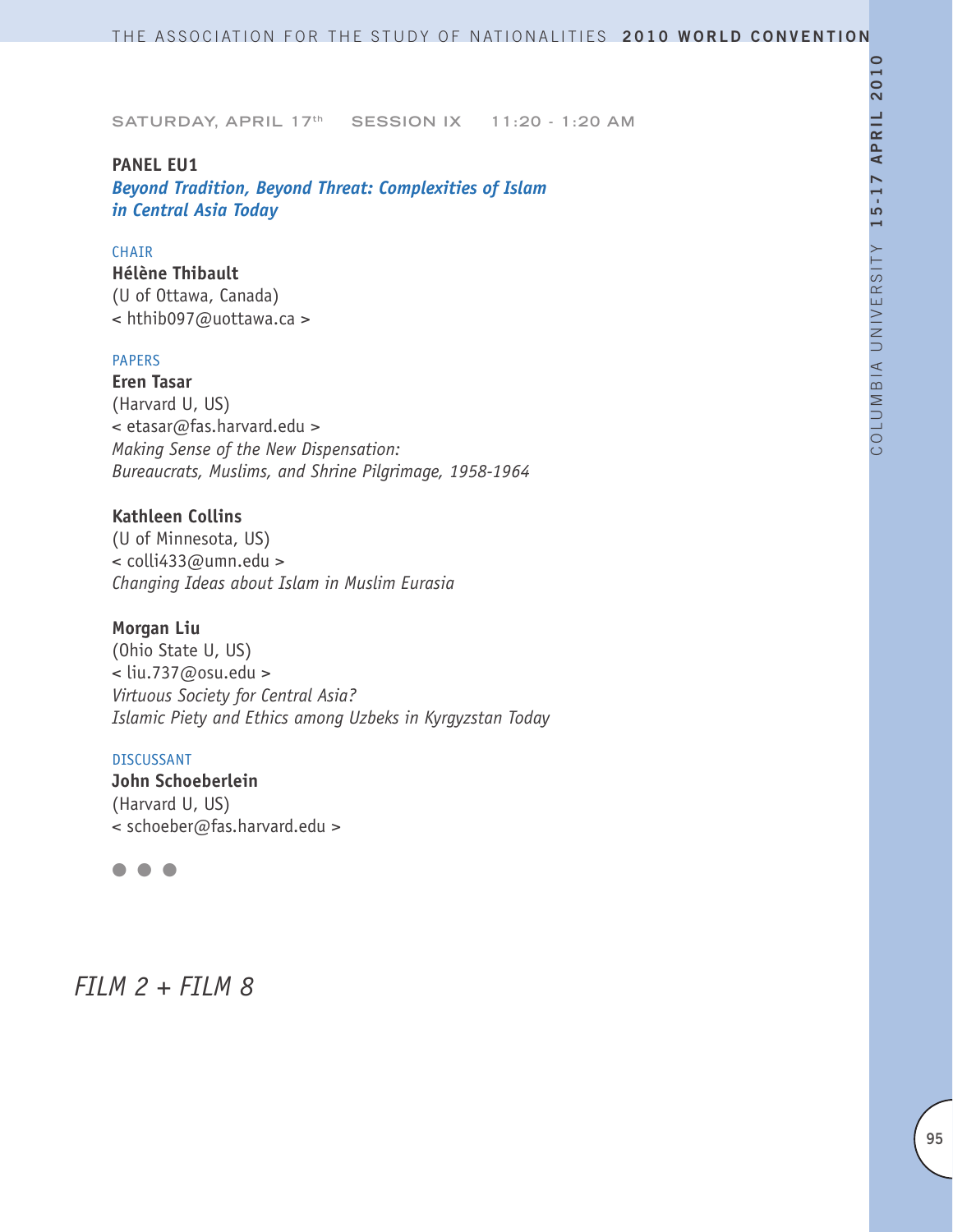# **PANEL N6**

*The Study of Mass Violence and Genocide*

# **CHAIR**

**Joyce Apsel** (NYU, US) < jaa5@nyu.edu >

# PAPERS

# **Ariel Penetrante**

(International Institute for Applied Systems Analysis, Germany) < macaspac@iiasa.ac.at > *Mass-Violence and Struggle for Recognition in Identity Conflict: Negotiating Memories and Justice in the Philippines*

# **Onur Bakiner**

(Yale U, US) < onur.bakiner@yale.edu > *Genocide Recognition as Social Memory: History, Memory and the Nation in Genocide Laws*

# **Hope Murray**

(U of Edinburgh, UK) < e.h.murray@sms.ed.ac.uk > *The Radical Other: The Role of the Anti-Nation in Genocidal Ideology*

# **Philip Spencer**

(Kingston U, UK) < p.spencer@kingston.ac.uk > *Nationalism, Cosmopolitanism and Genocide*

#### DISCUSSANT

**Peter Rutland** (Wesleyan U, US) **<** prutland@wesleyan.edu >

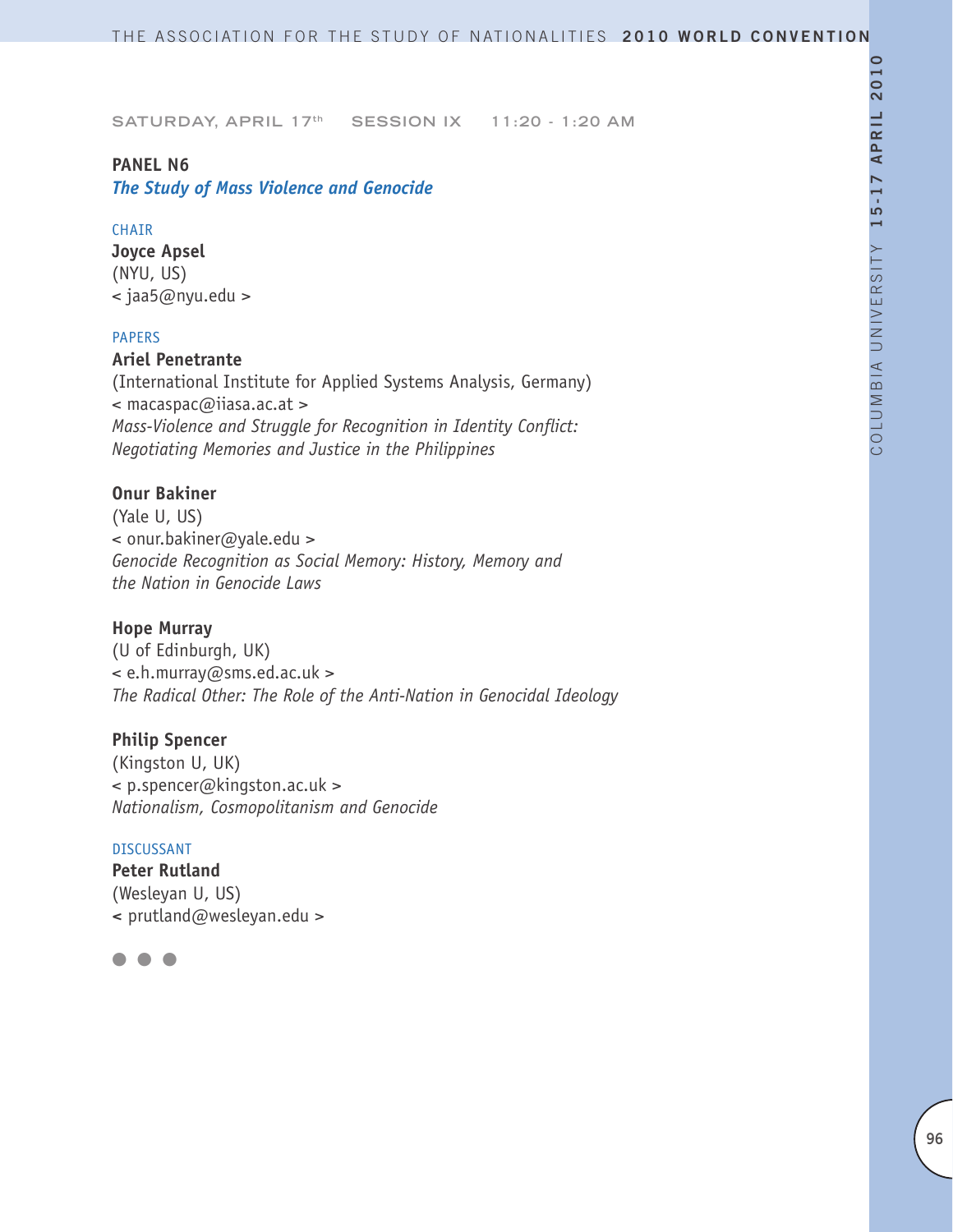# **PANEL R9 (Roundtable)**

*Practitioners and Scholars Roundtable on Local Self-Governance in Siberia and Russian Far East: Civil Society, Civic Initiatives and Citizen Participation*

# CHAIR

**Graeme Robertson** (U of North Carolina, US) < graeme@email.unc.edu >

#### PARTICIPANTS

**Elena Malitskaya** (Siberian Civic Initiatives Support Center, Nobosibirsk, Russia) < lena@cip.nsk.su >

# **Sarah Lindemann-Komarova**

(Siberian Civic Initiatives Support Center, Nobosibirsk, Russia) < echosiberia@gmail.com >

# **Irina Rondik**

(Public Chamber of the Russian Federation, Kemerovo, Russia) < smk@kemail.ru >

# **Elena Tvorgova**

(Rebirth of the Siberian Lands NGO, Irkutsk, Russia) < elena@fvzs.ru >

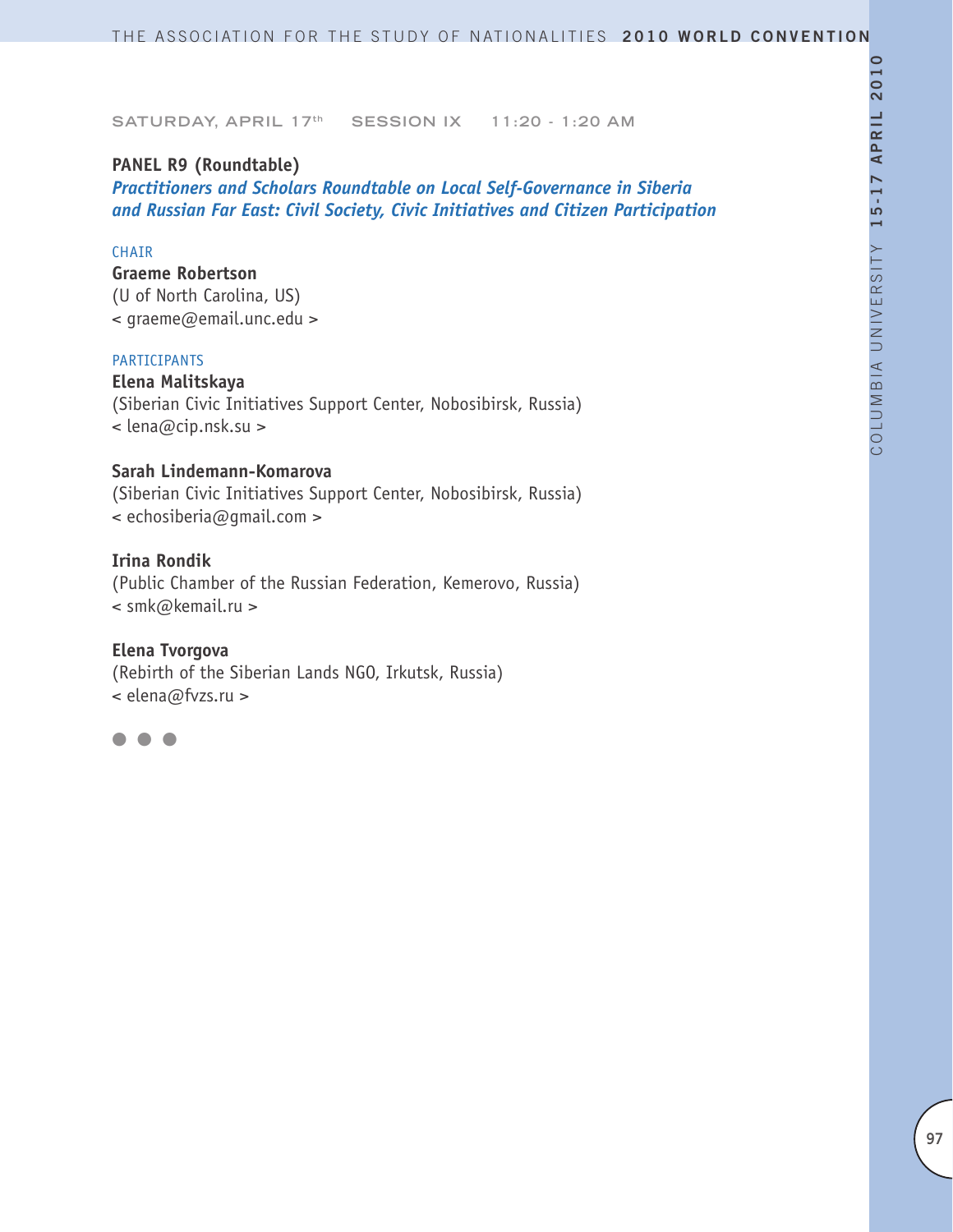# **PANEL TH6** *Diaspora Migrants*

#### CHAIR

**Laurence Couture-Gagnon** (U of Ottawa, Canada) **<** lcout040@uottawa.ca >

#### PAPERS

**Atalia Omer** (U of Notre Dame, US) < atalia.omer3@nd.edu > *Symbolic Diasporas* 

#### **Myra Waterbury**

(Ohio U, US) < waterbur@ohio.edu > *Ethnic Citizenship and Diaspora Politics in Eastern Europe and the Former Soviet Union*

#### **Kristin Cavoukian**

(U of Toronto, Canada) < kristinacavoukian@gmail.com > *Russia's Resurgent Armenians: The "Other" Armenian Diaspora*

#### **Raphi Rechitsky**

(U of Minnesota, US)  $\leq$  raphirech@gmail.com > *External Effects of European Expansion Meet Slavic Nationalism: International Migrants in Ukraine React to Ethnic Violence*

#### **Elena Sadovskaya**

(Georgetown U, US)  $\le$  esa2004@mail.ru > *Chinese Migration to Kazakhstan: the Rising Role of Diaspora and Networks* 

#### DISCUSSANT

**Lisa Koriouchkina** (Brown U, US) **<** lisa.koriouchkina@gmail.com >

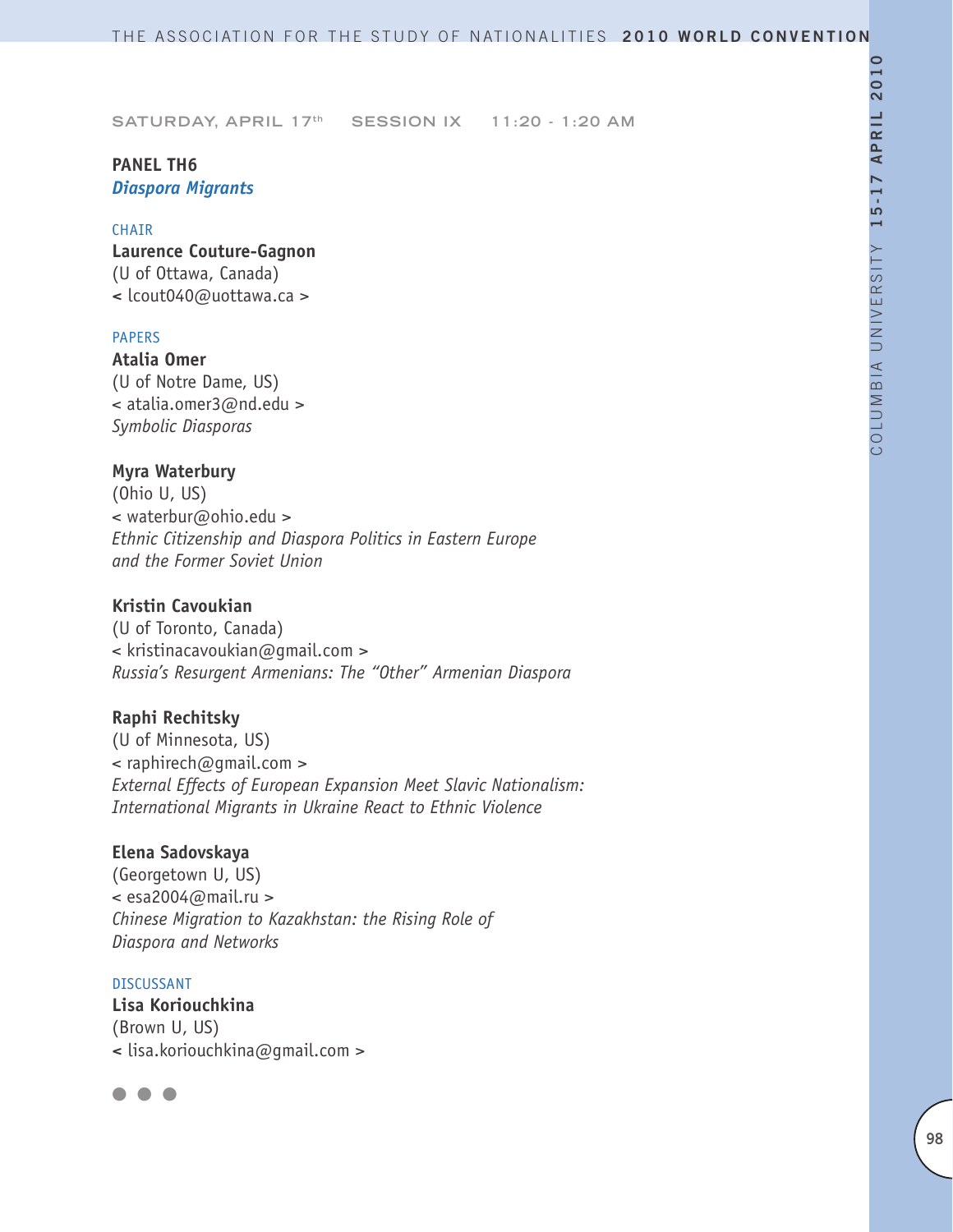# **PANEL TH9**

*Media Representations of the Nation*

# CHAIR

**Chandler Rosenberger** (Brandeis U, US) < crosen@brandeis.edu >

#### PAPERS

**Li Bennich-Bjorkman** (Uppsala U, Sweden) < Li.Bennich-Bjorkman@statsvet.uu.se > *Politics in Media and Party Politics in Estonia, Latvia and Hungary*

# **Nadia Kaneva**

(U of Denver, US) < nkaneva@du.edu > *Media and the Rise of Consumerism in Post-communist Europe* 

# **Alexander Dukalskis**

(U of Notre-Dame, Indiana, US) < adukalsk@nd.edu > **Zachary Hooker** (Columbia U, US) < zrh2101@columbia.edu > *Legitimating Totalitarianism: Melodrama and Mass Politics in North Korean Film*

#### DISCUSSANT

**Stephen Deets** (Babson College, US) < sdeets@babson.edu >

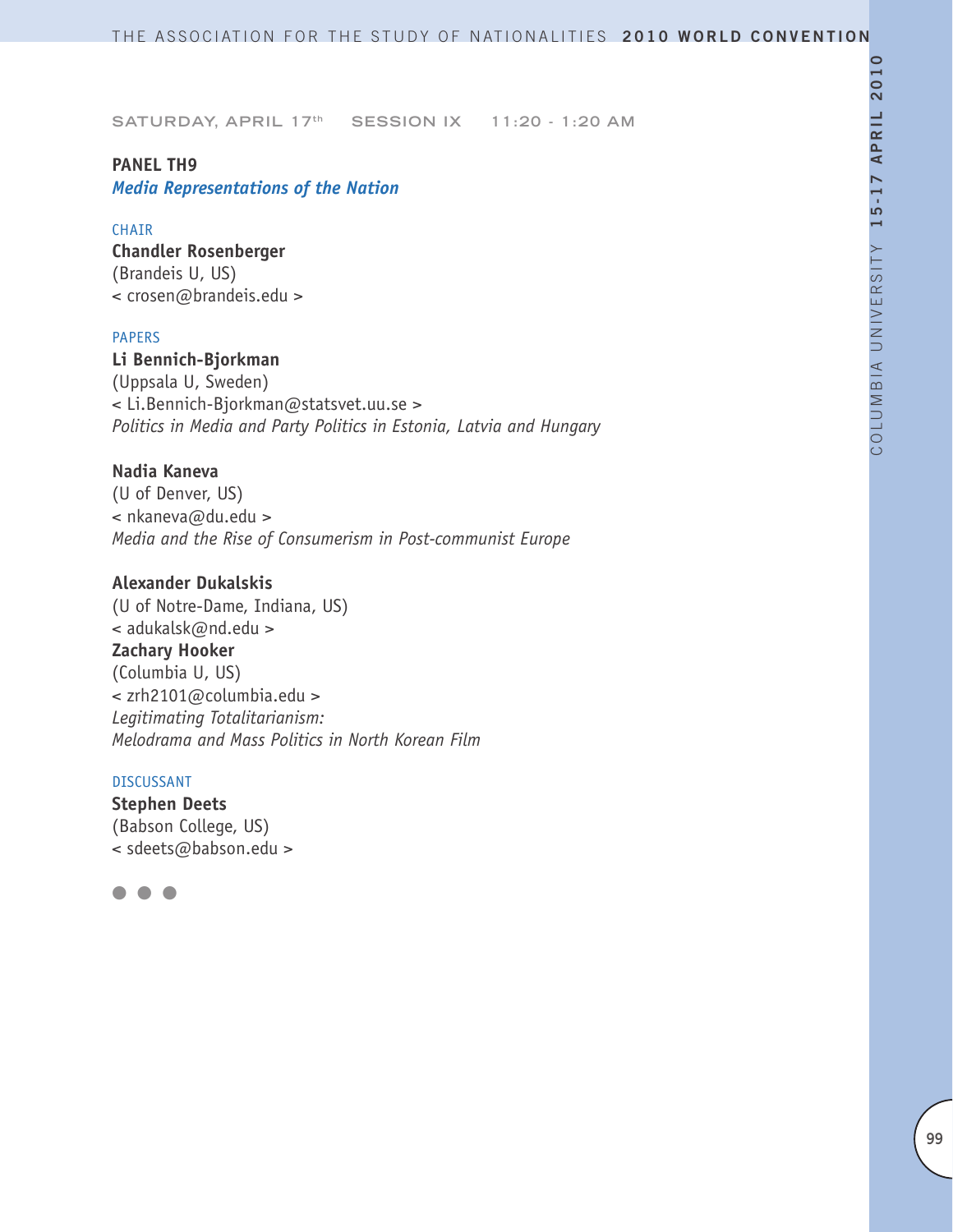# **PANEL TK6** *The Kurdish Question*

# CHAIR

**Peride Kaleagasi** (Independent Scholar, NY, US) **<** peride@yahoo.com >

# PAPERS

**Ayla Gol** (Aberystwyth U, UK) < ayg@aber.ac.uk > *Ethnic Violence: Kurdish Identity as Extremism in Turkey*

# **Latif Tas**

(U of London, UK) < latiftas@yahoo.com > *Kurds in the UK: Legal Pluralism and Dispute Resolution in the Diaspora*

# **Kumru Toktamis**

(Pratt Institute, US) < ktoktami@pratt.edu > *Entrenchments Beyond Essentialism: Space and Shifting Identities in Kurdish Mobilizations and Regional Nationhoods*

# DISCUSSANT

**Ceren Belge** (Harvard Academy, US) < cbelge@wcfia.harvard.edu >

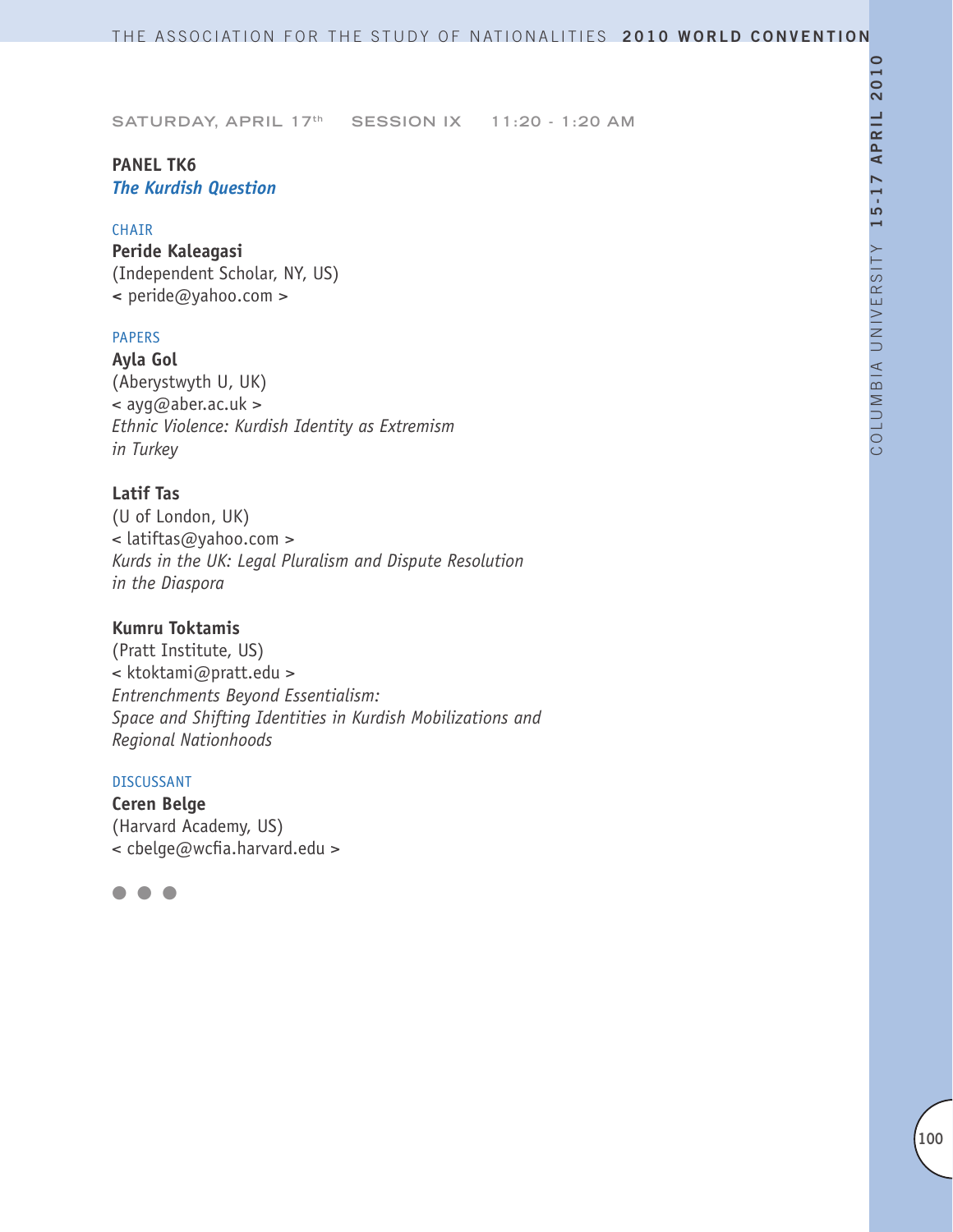# **PANEL U4**

*State, Identity and Society in Belarus*

# CHAIR

**Curt Woolhiser** (Harvard U, US) < cwoolhis@fas.harvard.edu >

# PAPERS

**Matthew Frear** (U of Birmingham, UK)  $\leq$  mjf555@bham.ac.uk > *Alyaksandr Lukashenka: Accidental Father of the Belarusian Nation?* 

# **Renee L. Buhr**

(U St. Thomas, US) < buhr6782@stthomas.edu > **Victor Shadursky** (Belarusian State U, Belarus) < shadursky@bsu.by > *Constructed and Primordial Identity on the Edge of Russia: Belarus, Ukraine, and Lithuania in Comparative Perspective*

# **Ann Livschiz**

(Indiana U/Purdue U Fort Wayne, US) < alivschiz@gmail.com > *Art of the Nation: Jewish Artists and Belorussian Postwar Nationalism*

# **Galina Miazhevich**

(Oxford U, UK) <galina.miazhevich@rai.ox.ac.uk > *State Media, Xenophobia and Post-imperial Identity in Belarus* 

#### DISCUSSANT

**David Marples** (U of Alberta, Canada) < david.marples@ualberta.ca >

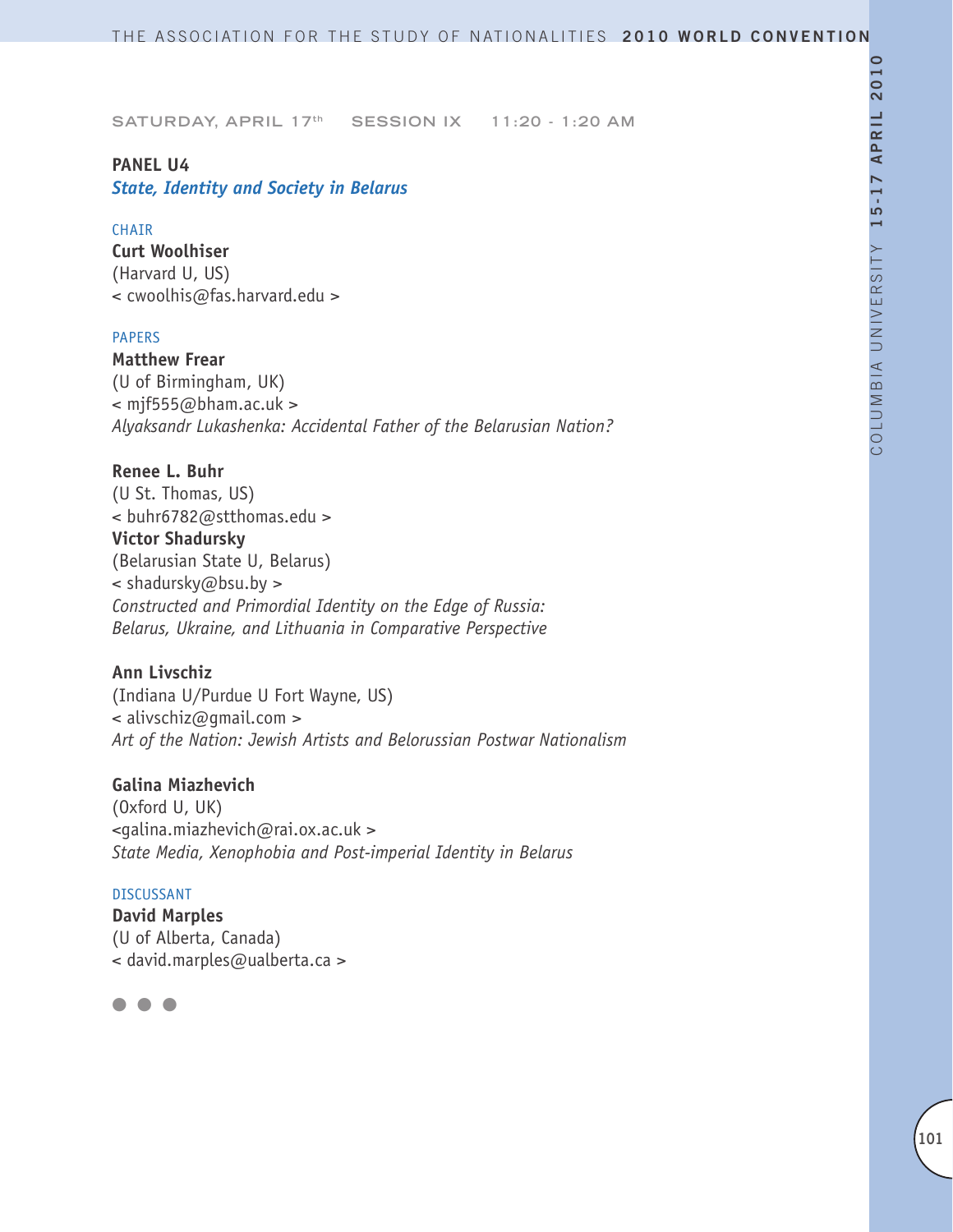#### **PANEL U9**

*Narratives and the Reconstruction of Memory in Contemporary Ukraine* 

#### **CHAIR**

# **Larissa Onyshkevych**

(Shevchenko Scientific Society, NY, US) < onyshlar@gmail.com >

#### PAPERS

#### **Oksana Kis**

(Institute of Ethnology, Kyiv, Ukraine) < oksanakis55@gmail.com > *"Nationally Significant": National Discourse in Framing Ukrainian Women's History*

#### **Natalia Khanenko-Friesen**

(U of Saskatchewan, Canada) < natalia.khanenkofriesen@gmail.com > *Oral History of Decollectivisation in Ukraine in the 1990s: Searching for Collective Memory of Recent Past*

# **Maria Sonevytsky**

(Columbia U, US) < ms2147@columbia.edu > *Ey Guzel Qirim: Memory and Ideologies of Home in Crimean Tatar Exile Song*

# **Viktoriya Yakovlyeva**

(U of Alberta, Canada) < viktoriy@ualberta.ca > *Childhood at The Border of Two States: The Language of Memory*

#### DISCUSSANT

**Margaret Paxson** (Kennan Institute, Washington, DC, US) **<** paxsonml@yahoo.com >

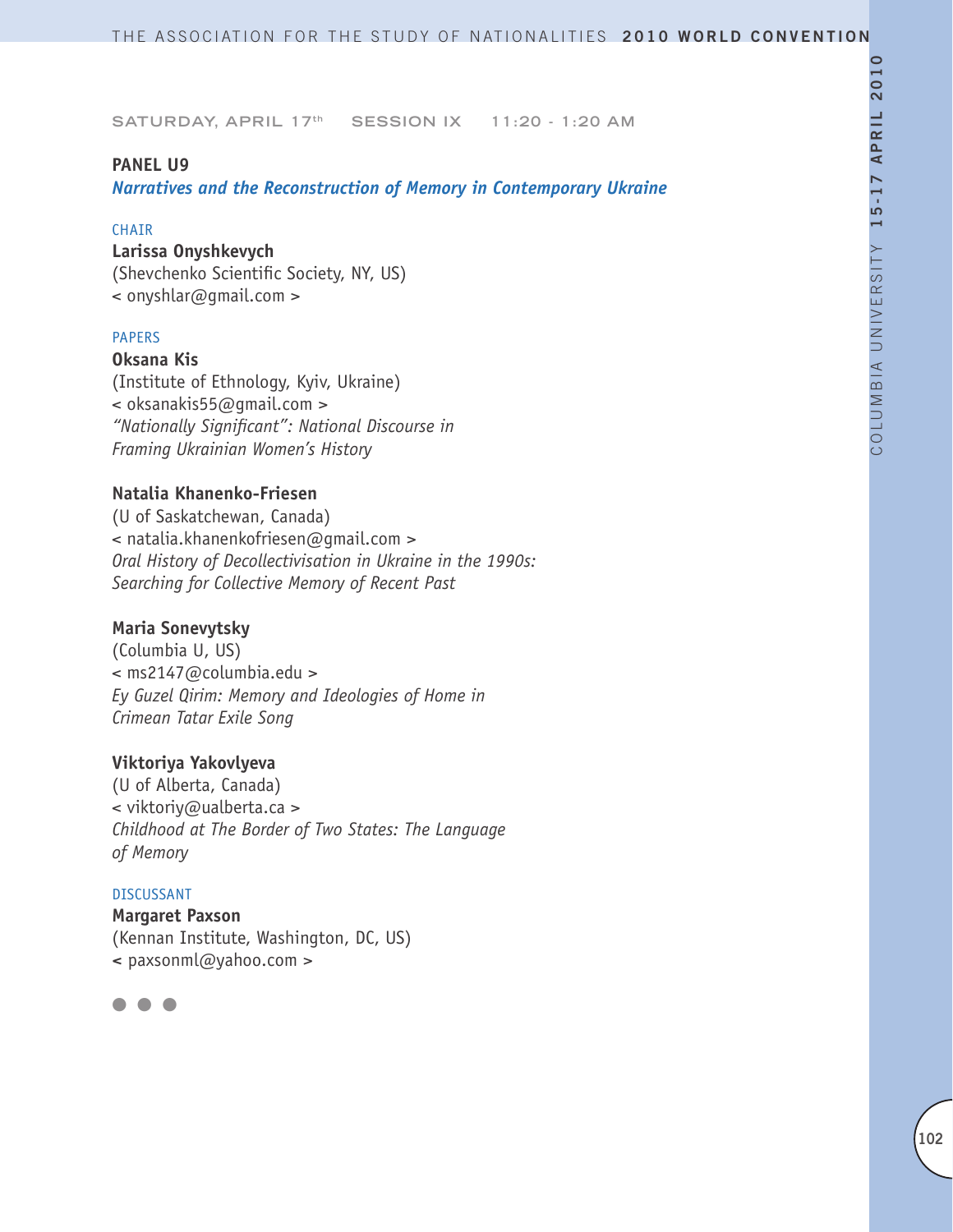# **PANEL F2**

*Thinking of Ways Out of the Karabakh Trap*

# CHAIR

**Adil Baguirov** (MGIMO, Russia) < baguirov@gmail.com >

# PAPERS

**Laurence Broers** (Conciliation Resources, London, UK) < lbroers@c-r.org > *Ten Myths about the Karabakh Conflict and Peace Process*

# **Tom de Waal**

(Carnegie Endowment, Washington, DC, US) < tdewaal@carnegieendowment.org> *Remaking the Karabakh Peace Process*

#### FILM SCREENING

*My Friend, My Enemy* (Baku, Stepanakert, 2009, 30 minutes) Directed by Levon Kalntar

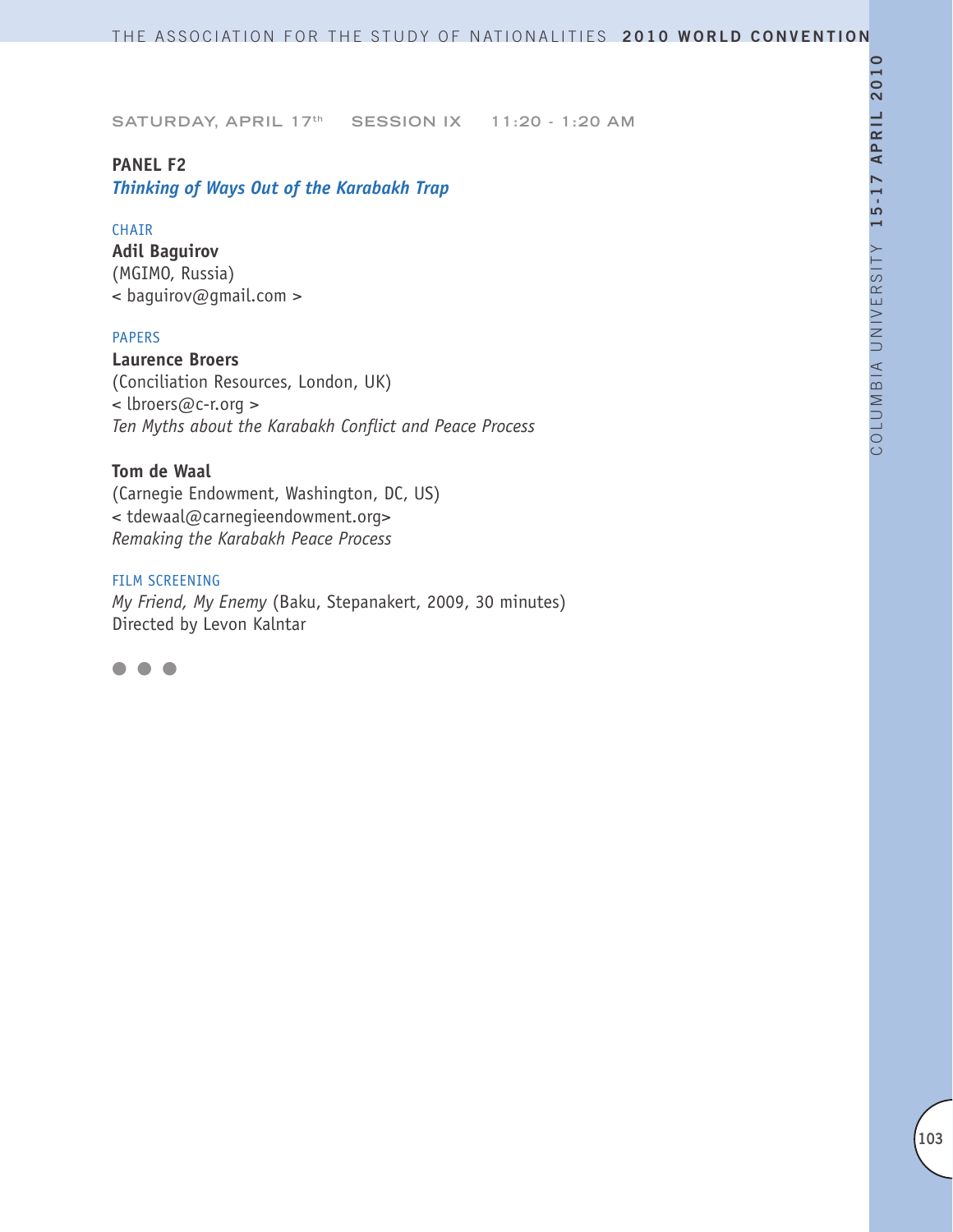# **Panel BK8**

*Nationalism, Memory and the Construction of Identity in Slovenia*

# CHAIR

**Emil Kerenji** (U of South Carolina, US) < emil.kerenji@gmail.com >

# PAPERS

**Luka Lisjak-Gabrijelcic** (Central European U, Hungary) < lisjak-gabrijelcic\_luka@ceu-budapest.edu > *Post-Modern Autochthonism and the Invention of Alternative Antiquity in Southeast Europe: The Case of Slovenia* 

# **Katja Skrlj**

(U of Nova Gorica, Slovenia) < katja.skrlj@zrc-sazu.si > *Sites of Memory, Sites of Mourning or Landmarks: The Case of the First World War Memory on the Border of Slovenia and Italy* 

# **Nina Vodopivec**

(Institute for Contemporary History, Slovenia) < nina.vodopivec@inz.si > *Can Intercultural Dialogue Set Us Apart? The Case of Slovenia* 

#### DISCUSSANT

**Gregor Kranjc** (College of William and Mary, US) < gregorkranjc@hotmail.com >

l l l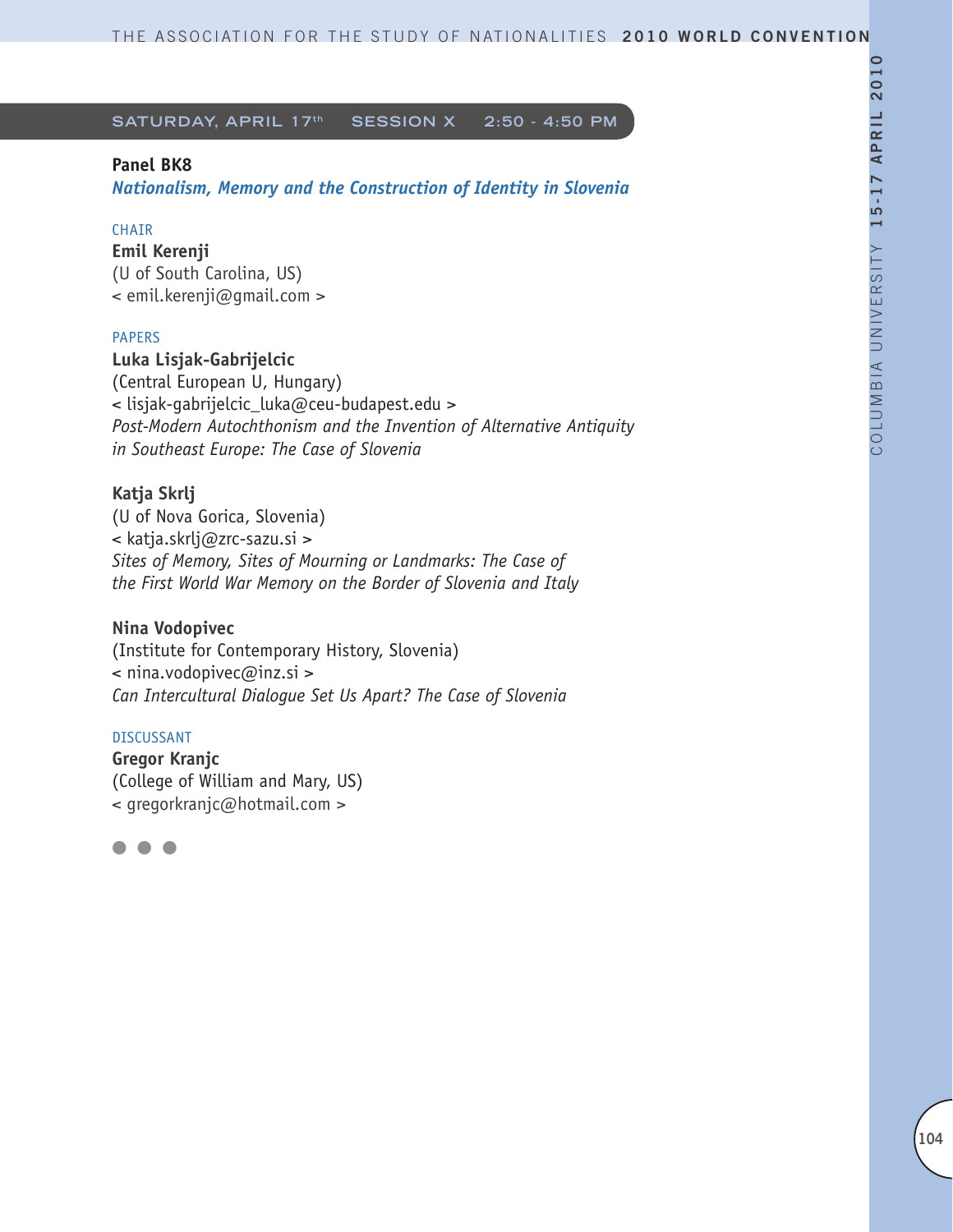#### **PANEL BK12**

*Democratisation, Europeanisation and Security Sector Governance in the Western Balkans*

#### **CHAIR**

**Srdja Pavlovic** (U of Alberta, Canada) < pavlovic@ualberta.ca >

#### PAPERS

**Svetlana Djurdjevic-Lukic** (Institute of International Politics and Economics, Serbia) < svetlukic@yahoo.com > *The Western Balkans Cooperation in Security-Related Areas: The Ghost at the Feast*

**Sonja Stojanovic** (Centre for Civil-Military Relations, Serbia) < sonjastojanovic@ccmr-bg.org > *Socializing in Post-sovereignty Through Regional Police Cooperation*

#### **Djordje Popovic**

(Belgrade U, Serbia) < djordjepopovic@ccmr-bg.org > *Security Sector Reform as a Part of Democratisation Process in Serbia*

# **Jelena Radoman**

(Centre for Civil-Military Relations, Serbia) < jelenaradoman@ccmr-bg.org > *International Assistance to SSR in Support of Democratisation in Serbia* 

#### DISCUSSANT

**Adam Fagan** (U of London, UK)  $\leq$  a.fagan@qmul.ac.uk >

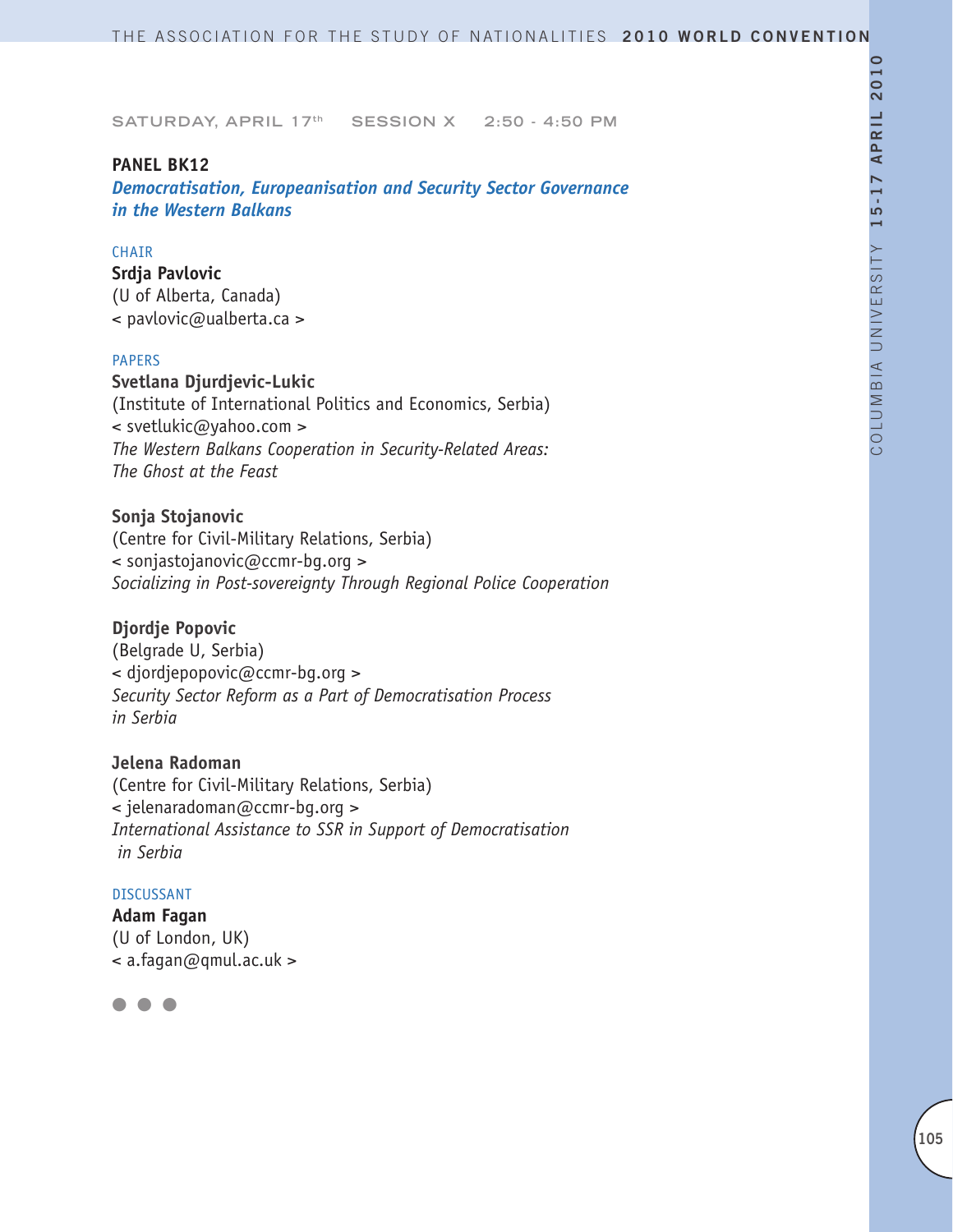# **PANEL BO12**

**Book Panel on Peter Andreas,** *Blue Helmets and Black Markets: The Business of Survival in the Siege of Sarajevo* **(Cornell 2008)**

# CHAIR

**Gordon N. Bardos** (Harriman Institute, Columbia U, US) **<** gnb12@columbia.edu >

# PARTICIPANTS

**Sally Kent** (U of Wisconsin, Stevens Point, US) < skent@uwsp.edu >

**Aleksandra Sasha Milicevic** (U of North Florida, US) < a.milicevic@unf.edu >

# **Aida Hozic**

(U of Florida, US) < hozic@ufl.edu >

**Eric Gordy** (U College London, UK)

< e.gordy@ucl.ac.uk >

#### **Peter Andreas**

(Brown U, US) < peter\_andreas@brown.edu >

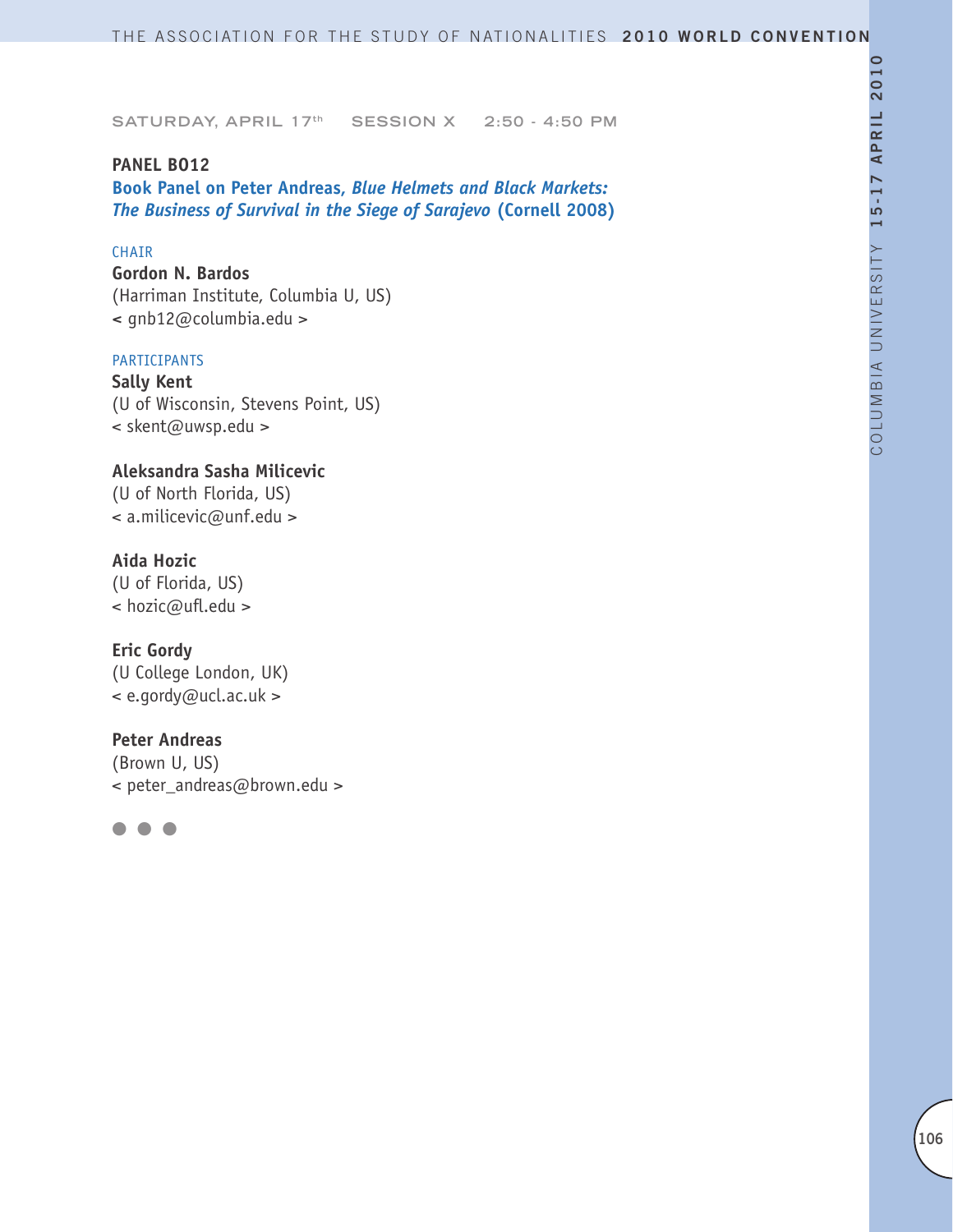**PANEL BO13 Book Panel on Serguei Oushakine, The Patriotism of Despair:**  *Nation, War, and Loss in Russia* **(Cornell 2009)**

#### CHAIR

**Nathaniel Knight** (Seton Hall U, US) < knightna@shu.edu >

#### PARTICIPANTS

**Doug Rogers** (Yale U, US) < doug.rogers@yale.edu >

# **Catharine T. Nepomnyashchy** (Columbia U, US)

< cn29@columbia.edu >

# **Marlène Laruelle**

(Central Asia and Caucasus Institute, Washington, DC) < marlenelaruelle@yahoo.com >

**Eliot Borenstein** (NYU, US) < eb7@nyu.edu >

# **Serguei Oushakine**

(Princeton U, US) < oushakin@princeton.edu >

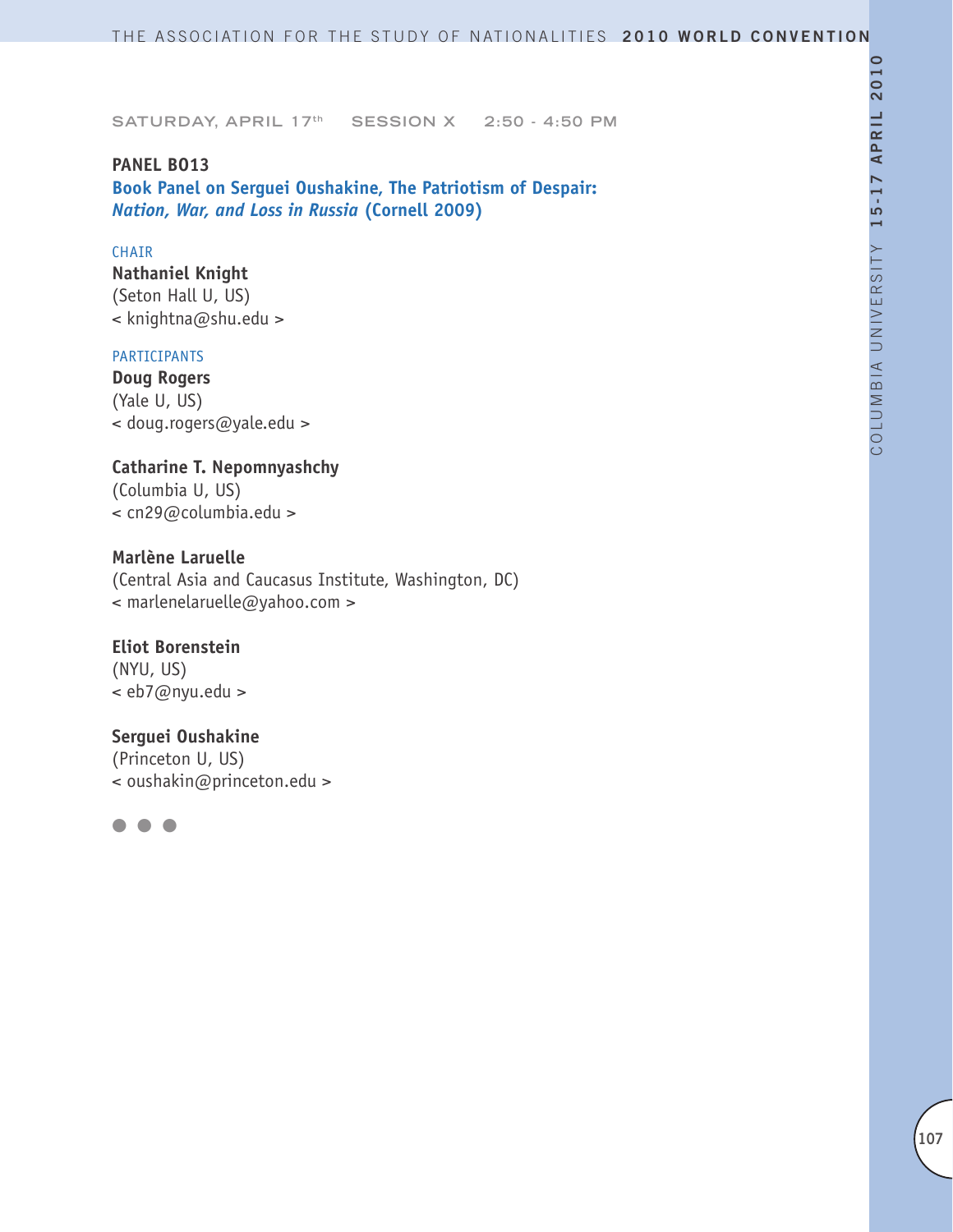#### PANEL CE8

*Nationalism, International Relations and Diplomacy*

#### **CHAIR**

**Kimana Zulueta-Fülscher** (Johns Hopkins U, US) < zulueta.fuelscher@gmail.com >

#### PAPERS

**Laura Cram James Mitchell** (U of Strathclyde, UK) < laura.cram@strath.ac.uk > < j.mitchell@strath.ac.uk > *Shifting Allegiances: A Comparative Study of Identification in Devolved and Integrated Polities* 

# **Kristine Mitchell**

(Dickinson College, US) < mitchelk@dickinson.edu > *Creating Europeans? ERASMUS University Student Exchange and European Identity* 

# **Kristina Mikulova**

(U of Oxford, UK) < kristina.mikulova@nuffield.ox.ac.uk > *Central Europe's Norm Enterpreneurs: The Role of Transnational Networks in the Foreign Policy-Making of Visegrad Countries*

#### **Geoffrey Krempa**

(U of Tennessee, US) < gkrempa@utk.edu > *When Nationalism Got in the Way: The Impact of the Historic Past on Polish and Hungarian National Strategy, 1938-1939* 

#### **Tsveta Petrova**

(Cornell U, US) < tap25@cornell.edu > *From Recipients to Donors: New Europe Promotes Democracy in the Neighborhood* 

#### DISCUSSANT

**Leocadia Diaz Romero** (U de Murcia, Spain) < leocadia.diaz@um.es >

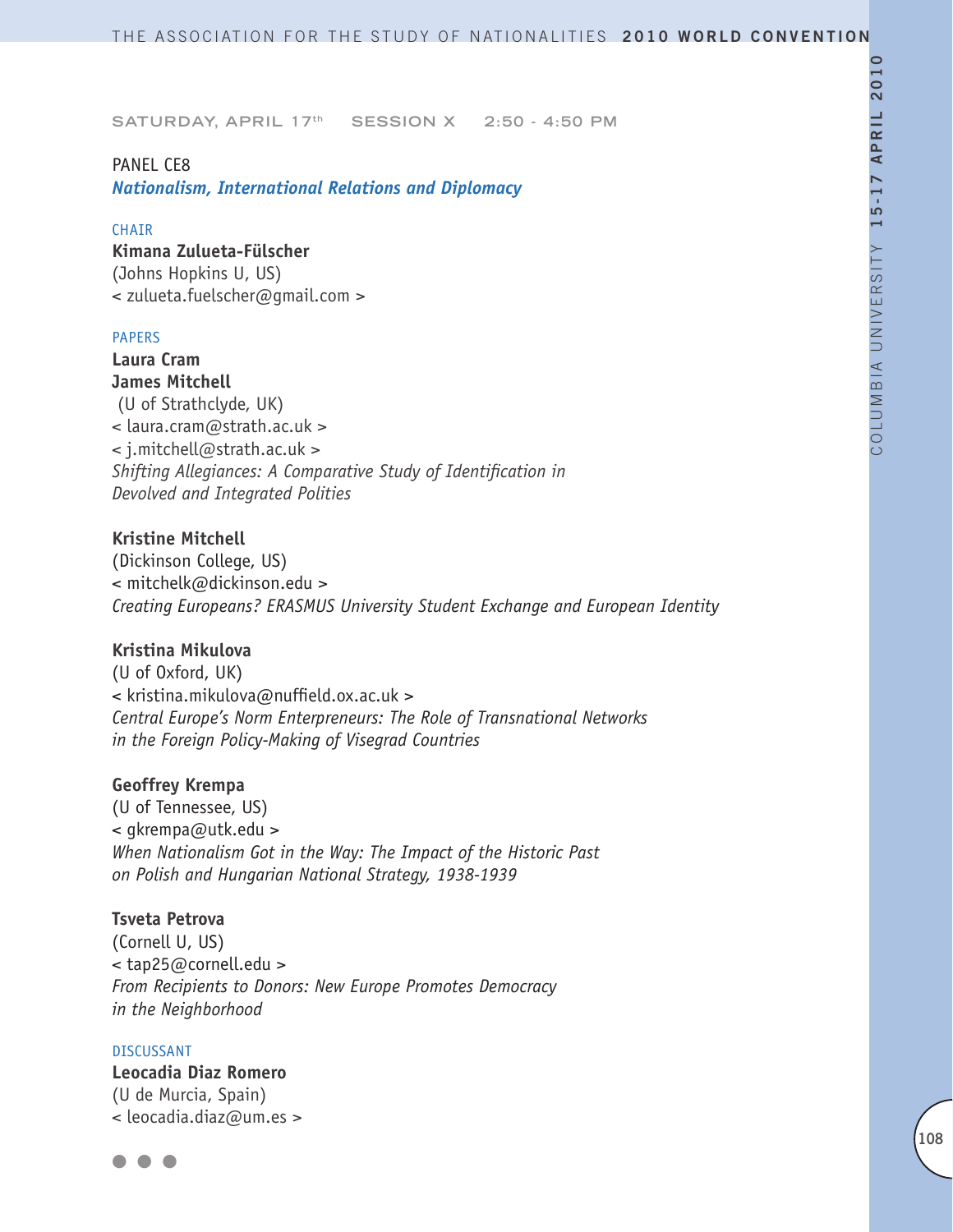#### **PANEL CE18**

*The Hows and Whys of Remembering in Romania* 

#### CHAIR

**Ravzan Sibii** (UMass Amherst, US) < razvan@comm.umass.edu >

#### PAPERS

**Michael Shafir** (U of Bucharest, Romania) < shafirm@euro.ubbcluj.ro > *History, Memory and Counter-Memory in Post-communist Romania*

## **Mihai Chioveanu**

(U of Bucharest, Romania) < mihai\_chiov@yahoo.co.uk > *Romania's Racial Dumping Ground. Explaining Transistria in the Context of the Nazi 'General Plan East'* 

## **Adrian Mihai Cioflanca**

(Xenopol History Institute, Iasi, Romania) < adrian\_cioflanca@yahoo.com > *Perceptions of Trauma. Interpretations of the Iasi Pogrom (June 1941) in Documents and Historiography*

#### DISCUSSANT

**Felicia Waldman** (U of Bucharest, Romania) < fwaldman@gmail.com >

l l l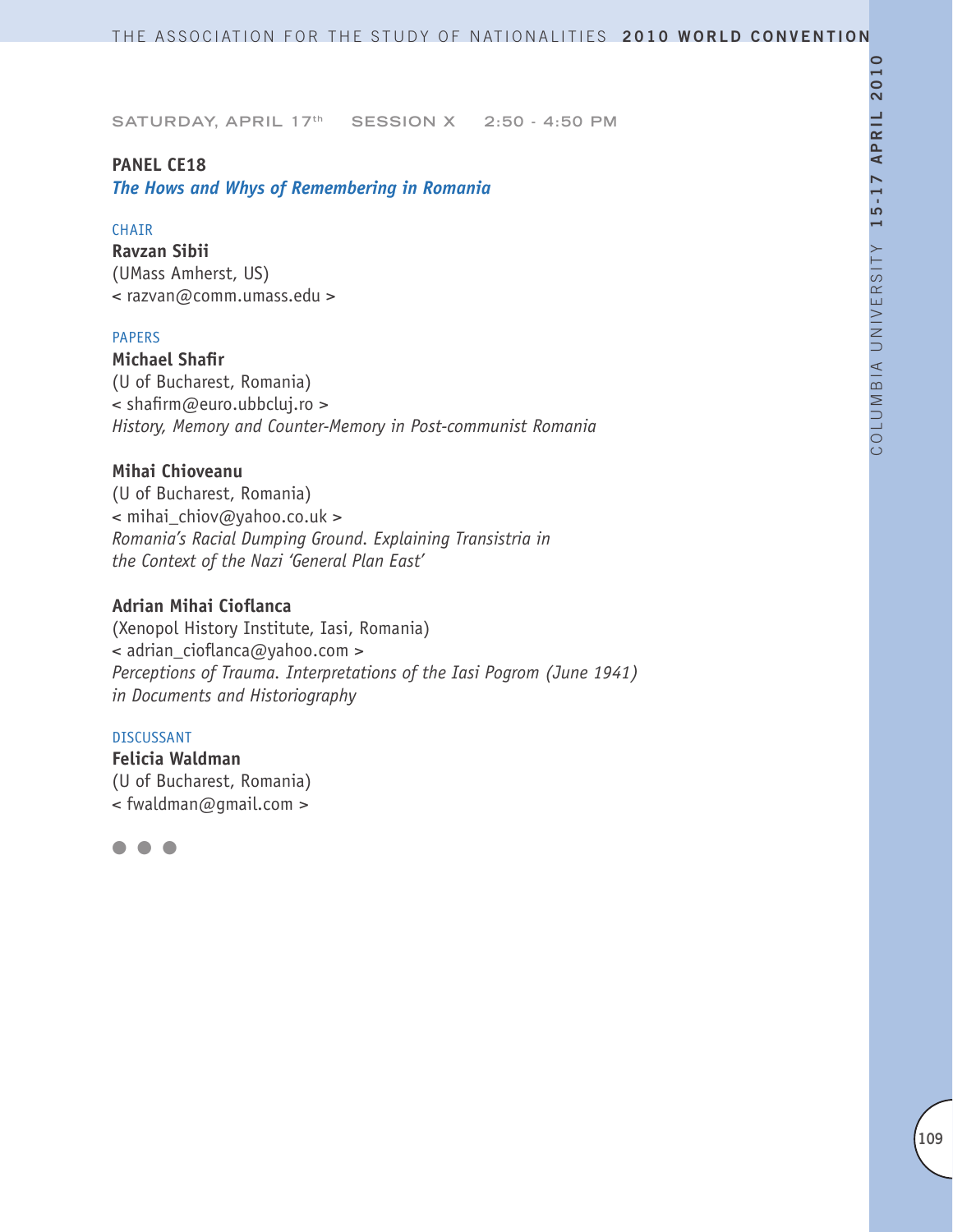## **PANEL EU3**

*State-NGO Relationship in Central Asia and Russia*

### CHAIR

**Rafis Abazov** (Columbia U, US) < ra2044@columbia.edu >

### PAPERS

**Leah Gilbert** (Georgetown U, US) < les29@georgetown.edu > *State Mobilization Strategies and Competition in Russia*

## **Kanykey Jailobaeva**

(U of Edinburgh, UK) < kanykey.jailobaeva@gmail.com > *The State-NGO Relationship in Kyrgyzstan: New Donor Strategies*

## **Erica Johnson**

(Georgetown U, US) < ejj22@georgetown.edu > *Authoritarian Survival and State-NGO Cooperation in Post-Soviet Central Asia*

#### DISCUSSANT

**Sean R. Roberts** (George Washington U, US) < seanrr@gwu.edu >



*FILM 9 + FILM 10*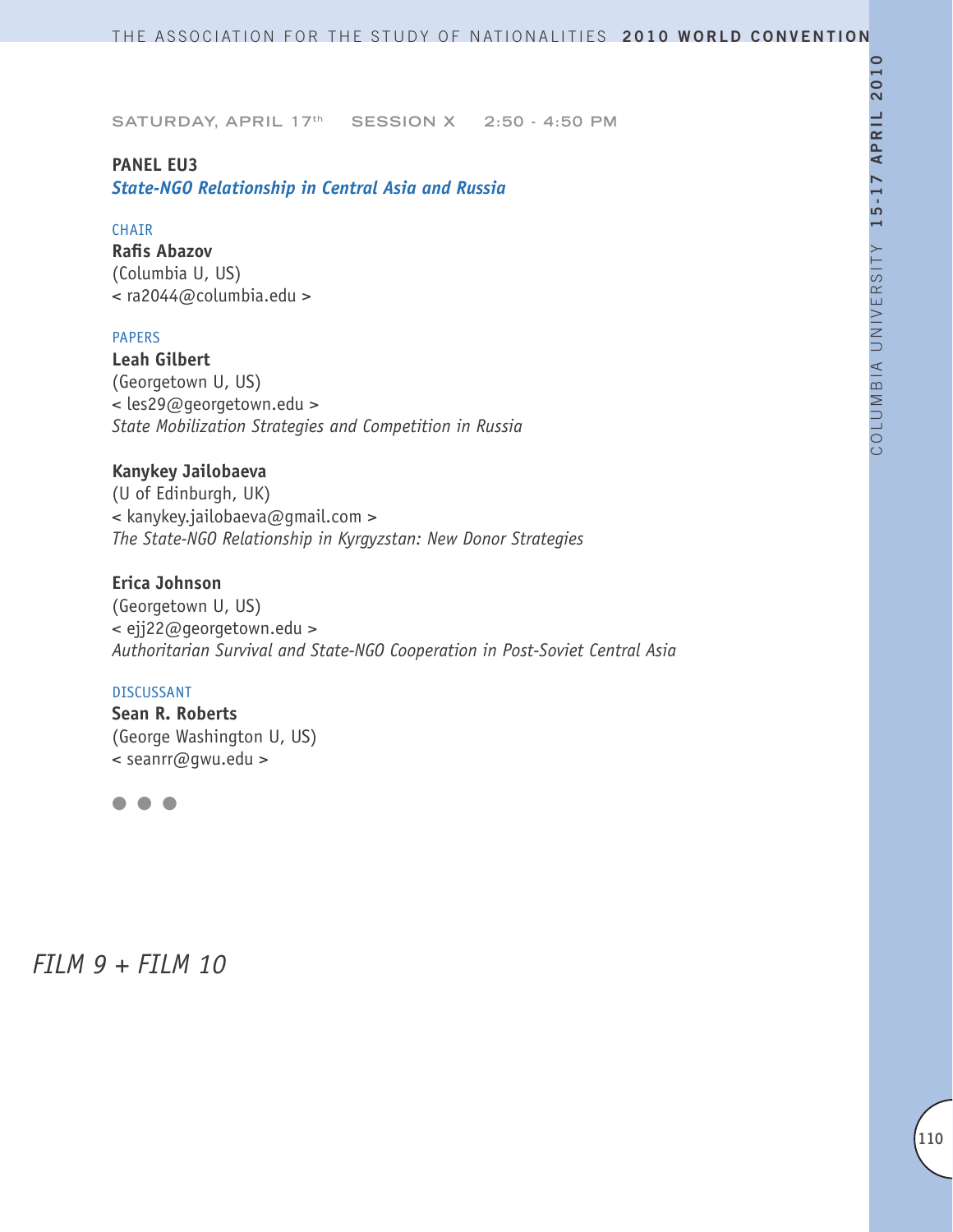### **PANEL K4**

*Political Opposition and Authoritarianism*

## **CHAIR**

**Cory Welt** (George Washington U, US) < cwelt@gwu.edu >

### PAPERS

**Jane Curry** (Santa Clara U, US) < jcurry@scu.edu > **Doris Godl** (U of Salzburg, Austria) < doris.goedl@salzburg.co.at > *The People's Revolutions in Serbia, Georgia and Ukraine: Nationalist Uprisings and Myths of National Glory* 

### **Jody LaPorte**

(U of California Berkeley, US) < jlaporte@berkeley.edu > *Access, Influence, and Mobilization: Managing the Opposition in Azerbaijan*

## **Dina Sharipova**

(Indiana U, US) < disharip@indiana.edu > *Change and Continuity: Ukraine and Kyrgyzstan After the Colored Revolutions*

#### DISCUSSANT

**Elise Giuliano** (Columbia U, US) < eg599@columbia.edu >

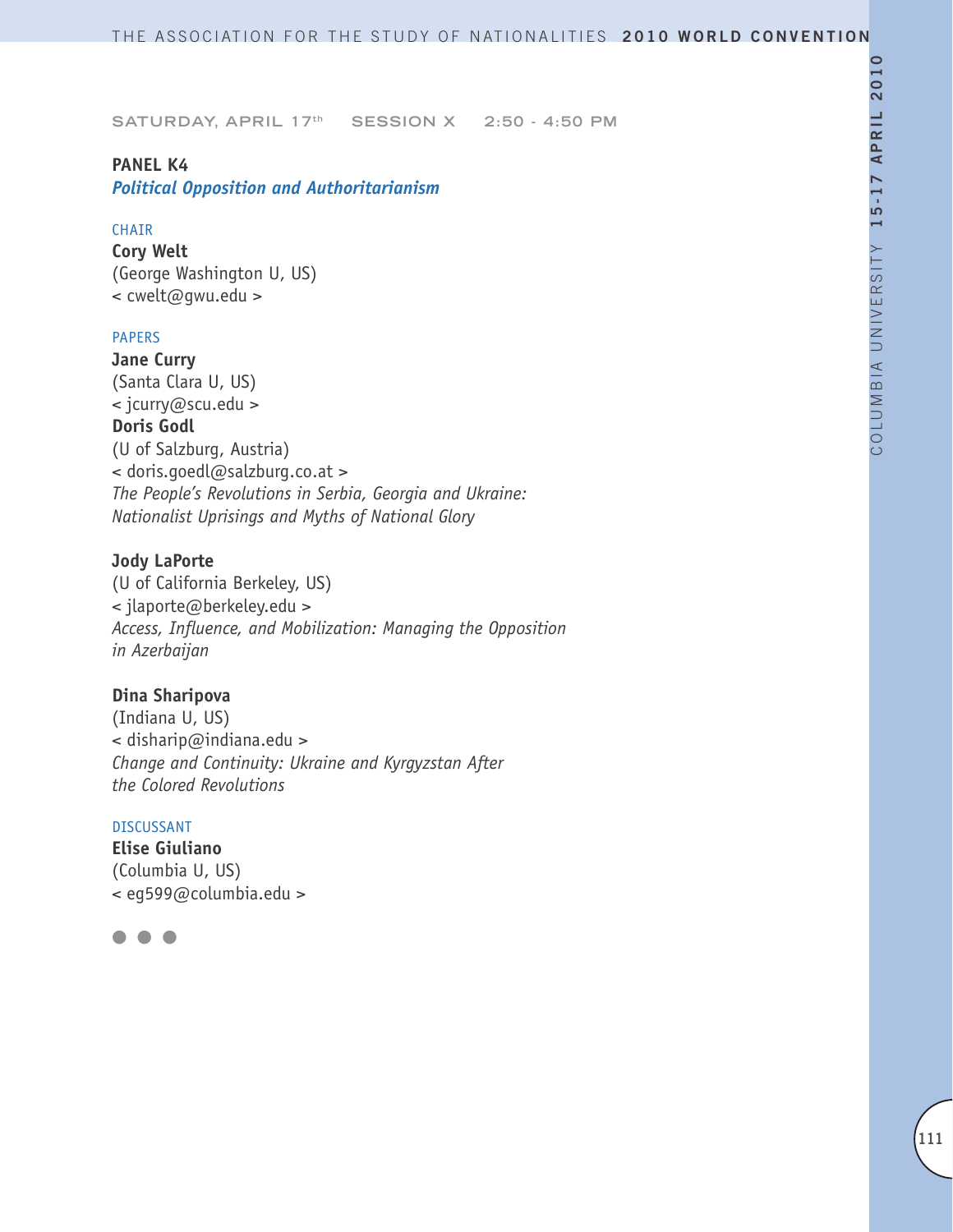### **PANEL K6**

*Chechnya: Enduring Shadows of Culture and Tradition*

### CHAIR

## **Irena Lasota**

(Institute for Democracy in Eastern Europe, Washington, DC, US) < irena.lasota@gmail.com >

### PAPER

**Lecha Ilyasov**

(LATTA, Chechnya, Russia) < lechailyasov@hotmail.com > *Chechen Ethical Codex - Quonahalla. It's Pre-Islamic Roots and Post-Soviet Endurance*

#### DISCUSSANTS

### **Khassan Baiev**

(International Committee for the Children of Chechnya, US) *The Impact of the Last Two Russian-Chechen Wars on Traditional Values* 

## **Yoav Karny**

(Journalist, Washington, DC) < karny@starpower.net >

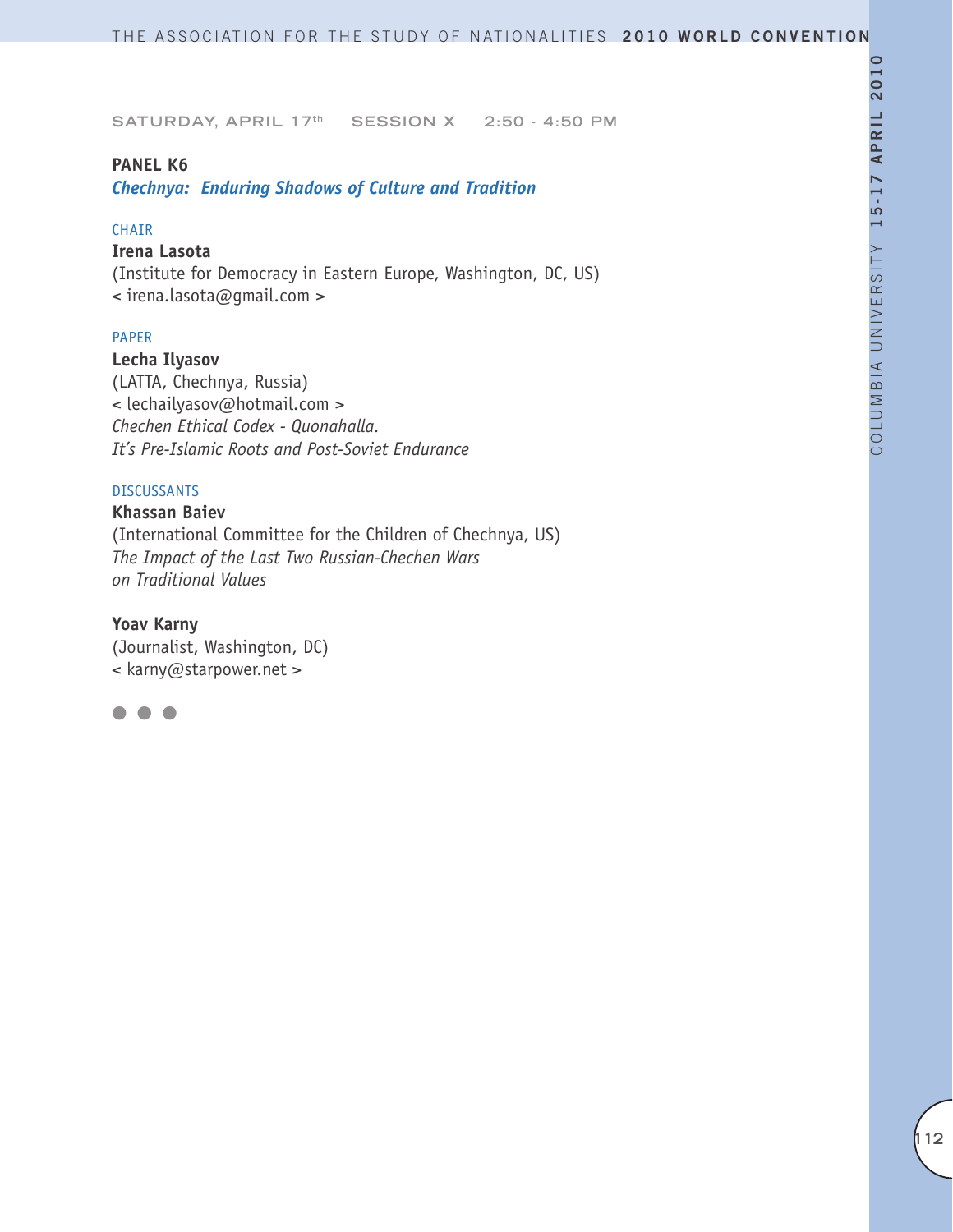## **PANEL R7** *Russian Cultural Space*

#### CHAIR

**Olga Gershenson** (UMass Amherst, US) < gershenson@judnea.umass.edu >

#### PAPERS

**Kristian Feigelson** (Sorbonne U, France) < kristian.feigelson@univ-paris3.fr > *Screen Memories in Russia*

### **Katherine Graney Katherine Morton**

(Skidmore College, US) < kgraney@skidmore.edu > < kmorton@skidmore.edu > *What Kind of EuroVision? The Eurovision Song Contest and the Reconfiguring of Europe as a Cultural Space in the Post-Soviet Era*

## **Sanna Turoma**

(Harriman Institute, Columbia U, US) < st2626@columbia.edu > *Imperiia Re/Constructed: Narratives of Space and Nation in Late Soviet Russian Writing*

#### **Veronika Duprat-Kushtanina**

(EHESS, France) < veronika.kushtanina@gmail.com > *The USSR since the 1930s: A Policy of Forgetting*

#### DISCUSSANT

**Rebecca Stanton** (Barnard College, US) < rstanton@barnard.edu >

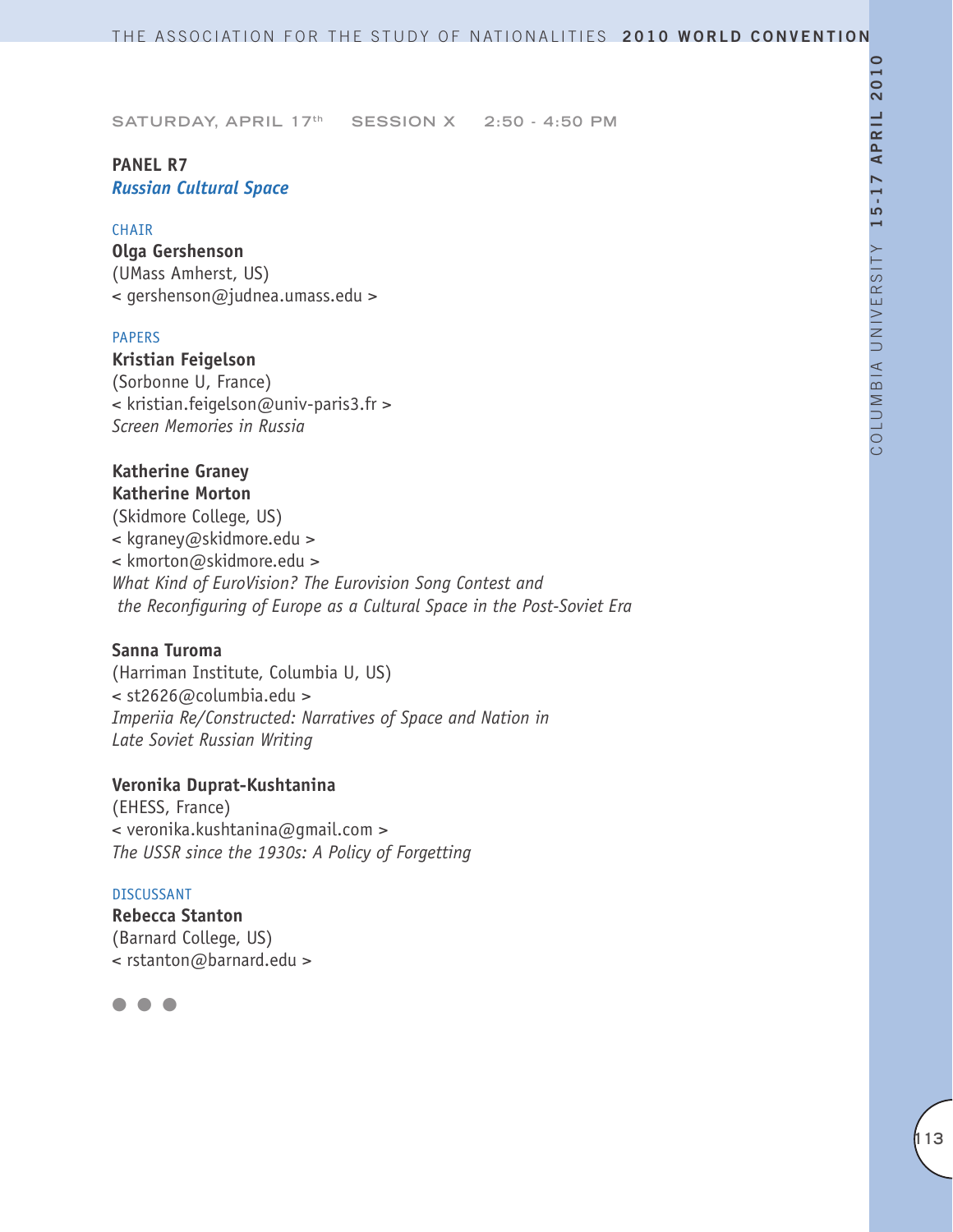## **PANEL TH11 (Workshop)** *How To Get your Article Published?*

# CHAIR

**TBA**

## PARTICIPANTS

**Florian Bieber** (U of Kent, Canterbury, UK) <bieberf@gmx.net > *Editor of Nationalities Papers*

## **Stefan Wolff**

(U of Birmingham, UK) < stefan@stefanwolff.com > *Editor of Ethnopolitics*

## **Gerald Dorey**

(Taylor & Francis, UK) < Gerald.Dorey@tandf.co.uk > *Publisher of Nationalities Papers and Ethnopolitics*

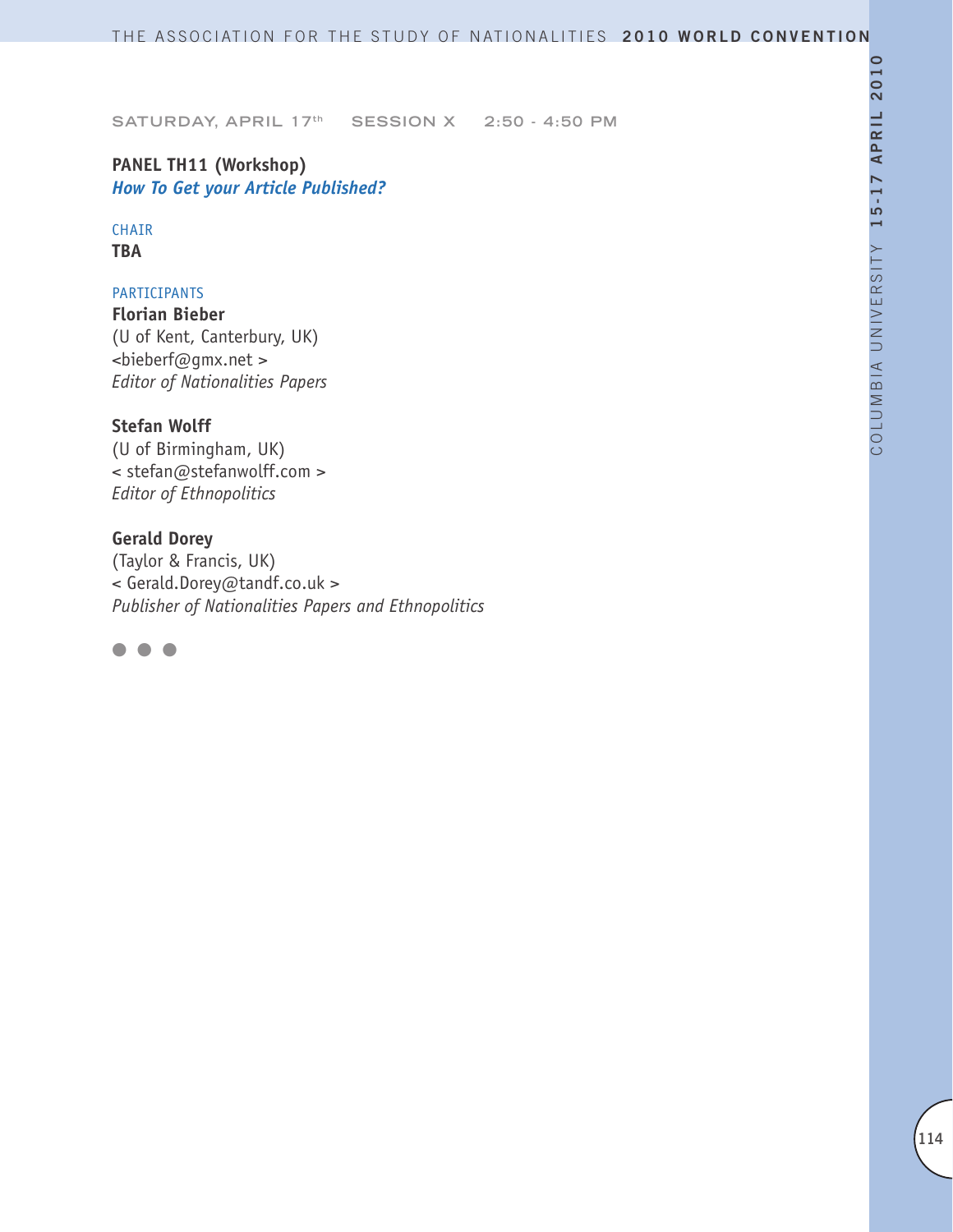### **PANEL TK1**

*The Nation Versus the State in Turkey*

#### CHAIR

**Guldem Gokcek** (NYU, US) < gg6@nyu.edu >

#### PAPERS

**Sener Akturk**  (Harvard U, US) < akturk@fas.harvard.edu > *Fourth Style of Politics: Turkish Eurasianism as a Pro-Russian and Statist Ideology in Comparative Perspective*

### **Tamer Balci**

(U of Texas Pan American, US) < tbalci@utpa.edu > *The Rise and Fall of the Nine Lights Ideology*

## **Gulnur Aybet**

(U of Kent, UK) < g.aybet@kent.ac.uk > **Haluk Üçel** (Bilgi U, Turkey) < haluku@bilgi.edu.tr > *The Invisible Minority of Turkish Istanbulites* 

### DISCUSSANT

**David Crowe** (Elon U, US) **<** crowed@elon.edu >

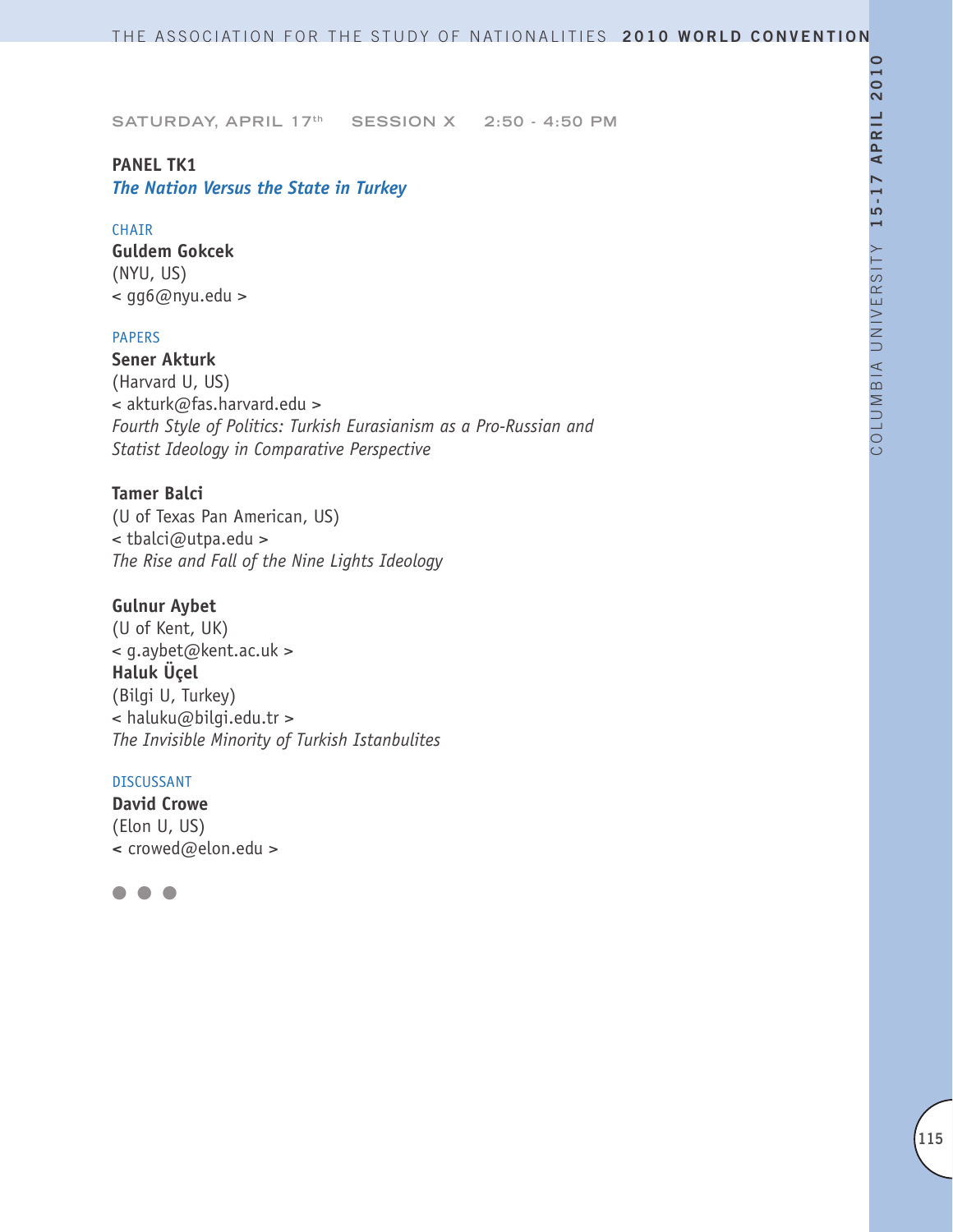### **PANEL U10**

*Identity and Resistance in Ukraine's Southwestern Borderlands*

#### CHAIR

**Anna Procyk** (Kingsborough College, CUNY, US) < aprocyk@kbcc.cuny.edu >

#### PAPERS

**Matthew Pauly** (Michigan State U, US) < paulym@msu.edu > *Duty Bound: Odesa Teachers and the Ukrainain-Language School in the 1920s* 

## **Jessica Allina-Pisano**

(U of Ottawa, Canada) < jallinap@uottawa.ca > *Rural Political Economy, Non-Participation, and Cultural Survival in theImperial Periphery: Collectivization in the Soviet Magyar Borderlands, 1945-1950*

### **Steven Seegel**

(U of Northern Colorado, US) < steven.seegel@unco.edu > *Nationalities or National Self-Determination? Central European State-building Contexts for the Cartography of Poland and Ukraine in 1918-1919*

#### DISCUSSANT

**Zenon Wasyliw** (Ithaca College, US) < wasyliw@ithaca.edu >

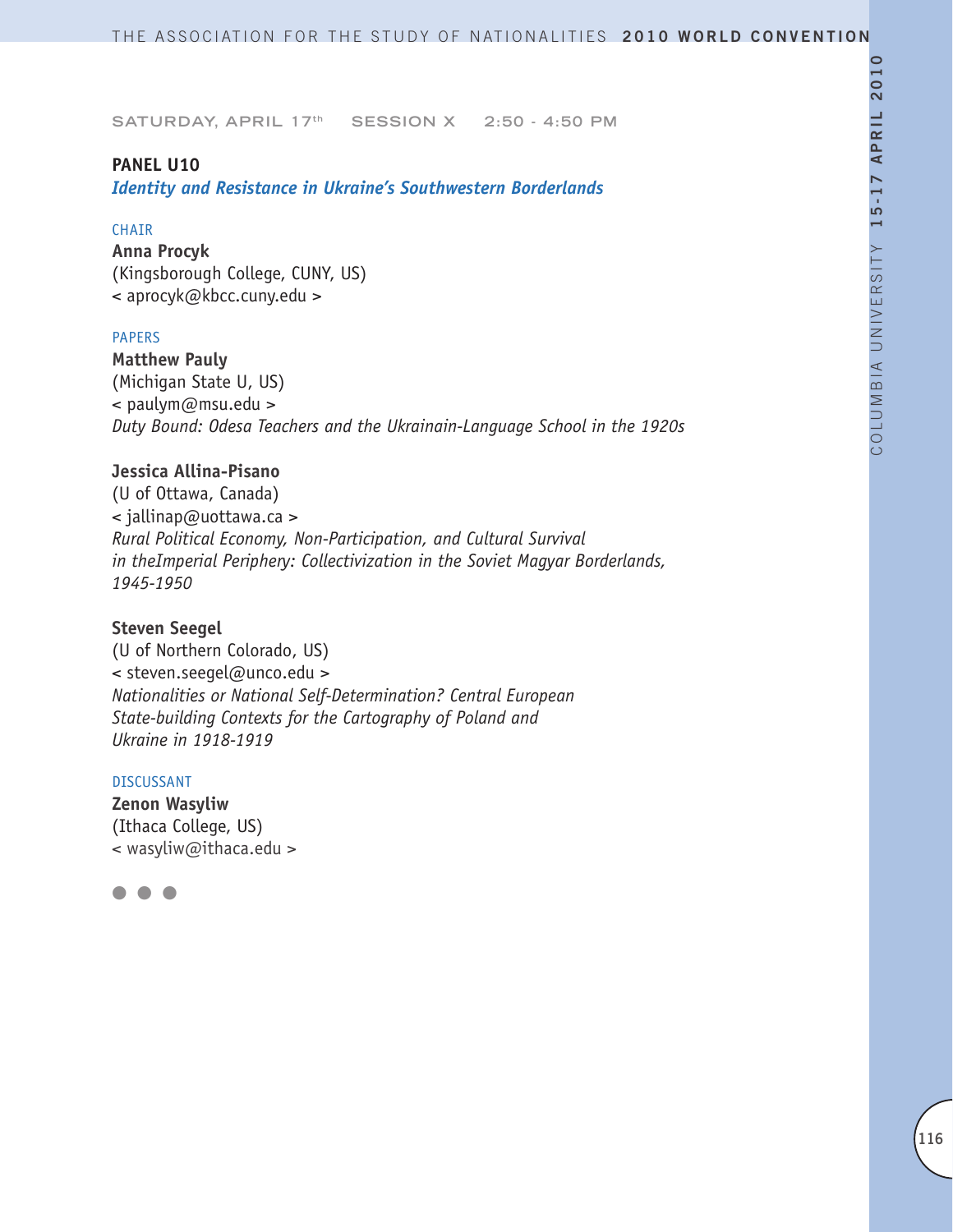## **PANEL BK6**

*The Legacy of Communism and Identity Construction in the Balkans* 

## **CHAIR**

**Anna DiLellio** (New School U, US) < annadilellio@hotmail.com >

## PAPERS

**Elidor Mehilli**  (Princeton U, US) < emehilli@princeton.edu > *National Roads to Socialism? Albania under Enver Hoxha and the Yugoslav Dilemma, ca. 1956*

## **Iva Lucic**

(Uppsala U, Sweden) < iva.lucic@hist.uu.se > *Historians in the Service of the Nation: Historians' Articulation of the Bosnian Muslim National Identity in 1968-1972*

## **Tamara Pavasovic Trost**

(Harvard U, US) < tpavasov@fas.harvard.edu > *History Textbooks as Sites of Construction and Contestation: Bosnia, Croatia, and Serbia 1974-2008*

## **Anika Bishka**

(U of Illinois at Chicago, US) < abishk2@uic.edu > *The Hours of Midday: On the Constitution of Serbian and Kosovar Identity*

#### DISCUSSANT

**Ines Murzaku** (Seton Hall U, US) < murzakui@shu.edu >

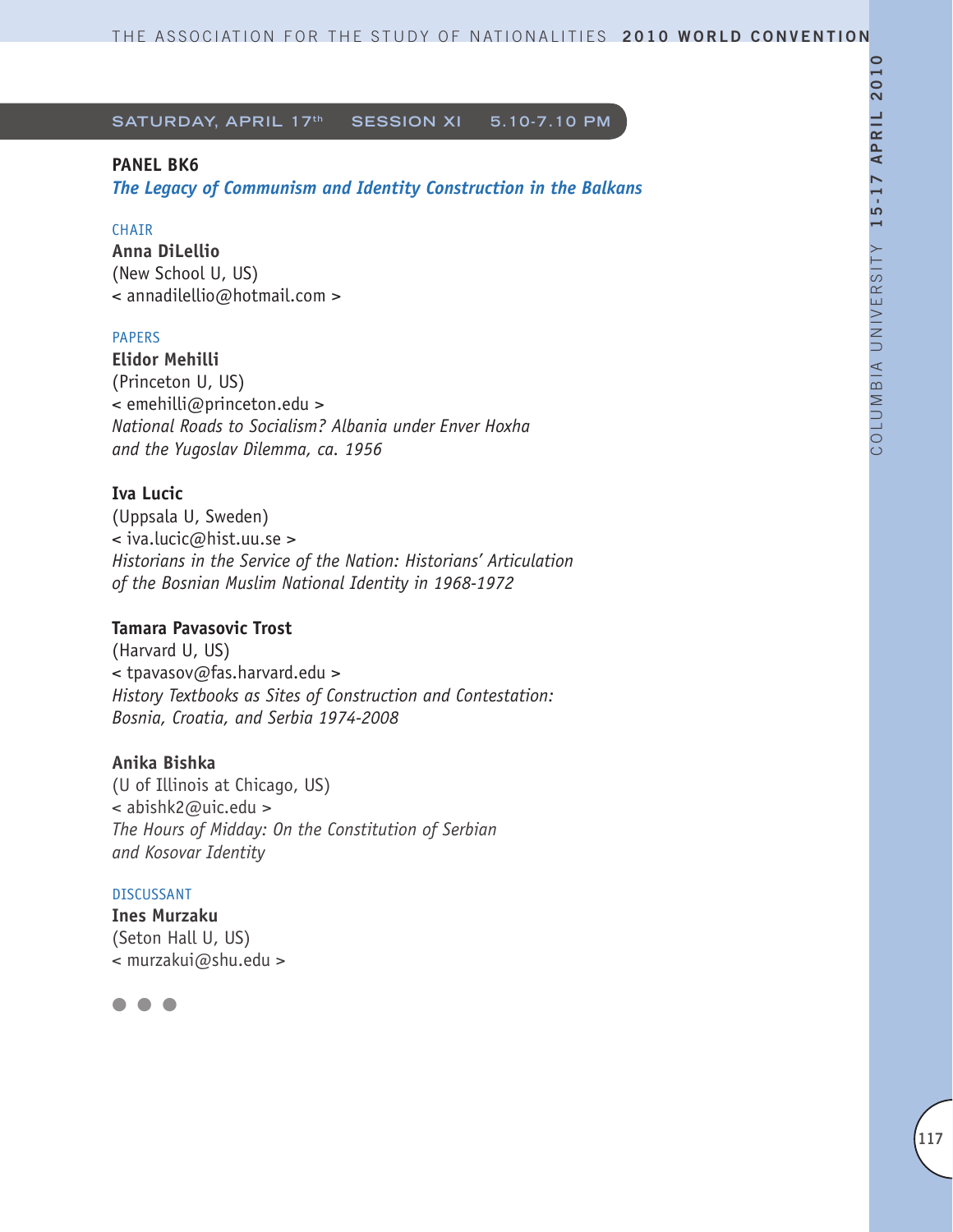#### **PANEL BK16**

*The Balkans and The Challenge to European Citizenship*

### **CHAIR**

**Kriss Ravetto-Biagioli** (U of Edinburgh, UK) < gojko@earthlink.net >

#### PAPERS

**Barbara Beznec Andrej Kurnik** (U of Ljubljana, Slovenia) < barbara.beznec@gmail.com > < andrej.kurnik@fdv.uni-lj.si > *Migrant Worker's Struggles and Citizenship in Post-Yugoslavia*

## **Maple Razsa**

(Colby College, US) < mjrazsa@colby.edu > *The Erased: From Statelessness to Insurgent Citizenship in Slovenia* 

### **Demet Yalcin Mousseau**

(Koc U, Turkey) < dyalcin@ku.edu.tr > *Transnational Regulation of Ethnic Conflict: The EU and Turkish-Greek Relations Regarding Ethnic Minorities* 

#### DISCUSSANT

**Dusan Bjelic** (U of Southern Maine, US) < bjelic@maine.edu >

l l l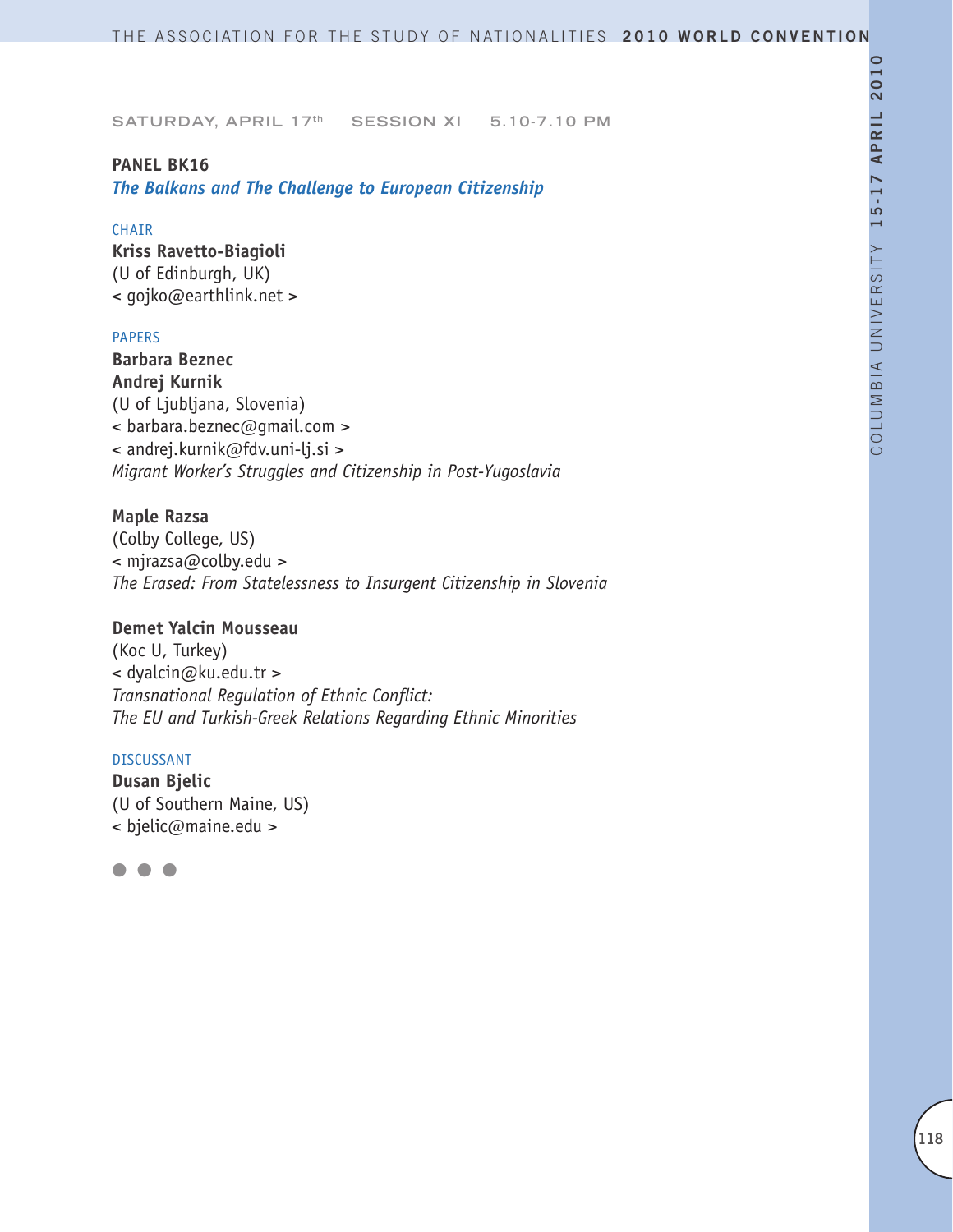**PANEL BO7 Book Panel on Edward Schatz, ed.,** *Political Ethnography: What Immersion Contributes to the Study of Power*  **(Chicago, 2009)**

#### CHAIR

**Zsuzsa Csergo** (Queen's U, Canada) < csergo@queensu.ca >

#### PARTICIPANTS

**Chip Gagnon** (Ithaca College, US) < vgagnon@ithaca.edu >

## **Dorian Warren**

(Columbia U, US) < dw2288@columbia.edu >

### **Jessica Allina-Pisano**

(U of Ottawa, Canada) < jallinap@uottawa.ca >

## **Timothy Pachirat**

(New School U, US) < pachirat@newschool.edu >

### **Edward Schatz**

(U of Toronto, Canada) < ed.schatz@utoronto.ca >

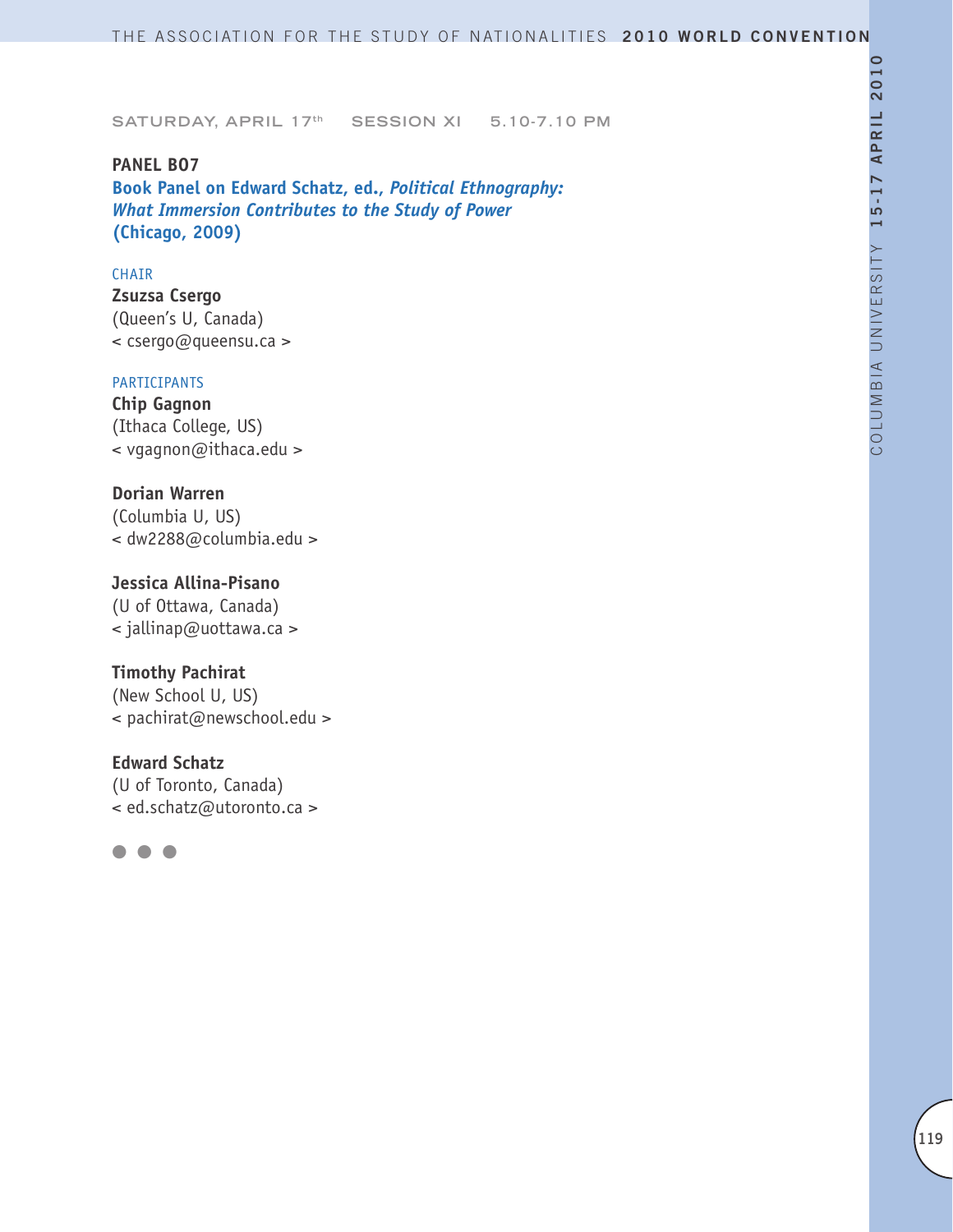**PANEL BO8 Book Panel on** *Holly Case, Between States: The Transylvanian Question and the European Idea during World War II*  **(Stanford 2009)**

#### CHAIR

**Florian Bieber** (U of Kent, Canterbury, UK) <bieberf@gmx.net >

#### PARTICIPANTS

**Charles King** (Georgetown U, US) < kingch@georgetown.edu >

### **Istvan Deak**

(Columbia U, US) < id1@columbia.edu >

### **Irina Livezeanu**

(U of Pittsburgh, US) < irinal@pitt.edu >

## **Holly Case**

(Cornell U, US) < hac27@cornell.edu >

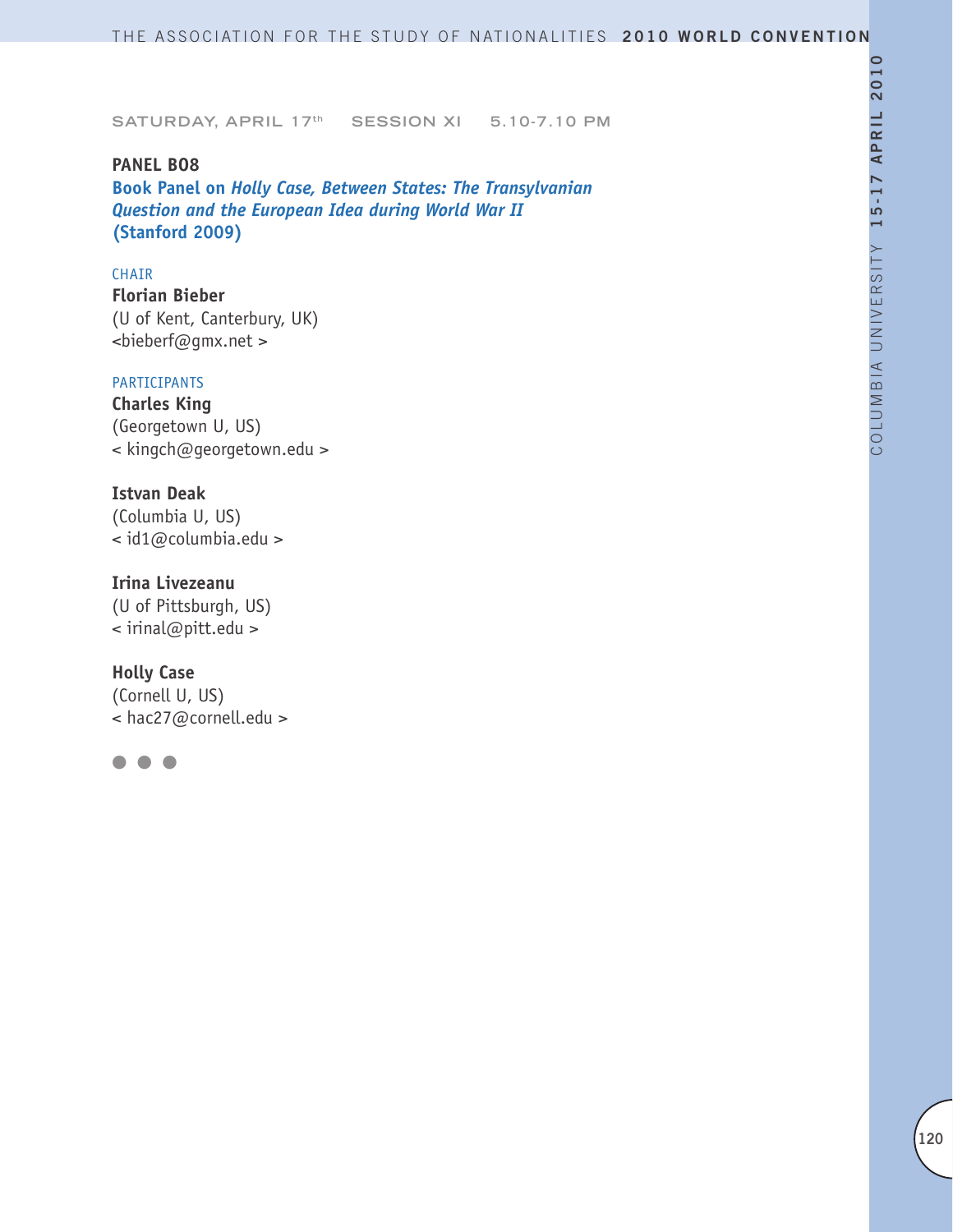### **PANEL CE6**

*The Quest for a German Identity*

### **CHAIR**

### **Roland Spickermann** (U of Texas, Permian Basin, US)

< spickermann\_r@utpb.edu >

#### PAPERS

**Kevin Cramer** (Indiana U, US) < kcramer@iupui.edu > *The Politics of Piety: The Philanthropic Work of the Gustav Adolf Association in the German Diaspora, 1832-1945*

**David Hamlin** (Fordham U, US) < hamlin@fordham.edu > *Ambivalent Ethnography and Occupation: Germans in Romania in World War I*

### **Bradley Nichols**

(U of Tennessee, US) < bnichol6@utk.edu > *Lost Blood in the East: Nazi Germanization Policy, 1940-1942*

**Tereza Novotna**

(Boston U, US) < tnovotna@bu.edu > *History, Politics, and Memory: The Fall of the Berlin Wall Twenty Years After*

#### DISCUSSANT

**Robert Nelson** (U of Windsor, Canada) < rnelson@uwindsor.ca >

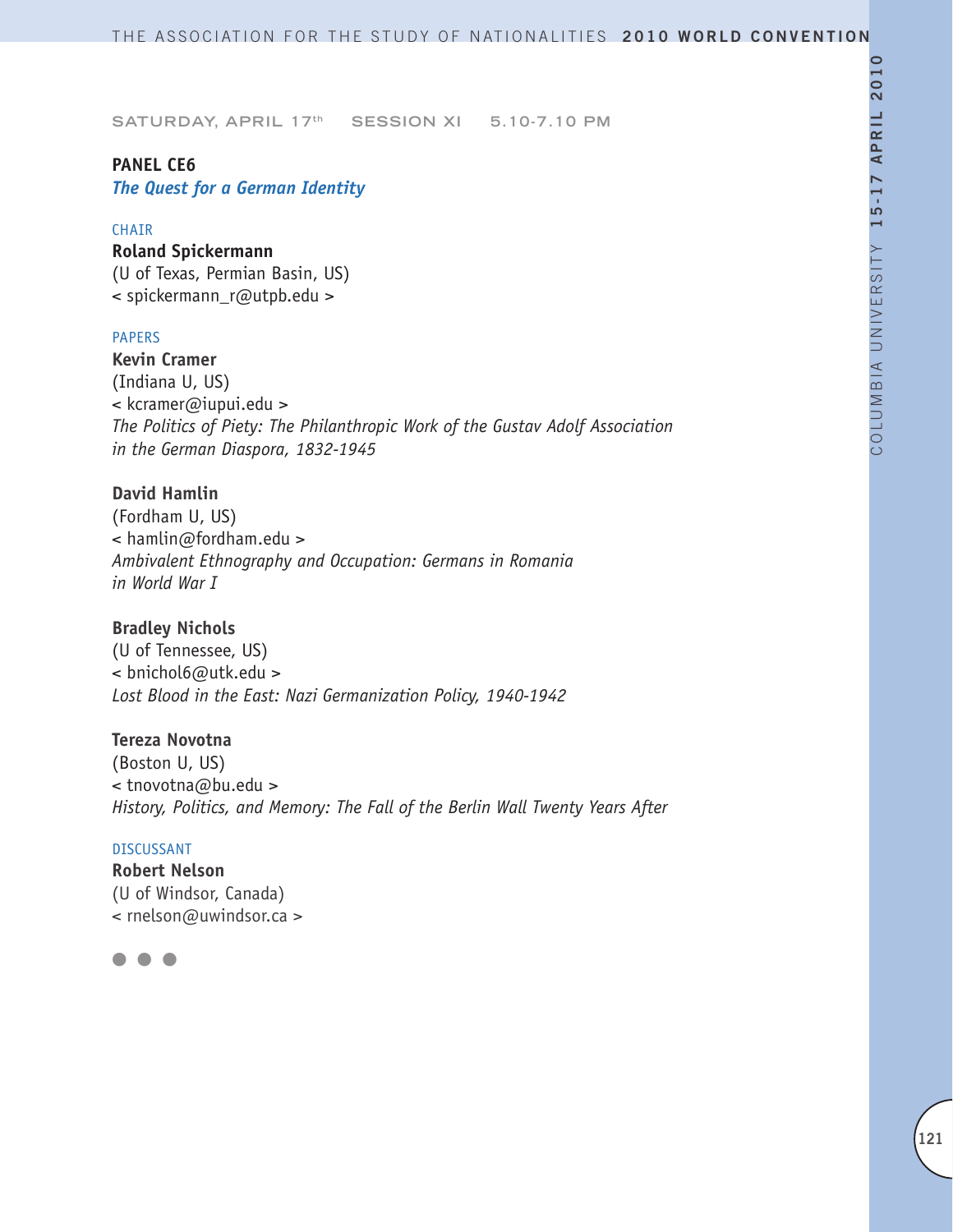#### **PANEL CE13**

*Forced Population Movements in Eastern Europe from the Balkan Wars to World War II* 

### CHAIR

**Paula Pickering** (College of William and Mary, US) < pmpick@wm.edu >

### PAPERS

**Theodora Dragostinova** (Ohio State U, US) < dragostinova.l@osu.edu > *Unmixing the Ottoman Borderlands: Early Prototypes of Population Exchange in the Balkans, 1913-1923* 

### **Vladimir Solonari**

(U of Central Florida, US) < vsolonar@mail.ucf.edu > *Population Exchange - Ethnic Cleansing - Genocide: The Politics of Ethnic Purification in World War II Romania*

## **David Gerlach**

(St. Peter's College, US) < davidwgerlach@gmail.com > *Forced Migration, Re-Emigration and Ethnic Cleansing after World War II: The Volhynian Czechs*

### DISCUSSANT

**Harris Mylonas** (George Washington U, US) < mylonas@gwu.edu >

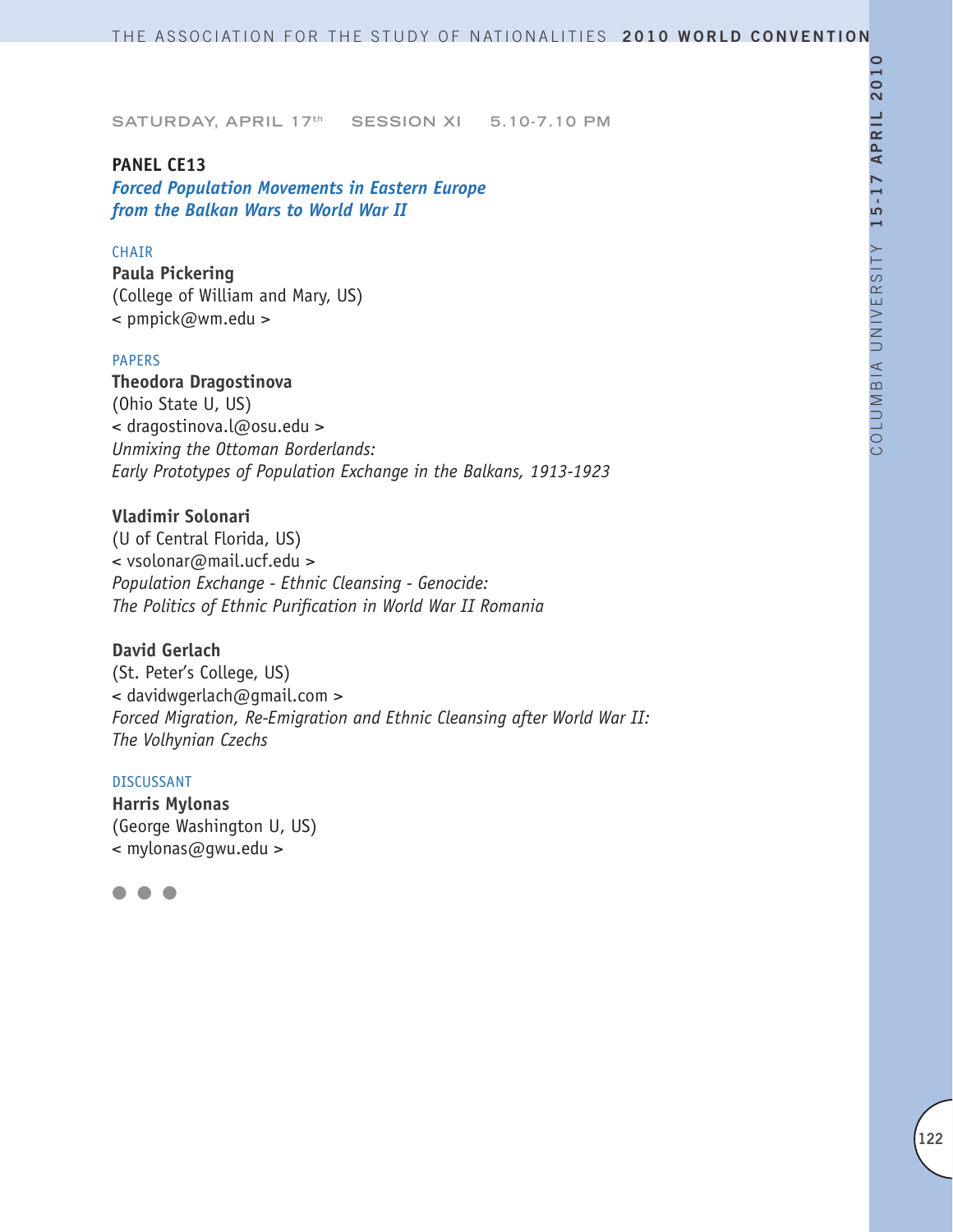#### **PANEL EU6**

*State- and Nation-Building Kazakhstan and Kyrgyzstan*

#### CHAIR

#### **Erica Marat**

(Voice of America's Russian Service, Washington, DC, US) < erica.marat@googlemail.com >

#### PAPERS

**Aziz Burkhanov** (Indiana U, US) < aziburkh@umail.iu.edu > *Paradoxes of Ethnicity and Identity Policies in Kazakhstan: "Nationalizing Nationalism" or "Nationalism by Inertia"*

#### **Adrien Fauve**

(SciencesPo, Paris, France) < adrien.fauve@sciences-po.org > *Mind the Map! Visualizing Territorial Identity Narratives in Astana*

#### **Mateusz Laszczkowski**

(Max Planck Institute, Germany) *< laszczkowski@eth.mpg.de > Where Shrek Meets the President: The Aestheticization of Politics in Astana*

#### **Alan DeYoung**

(U of Kentucky, US) < ajdey@uky.edu > *Competing for Students in the Kyrgyz Higher Education Market: How International Universities Position Themselves in Bishkek City*

#### **Danzan Narantuya**

(National U of Mongolia, Ulan Bator) < dnaran608@yahoo.coml > *Culture, History and Gender in 20th Century Mongolia*

#### DISCUSSANT

**Alima Bissenova** (Cornell U, US) < azb3@cornell.edu >

## $\bullet$   $\bullet$

*FILM 11 + FILM 12*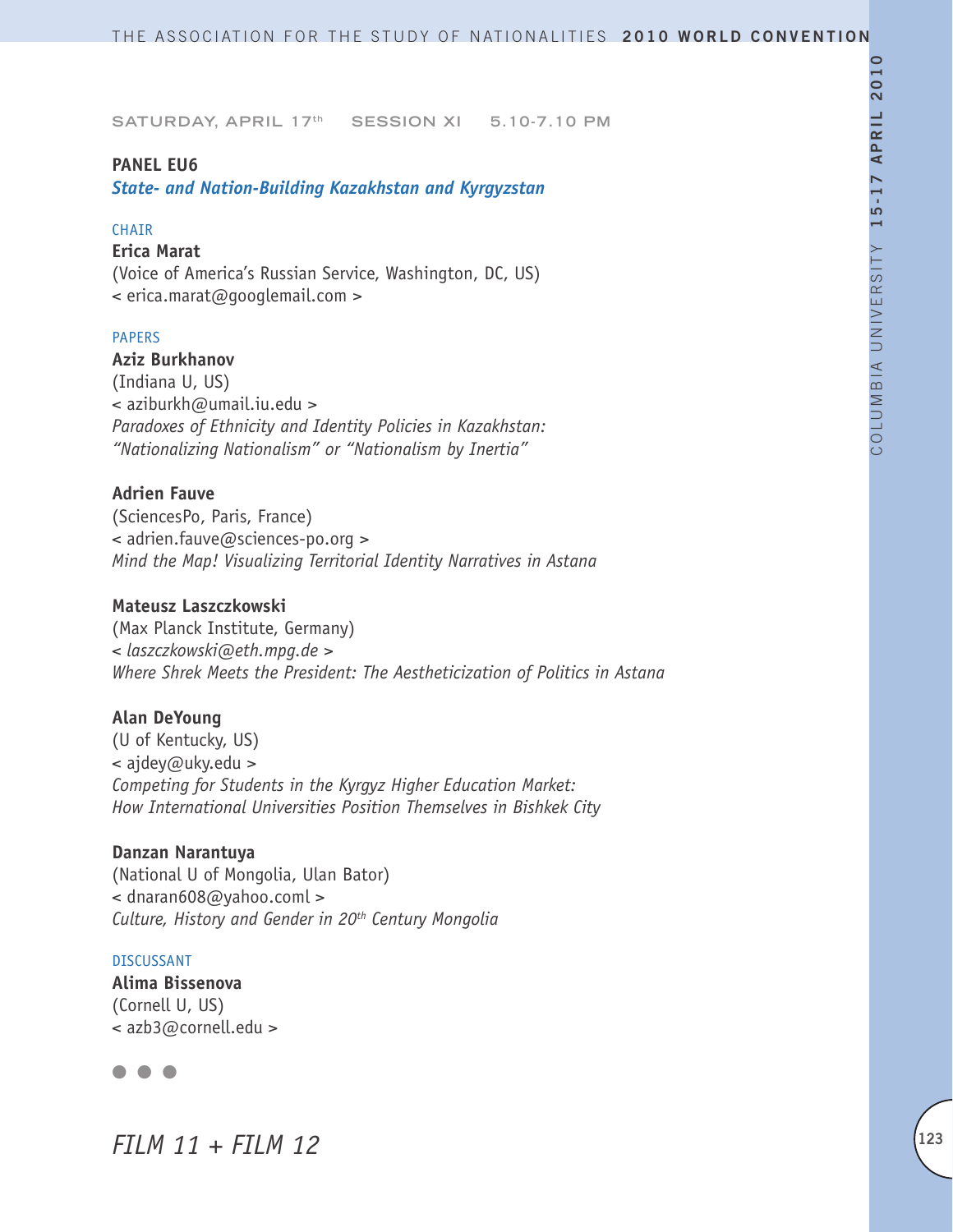### **PANEL K8**

*Paths to Peace in the Caucasus: Perspectives from and on South Ossetia, Abkhazia, and Georgia*

#### **CHAIR**

**Jenik Radon** (Columbia U, US) < jr2218@columbia.edu >

### **PAPERS**

**Volker Jacoby** (Independent Researcher) < volker.jacoby@gmail.com > *Georgia: Layers of Conflicts and Prospects for Peace-building*

## **Mikheil Mirziashvili**

(Crisis Management Initiative, Brussels, Belgium) < mikheil@osgf.ge > *Civil Organizations, Peace Initiatives, and Challenges in the South Caucasus*

### **Donnacha Ó Beacháin**

(Dublin City U, Ireland) *< donnacha.obeachain@dcu.ie > Dynamics of Domestic Politics in Abkhazia* 

### **Iraklii Khintba**

(Abkhaz State University/Centre for Humanitarian Programmes, Sukhum/i) < ikhintba@gmail.com> *Title TBA*

**Liana Kvarchelia** (Center for Humanitarian Programs, Sukhum/i) < lkvarchelia@yahoo.com > *Opportunities and Limitations of Civil Society in Transforming Conflicts*

#### DISCUSSANT

**Rajen Parekh**  (Columbia U, US) < rsp3@columbia.edu >

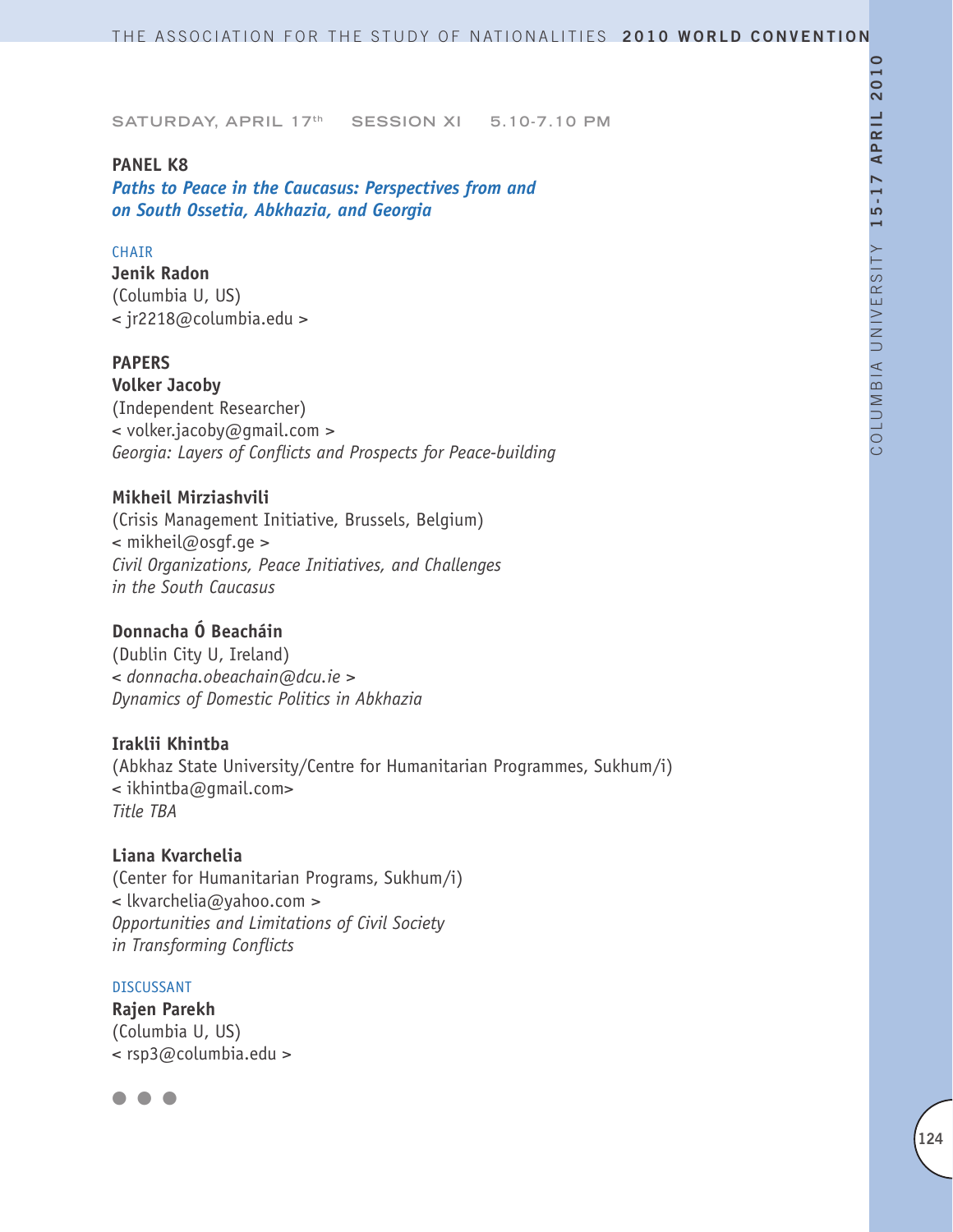## **PANEL R4**

*Russian Energy and Foreign Policy*

### CHAIR

**Adil Baguirov** (MGIMO, Russia) < baguirov@gmail.com >

### PAPERS

**Philip Hanson** (Royal Institute of International Affairs, UK) < hansonphl@aol.com > *Russia as a Player in the Twenty-First Century Economy* 

## **Richard Connolly**

(U of Birmingham, UK) < r.connolly@bham.ac.uk > *Russia's Place in a Multi-Polar World*

## **Stacy Closson**

(Woodrow Wilson International Center for Scholars, US) < stacy.closson@wilsoncenter.org > *Russian Energy Empire?: Legacies of the Soviet Union* 

## **Boris Barkanov**

(UC Berkeley, US) < barkanov@berkeley.edu > *From Apprentice to Mercantilist: Sovereignty over Gas Markets and the Transformation of Russian State Identity*

#### DISCUSSANT

**Robert Orttung** (Resource Security Institute, Arlington, VA, US) < rorttung@gmail.com >

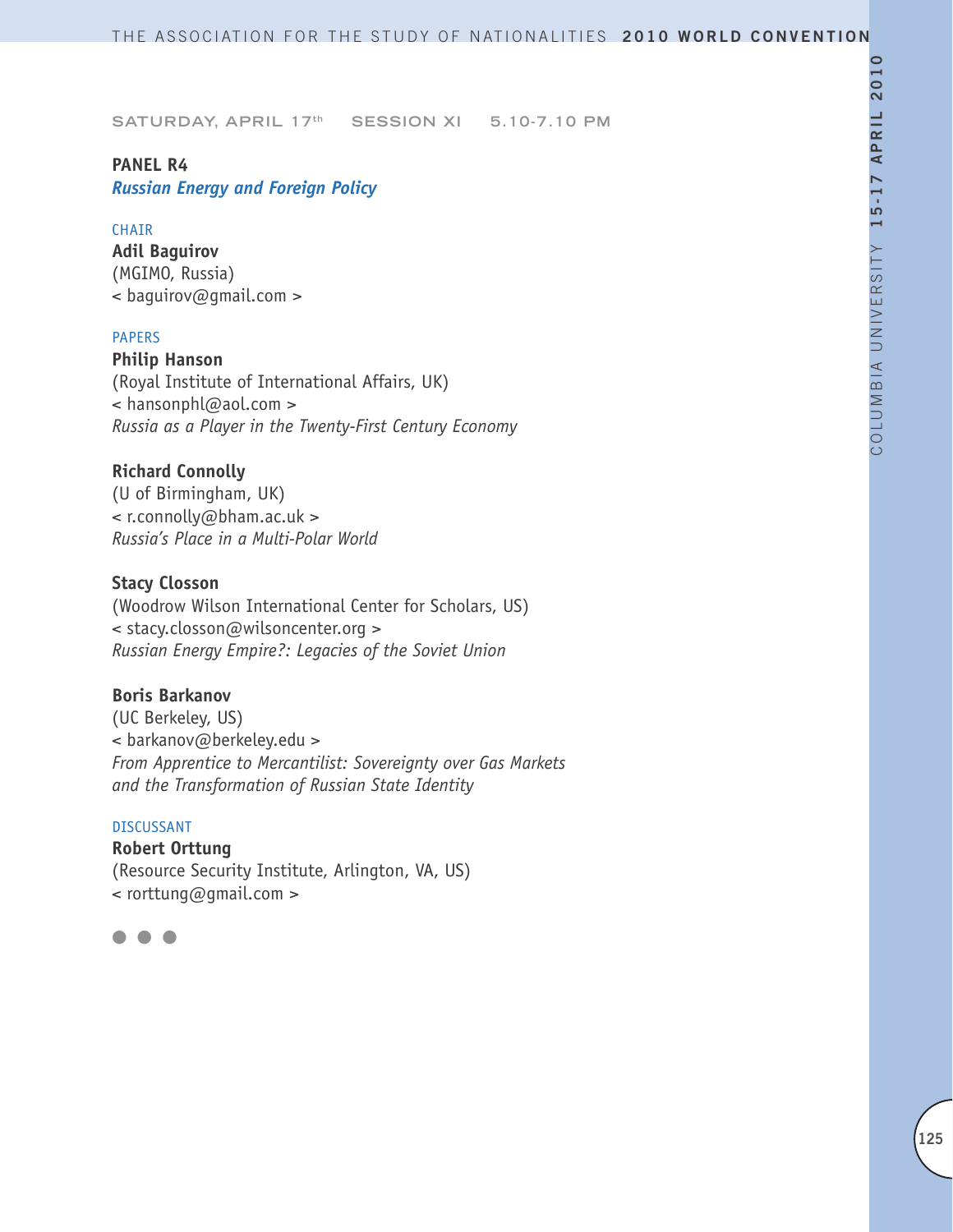#### **PANEL TH4**

*Theoretical Reflections on Ethnicity and Nationalism in Divided Societies in Europe and Asia*

### **CHAIR**

## **Matteo Fumagalli**

(Central European University, Budapest, Hungary) < fumagallim@ceu.hu >

### PAPERS

**Youngmi Kim** (Central European University, Budapest, Hungary) < kimy@ceu.hu > *The South-South Conflict in the Republic of Korea: Regional or National?*

### **Robert Sata**

(Central European University, Budapest, Hungary) < satar@ceu.hu > *A Divided United: Diversity and Europeanization in Hungary*

## **Stela Garaz**

(Central European University, Budapest, Hungary) < pphgas01@ceu-budapest.edu > *Exploring the Link Between the Horizontally Concentrated Power and Ethnic Mobilization in Transition* 

### **Beata Huszka**

(Central European University, Budapest, Hungary) < ipphub01@ceu-budapest.edu > *Secessionist Framing: A Theoretical Approach*

#### DISCUSSANT

**Elise Langan** (NYU, US) < el8@nyu.edu >

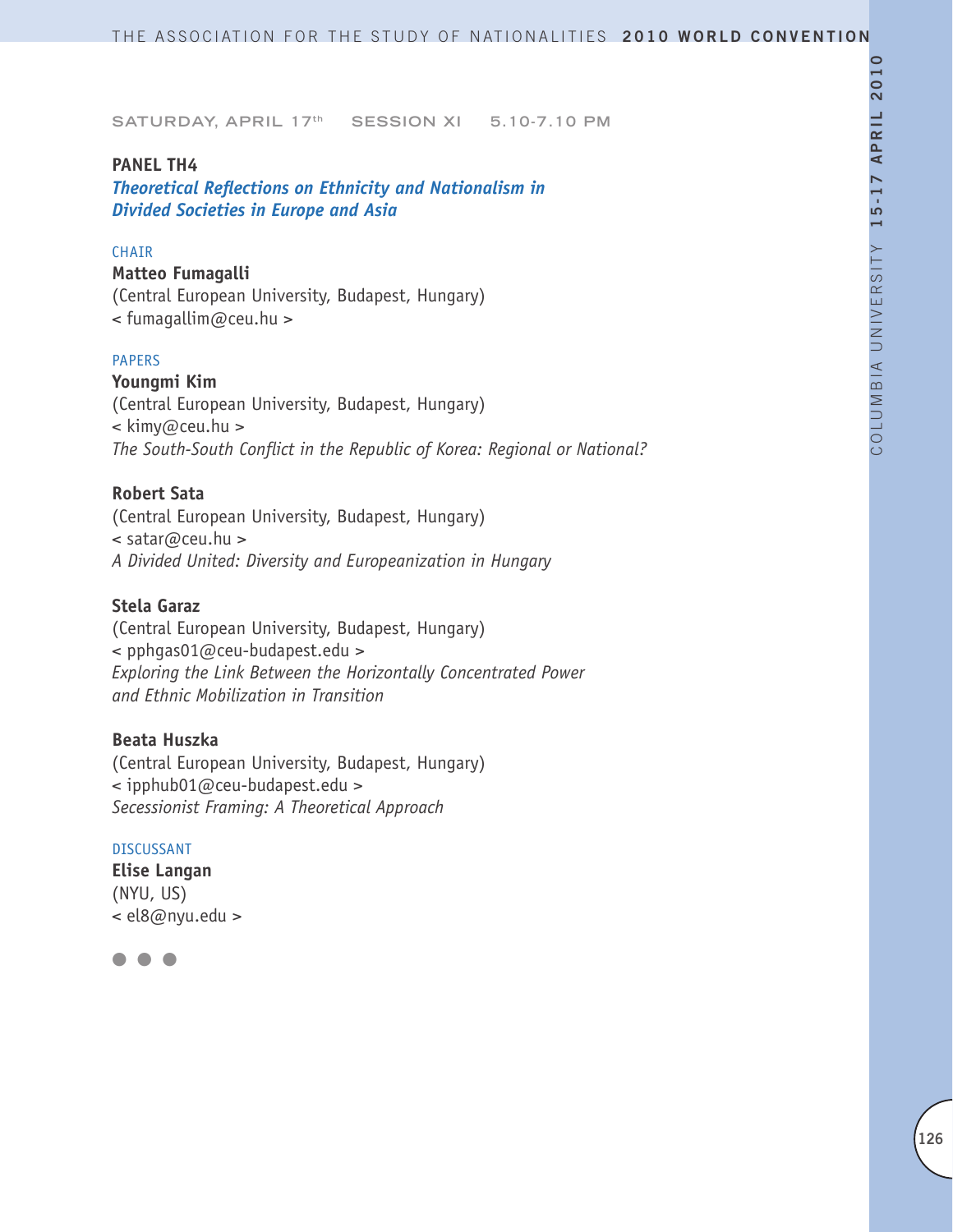## **PANEL TH8**

*The Collective Memory of Mass Violence*

### **CHAIR**

**Tanya Bogushevitch** (U of Latvia, Riga) < tanya.bog@gmail.com >

#### PAPERS

### **Khatchik DerGhougassian**

(U de San Andrés, Argentina) < khatchikd@hotmail.com > *Diaspora, Collective Trauma and State Building: A Comparative Perspective of the Armenian and Jewish Cases*

## **Danielle Granville**

(U of Oxford, US) < danielle.granville@bnc.ox.ac.uk > *The Role of the Ukrainian Diaspora in the Holodomor Recognition Dispute*

### **Ivan Katchanovski**

(Harvard U, US) < ikatchan@fas.harvard.edu > *Terrorists or National Heroes? Politics of the OUN and the UPA in Ukraine*

## **Elo-Hanna Seljamaa**

(Ohio State U, US) < seljamaa.1@buckeyemail.osu.edu > *The Cross of Liberty and Burdens of the Past: Defining Frights for Freedom in Post-Soviet Estonia* 

#### DISCUSSANT

**Alexandra Goujon** (U of Dijon, France) < goujona@club-internet.fr >

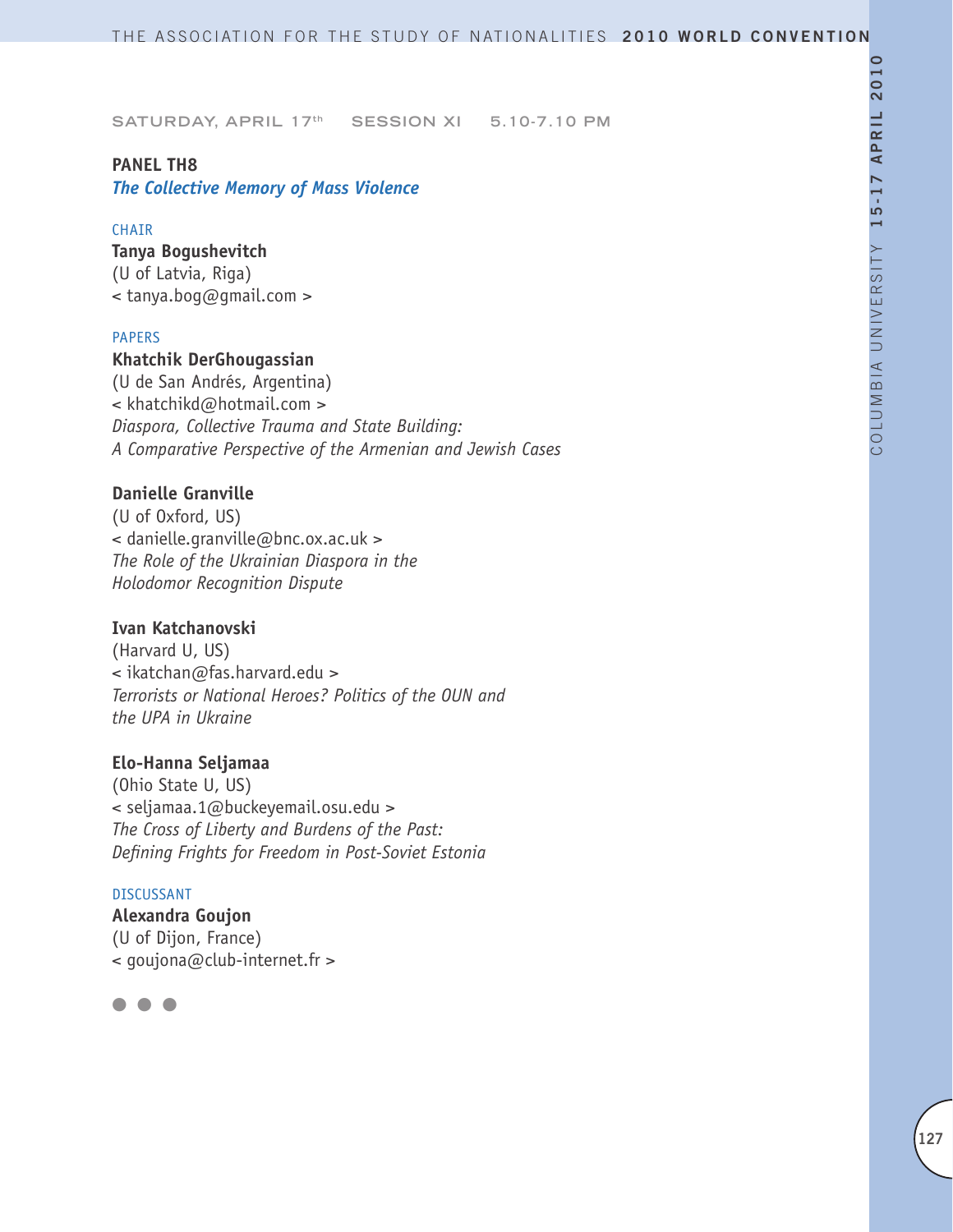#### **PANEL TK4**

*Religion and Nationalism in Turkey and Beyond*

#### CHAIR

**Jody LaPorte**  (U of California Berkeley, US) < jlaporte@berkeley.edu >

#### PAPERS

**Gulnur Aybet**

(U of Kent, Canterbury, UK) < gaybet@kent.ac.uk > *Turkey's Internal Transformation and the Status of the Orthodox Patriarchate: Historical Legacies and the Future*

#### **Guliz Dinc Belcher**

(UMass Amherst, US) < gulizd@polsci.umass.edu > *New Politics within Old Networks: JDP's Party Machine and Moderation of Islamist Ideology in Turkey*

#### **Idris Yucel**

(Hacettepe U, Turkey) < iyucel@hacettepe.edu.tr > *In Search of a Nation or Sect to Preach: American Protestant Missionaries in the Beginning of Turkish Republic*

## **Defne Jones**

(Indiana U, US) < defjones@indiana.edu > *Antisemitism in Contemporary Turkey: Elite Use of History in Political Discourse*

#### DISCUSSANT

**Enze Han** (George Washington U, US) < enzehan@gwu.edu >